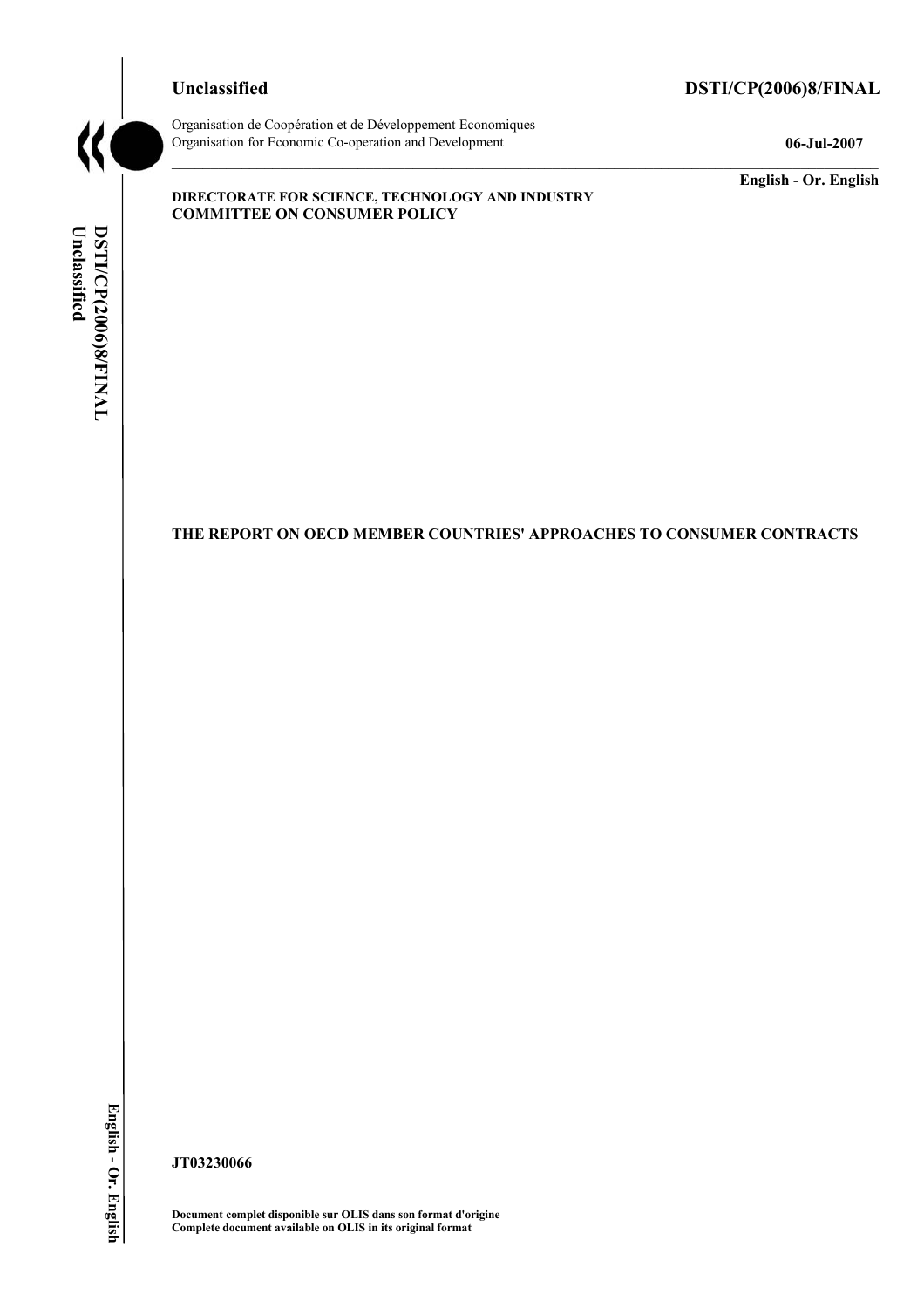#### **ACKNOWLEDGEMENTS**

This draft report was prepared by the Kyoto Comparative Law Center, a non-profit organisation established under the jurisdiction of the Ministry of Education, Culture, Sports, Science and Technology of Japan, as the OECD consultant. The survey was led by Tsuneo Matsumoto, Professor at Hitotsubashi University, in co-operation with Yoshio Shiomi, Professor at Kyoto University, and Kunihiro Nakata, Professor at Ryukoku University, advised by Zentaro Kitagawa, Professor Emeritus of Kyoto University and Shinzaburo Nagata, Professor at Kansai University.

The project also received the co-operation of law professors, lecturers, researchers and attorneys-atlaw (countries for which each was responsible are shown in brackets): Masayuki Kato, Lecturer, Kobe Gakuin University (Finland, Sweden and Switzerland); Noriko Kawawa, Associate Professor, Doshisha University (United States); Nao Kuwahara, Attorney-at-law, Japan (France); Mary-Rose McGuire Dr.Jur., University of Osnabruck (Germany); Laurence MÈgret, Attorney-at-law, (France and Spain); Yoshizumi Nakabayashi, Research Associate, International Institute for Advanced Studies (Sweden); Luke Nottage, Senior Lecturer, University of Sydney (New Zealand); Christine Rogers, Attorney-at-law, Alberta, Canada (Canada); Matthew Seligman, Barrister, United Kingdom (Iceland, Poland, Slovak Republic and Australia); Heeseok Seo, graduate student, Hitotsubashi University (Korea); Tomohiko Sunaga, Lecturer, Shiga University (Australia, Japan, Netherlands and Norway); Yo Terakawa, Associate Professor at Osaka Prefectural University (Germany, Norway and European Commission); Stefan Wrbka, Attorney Candidate, Austria (Austria); Kenichi Yamada, Associate Professor, Seinan Gakuin University (United Kingdom); Keisuke Kato, Research Fellow, KCLC (Italy); Takahiko Kinoshita, Research Fellow, KCLC (Denmark, Hungary and Mexico); and Keiko Takayama, Research Fellow, KCLC (Belgium and Czech Republic).

The consultants wish to express their gratitude to:

- The Secretariat of the OECD Committee on Consumer Policy for assistance in communicating with members of that Committee and reviewing the report.
- The officials in the various OECD countries who responded to the survey questionnaire and provided comments on the preliminary reports along with documents and statutes.
- Matthew Seligman, Christine Rogers and Richard Kim for editorial assistance.

#### **© OECD/OCDE, 2007**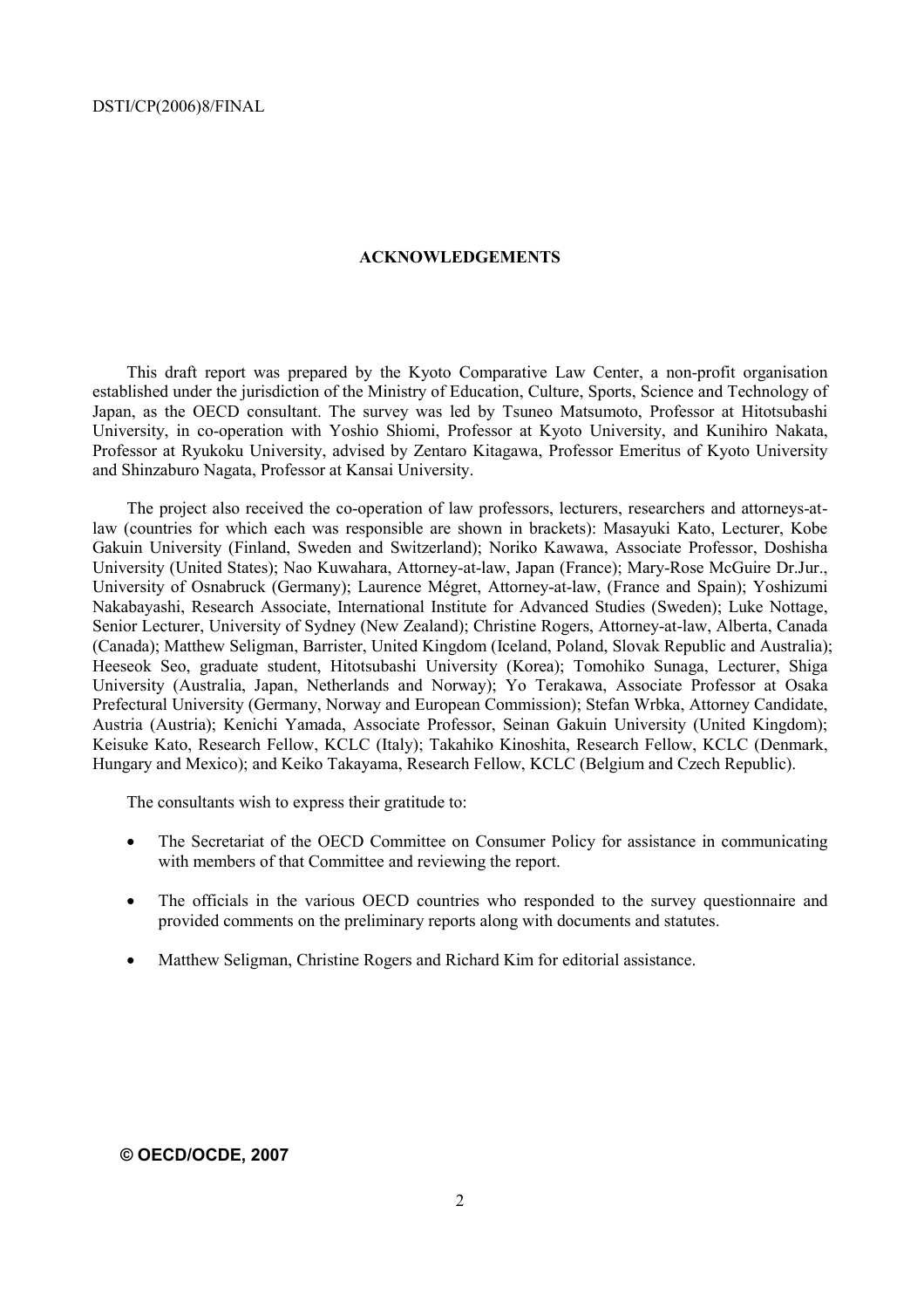DSTI/CP(2006)8/FINAL

# **TABLE OF CONTENTS**

| OVERALL TRENDS IN OECD MEMBER COUNTRIES' APPROACHES TO CONSUMER    |  |  |
|--------------------------------------------------------------------|--|--|
|                                                                    |  |  |
| ANNEX. OECD MEMBER COUNTRIES' APPROACHES TO CONSUMER CONTRACTS  42 |  |  |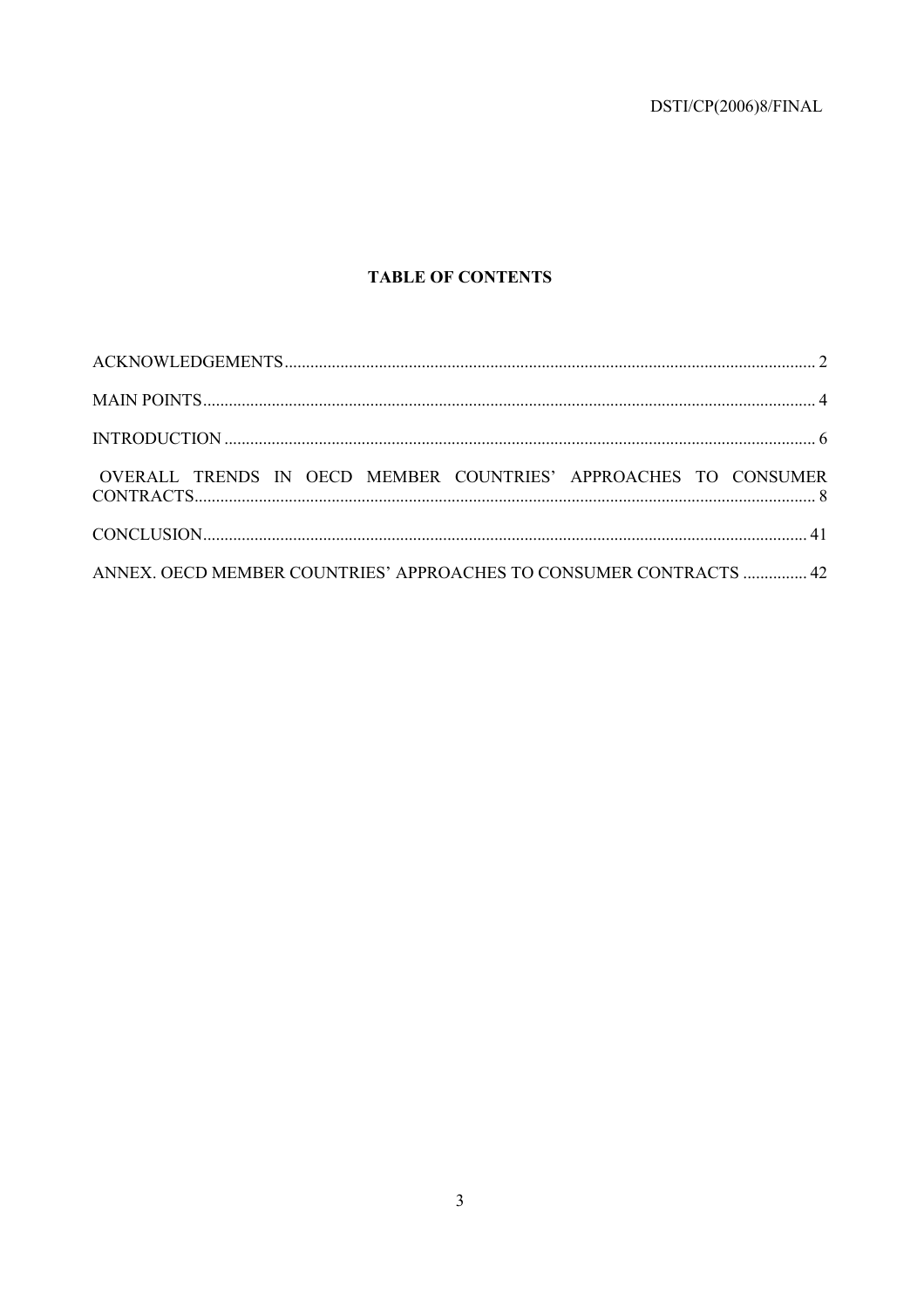# **MAIN POINTS**

1. Consumers make contracts in all walks of daily life – health care, housing, financial investment, telecommunication services and leisure services are some examples. In addition, with the increasing convergence of financial arrangements and consumer activities in modern life, consumers are prone to take on longer-term commitments. It is therefore necessary to review the regulations and legal rules pertaining to consumer protection in consumer contracts, in view of the asymmetry of information and bargaining power between business and consumers. At its 70th Session in October 2005, the OECD Committee on Consumer Policy agreed to a project called OECD Members Countries' Approaches to Consumer **Contracts** 

2. This report highlights both issues that are common to a number of OECD member countries and those that are more specific to certain OECD members. It provides basic materials for a common understanding of the issues and a basis for further discussions and perhaps some conclusions. The scope of this enquiry is limited to the four issues most often raised for consumer contracts: 1) Misrepresentation; 2) The seller's duty to supply information to the consumer; 3) Suitability or "Know your customer" rules; 4) Protection against unsolicited offers and pressure sales tactics.

3. The study was conducted in two stages. First, Internet resources and other materials were used as the basis of a preliminary study of the nature and extent of existing consumer protection. Second, member countries were consulted individually. Preliminary country reports and case-study questionnaires were sent to members and to the European Commission. These two sets of information were then combined into a full set of individual country reports in Part II of this report. In addition, a framework study considered this material, identified overall trends, provided an analysis and summarised each country's response to the questions asked concerning 11 case studies.

4. It should be noted that, with regard to the application of the law in each country, the four topics, especially topics 1 and 2, may overlap. Some overlap is also found between topics 2 and 3, between topics 2 and 4, and between topics 3 and 4.

5. The report concludes that, on the basis of the fairly large range of differences in the way in which the topics are handled by the countries surveyed, it may be appropriate for each member country to establish a system in accordance with its socio-economic circumstances, local idiosyncrasies and cultural characteristics (including legal culture).

6. Conclusions in relation to each of the categories surveyed are as follows:

• *Misrepresentation*: Prohibitions against fraudulent, negligent and innocent misrepresentation are treated differently by member countries. In general, it is possible to place countries under one of two headings, depending on whether they are common law or civil law jurisdictions. In common law jurisdictions, protection generally exists in the form of private law remedies available under statute, contract and tort law. In civil law countries, it is necessary to look more closely to see whether special laws exist and if so their extent, whether the matter is covered in the civil code, or whether some analogous private law principle, concerning for example fraud or mistake, is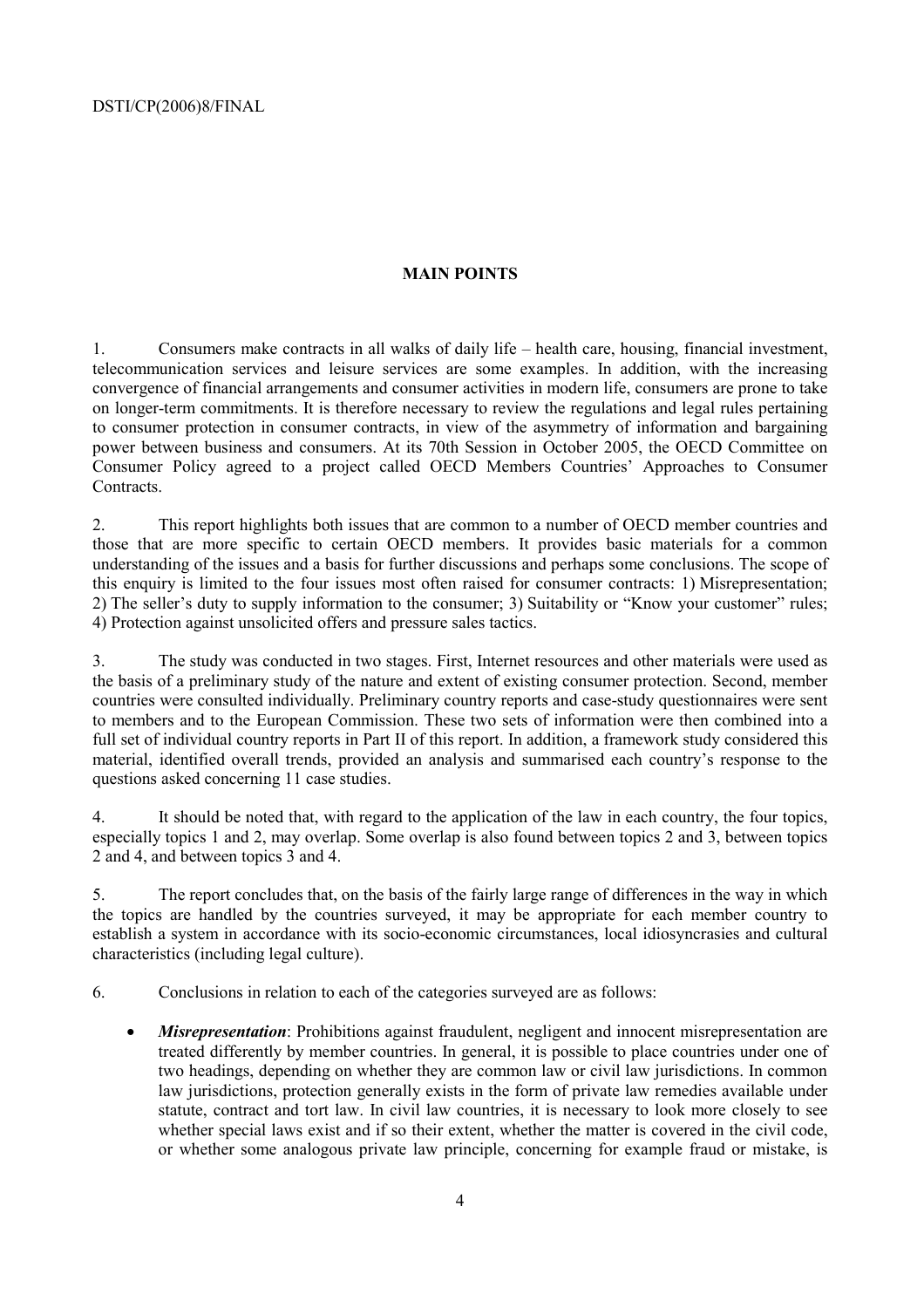applied. It is generally noted that these concepts may overlap or interact with positive obligations to provide information.

- *Duty to provide information*: The extent and nature of obligations to provide information in the context of business-to-consumer transactions vary both from country to country and within countries from sector to sector. While a fairly considerable amount of basic protection is found in most cases, often with specific rules designed for a particular sector of consumer activity or some specific issue such as labelling, in general financial services and products are an area of heightened protection. There is overlap between this concept and the duty not to misrepresent.
- **Suitability**: The concept of suitability, or "Know your customer", currently exists more as a set of principles than as rules. However, fairly isolated specific protections are identified, as well as some limited capacity of pre-existing private law rules to provide protection. Given common issues of consumer vulnerability, there is some connection between this topic and unsolicited calls and pressure sales tactics. Advertising to minors is the area in which most of the protection identified is found, but financial services and products are also an area of heightened protection. The report considers how a suitability rule might be defined, but concludes that much remains to be considered, and it may take some time to introduce a general suitability rule into the consumer contract law system.
- *Unsolicited offers and pressure sales*: Here again the range of solutions is wide, and this is an area in which protection can be identified in most but not all cases. Although unsolicited offers are not in themselves generally prohibited, some form of "cooling-off" provision is often used to allow a consumer to withdraw from such a contract within a limited and defined period. In certain cases, there are requirements concerning the information that should be supplied in the context of such transactions, and this creates overlap with topic 2. In particular, to the extent that the new media are involved in many such approaches to the consumer, this is a developing area. It can be concluded that, while the establishment of a private law rule on the prohibition of unsolicited offers would be significant, it is also necessary to allow business operators freedom of solicitation, or freedom of business activity.

7. Finally, the relationship between general private law and economic law remedies under all four of the above topics is discussed. Remedies for some of the practices discussed in the survey may be provided under private law, but equally these may be addressed as acts of unfair competition or unfair business practice under economic law. The issue then arises of the relationship between economic law and private law remedies, and of individual or only general protection for consumers as a group is provided . The report identifies differences among member countries as to how regulation by statutory laws, such as statutes to prevent unfair competition, is linked to legal effect under private law. The situation differs between countries in which such laws are considered a general part of domestic private law and countries that strictly confine such provisions to the domain of economic law, and are extremely cautious about directly linking them to legal effect under private law.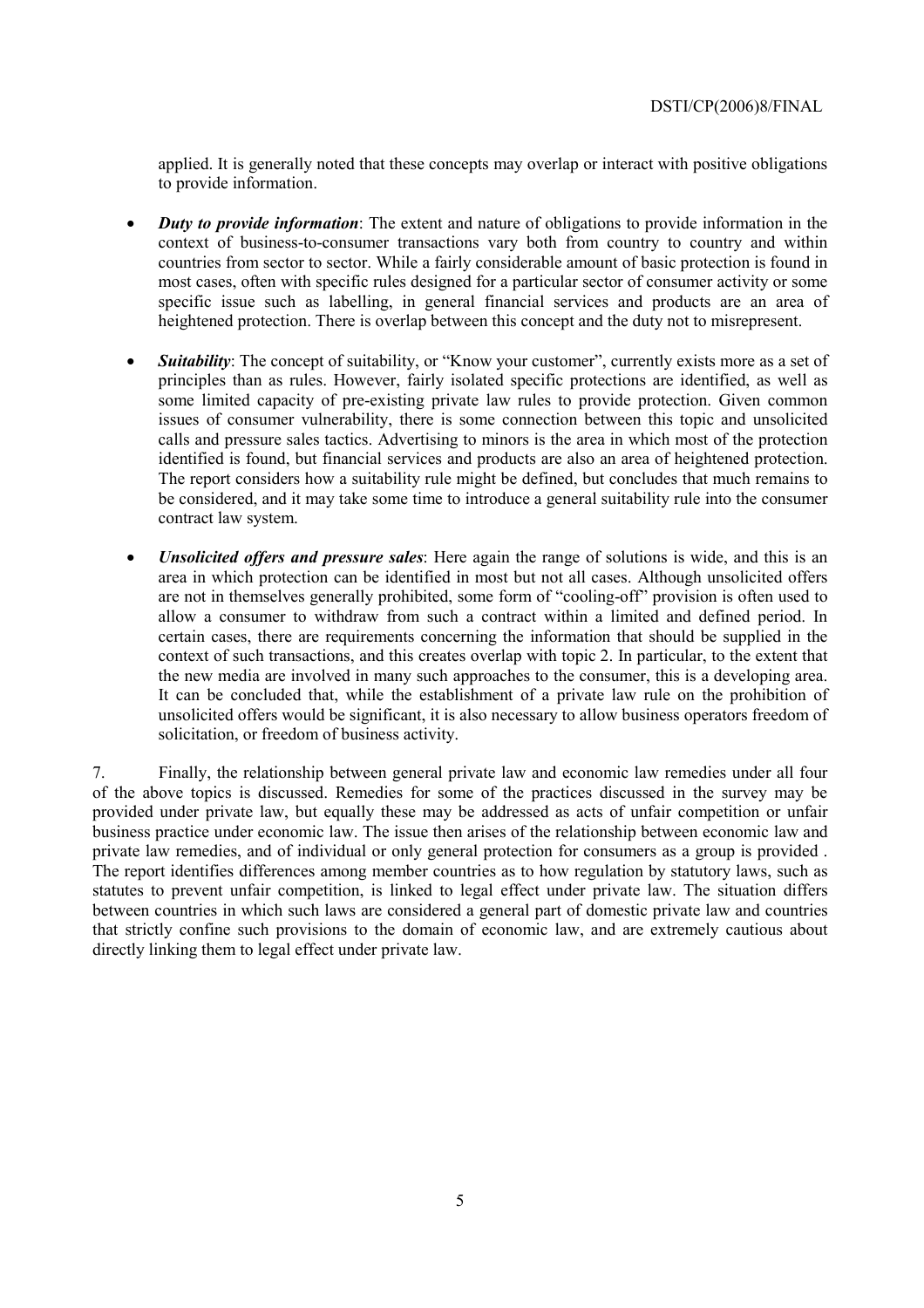# **INTRODUCTION**

# **Background**

8. In the current increasingly globalised climate, in which information technology and other new technologies are rapidly increasing in sophistication, cross-border contracts are more frequent. The ageing of society and dramatic changes in the consumer environment also raise new issues. Consumers are faced with the need to engage in contracts across a broad spectrum of daily life and make longer-term commitments. In addition, consumer finance is increasingly involved in this activity, whether on a collateral basis to assist with a purchase or provide other benefits such as extended warranties, or by way of an increase in the marketing of financial products themselves. Various needs develop out of such trends. One is the need to provide for the co-ordination of dispute resolution on an international basis, and another  $h$  - the subject of this report – is to review the regulations and legal rules for consumer protection in consumer contracts, in view of the asymmetry of information and bargaining power between business and consumers.

#### **Purpose of the report**

9. Information about the content, form and practice of legal measures concerning most important categories of consumer contract rules among OECD member countries was collected and analysed by the OECD consultant. The four categories were "obligation of information disclosure", "suitability rules (or 'Know-Your-Customer Rules)", "Rules on unsolicited offers and pressure sales tactics" and "Regulation on fraudulent notice or misrepresentation in the process of entering into consumer contracts". The report summarises overall trends for these issues and provides tables to assist with a better understanding of the basic data provided by member countries, illustrating current best practices and providing comparisons for policy-making purposes (see Annex). It provides basic materials for future discussions that may make it possible to draw some conclusions as to the best mix of solutions, whether private law rules, administrative rules, penal rules or self-regulatory rules, if any, in order to secure consumer interests, together with those of member countries' stakeholders as well as the CCP outreach activities.

10. For the four categories of consumer contract rules, overall trends are described. Information on the four categories of legal issues was initially collected by way of Internet research and the use of other accessible existing materials and was analysed. In addition, information was collected through member countries<sup>7</sup> responses to survey questions [DSTI/CP(2006)20].

11. The reasoning behind the use of these four categories is as follows:

#### **1) Obligation of information disclosure in the process of making consumer contracts:**

Consumers may be given insufficient explanations or information by businesses. As a general rule, consumers are responsible for their own actions but the imbalance in quality and quantity between the information which business have at their disposal and the information which is given to the consumer may therefore be exploited. For this reason, businesses should provide appropriate information about goods or services to consumers.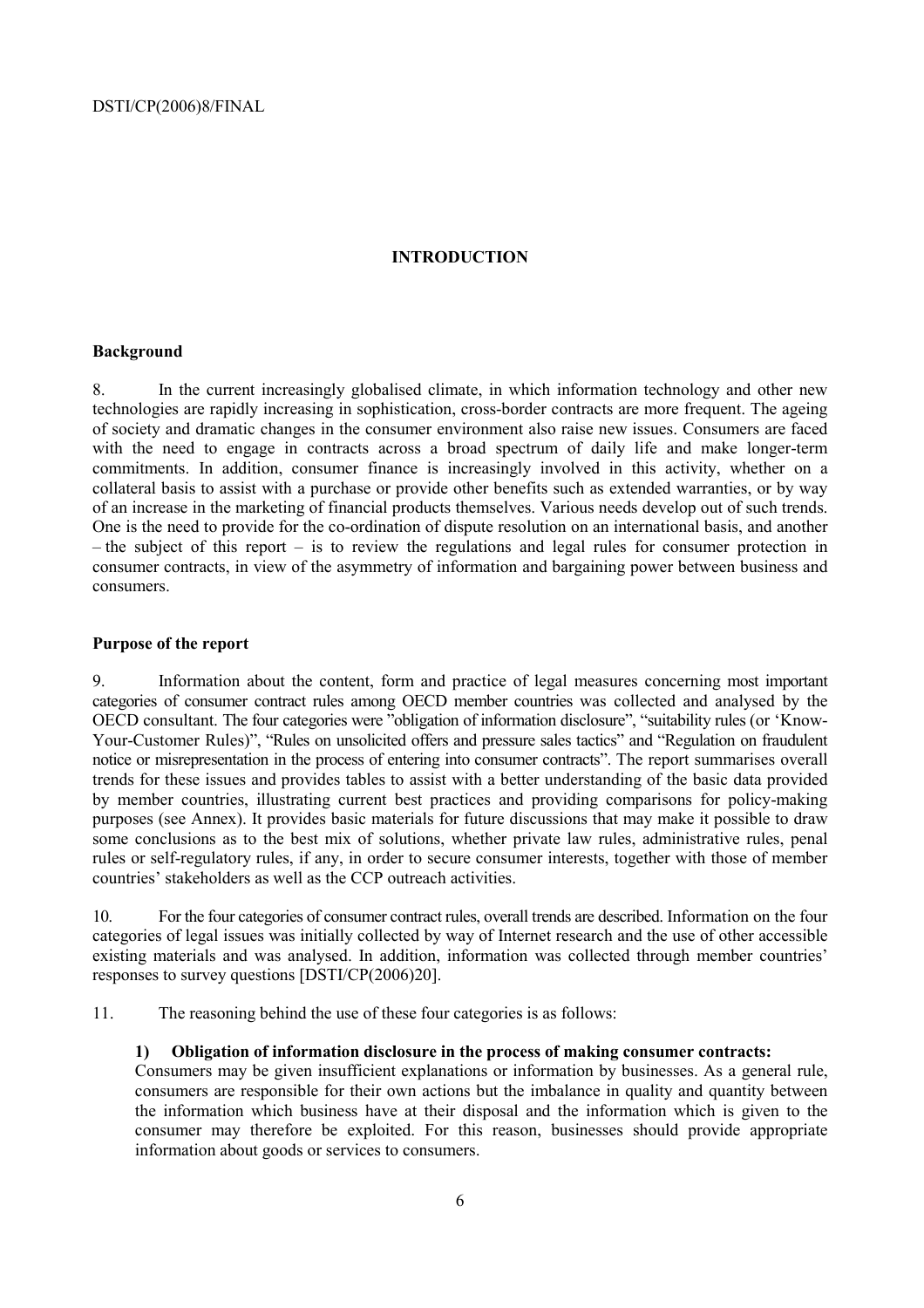# 2) **Suitability rules (or "Know-Your-Customer" rules):**

Suitability rules are those that require businesses to make offers that take into consideration the specific characteristics and vulnerabilities of the consumers being targeted, such as the elderly, the disabled or young persons (especially their knowledge, experience, capacity for informed decision making and their assets). Specific consideration (suitability rules) may be required from a social standpoint for such categories of consumer in situations where the majority may to some extent be able to respond to, and compensate for, an information gap.

# **3) Rules on unsolicited offers and pressure sales tactics:**

Unsolicited offers are offers made to consumers which are initiated by the seller as opposed to the consumer and are often characterised by high-pressure sales techniques using telephone or e-mail. These "technology" approaches supplement older methods such as the use of the postal service, or ìdoor-steppingî. A new approach to the restriction of unsolicited offers may be deployment of the principle of consumer privacy protection.

#### **4) Regulation of fraudulent notice or misrepresentation in the process of entering into consumer contracts:**

Fraudulent notice or misrepresentation by business to consumers in the process of entering into consumer contracts may damage the targeted consumer as well as the function of fair market competition. Because of this, businesses are required to provide correct information about goods and services as well as the conditions of consumer contracts. The issues of fraudulent notice and misrepresentation are closely related to the issue of the duty to provide information. However, it is not always clear precisely where the boundary falls between a duty not to mislead and a duty to inform in a given situation, and it may require careful consideration of the responsibilities of each party. It is appropriate to treat the concepts separately.

12. The countries surveyed are the OECD member countries except Greece, Ireland, Luxembourg, Portugal and Turkey, for which there were limitations on the availability of information, and the European Commission.

13. Comments on the draft report and/or responses to the questionnaire were received from 19 countries (Australia, Austria, Belgium, Canada, Czech Republic, Finland, France, Germany, Hungary, Iceland, Japan, Korea, Mexico, Norway, Poland, Slovak Republic, Sweden, Switzerland, the United States) and the European Commission. Their kind co-operation is gratefully acknowledged.

14. This report highlights both issues which are common to a number of member countries and those which are more specific to certain countries, so as to provide a comprehensive review of the present situation. In Part I, the overall trends identified in this survey regarding the four types of problem are analysed mainly from the perspective of private law rules relating to consumer contracts. Administrative and penal law rules are also taken into account. A brief conclusion follows. Part II comprises a report from each member country.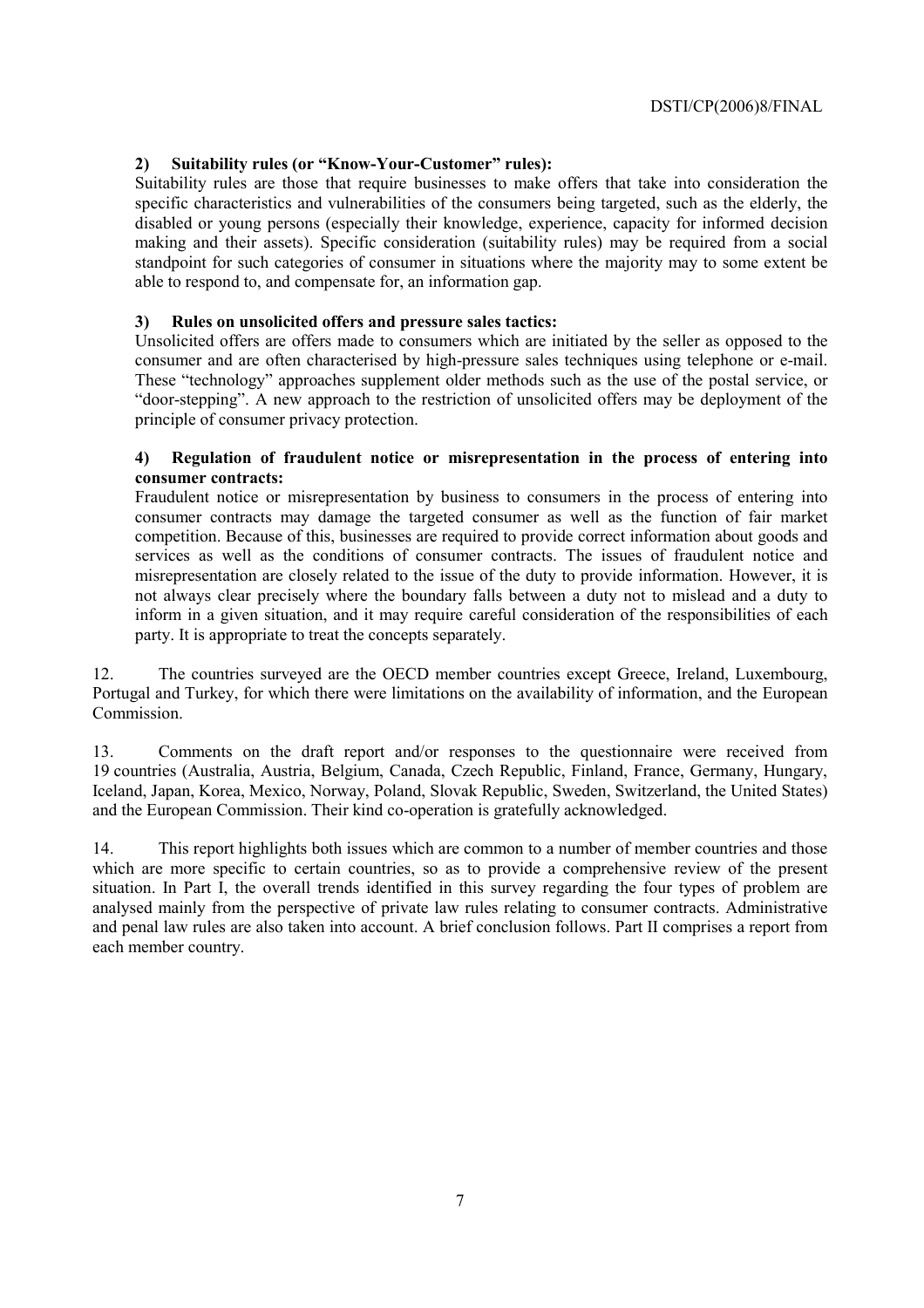# **OVERALL TRENDS IN OECD MEMBER COUNTRIES' APPROACHES TO CONSUMER CONTRACTS**

15. The following discussion summarises the overall trends identified in relation to the four types of problems associated with consumer contracts. The problems are considered mainly from the perspective of private law rules relating to consumer contracts. However, administrative and penal rules are also taken into account, to the extent that such rules are important to, or inform, the analysis. In studying the subject matter from the viewpoint of private law rules, the order is as noted below, as it is the most logical for considering the close ties between two of the issues, namely the obligation to supply information and misrepresentation:

- [I] Private law rules
- 1. Rules on fraud and misrepresentation in the process of entering into consumer contracts
- 2. Obligation to supply information
- 3. Suitability rules or "Know your customer" rules
- 4. Rules on unsolicited offers and pressure sales tactics
- [II] Administrative and penal law rules
- 1. Relationship with private law rules
- 2. Variety of approaches

16. In this report, the term "private law" refers to laws that provide private remedies for consumers, while the term "administrative law" refers to the regulatory laws that authorise and provide for the powers of government agencies to act on behalf of consumers.

#### **[I] Private law rules**

#### *Rules on fraud and misrepresentation in the process of entering into consumer contracts*

17. Different issues arise in member countries depending on whether or not the concept of misrepresentation is recognised as a basic private law concept. In common law countries where the concept of misrepresentation has long been established, it is relatively easy to recognise a situation warranting the cancellation of a contract or liability for damages on this basis. The concept of misrepresentation is also closely tied to that of mistake in these countries.

18. It should be noted at the outset that misrepresentation in itself is not a concept that developed specifically in the context of, or is limited to, consumer contracts. Generally, it pre-dates the concept of the consumer. Connected with this are two important limitations on the effectiveness of the doctrine in consumer protection terms: *i)* it is in essence a negative obligation not to mislead, rather than a positive obligation to inform, although a positive duty to inform must in many circumstances be implied; *ii)* in common law countries, a positive obligation in the context of sales contracts certainly existed, but was on the buyer, in the context of the rule known as "buyer beware". Thus the duty of enquiry, which was the consumer's, placed boundaries on the extent of any duty to inform that might be implied to lie with the seller in the context of his duty not to mislead.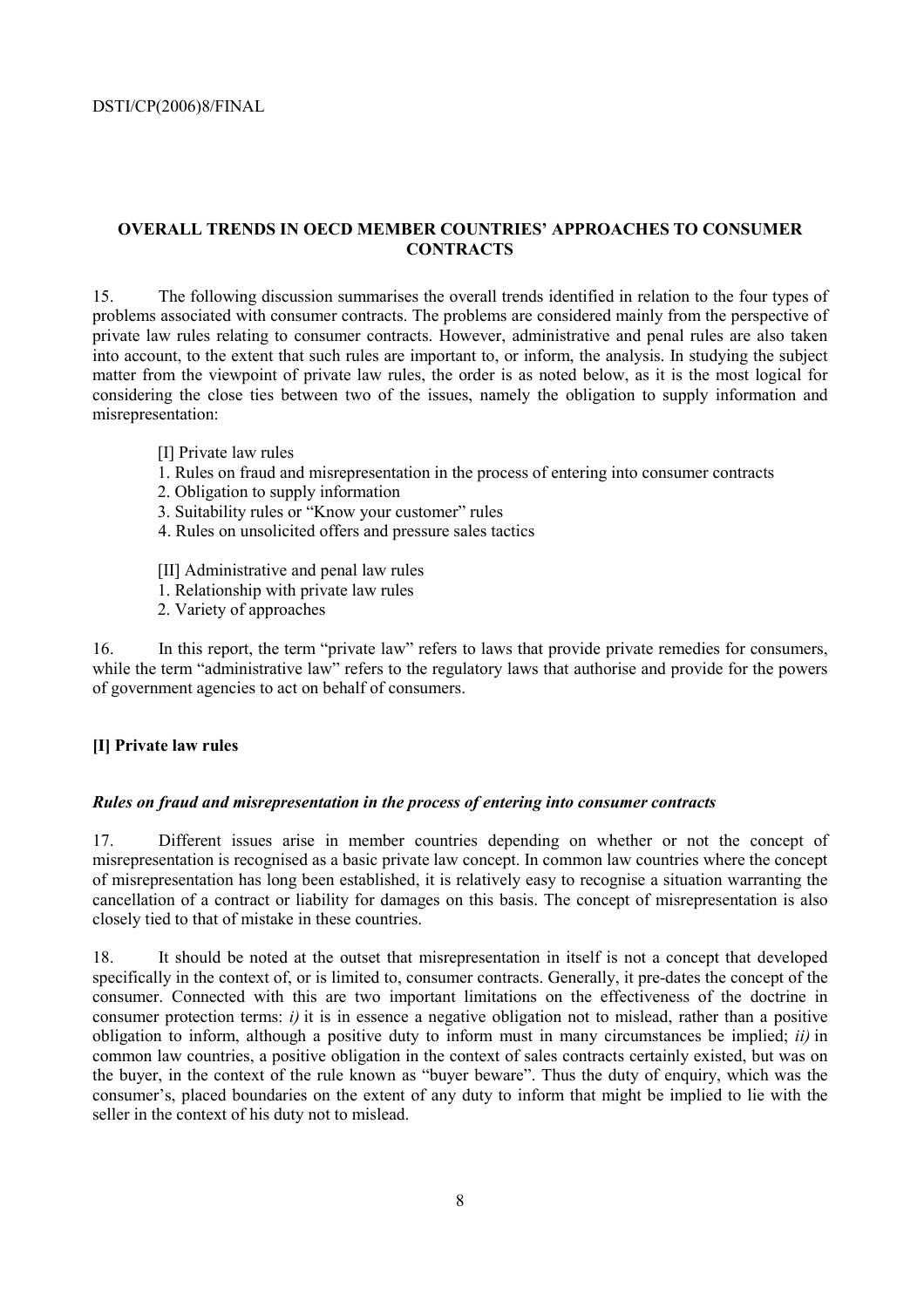19. From this starting point, historically, more sophisticated and positive duties of information can be seen to have been imposed on the seller. Before reviewing some of these in the following sections, together with the other consumer protection issues surveyed, it is necessary firstly to review the extent to which a concept of misrepresentation can be found in the legal systems of member countries.

20. In the United States, the Uniform Commercial Code (UCC) clearly imposes contractual liability for engaging in material misrepresentation or fraud, and it grants remedies, including all remedies available under Article 2, for non-fraudulent breach (UCC ß2-721). The Restatement (Second) of Contracts provides that the misrepresentation may prevent the formation of contracts under  $§163$  in rare cases.  $§164$  provides that a contract may be voidable in case of misrepresentation. Misrepresentation may be the grounds for a decree reforming the contract under ß166. In the case of non-disclosure by a fiduciary, when making a contract with his or her beneficiary, the contract is voidable by the fiduciary under ß173. While parties to a contract have a general duty to inform themselves of the contents of the contract [17A American Jurisprudence (AM.JUR.) 2d Contracts §209], a contract may be voided, or compensation for damages awarded, on grounds of material misrepresentation. Concealment or even non-disclosure may have the effect of a misrepresentation and may be considered fraudulent if it meets certain conditions (37 AM.JUR.2d Fraud and Deceit, ß26). It should be noted that the theory of misrepresentation is available even in the absence of any contractual relationship [see Restatement (Second) of Torts §552 (1)]. These rights have been codified in certain statutory laws as well.

21. In Canada, a contract can be rescinded on the basis of a fraudulent, negligent or innocent misrepresentation or when a fundamental mistake has induced a party to enter into the contract. Depending on the type of misrepresentation or mistake, a contracting party may also be entitled to damages for breach of contract or in tort. These common law principles have been preserved in both federal and provincial legislation.<sup>1</sup>. In Australia, under statute, corporations are prohibited from engaging in misleading and deceptive conduct as well as making specific misrepresentations (see the Trade Practices Act 1974, Part IVA, s.52 and 53; Part 7.9, Division 2 of the Corporations Act 2001). A number of other common law contract principles may also be relevant when a business has made a misrepresentation to a consumer.

22. On the other hand, in civil law countries the concept of misrepresentation is not always provided for in the Civil Code. However, in some civil law countries the doctrine of *culpa in contrahendo*, the basis of both theory and case law, has played an equivalent role. Furthermore, it is necessary to look to see whether or not such a concept is dealt with to any extent in special statutes (for example, the Consumer Contract Act of Japan, the Fair Labelling and Advertising Act of Korea, the Federal Consumer Protection Law of Mexico, etc.). It is also necessary to examine whether any other similar or related concepts under private law have been used to deal with situations of actionable misrepresentation (*e.g.* mistake, fraud and intimidation) in Austria, Belgium [the Act of July 14, 1991 on Commercial Practices and Consumer Information and Protection (LPC) Art. 23 (3)-(8) (prohibition of misleading information of advertisement)], Denmark (prohibition of incorrect, misleading or unreasonably perfunctory information), France, Finland, Germany [ßß119, 123 the German Civil Code (BGB)], Hungary (prohibition of incorrect, inadequate and ambiguous information), Switzerland [(CO Art. 23 and 28; LCD Art. 3 (a), (b), (f), (i), (m) and 8], and Spain [Articles 1265 *et seq*. of the Civil Code), or error in Quebec, Canada [Civil Code of Quebec (C.C.Q.), Arts. 1399-1401)].

 $\frac{1}{1}$  For example, the Federal Competition Act [R.S.A. 1985, c.C-34 (Part VII.1)] provides administrative remedies, including cease and desist orders, public notification of the misconduct, payment of monetary penalties, etc., with a view towards promoting fair conduct rather than with a view towards punishment (Arts.. 74.09 *et seq*.), and criminal penalties such as a fine or imprisonment when the offence takes place knowingly or recklessly (Art. 52). Other provisions in this scheme include at provincial level the Sale of Goods Acts, the Consumer Protection Acts, and the Business Practices Acts or Trade Practices Acts, which are equipped with a wide range of powers and remedies.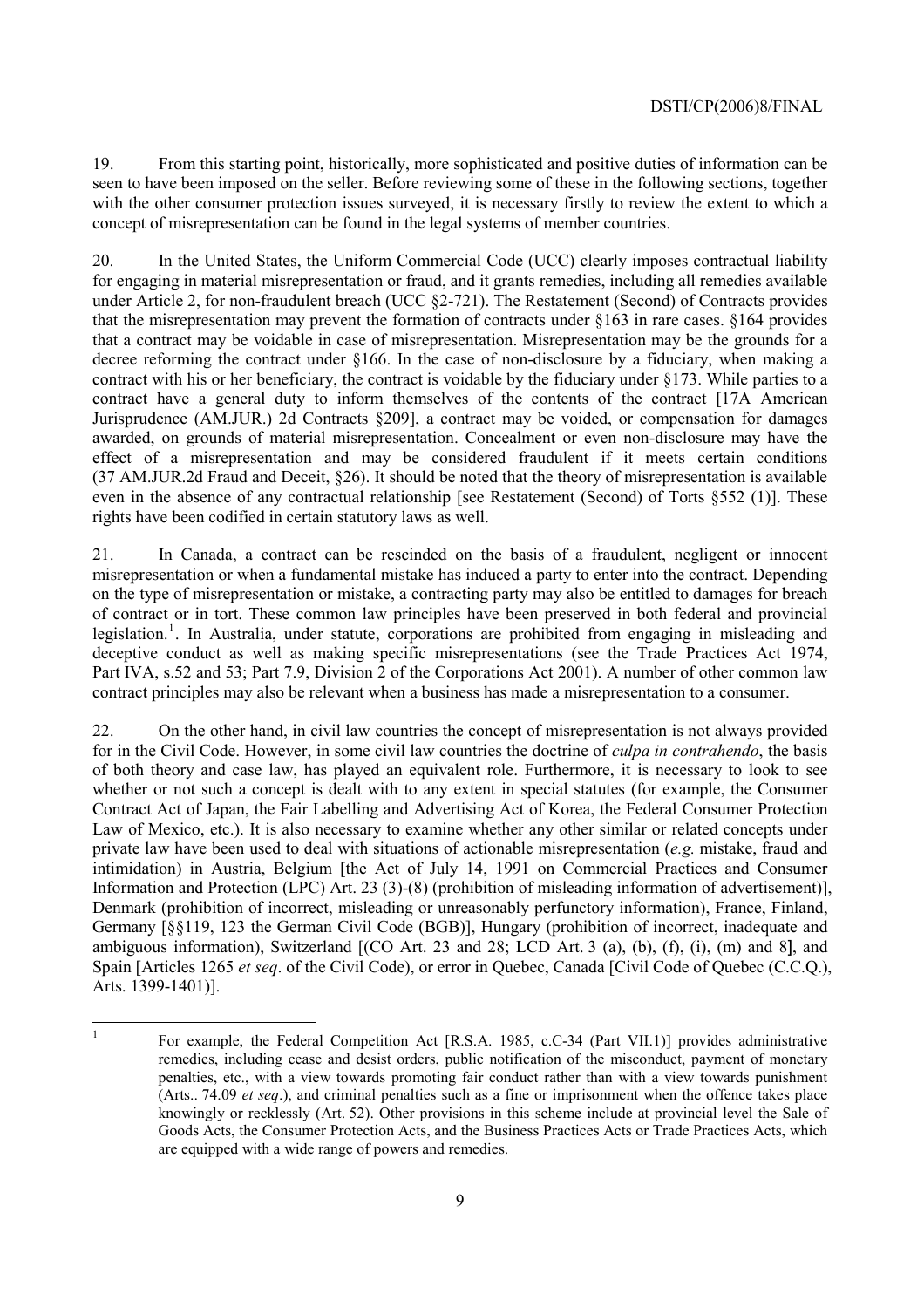# DSTI/CP(2006)8/FINAL

23. In the Netherlands, the Civil Code deals specifically with the tort of misrepresentation (Arts. 194- 6, Volume 6, Civil Code) and there is also a provision in Item b, Section 8 of the Door-to-door Sales Act (*Colportagewet*) which prohibits an advertisement that causes misconception. In the Czech Republic, there are provisions in the Civil Code regarding liability for defects that deal with this issue (Art. 499 *et seq*.). The Czech Civil Code deals with misrepresentation both for consumers and contracts generally. It also provides for remedies in such cases for civil law suits.

24. The focus of Polish law in this area is placed on mislabelling, and while some provisions of the Civil Code may apply, the main protections are statutory in nature (such as the Act on Combating Unfair Competition, Arts. 3, 5, 8, 10, 14). Broader protection is available in the Slovak Republic where the concept of misrepresentation is seen as being within the context of, and as the reverse of, the duty to supply information. In Iceland, the concept can be identified in certain economic laws (*i.e.* statutory provisions in Competition Law No. 8/1993, Art. 21 and the Act on Financial Undertakings, No. 161/2002, Art. 106).

25. It can be concluded that there is a fairly broad range in the treatment of fraudulent, negligent and innocent misrepresentations in member countries and various different connections are made between the concept of misrepresentation and the general concepts of violation of public order and morals, violation of imperative provisions, wrongful conduct, etc. However, members' responses to the hypothetical cases show that they can be dealt with under the relevant laws in all countries.

26. In summary, the concepts of *i)* a duty to provide information in the context of consumer contracts and *ii)* a duty not to mislead or misrepresent overlap. This can be attributed to the broad scope of the principles which underlie the duty not to mislead and remain in application, even in the context of the development of a more focused duty to inform in consumer relations.

# **Membersí responses to the hypothetical case studies**

# **Case 1**

Within the framework of a sale of residential land, a consumer concluded a contract believing the commercial seller's representation that there was no problem with the land, although there was a cliff nearby. Following the conclusion of the contract, the buyer discovered that he could not build a house on the land as he had planned. Instead, he would first have to construct a supporting wall. On the basis of this new discovery, the consumer would like to cancel the contract. What is the effect on a contract when the consumer has agreed to conclude it on the basis of fraudulent information or misrepresentation by the seller? What would happen if the consumer had been given such information prior to the conclusion of the contract?

# **Australia**

There are some additional and specific protections for misrepresentation in certain categories under the Trade Practices Act 1974 (TPA 1974) such as misrepresentation in relation to land, s.53A, and prohibition against engaging "in conduct that is liable to mislead the public as to the nature, the manufacturing process, the characteristics, the suitability for their purpose or the quantity of any goods" to which the Industrial Property Convention applies (s.55). The focal provision in the TPA 1974 is s.53, "False or misleading representations". The basic scheme is prepared with separate rules for financial services and products. The issue of whether the conduct in question was misleading or deceptive will depend on all the circumstances. One relevant circumstance may be the extent to which the consumer could be expected to inform himself of the relevant characteristics of the land by way of the Torrens system of land title registration. Further, if the consumer had any specific intentions regarding development of the land, it may be reasonable to expect the consumer to take steps to satisfy himself that the particular use to which he intended to put the land was possible.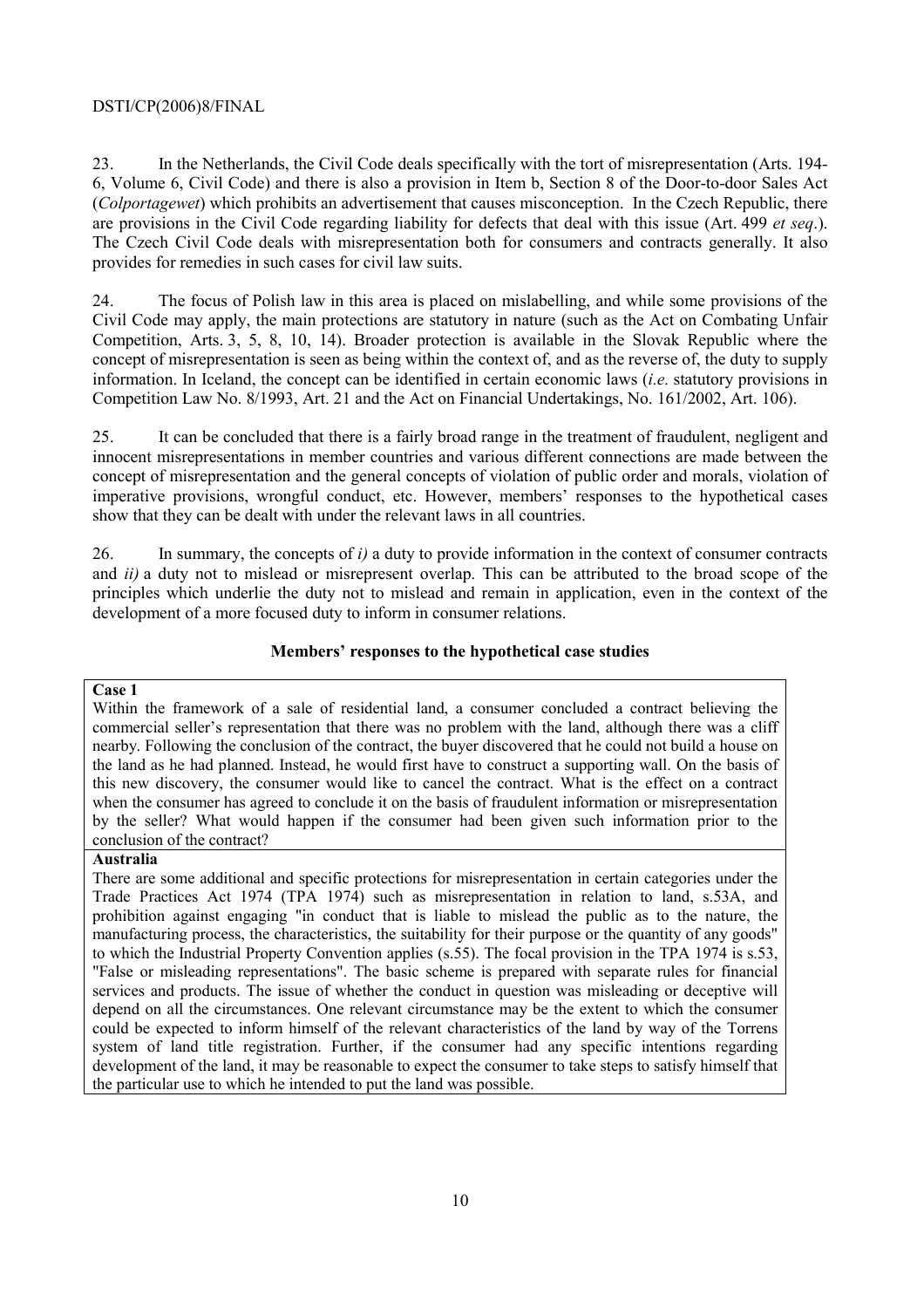# **Czech Republic**

If the seller had known about important facts that would otherwise influence the consumer's decision and had not disclosed them to the consumer, he might be held responsible on the grounds that the relevant object's characteristics did not conform to the agreement. The consumer, before going to court, would have to complain to the seller and negotiate the consequences (ß499 and following of the Civil Code). A court can declare a contract invalid if it is proved that it was concluded by mistake by a party who was not aware of a fact, whereas the other party was. If the consumer knew about the fact, there is no possibility of withdrawing from the contract.

#### **Finland**

The Consumer Protection Act does not apply to housing transactions. Instead the Decree on the information to be provided in the marketing of residences is applied. The decree establishes the information that a commercial seller must offer. Furthermore, the Law on broking of real estate and residential leases is applicable. According to the law, the real estate broker must give the buyer all the information that the buyer needs to know. If the broker intentionally fails to inform the consumer of certain important facts, the buyer is entitled to compensation for the loss that he suffers because of the brokerís faulty action.

#### **Japan**

In this case Art. 4.1, item 1 of the Consumer Contract Act, which prohibits sellers from making an untrue representation with regard to a material item of the contract, can be applied and the consumer may rescind the contract. Furthermore, legal provisions concerning warranty against defects may allow rescission in the case of misrepresentations about known defects. If the seller supplied the information prior to the contract, it is difficult for the consumer to rescind the contract.

Furthermore, if a commercial seller's representation indicates that there is no problem with the land or the representation indicates nothing about a problem with the land despite the fact that it is necessary to construct a supporting wall after buying the land, the representation may be taken to mislead consumers in general into believing that the land is much better than it actually is, and thus it may violate the provision of Section 4 (1) (i) of the Premiums and Representations Act. The Fair Trade Commission of Japan (JFTC) may, in the event that there is a representation violating the provisions of Section 4 (1) (i), order the seller *a*) to announce that it has made a misrepresentation and then that it must cease the misrepresentation in order to eliminate the consumer's misunderstanding; *b*) to refrain from similar misrepresentations in the future; and *c*) to take measures to prevent the recurrence of a violation as well as other necessary measures. In addition, those who have suffered monetary damage as a result of the misrepresentation can make a claim for damages against the seller who has made the misrepresentation under the provisions of Section 6 (2) of the Act against Unjustifiable Premiums and Misleading Representations (the Premiums and Representations Act) and Section 25 of the Antimonopoly Act, as well as under the provisions of the Civil Law.

#### **Sweden**

Under Swedish law, the basic principle is "buyer beware". In a case where the buyer can sue the seller for misdescription of property, however, the remedies under the Land Code (1970:994), Chapter 4, Section 19 are reduction in price, cancellation of the sale or compensation for damages. If the issue was a misdescription of contractual terms, Section 10 of the Consumer Contracts Act (1994:1512) may give the buyer the right to terminate the contract. For deceit, Section 30 of the Contracts Act (1915:218) is available. The Marketing Act (1995:450), Sections 3, 14, 19, may also apply if marketing is not in accordance with good practice.

#### **United States**

In this case, if the seller knew about the defect and misrepresented its existence, then the seller would be liable for misrepresentation and fraud. This misrepresentation is material to the real estate contract because the consumer would not have purchased the land had he or she known. This misrepresentation of a material fact may render the contract voidable, and the seller may be liable for damages to the consumer as a result. 

#### **European Commission**

EU legislation on consumer contracts does not apply to this case. Rules on fraud and misrepresentation can be found in the contract laws of the member states.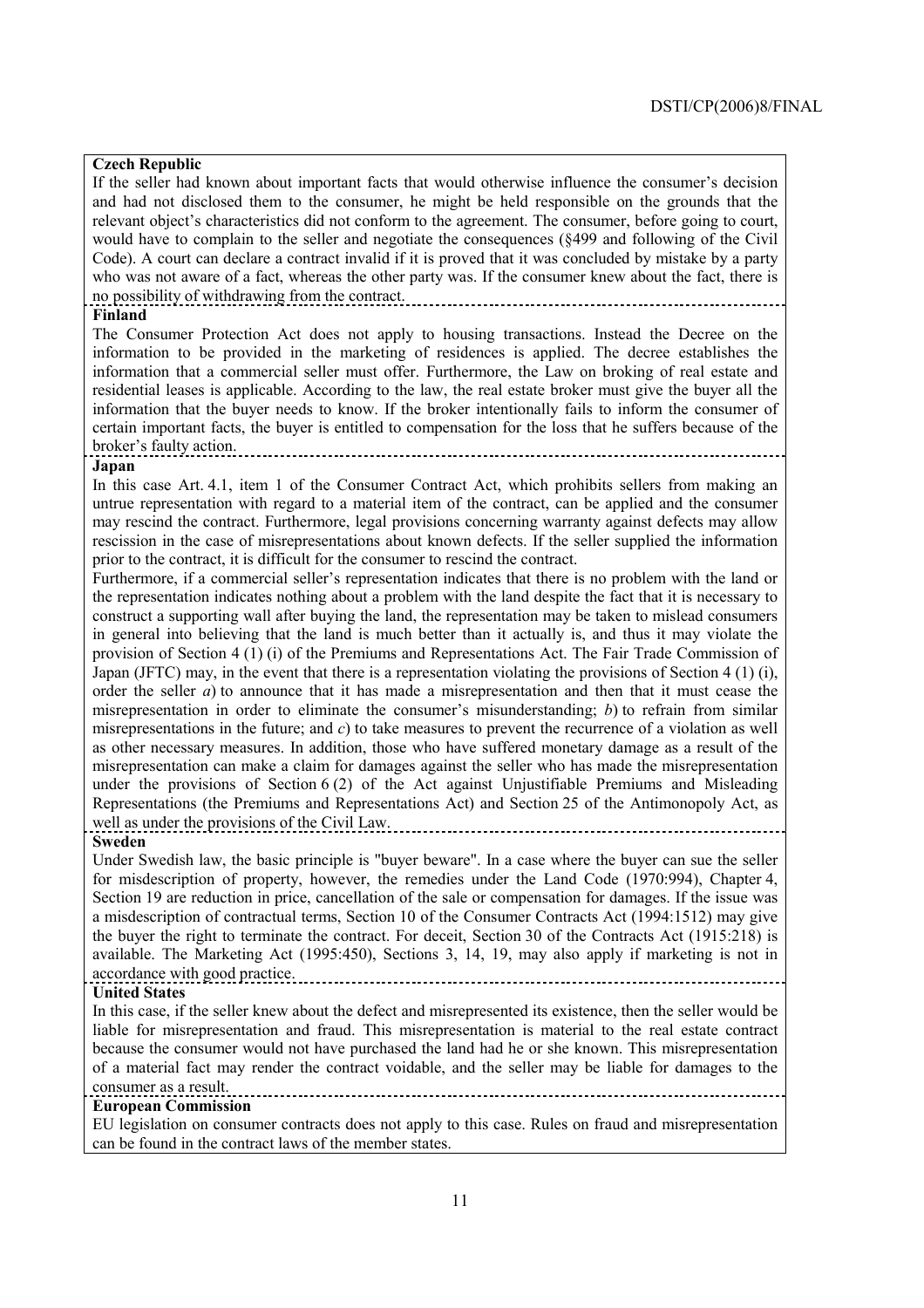# **Case 2**

A consumer concluded a TV broadcasting contract after having been assured by the companyís seller that the contract could be cancelled at any time. Contrary to that statement, the consumer was in fact prevented from terminating the contract for four years. As he would not have entered into the contract if he had known this, the consumer would like to cancel it. What is the effect on the contract when a consumer has agreed to conclude it on the basis of fraudulent information or misrepresentation by the seller? Would it be different if the consumer had been notified of such information prior to the conclusion of the contract? **Australia** See Case 1, although references specific to the sale of land contained therein would not be relevant in this circumstance. **Canada**  The seller has likely committed an unfair practice in making a false representation concerning the rights, remedies or obligations associated with the agreement, in falsely asserting it may be cancelled. This is a specific form of misrepresentation that most Unfair and Deceptive Acts and Practices (UDAP) statutes prohibit [see Consumer Protection Act, 2000 (CPA 2002), s.14(2)13] under Ontario law. Accordingly, as noted for other unfair practices, the seller has committed an offence and the consumer has a one-year right of rescission. **Czech Republic**  The same answer as in Case 1 applies. **Finland** The Consumer Protection Act applies in this case. According to that law, false or misleading information shall not be conveyed in marketing. If the goods do not conform to the information given by the seller as to their characteristics or use, when marketing the goods or otherwise before the conclusion of the sale, the goods are defective. If the goods are defective, the consumer ultimately has the right to cancel the contract. **Japan**  In this case, the seller has made a misrepresentation with regard to a material item. Therefore this falls under Article 4.1, item 1 of the Consumer Contract Act, and he/she can withdraw from the contract. Even if the consumer had been notified of such information prior to the conclusion of the contract, the clauses stating that the consumer was forbidden to terminate the contract for four years may be void and in violation of Article 10 of the Consumer Contract Act. Furthermore, if a customer is not able to cancel a contract providing TV reception for four years despite the fact that the seller had explained to the customer that the customer could cancel the contract at any time, the representation may violate the provision of Section 4 (1) (ii) of the Premiums and Representations Act. In this case, the same legal actions can be taken as in Case 1. **Switzerland**  If the contract in question is described as a contract of mandate, Art. 404, Al.1, Code of Obligations (CO) applies. This provision envisages the possibility of terminating the contract at any time. Any contractual clause to the contrary is null and void. **The United States**  If the terms were misrepresented or misconstrued purposefully by the seller, then the contract may be voidable for misrepresentation, and the seller would be liable to the consumer for any pecuniary

#### damages resulting from the misrepresentation of the contract. 37 AM. JUR. 2d *Fraud and Deceit*  ß275.

# **The European Commission**

Directive 93/13/EEC on Unfair Contract Terms may apply. A term which states that a consumer has read and understood all the terms, whereas in fact he did not even have the opportunity to read and/or understand them, could well be considered "unfair". Rules on fraud and misrepresentation can be found in the contract laws of the member states.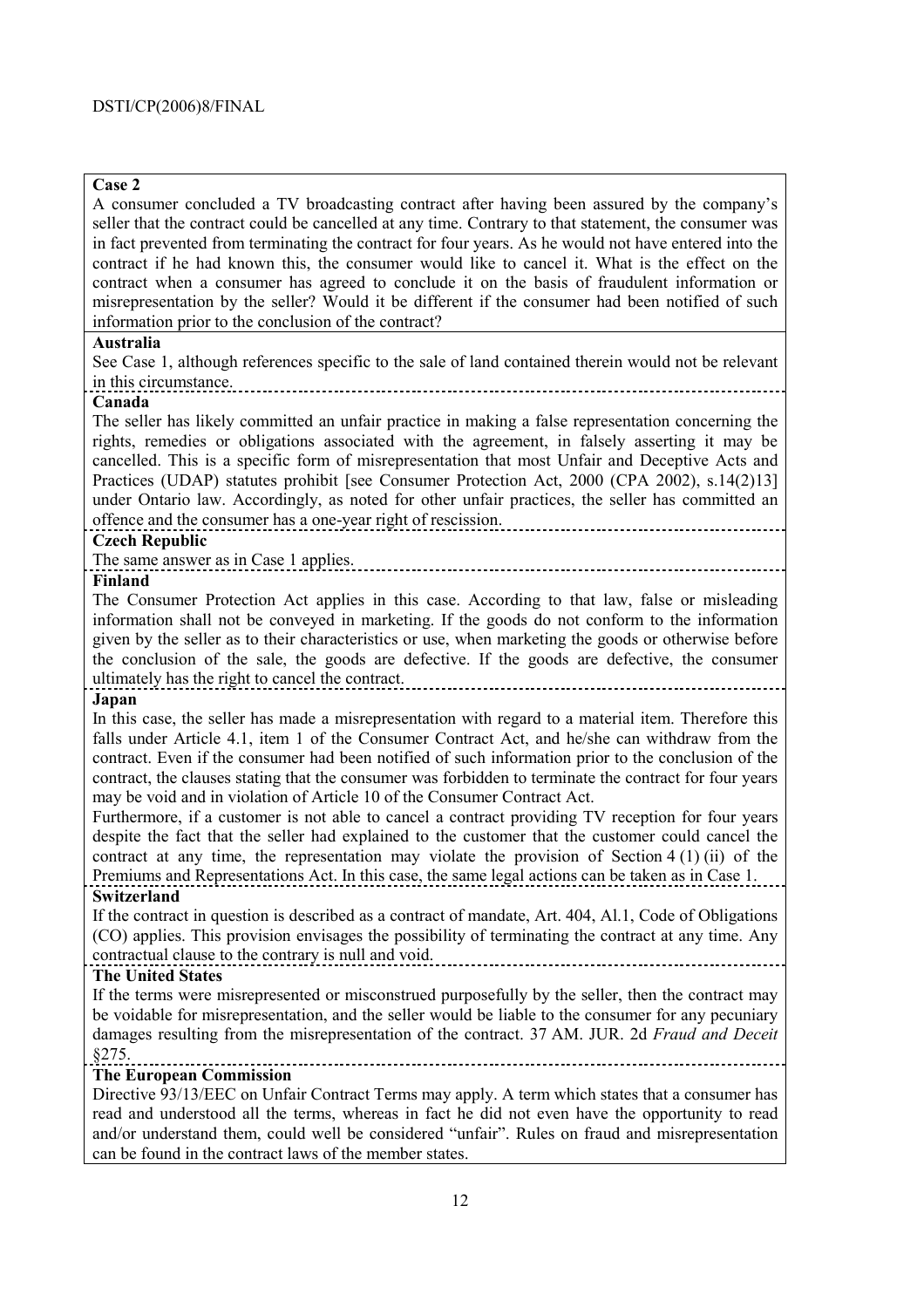# *Obligation to supply information*<sup>2</sup>

27. The duty to supply information arises in member countries in two contexts. In the first context it is a set of general principles or guidelines which provides the framework for how consumer contracts should be formed. Examples are the definition of a duty to supply information in the French Consumer Code (Art. L.111-1), as well as the explanation of the "duty to supply information model" in the EU and in Danish and German laws. In Spain, too, the General Law for the Defence of Consumers and Users stipulates that one of the basic rights of consumers is to receive correct information (Art. 2). A general private law duty of supplying information is also discussed in the context of liability arising from negligence upon the conclusion of contracts (*i.e. culpa in contrahendo*) under Austrian and German law [ß311 (2) BGB]. Japan and Korea have a different framework under their Consumer Contract Acts; there are only general provisions regarding a duty to supply information, and it is merely an obligation to make an effort. These rules apply at the inception of the contract.

28. In the second context, specific legal rules are used to resolve disputes arising out of contractual relationships after their formation and by referring back also regulate how contracts should be formed. In France, for example, some aspects of the duty to supply information can be seen to have developed out of an expanded theory of fraud and are dealt with by applying the legal concepts of fraud (Civil Code, Art. 1116), mistake (Civil Code, Art. 1110), and public order violation (Civil Code, Art. 1133). This is similar to the situation that has existed in the Netherlands since the introduction of its new Civil Code in 1992 (see Arts. 44, Vol. 3 and 228 Vol. 6 of the Civil Code), absent the third element, public order violation.

29. It can be seen that, in a sense, the first context has emerged from the second. This to some extent reflects the general historical trend identified in paragraph 19 above. But it should also be noted that principles or rules under general private law have been established in response to developments peculiar to each member country. It is also noteworthy that in certain cases the duty to supply information in the first context is understood to be either a part of the principle of private autonomy and the right to selfdetermination, as in Germany, or an administrative intervention for the sake of consumer protection or a restriction on private autonomy and self-determination, as in France.

30. As noted, in common law countries the duty to supply information may overlap with the law of misrepresentation and there are also associations to some degree with the duty of disclosure in the context of theories of misrepresentation and mistake. It has also been recognised, however, that there has been interplay with an important limiting principle to the duty of disclosure in sales contracts generally, namely that of "buyer beware". Many modern obligations to supply information impose positive duties on sellers that peg back the ambit of this older principle.

31. In New Zealand, following the Anglo-American common law tradition, the broadest duty of disclosure arises from the law of misrepresentation. The Contractual Remedies Act 1979 extends the remedies for breach of contractual promises to misrepresentations, involving both rights to damages and/or cancellation of the contract. In Australia, the principle of "unconscionable conduct", often understood as a general private law norm in its common law jurisdictions, has been specifically expressed in the relevant legislation (see Trade Practices Act 1974, Part IVA – Unconscionable conduct: s.51AA and s.51AB, the Australian Securities and Investments Commission Act 2001, Part 2, Division 2, Subdivision C  $-$ 

 $\frac{1}{2}$ 

In this section only, instead of the term of "Obligation of Information Provision", "Obligation to supply information" is used. In following sections and the country reports, the term is left as originally proposed for this survey.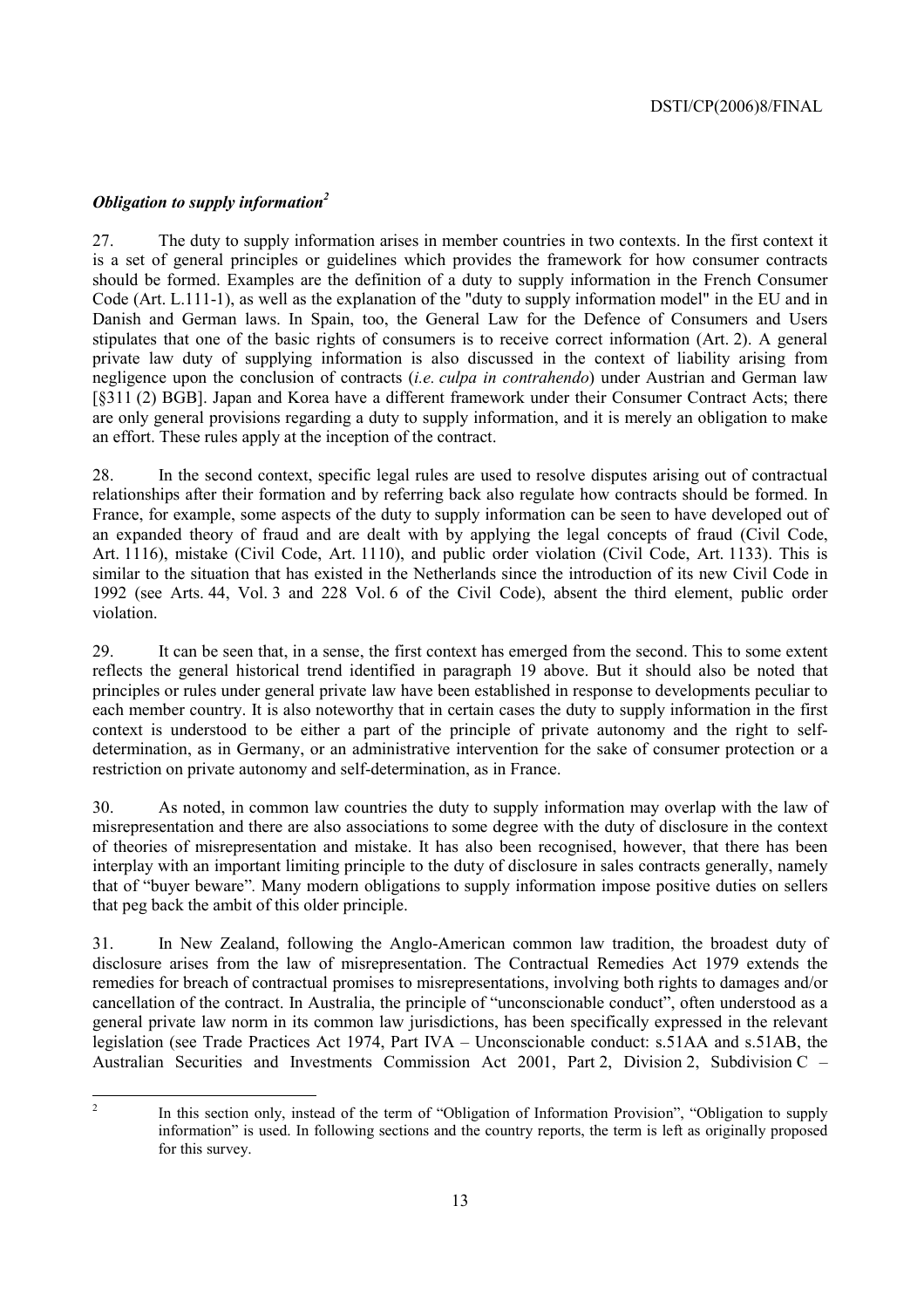#### DSTI/CP(2006)8/FINAL

Unconscionable conduct: s.12CA and s.12CB). The legislation prohibits corporations from engaging in unconscionable conduct and provides a number of factors which may indicate that unconscionable conduct has occurred (including whether the consumer was able to understand documents relating to supply or possible supply). The legislative provisions codify and extend the common law principle of unconscionable conduct. In addition, there is a general prohibition against "misleading or deceptive conduct" or "false or misleading representations" which may include silence or omission, and therefore may imply a duty of disclosure if, in the circumstances, fairness requires it [Trade Practices Act 1974, Part IVA, s.52]. Australia's clearest duty of disclosure is in the area of financial services; where providers of financial products have positive obligations to provide investors with a product disclosure statement (PDS). Part 7.9, Division 2 of the Corporations Act 2001 sets out the circumstances under which a PDS is required, and the information to be included in it. Similarly in the United Kingdom, while common law rules govern the field generally, specific business areas (mainly financial services but also business areas in which agents predominate, such as property and travel) also have their own legislative rules.

32. As for the legal remedies and legal consequences arising from a violation of the duty to supply information, these include a claim for compensation for damage caused, for example, in Austria, Denmark, Germany [e.g.  $$282$  BGB in connection with  $$241$  (2) BGB)], Sweden [Consumer Sales Act (CSA)], the United Kingdom [in case of misrepresentation, Misrepresentation Act 1967 s.2 (1)] and the United States. Under present law in France, a claim for compensation for damages is provided for by Article 1382 and the draft revision of the liability law published in September 2005 also prescribes that a violation of a duty to supply information incurs liability for compensation for damages (Art. 1110-1). Another category of remedy is injunctive relief, and a claim for injunction is provided, for example, in Austria [*Konsumentenschutzgesetz* (KSchG)], and Germany [e.g. §8 Unfair Competition Act (UWG)]. In Finland, the Market Court or the Consumer Ombudsman can order an injunction when business is unfair [Section 7 in Chapter 2 of the Consumer Protection Act (CPA)]. Sweden takes almost the same stance as Finland (CSA). As a further remedy, the invalidity or cancellation of a contract [for example, in Belgium (LPC, Art. 88), France, the Netherlands or Spain], or the right of discharge of a contract, etc., is available. In many member countries, irrespective of their legal theories, these remedies are sometimes associated with additional administrative remedies and even criminal sanctions.

33. In terms of specific legal effects, in Germany a violation of the duty to supply information can be dealt with by using the right of withdrawal (ßß312d, 355 BGB), which is a system that is theoretically separate from defect of declaration of intention. In the same way, in France the effect of a violation of the specific information provision prescribed in the Consumer Code can be dealt with by application of the right of withdrawal. In the Czech Republic an extension of the period of right of withdrawal is provided in connection with a violation of the duty to inform (Czech Civil Code Art. 54, etc.). Very similar treatment is provided in Belgium, especially in the case of distance communication (LPC Art. 80). In Poland a specific right of withdrawal is provided for when there is a breach of data provision obligations for contracts that are concluded at a distance or away from business premises (Act on the protection of certain consumer rights and on liability for damage caused by a dangerous product, Arts. 1-4, 7-9, 13). In the Slovak Republic less serious failures in the duty to inform leads to a price discount, while in more serious cases the buyer may withdraw from the contract.

34. Furthermore, duties to supply information may be found in sets of special statutory laws. In such cases, statutes are enacted to be applicable to specific situations and represent developments of the private law rules regarding a duty to supply information. In Germany, and to some extent in Poland (Act on competition and consumer protection), the duty to supply information is dealt with from the viewpoint of an act of unfair competition (*i.e.* a claim for injunction under ß8 UWG, a claim for skimming off of profits under ß10 UWG). This approach is commonly found in Europe, where EC directives have been promulgated both in a "horizontal" manner (*i.e.* the new Unfair Commercial Practice Directive) and in connection with various kinds of consumer law, regarding duty to supply information, and are each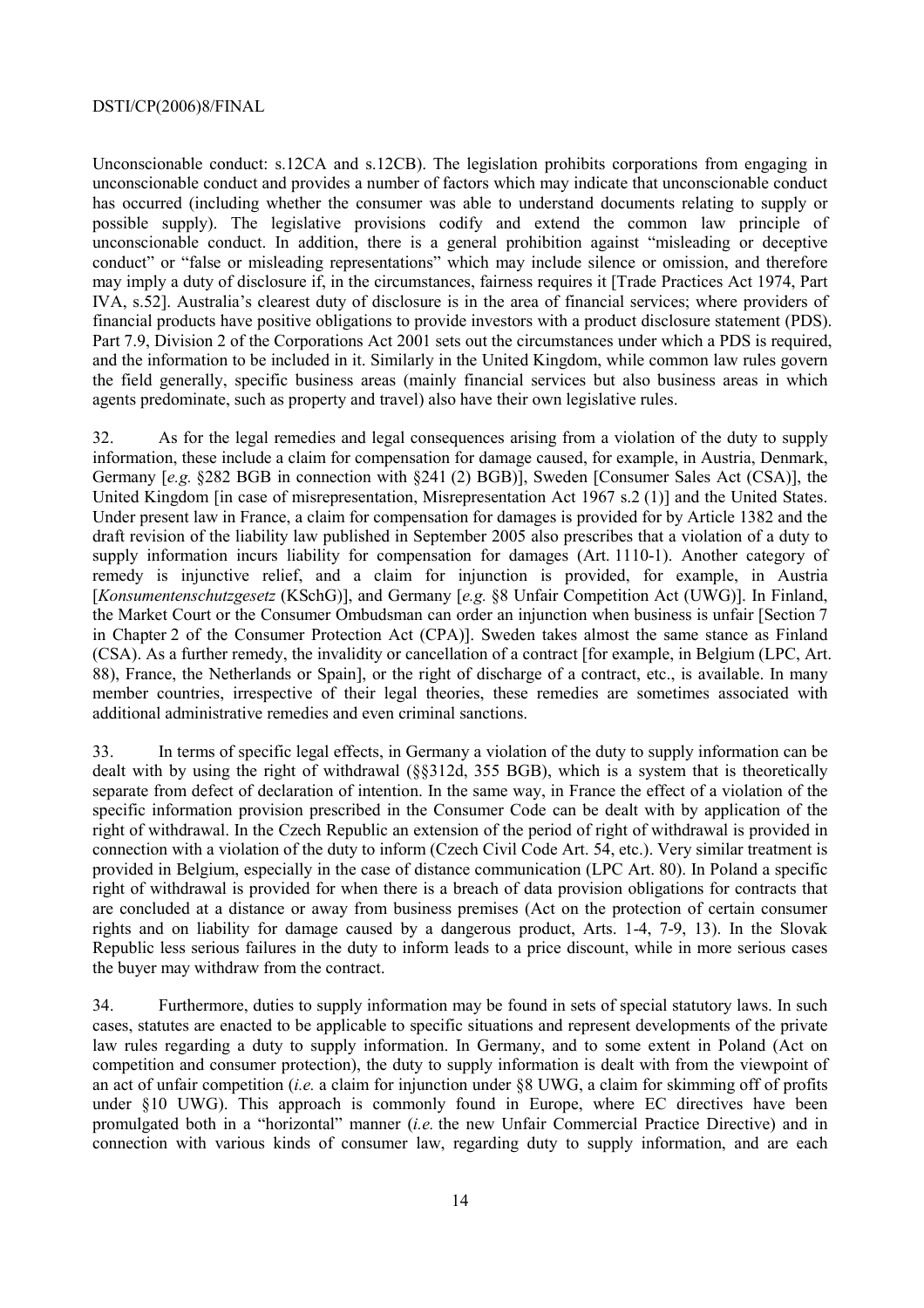designed to deal with different specific areas of law (*e.g.* timeshare, doorstep or distance selling, etc.). For instance in Italy, with regard to consumer information in distance contracts, ß52 Consumers' Code implements certain provisions of Directive 2000/31/EC dated 8 June 2000. In Hungary, Gov. Decree 17/1999 (II.5) on distance contracts, Gov. Decree 20/1999 (II.5) on timeshare, and Gov. Decree 370/2004 (XII.26) on doorstep selling are implementations of European directives.

35. In Canada, under the federal Competition Act [R.S.C.1985, c. C-34 (Part VII.1)], sellers and suppliers are subject to "adequate and fair" disclosure requirements, while this and several other federal statutes stipulate more specific disclosure requirements in telemarketing sales, multi-level marketing schemes, banking/consumer credit transactions and other matters under federal jurisdiction, and impose product labelling requirements and standards for goods and services, including hazardous products, food and drugs, and motor vehicle safety. At the provincial level, special disclosure requirements are stipulated for various types of agreements such as Internet agreements, direct and remote agreements and credit agreements under each province's Consumer Protection Act, Unfair Practices Act, or in the statutes and regulations relating to specific business sectors. Violations of such requirements can result in administrative fines, cease and desist orders and, rarely, imprisonment, and they generally give rise to a statutory right of civil action to seek rescission and/or damages. Finland and Sweden are in the same category, and their Consumer Protection Acts provide for a general rule for disclosure. In Mexico, information disclosure requirements are also laid out in the Federal Consumer Protection Law of Mexico (FCPL) and its Regulations, under which a government agency is authorised to enforce compliance and impose monetary penalties for non-compliance.

36. Membersí responses to the hypothetical cases show that the issue relevant to Case 3, intentionally hidden important information, can be dealt with by the relevant law in most members, but the hidden future price reduction in Case 4 usually cannot. The views among members are mixed on the issue of whether a consumer who in fact does not have the opportunity to read/understand a contract terms is bound by those terms.

37. When considering the structure and content of a duty to supply information as a private law rule, it is necessary first to determine what kind of private law effect or consequence will arise from violation of the duty, and next to consider what kind of information about the consumer contract should be disclosed, in line with such effect, while comparing it with the range of principles or rules available under the traditional private law peculiar to each member country. At the same time, the law of misrepresentation must be taken into account. Finally, since these are laws which arise in a context that is both economic and social, a careful balance needs to be struck between what might be seen as the economic objective of encouraging business activity and the social objective of promoting fairness and preventing the exploitation of any imbalance in the business/consumer relationship, whether it arises from lack of information in itself or consumers' behavioural bias against information, or from consumer vulnerabilities which create difficulties in processing information.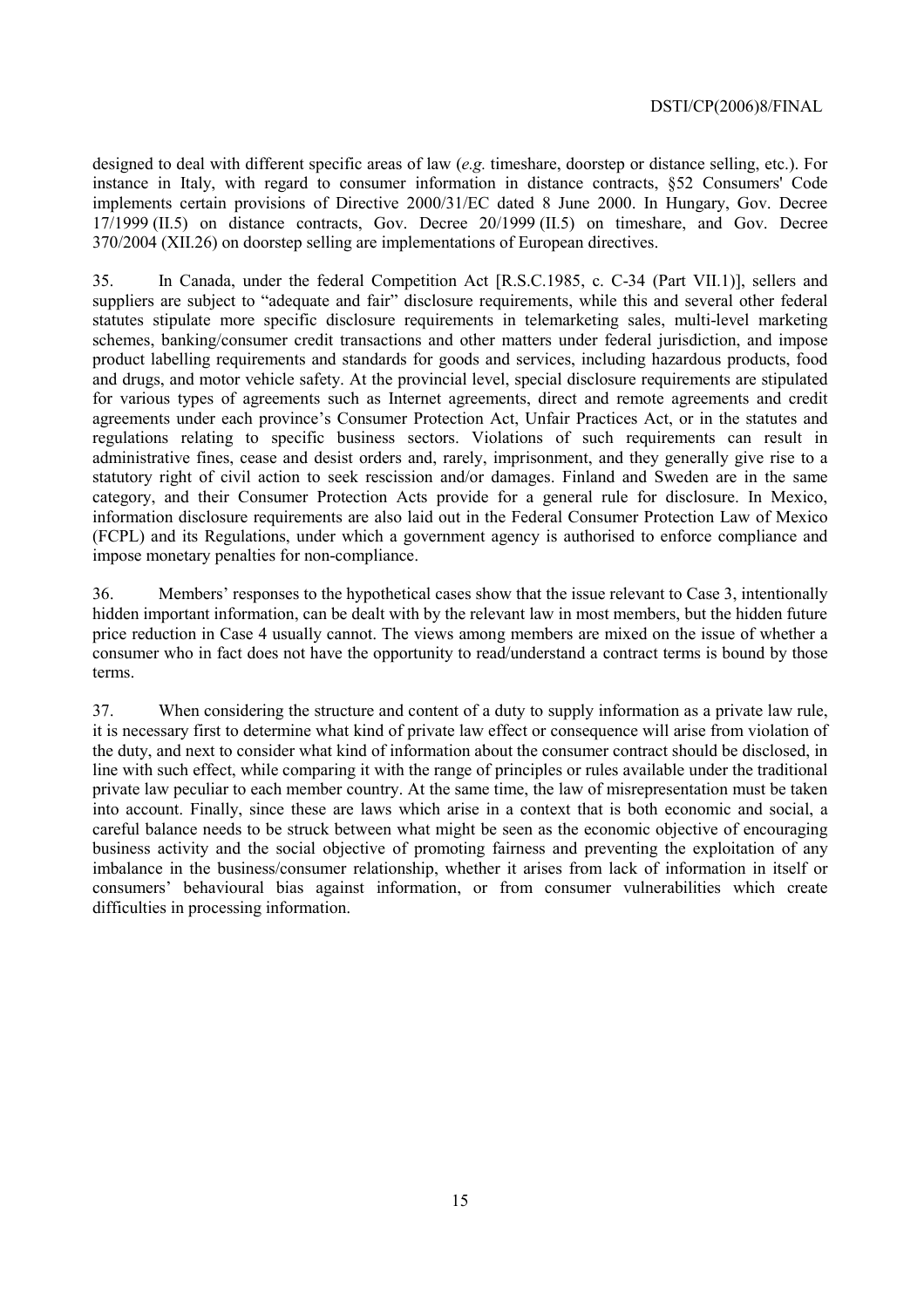# **Membersí responses to the hypothetical case-studies**

# **Case 3**

A consumer bought a flat on the first floor of a building, taking into account and believing the commercial seller's promise of a "good view and much sunshine" due to vacant land next to the building. Six months later, a new building was constructed on the vacant land which obstructed the good view and sunshine. While the seller knew perfectly well that a building would be constructed next to the flat when he sold it, at the time of signing he intentionally decided not to disclose this information to the consumer. What is the effect on a contract when the seller intentionally fails to inform the consumer of certain important facts? Would this case be treated differently if the seller had not known about the building plan before signing, but could easily have found out by making a simple enquiry of the owner of the vacant land?

# **Australia**

At the outset the seller's representation was correct. Therefore, none of the specific provisions of the TPA prohibiting false or misleading representations are likely to apply. However, there may have been the failure to alert the purchaser as to the impending development, and therefore misleading and deceptive conduct. Australia's property law framework may also affect remedies available to the consumer. Under the Torrens System of title registration, any development applications are lodged with a central register, which is publicly available. Consequently, a purchaser is presumed to know about developments or zoning laws that may have an impact on the land in question. In the case provided, the consumer might have had a duty to find out what kind of development was permitted on the land before the purchase of the flat.

# **Czech Republic**

If the seller had known about important facts that would otherwise influence the consumer's decision and had not disclosed them to the consumer, he might be held responsible under the duty to supply information. The consumer, before going to court, would have to complain to the seller and negotiate the consequences (ß499 *et seq.* of Act No. 40/1964, Civil Code). Nevertheless, worth mentioning is also the possible application of ß49a of the same Act, which provides that a legal act is invalid if it is carried out by a party who was not aware of a fact, whereas the other party was aware of the fact, and that fact was substantial in the context of making the decision.

# **Finland**

The same answer applies as in Case 1.

# **Japan**

This case falls within Article 4.2 of the Consumer Contract Act which prohibits a seller from asserting advantageous facts regarding a material item in the contract while intentionally withholding disadvantageous facts about the same item. A consumer who can prove that the seller acted in violation of Article 4.2 may withdraw from the contract without penalty.

Furthermore, if the representation of a flat indicates a "good view and much sunshine", it is conceivable that consumers in general will reasonably expect that the "good view and much sunshine" condition of the flat would continue for a certain period. Therefore, if a seller promised a "good view and much sunshine" and sold the flat despite the fact that the seller knew that a new building would be constructed next to the flat and that the view would be obstructed, this may violate the provision of Section 4 (1) (i) of the Premiums and Representations Act. In a case in which there is a great deal of space next to the flat, if the seller made the representation of a "good" view and much sunshine" without examining what construction was planned for the space, that may violate the provisions of Section  $4(1)(i)$  of the Premiums and Representations Act to the same extent as a case in which the seller actually knew that a new building would be constructed next to the flat. Legal action can be taken as in Case 1.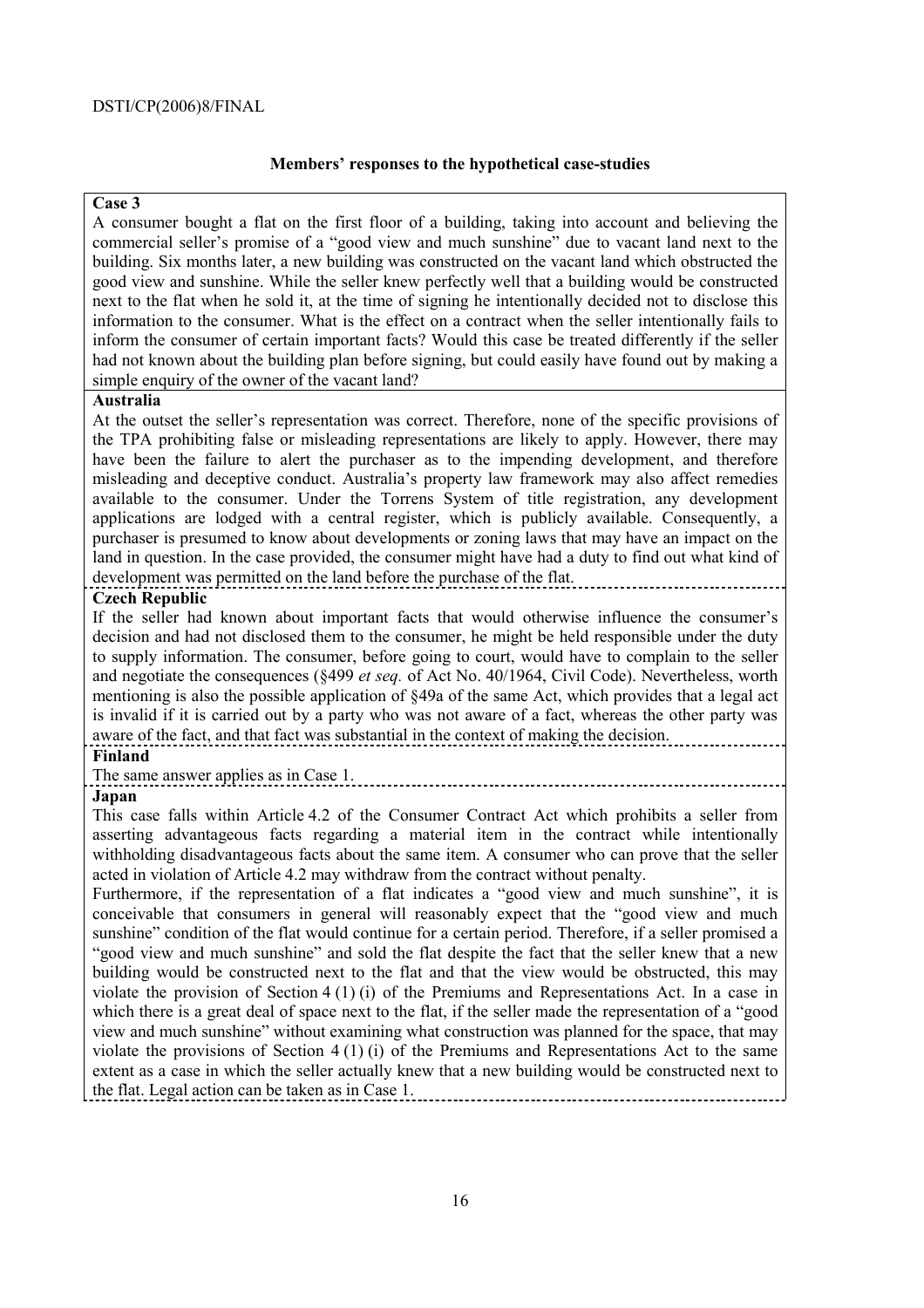#### **Mexico**

It is the seller's obligation to provide the consumer with the information that a new building was going to be constructed next to the apartment building, which would change the apartment's conditions. Article 1 paragraph III of the Federal Consumer Protection Law of Mexico (FCPL; *Ley Federal de Protección al Consumidor*) applies in this case. Consumers must be given all the necessary information concerning the contract. In addition, Article 37 of the FCPL requires that if the information given is inaccurate, the goods or services must be adjusted so as to conform to the information, instructions, data and promised or suggested conditions that were given, in addition to any sanctions that may apply in accordance with federal law. If this is not possible, the consumer can claim compensation for costs incurred, as well as additional damages.

In addition, within the Mexican legal framework, and particularly in Article 1795 of the Civil Federal Code, it is established that a contract may be derogated from, or invalidated, if there are flaws or defects in consent.

#### **Sweden**

As with some of the other countries surveyed, while there is not a primary obligation to supply information in this case, there is a secondary obligation that any information supplied that describes the item must be accurate. In Sweden the Consumer Sales Act (1990:932) would not apply to the sale of a house, but the Sale of Goods Act (1990:931) would.

#### **Switzerland**

A salesman who promises "a good view and much sunshine" is held to the guarantee within the meaning of Art. 197 of CO. Promised quality must exist at the time of the contract signature. **United States** 

US courts would decide the answer to this question on the basis of state law governing contractual disputes. This question hinges on the promise made by the seller, and the effect of the reneged promise depends on whether the seller knew the view would be obstructed, and whether the promise of a view was a material factor in the consumer's decision to purchase the property (37 AM. JUR. 2d *Fraud and Deceit* ß235).

In the context of a real estate transaction, if the seller knows of facts materially affecting the value or desirability of the property and also knows that such facts are not known to, or within the reach of the diligent attention and observation of the buyer, the undisclosed facts are material if they would have a significant and measurable effect on market value or cause loss to the purchaser [37 AM. JUR. 2d *Fraud and Deceit* ß235, citing Assilzadeh *v.* California Federal Bank, 82 Cal. App. 4th 399, 98 Cal. Rptr. 2d 176 (2d Dist. 2000)]; but see Goldman *v.* Strough Real Estate, Inc. [2 A.D.3d 677, 678 (N.Y. App. Div. 2003) (case holding that a seller could not be held liable for a future promise that the buyers  $-$  "experienced" business people  $-$  could have investigated and uncovered themselves)].

In the Goldman case, the consumer took into account and believed the seller's promise of a good view and sunshine; however the court stated that it was unclear whether or not the view and presence of sunshine would have any effect on the value so the materiality of the promise is debatable. If the consumer paid a premium for the good view and sunshine, then the misrepresentations as to both would be material.

In a similar case, buyers paid a premium for a lakefront condominium unit with an unobstructed view of the lake, and a developer later constructed a building that impaired the buyers' view. The buyers' action for breach of contract and fraudulent inducement was successful. Although the developer's misrepresentation to the buyers about the view of the lake when the contract was formed was only untrue after the later construction, the court found that the developer knew at the time the statements were made that they were false. The court also found the misrepresentations to be material because the buyers, in reliance on the statements, paid a premium for the condominium [Whiteco Properties, Inc. *v.* Thielbar*,* 467 N.E.2d 433 (Ind. Ct. App. 1984)].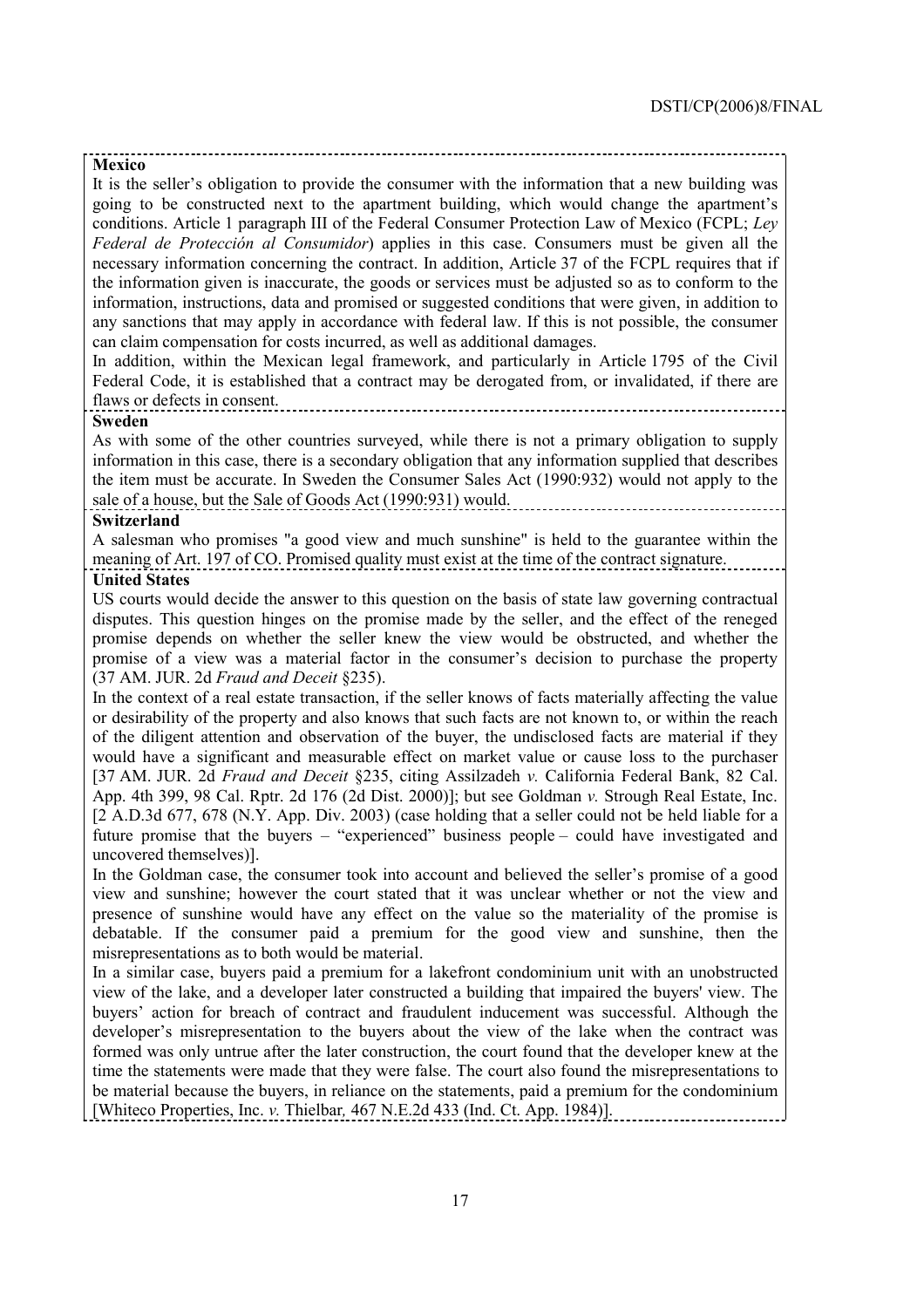# **European Commission**

No EC consumer protection legislation regulates the contractual effects of the situation described. EC consumer contract law does not cover the sale of immovable property [note however that there is a directive on the purchase of timeshare properties, the Timeshare Directive (Directive 94/47/EC)]. Only the contract laws of the EU member states apply.

# **Case 4**

A consumer bought a cellular phone in a shop in which there was an advertisement that the price of the cellular phone was reduced by 20%. Two weeks later, the price of the same phone was reduced to 50%. At the time of the sale, the seller knew that he would lower the price of the phone in the following weeks. However, he failed to inform the customer of this. What is the effect on a contract when the seller intentionally fails to inform the consumer of certain important facts? What happens if this failure is caused by negligence?

# **Australia**

A failure to inform the purchaser of important information may be a breach of the TPA if it creates a misleading impression or misrepresents the nature of the product. In this specific circumstance, it is unlikely that the fact that the sale will be further discounted would be considered sufficiently important to be a breach of the TPA.

Further, it is rational for businesses to seek to sell products and services at the highest price the market will support. If products do not sell at a particular price, they may be discounted and put on ìsaleî. If they do not sell at an initial discount price, they may be further discounted. While a business may assume that products will be further discounted if they do not sell, there is no guarantee that further discounts will happen as the products may sell at the intermediate price. Hence the business is under no obligation to inform the consumer that the price may subsequently further be discounted.

# **Czech Republic**

According to Czech legislation, the entrepreneur is not obliged to make public his business intentions. Consequently, in this case, we do not see any breach of law. However, the case would be treated differently if the seller informed consumers about reductions and there would be, in reality, no price decrease as compared to any time period before the proclaimed reduction.

# **Finland**

In this case, the Consumer Protection Act is the applicable law. According to the law no conduct that is inappropriate or otherwise unfair from the point of view of consumers shall be allowed in marketing. Marketing that does not convey information necessary in respect of the health or economic security of consumers shall always be deemed unfair. If the consumer has not received all necessary information in marketing, he may ultimately have the right to cancel the contract.

# **Japan**

As the seller was simply unaware of certain material information relating to his positive representations, Article 4.2 does not apply and the consumer cannot withdraw from the contract on this basis.

Furthermore, the act of selling a product at a 20% reduced price after deciding to sell it at a 50% reduced price in the near future does not violate the Premiums and Representations Act as long as the comparison price of the product (e.g. the suggested list price, "the regular price" at which products have actually been sold for a certain period) at the time of selling is appropriate. However, if, at the time of selling a product at a 20% reduced price, the seller makes a representation that this is "the final reduction", indicating that the seller will not set a lower price in the future, the representation may violate the provision of Section 4 (1) (ii) of the Premiums and Representations Act if that does not in fact prove to be the case, and the price of the product is subsequently lowered. Legal action can be taken as in Case 1.

# **Mexico**

Even if it is the providers' duty or responsibility to inform the consumer of all important facts that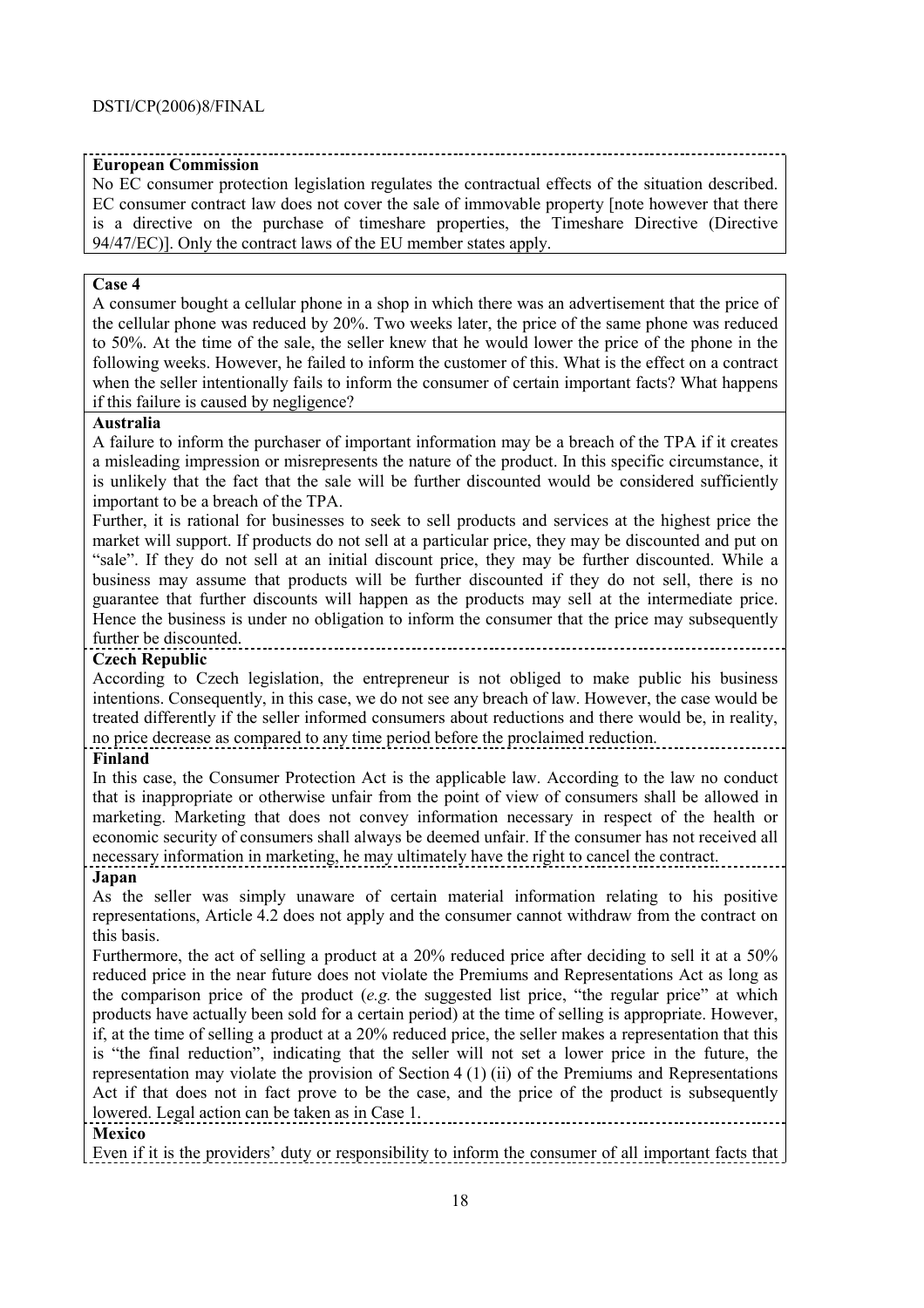are relevant to any particular transaction, within the Mexican legal framework it is not the providers' obligation to give the consumer details of future sales. Thus, in this case, there would not be a direct violation or breach on the seller's side in relation to information not given to the consumer. 

#### **Sweden**

Where the sale is of consumer goods, the Consumer Sales Act (1990:932), Section 16 para. 3 point 2 requires certain information to be given before the sale, but not in relation to a forthcoming reduction in price.

**Switzerland** 

The salesman does not have an obligation to inform the consumer about the later reduction of 50%. One contracting party need not spontaneously concern itself with the interests of the other contracting party (see decision of the Federal Court, SJ 1961, p. 127). Such an obligation might exist, however, in contractual relations in which there is implied an increased duty of trust and confidence (such as an agency for example). The sale does not form part of such a relationship. The omission is not relevant.

#### **United States**

In this case, the seller intentionally failed to inform the consumer of facts. The established law tends to take the stance that seller and buyer do not stand in any relation of confidence to each other, and there is, as a general rule, no duty of disclosure on the part of either (37 AM. JUR. 2d *Fraud and Deceit* §212). States in the United States do not require sellers to disclose future sales to consumers. However, some sellers maintain policies that allow consumers to obtain the difference in price if an item is placed on sale within a certain time after itsr purchase.

#### **European Commission**

Sale of goods is covered by the Consumer Sales Directive,<sup>3</sup> which, among other issues, lays down rules on conformity of goods with the contract and remedies in case of a lack of conformity. In addition, some directives, *e.g.* the Distance Selling<sup>4</sup> and the Timeshare Directives<sup>5</sup>, provide for certain pre-contractual information obligations. However, there is no rule in existing EU consumer contract law imposing an information obligation on the seller in the situation described in the example. If such obligations exist, they must be sought in the contract laws of the member states.

 3 Directive 1999/44/EC of the European Parliament and of the Council of 25 May 1999 on certain aspects of the sale of consumer goods and associated guarantees, OJ L 171, 7.7.1999.

<sup>4</sup> Directive 97/7/EC of the European Parliament and of the Council of 20 May 1997 on the protection of consumers in respect of distance contracts, OJ L 144, 4.6.1997.

<sup>5</sup> Directive 94/47/EC of the European Parliament and of the Council of 26 October 1994 on the protection of purchasers in respect of certain aspects of contracts relating to the purchase of a right to use immovable properties on a timeshare basis, OJ L 280, 29.10.1994.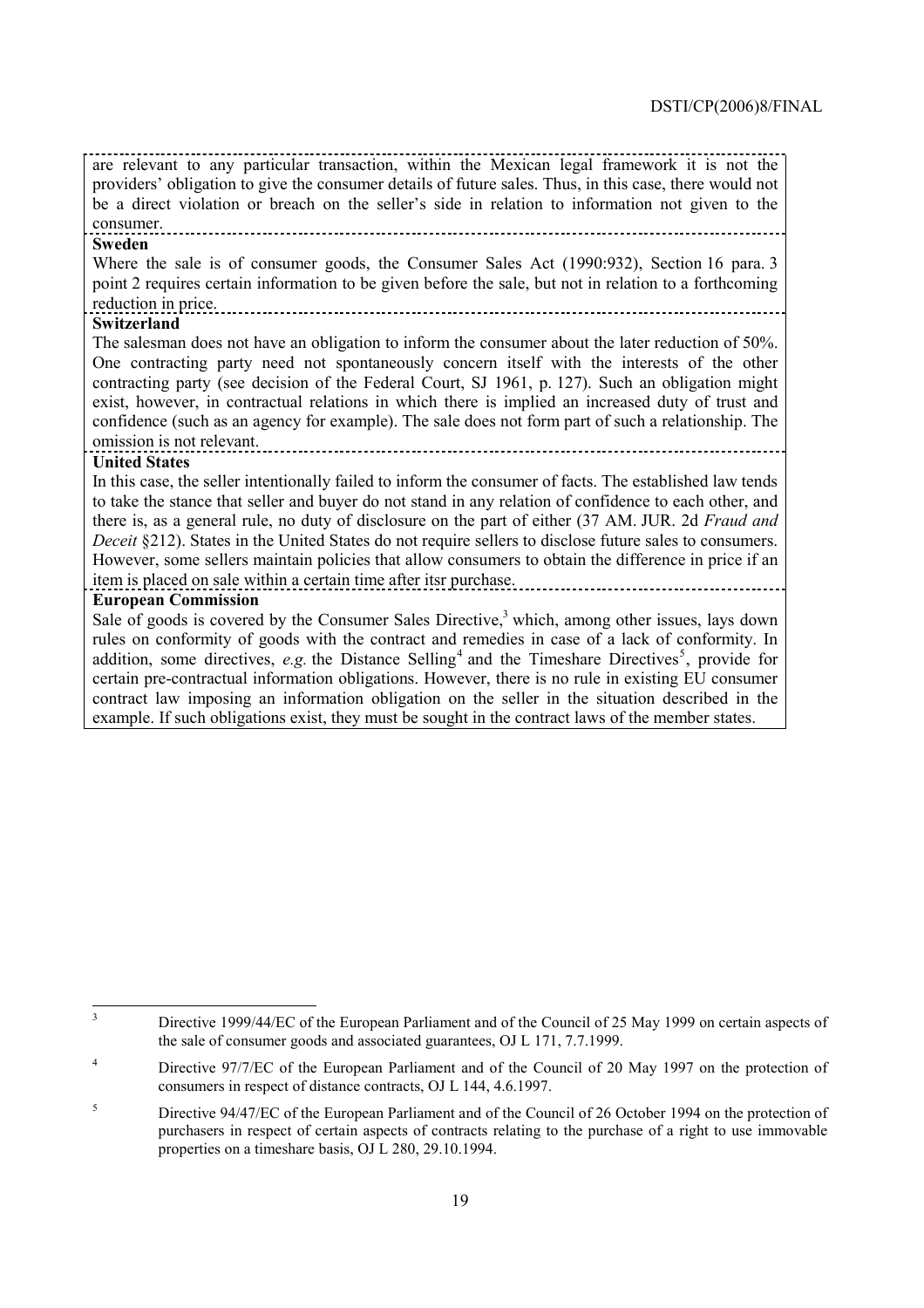# **Case 5**

A consumer enters into an investment savings contract. Very detailed rules (many pages) are shown to the consumer before signing, without however giving him a reasonable opportunity to read and understand all of them. Six months later, owing to a change in circumstances, the consumer would like to cancel the investment and get back the money he has already invested. However, in accordance with rules and charges that were not clearly explained to him at the time of signing, the consumer does not get his money back. Is the consumer bound by all the terms of the contract if he did not have a reasonable opportunity to read and understand them before signing? Is he bound by a contractual term, stating that the consumer has read and understood the terms and conditions of the contract, which are binding, while in fact he has not read or understood these terms and conditions?

#### **Australia**

The general rule is that a consumer will be bound by the terms of the contract unless the business is found to have engaged in unconscionable conduct, some other breach of the TPA, Australian Securities and Investments Commission (ASIC) Act or common law framework. The TPA and ASIC Act provide a non-exhaustive list of factors the court will consider in determining whether unconscionable conduct has been engaged in, including whether the consumer was able to understand any documents relating to the product or service and whether any undue influence or pressure was exerted on, or any unfair tactics were used against, the consumer. The ultimate findings of the court will depend on the circumstances under which the contract was entered into. **Finland** 

# See Case 4.

In this case the rules shown to the consumer are apparently standard terms. Standard terms must be attached to the contract, so that they cannot become a part of the contract without the consumer's knowledge. The consumer may sign a contract form, on which the standard terms are written, or the terms may be referred to in the contract, if the reference is explicit and specified. It makes no difference whether the consumer has actually read the terms or not, but they must have been available and the consumer must have had the opportunity to read them. If the consumer did not have the opportunity to read the terms before signing the investment savings contract, the contract is not binding. Furthermore, if the standard terms include a surprising and onerous condition, it must be specifically brought to the attention of the consumer in order to become a binding part of the contract.

# **Japan**

The consumer's lack of a reasonable opportunity to read and understand all the terms in a contract before agreeing to it is not, in and of itself, a valid basis for the consumer to withdraw from that contract. While Article 3 of the Consumer Contract Act warns sellers to provide the necessary information on consumer rights and duties and other such details set forth in the consumer contract, this is simply an advisory provision to oblige sellers to make an effort. Therefore, the consumer cannot back out of the contract and claim any damages on the basis of the Consumer Contract Act as a result of his inability to have fully appreciated the terms of the contract he entered into, although he may be able to claim certain damages because of a violation of the duty of explanation and loyalty based on the Civil Law.

Furthermore, any description in a written contract is not usually considered to be a "representation" by the Premiums and Representations Act. Thus, if the question concerns a description in a written contract, no issue arises under the Premiums and Representations Act. However, if the specific terms for refund are not clearly described in the brochure of a financial commodity, the representation may violate the provision of Section 4 (1) (ii) of the Premiums and Representations Act. Such cases include those in which customers do not receive their money in spite of the fact that there was a representation to the effect that they would be refunded for the remaining contract period if they cancelled the contract before maturity. In such circumstances, legal action can be taken as in Case 1.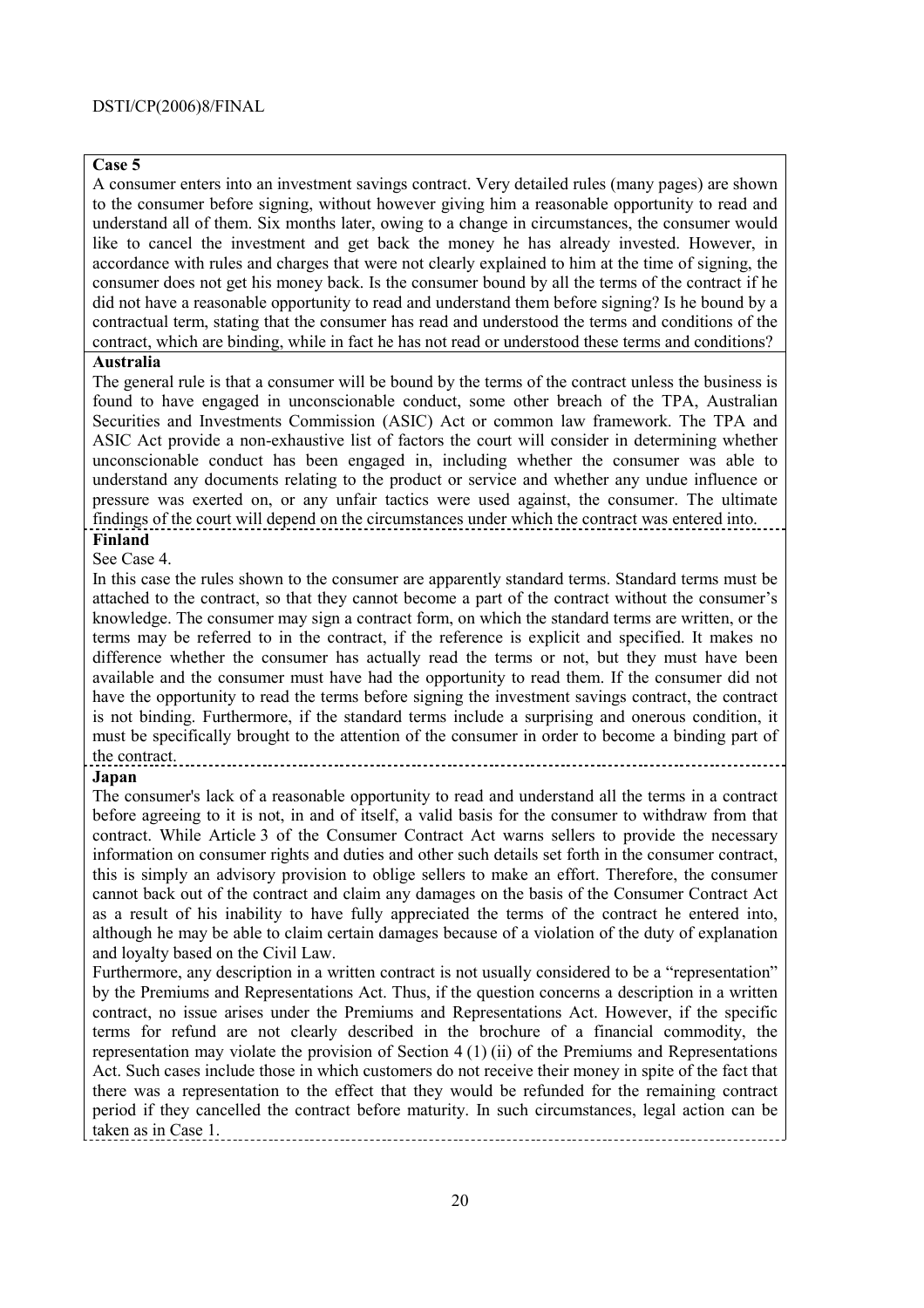#### **Mexico**

In Mexico, the FCPL establishes in Article 90 that a contract will not be valid, and thus will be deemed not to be included in the registry, in certain specified situations including when it: *i)* allows the supplier to unilaterally amend the contents of the contract, or unilaterally to evade its obligations; *ii)* releases the supplier from its civil liability, except when the consumer breaches the contract; *iii)* transfers to the consumer or to a third party, which is not a party to the contract, the civil liability of the supplier; *iv*) sets out terms concerning the statute of limitations shorter than legal ones;  $\nu$ ) stipulates the performance of certain formalities so that the actions brought against the supplier may be legally admissible; and *vi)* binds consumers to waive the protection of the law or submit to the jurisdiction of a foreign court.

Thus, it is not lawful for the supplier, with whom the consumer has agreed a contract, to change unilaterally, in a substantial manner, the terms of that contract and not return to the consumer the amount invested. Profeco (*ProcuradurÌa Federal del Consumidor*, Consumer Protection Federal Agency of Mexico) may defend the consumer's rights when a supplier does not respect what has been previously established. Besides, the supplier must be sure that the consumer has clearly understood the duties to which he/she is agreeing. It is to be emphasised that the ideal in all contracts is that the obligations to be imposed must be comprehensible and that all the clauses of the commitment are set out. For these reasons, consumers are frequently provided with an explanation of the relevant features of a transaction.

#### **Sweden**

When financial advice is involved, the Financial Advisory Services to Consumers Act (SFS 2003:862) protects consumers. Here, the information obligations flow both ways and the financial adviser is expected to obtain as well as give certain information. The Securities Business Act (SFS: 1991:981) is one of many other provisions relevant to specific fields. A supervisory body (*Finansinpektionen*) issues codes and guidelines. For redress there is the National Board for Consumer Complaints.

#### **Switzerland**

Swiss law provides for the incorporation of general contractual conditions (Article 1 CO and the principle of good faith). The consumer must be informed of the existence of the general conditions and must have the possibility of examining them, which implies in particular that they are written clearly. A reference, with a document accessible to the consumer, is sufficient. A clause is valid unless it is seen as a strange or unusual clause. If the clause modifies the balance of the contract or derogates from the rules of statute (FRA 109 II 452; 119 II 443) then it is not incorporated into the contract unless it is specifically drawn to the consumer's attention. In this case, the clause is not necessarily strange and it is likely to stand as the cancellation of the contract applies to the future and does not affect the executed services.

# **United States**

Although the consumer in this scenario did not thoroughly read and understand the very detailed rules of his investment contract, the law nevertheless states that one who executes a contract cannot void it on the grounds that he did not read it or was ignorant of its terms. Under the law in most states, the contract is probably enforceable against the consumer despite the consumer's lack of understanding of the terms, unless that lack of understanding was due to mental infirmity.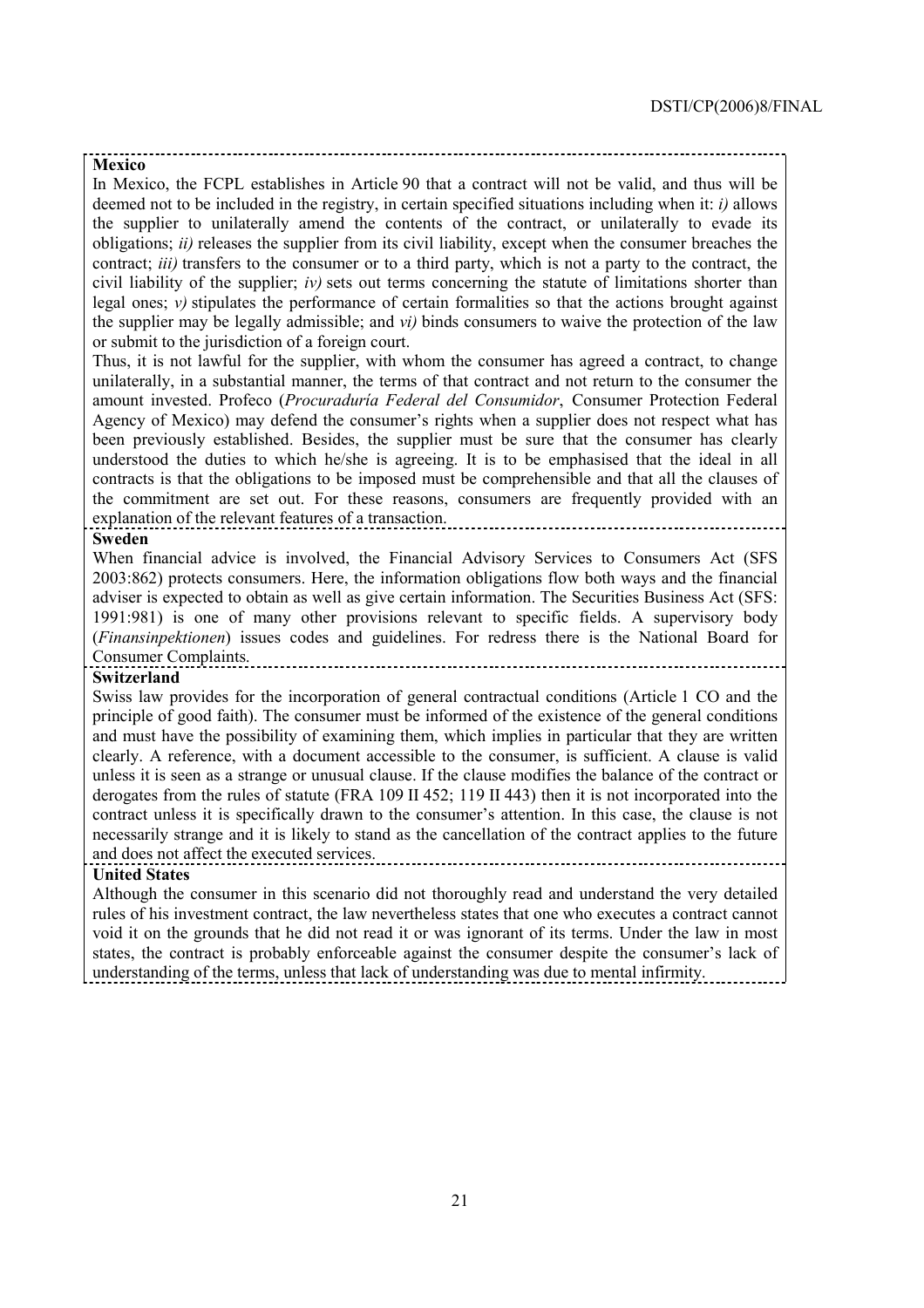# **European Commission**

It may be governed by the Directive on Unfair Contract Terms.<sup>6</sup> Under this directive standard contract terms which are found to be unfair in business-to-consumer contracts are not binding on consumers. Moreover, standard terms shall be drafted in plain, intelligible language. Where there is doubt about the meaning of a term, the interpretation most favourable to the consumer shall prevail. A term which states that a consumer has read and understood all the terms, where in fact he did not even have the opportunity to read/understand them, could well be considered "unfair". It is for the national courts of the member states to evaluate the fairness of a term and to ensure that adequate and effective means exist to prevent the continued use of unfair terms in contracts concluded with consumers by sellers and suppliers.

## **Suitability rules or "Know your customer" rules**

38. A general private law rule defining "suitability" was not identified in any of the member countries, even in the specific context of consumer contracts. However, even in those countries where a general suitability rule itself is not found, the situation may be similar to an unsolicited call in that a private law effect (such as nullification or cancellation of a contract, compensation for damages, etc.) can be granted as a violation of public order and morals, a mistake, a violation of a duty to supply information, an abuse of situation, etc. (especially in Germany, France, the Netherlands, and, to some extent, the Slovak Republic). For example, in Germany, if a contract is *contra bonos mores* or contrary to public policy, the contract is void (ß138 BGB). Thus, if a contracting party abuses circumstances and imposes a contract on another party that is unable to protect itself, the contract may be void. Moreover, in case of a standard contract form, any unreasonable disadvantage to consumers created by the incorporation of the terms is prohibited (ß307 BGB). In France, there are no general rules regarding the suitability test and thus no general sanctions attached to the obligation of the business to know its customer. The Consumer Code only provides that a bank will not be able to enforce a manifestly disproportionate surety agreement if it did not actively inquire into the financial capacity of the guarantor (Art. 341-4). Otherwise, the rules of good conduct imposed on certain professionals (investment service providers, financial door-to-door sellers, providers of asset management or of insurance products) only provide for penal or disciplinary sanctions. The consumer will obtain the cancellation of the contract or damages if he or she is able to prove that he or she has been the victim of an abuse of weakness, a mistake, a fraud or that the professional did not comply with its contractual "duty to advise" (for example: a bank which did not undertake the necessary basic investigation and granted a loan disproportionate to the consumer's financial resources was not allowed to recover the total amount of the  $\text{loan}^7$ ).

39. Furthermore, the concept of suitability may be found in a variety of situations involving financial services and investment businesses. In common law countries (Canada, except Quebec; the United Kingdom; the United States), special rules pertain to the "know your customer" aspect of suitability, while the common law concepts of duress, undue influence and unconscionability are also closely related.

40. An example of the latter in Australia is the case cited below of Commercial Bank of Australia Limited v Amadio [1983] (HCA 14; (1983) 151 CLR 447) which concerned an elderly couple of foreign origin with language disadvantages.

41. In the United Kingdom a specific legislative expression of this rule was also identified in the financial services area. The Financial Services and Markets Act, s5(2)(c), requires consideration of consumers' need for advice and precise information. 2.1.1 item 9 of the Principles for Businesses (PRIN),

 6 Council Directive 93/13/EEC of 5 April 1993 on unfair terms in consumer contracts, OJ L 95, 21.4.1993.

<sup>7</sup> Cass. Civ 1ère 27.06.1995 and 12.07.2005.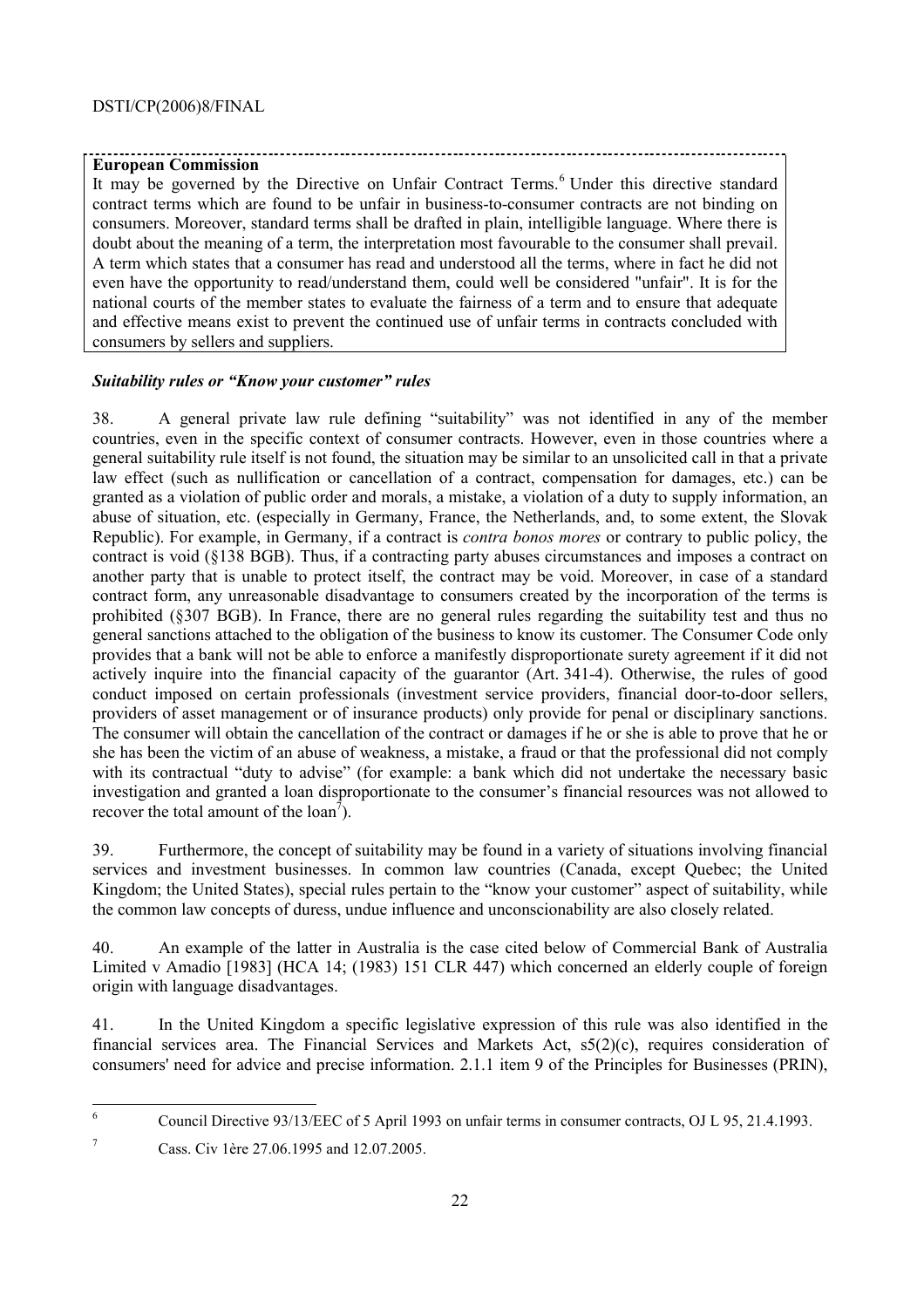which is a subordinate norm to the same Act, explicitly sets out the suitability principle: "A firm should take reasonable care to ensure the suitability of its advice and discretionary decisions for any customer who is entitled to rely upon its judgement.<sup>"</sup>

42. In the United States, the National Association of Securities Dealers' (NASD) Conduct Rule 2310 is known as the suitability rule and requires member brokerage firms to recommend a securities transaction to a customer only if the recommendation is suitable in light of the customer's experience, financial situation and needs. NYSE Rule 405(1) provides that: every member organisation is required to: "Use due diligence to learn the essential facts relative to every customer, every order, every cash or margin account accepted or carried by such organisation and every person holding power of attorney over any account accepted or carried by such organisation."

43. In Canada, in the context of "know your customer", no rules in generally applicable consumer law apply particular requirements based on the consumer's financial or other circumstances. However, acting with knowledge of an inability to pay could be considered unconscionable (*i.e.* in determining that a practice is unconscionable, a court may consider that the seller knew that there was no reasonable probability that the consumer would pay his or her obligation in full [Ontario CPA Section 15(2)(d); Alberta Fair Trading Act, s.6(3)(b), etc.)]. In order to examine suitability rules under Canadian law, the concepts of duress, undue influence and unconscionability need to be considered. For example, there are grounds for the rescission of a contract specifically preserved in the Sale of Goods Acts of each province (*i.e.* in Alberta, R.S.A. 2000, c.S-2, s.58) and in the unfair business practices legislation of each province (*i.e.* in Alberta, the Fair Trading Act, R.S.A.2000 c.F-1.05 ss.5-19, 186, 187 and the Unconscionable Transactions Act, R.S.A.2000, c.U-2), on the general principle of exploitation of one of the contracting parties by the other. The Civil Code of Quebec, Canada, addresses this issue under the concepts of fear and lesion (Civil Code of Quebec, C.C.Q Art. 1402-1407), good faith (Arts. 6,7 and 1375), the abusive exercise of any right (Art. 7), and adherence to public order (Arts. 8 and 9.). Similar provisions are also contained in the Quebec Consumer Protection Act (Arts. 8 and 9).

44. In a civil law jurisdiction such as Germany, the suitability rule is understood to involve an obligation to give advice or provide adequate information or explanation as to the investment product that is most appropriate for an investor. Failure to do so may give rise to a claim for compensation for damages under the private law as an action in tort. This more or less corresponds to the distinction between "the suitability rule in a wide sense" and "the suitability rule in a narrow sense" as discussed by Japan.

45. There are debates within countries as to whether or not to recognise an obligation to collect information about customers. In the United States, when the suitability rule is discussed in the context of the NASD or NYSE as the notion of "know your customer", mention is made of an obligation to gather information. Under the Korean Regulation on Supervision of Securities Business, a "know your customer" rule is merely an obligation to make efforts, and in other countries this point is not addressed (France, in particular; Germany is somewhere in between). In Spain, the *Comisión Nacional del Mercado de Valores* recommends that a risk profile of each client should be made before offering him or her any investment product.

46. A particular area of concern is credit contracts. Financial institutions have had to pay more attention to the needs and vulnerabilities of certain customers (*e.g. wives securing their husbands* business debts) under expanded doctrines of undue influence (United Kingdom), unconscionability (United States) or both (Australia and New Zealand). However, some jurisdictions have been more active than others (*e.g.* New Zealand and jurisdictions within Australia) in developing such notions to the extent of enacting legislation generally requiring credit providers to assess borrowers' ability to repay. In Australia, under the Fair Trading Act 1992 (ACT) s.28A, for example, a supplier of a continuing credit contract (credit card, etc.) who has not undertaken a prior "satisfactory assessment process" commits an offence (s.41) and is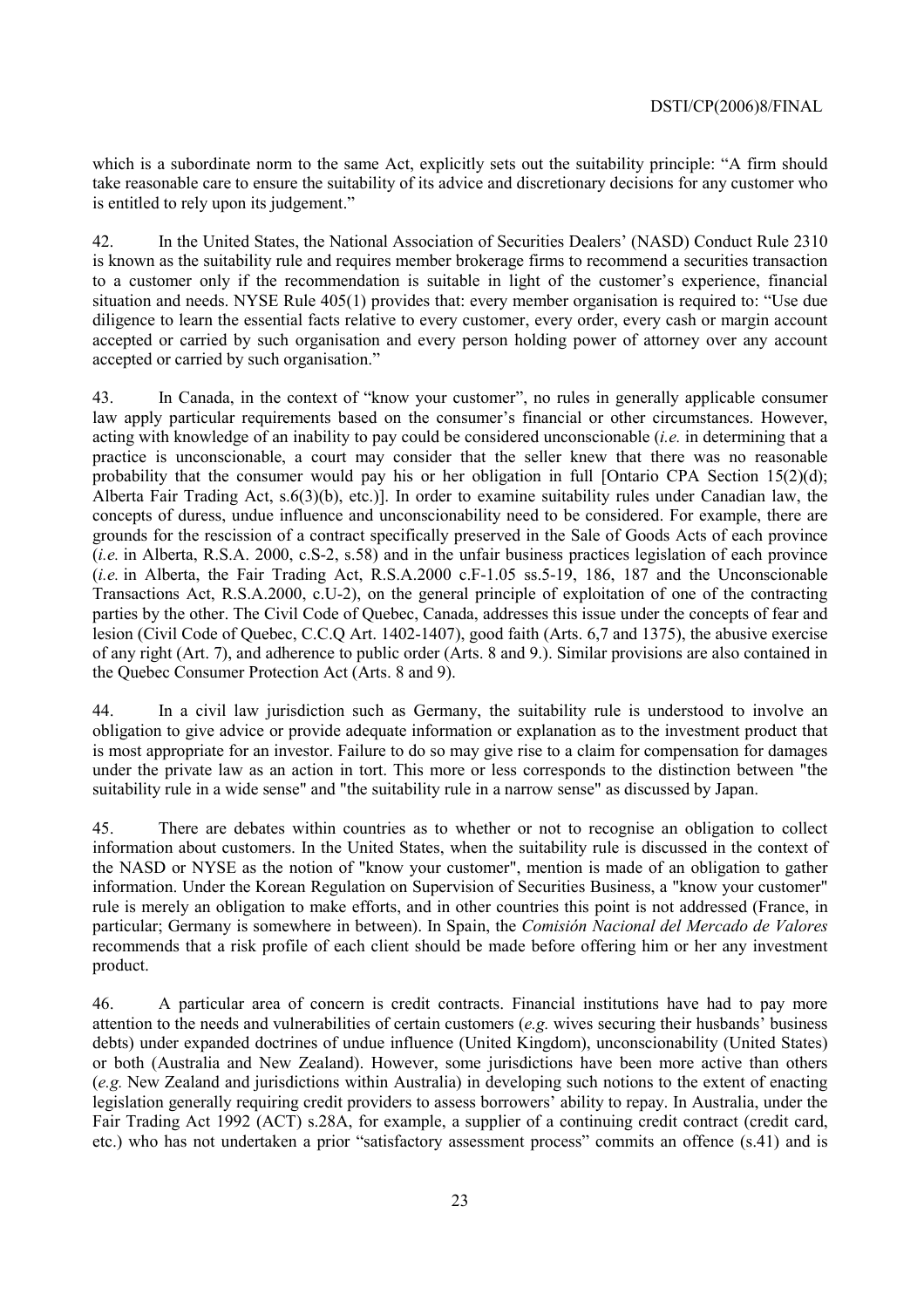# DSTI/CP(2006)8/FINAL

liable for other remedies such as damages (s.46). It is noteworthy that US common law prefers to apply the principle of unconscionability rather than that of undue influence.

47. In Norway, the Marketing Control Act (MCA) is founded on the concepts of what is "unfair in relation to consumers" and "good marketing practice". Section 3 of this act sets out a specific provision against the giving of insufficient information, and one of the relevant factors in the assessment of what is sufficient is lack of experience or knowledge of the consumer. The MCA does not contain any specific provisions relating to suitability rules. However, it has, in raising issues of "fairness" and "good marketing practiceî, provided certain legislative tools that can be used to protect vulnerable consumers. It should be noted in this context that "Guidelines on the Consumer Ombudsman's Practice; Marketing in Relation to Children and Young People" have been published for the specific purpose of providing general information on practices that may involve the application of the MCA. In accordance with the long-term practice of the Market Council (MC) and the Consumer Ombudsman (CO), these guidelines contain strict requirements regarding advertisements directed at children and young people. Similarly in Denmark, despite the lack of legislation regarding suitability rules, the guidelines on "Children, Young People and Marketing Practices  $(2002)$ <sup>"</sup> deal with this principle in relation to the young.

48. In Poland there is no specific protection on the grounds of suitability and all consumers, including minors, have the same rights. In Iceland some measures relating to children were identified; while they do not recognise the concept of suitability in those terms, they offer increased protection for this class of consumer/end-user (Regulation Nos. 408/1994 and 293/1995; Competition Law No. 8/1993, Art. 22).

49. Some measure of protection can also be observed in Mexico. The Federal Consumer Protection Law of Mexico (FCPL) has a general provision that protects against deceptive or abusive advertising, coercive or unfair trade methods, and abusive or improper practices in the provision of products and services (Art. 1). This does not constitute a suitability rule. On the other hand, paragraph VII of Article 76 bis of the FCPL provides that the supplier must abstain from using advertising strategies that do not provide consumers with clear and sufficient information, especially in marketing practices addressed to vulnerable populations, such as children, the elderly and the sick. While there is no element of "knowing" your customer, there is nevertheless a generalised protection against unsuitability for these potentially vulnerable consumers.

50. On this topic, the result of members' responses to the hypothetical cases indicates that in a few countries general law principles may require taking some characteristics of consumers into account. In other cases, only a more specific regulation of certain professionals can provide solutions (*e.g.* "coolingoff" periods).

51. In view of the above, it is desirable to address the following points:

- i) How to define the suitability rule.
- ii) How to set the frame of situations in which this rule is needed (targeted industries, products and services). Whether to restrict it to financial services. If so, how to specify financial services. Whether to develop it as a principle applicable to consumer business transactions in general.
- iii) Whether to characterise it as a private law principle or merely as a regulatory rule.
- iv) What the effect is if one recognises its nature as a private law rule. Whether or not to permit the nullification or cancellation of a contract that is in violation of the suitability rule. Or to interpret an act in violation of the suitability rule as tort and link it to liability for damages.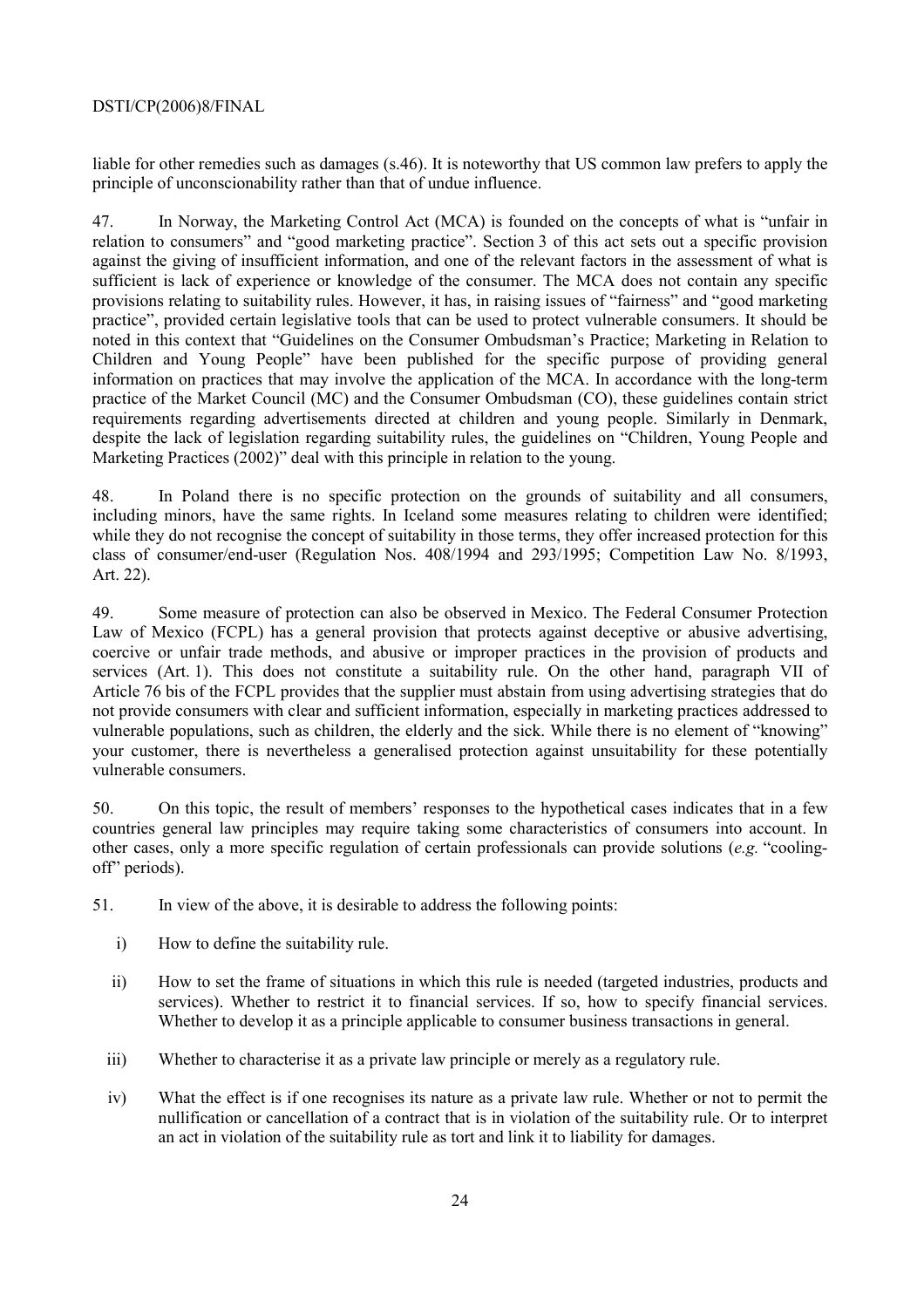v) Even if one recognises the suitability rule on a private law basis, it is desirable to consider whether to develop the rule on the basis of the systems or norms of existing general private law rules, or to establish special provisions.

52. The survey results do not yield a decisive model on the basis of which to resolve these issues. There is still much to be considered, and it will take some time before a general suitability rule can be introduced into consumer contract law systems.

# **Membersí responses to the hypothetical case studies**

# **Case 6**

A door-to-door telephone company seller sold a telephone featuring highly advanced functions to an 80 year-old man under a seven-year lease contract for the price of JPY 1 million (approximately EUR 6 900, USD 8 800). The elderly man, who lives in a small house on a pension, does not need a telephone with complex functions, nor can he pay the fee for the lease. His family wants to cancel the lease contract. What is the effect on a contract of a seller using these methods or undue influence to induce a consumer to enter into the contract?

#### **Australia**

Australian law, both common law and under the TPA, prohibits businesses from engaging in unconscionable conduct in their dealings with consumers (s.51AB). Whether particular conduct is unconscionable will depend on an assessment of all the circumstances. However, exerting undue pressure or using unfair tactics against a consumer may be indicators that unconscionable conduct has occurred. The TPA also prohibits businesses from using undue harassment or coercion in connection with the supply or possible supply of goods or services (s.60). There are a number of remedies available to the court if the TPA or common law is breached including injunctions and termination of contract.

# **Czech Republic**

Concerning this case, there is no possibility of cancelling the contract unless it can be proved that the contract was signed under pressure in strikingly disadvantageous conditions (ß49 of the Civil Code). In such a case, the consumer has a right to withdraw from a contract concluded in this fashion. 

#### **Finland**

It seems that in the above case the consumer's distress, lack of understanding or imprudence was taken advantage of by the seller. If the seller at the same time acquired a benefit, which is disproportionate to that which he has given, the contract is not binding on the consumer as stated in s.31 of the Contracts Act.

# **Japan**

Pursuant to the Act on Specified Commercial Transactions, Article 9, the consumer has a "coolingoff period" and may rescind a contract within eight days after the receipt of the legal contract document: (1) related to the goods, rights, or services designated in the Ordinance of the Act; and  $(2)$  concluded at a place other than the seller's place of business. Article 7 of the same Act and Article 7 of the Regulations under the Act also prohibit the following acts: *i)* taking advantage of the impaired judgement of an elderly or other person and having such a person conclude a sales contract or a service contract pertaining to door-to-door sales; and *ii)* the act of conducting a solicitation that is found to be inappropriate in light of the state of the customer's knowledge, experience, and assets. [This case falls under the said articles.] The general provisions in the Civil Code regarding fraud may permit the consumer to withdraw from the contract if the seller's conduct and representations constitute fraud. The consumer may also be able to withdraw from the contract if the seller used methods violating good morals in procuring the contract.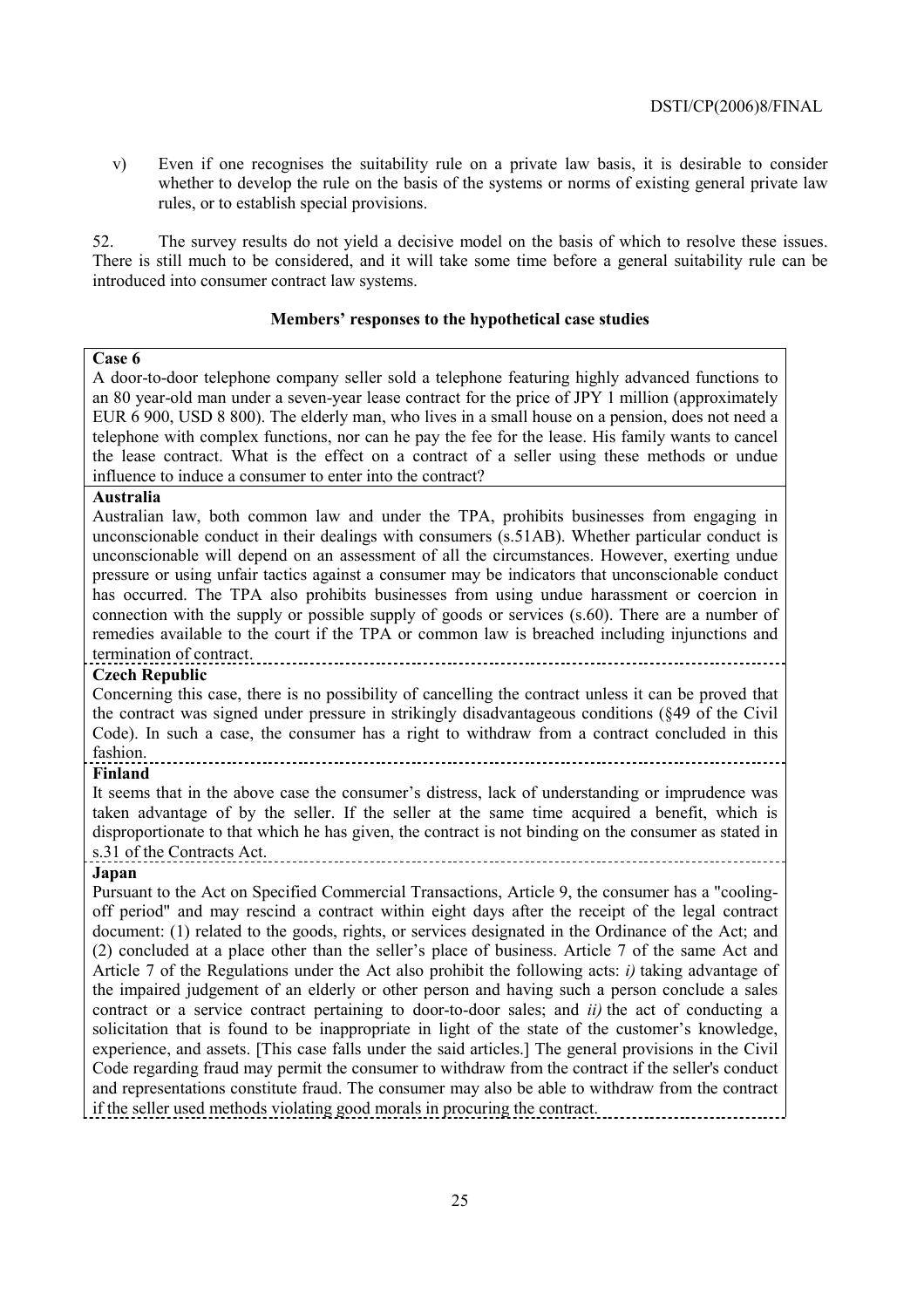# **Mexico**

Under the Mexican legal system, there must be proof of bad faith, lying, fraud, malicious failure or deception of the consumer by the seller. It is an unfair business practice to use such tactics in executing a consumer contract. As to elderly persons, it has to be taken into account that the consumer is elderly and the seller may have executed significant pressure. Additionally, the seller should engage in due diligence to ensure that the contracting consumer has the proper economic solvency to cover the payments required by a lease contract.

### **Norway**

If the business practice in the example above forms part of the seller's general commercial practice, the Consumer Ombudsman (CO) can claim the seller to stop the marketing practice, according to Section 1 of the Marketing Control Act [Act 16 June 1972 no. 47 (MCA)]. Section 3 sets out a specific provision against insufficient information, and one of the relevant factors is the lack of experience or knowledge of consumers. The individual consumer cannot obtain a remedy under this provision. The seller can be fined if he/she does not comply with an injunction issued by the Marketing Council. The Act relating to conclusion of agreements etc. (Act 31 May 1918 no. 4) does not apply only to consumers but may still be applicable in this case and in Case 8 below. According to Section 33, a declaration of will that under other circumstances would be considered valid shall not be binding for the person. According to Section 36, an agreement can be set aside if it would be unreasonable or conflict with generally accepted business practice. Undue pressure against elderly people is a relevant factor in the assessment under both provisions.

#### **Slovak Republic**

Slovak regulations do not contain a provision on the prohibition of unsolicited offers to consumers. However, in the case of a door-to-door contract being concluded, the consumer has the right to withdraw from the contract within seven working days of the day of acceptance. The seller is obliged to take back the goods and return the sum paid for the goods to the consumer no later than 15 days following the day of withdrawal.

## **Sweden**

This issue deals with telephone sales. In addition to the regulations in the Consumer Sales Act and the Contracts Act, the Distance and Doorstep Sales Act (2005:59) applies to sales of this kind. Under Chapter 2, Section 9 of the last-mentioned Act, a consumer has the right to withdraw from a distance contract by submitting or sending notice thereof to the undertaking within 14 days of the day the goods were received without particular reason.

# **Switzerland**

The contract, if it applies to a leasing or sale by instalments involving the payment of interest, is subject to the Law on Consumer Credit (LCC). It must be made in writing and contain the necessary indications (Arts. 9-11 LCC) under penalty of nullity (Art. 15 LCC). It can be revoked within seven days of reception of the written copy of the contract (Article 16 LCC). The company making the telephone call must check the capacity to contract for credit in the case of elderly persons (Art. 28 LCC).

# **United States**

In most states, consumers may cancel any home solicitation sale until midnight of the third business day after the date on which the buyer signs an agreement with the seller. Therefore, the sales contract may be voidable within three days simply because the contract was executed at the home of the consumer. Even if three days have elapsed, the consumer may claim that he does not have to pay for the machine because he was under duress. If the seller employed undue influence on the consumer, the age of the consumer may be a factor if it rendered the consumer particularly susceptible to external pressures. However, age alone is not sufficient to show mental weakness and a consequent unequal bargaining power. Considering the given scenario, the advanced age of the consumer, coupled with any domination or unfair tactics employed by the seller may support a claim of undue influence and the voidability of the contract.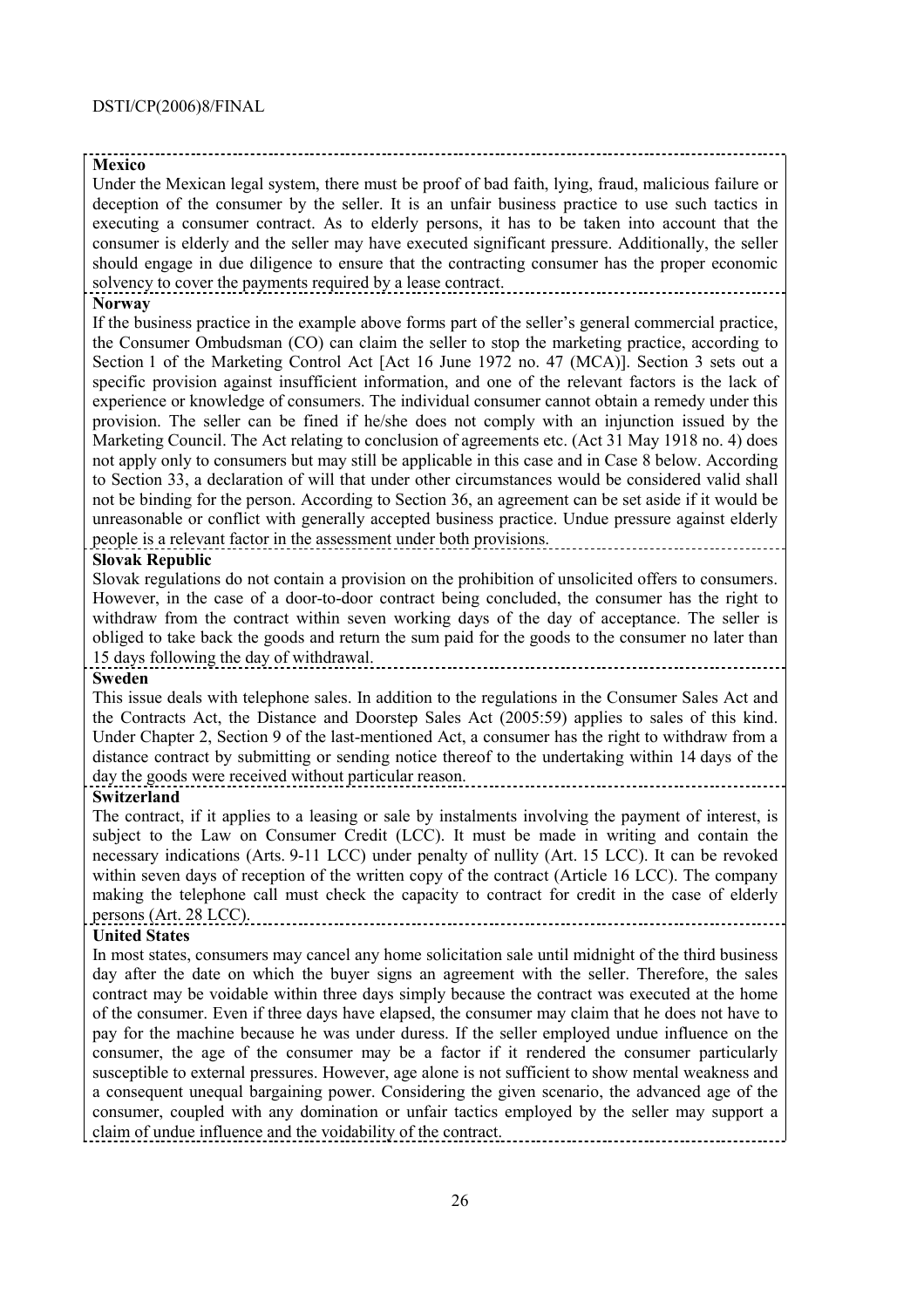#### **European Commission**

The Doorstep Selling Directive would be applicable to this case. This directive provides any consumer with a right to withdraw from a contract concluded at a doorstep within a minimum of seven days from the moment the contract was concluded without giving a reason. The purpose of the right of withdrawal is to protect consumers against making spur-of-the-moment purchases when approached by persuasive salesmen on their doorstep. There is no requirement in the directive pertaining to the use of undue influence or any other unfair methods. The effects on contracts of such behaviour on the part of the seller are exclusively governed by the contract laws of the Member States.

# **Case 7**

A seller induced a consumer receiving welfare benefits to conclude a time-sharing contract for a luxury resort. Unable to make the requested payments under the contract, the consumer would like to cancel it. In response, the seller informs the consumer that he will be subject to a penalty. What is the effect on a contract of the seller using these methods or undue influence to induce a consumer to enter into the contract?

#### **Australia**

See response to Case 6.

# **Czech Republic**

Regarding timeshare contracts, consumers have a right to withdraw from the contract within 15 days without any sanction (ß63 of the Civil Code). The only possibility to cancel the contract later would arise if it could be proved that the contract had been signed under pressure under strikingly disadvantageous conditions (ß49 of the Civil Code).

#### **Finland**

See Case 6.

#### **Japan**

The consumer may retract from/cancel the contract if the seller sold the timeshare contract for a luxury resort using methods which amounted to fraud as defined by the Civil Law. He/she may cancel the contract if the seller sold said contract using methods which violate morals as defined in the Civil Law.

#### **Mexico**

In this case, the consumer has the right to choose. When consumers choose a product or a service, no one should apply pressure or set down conditions when selling to them. If a seller uses deceptive marketing practices to induce a consumer to acquire the product, and this results in his/her assuming obligations under the contract, the FCPL applies. In this case, the consumer would not be penalised when he/she cancels the contract unless that particular penalty was mentioned at the beginning of the contract.

#### **Norway**

The seller would have a duty to inform the consumer about costs and all necessary issues of which the consumer may expect to be informed, cf. the Timeshare Act (Act 13 June 1997 No. 37)*.* Information about the duty to pay a penalty for cancelling the contract would be covered by this provision. However, infringement of these rules does not give the consumer a right to cancel the contract.

#### **Slovak Republic**

Consumers have a right to withdraw from the contract within ten days without any sanction. The only possibility to cancel the contract later would be to prove that the contract had been signed under pressure under strikingly disadvantageous conditions. The consumer also has the right to refer the case to a court.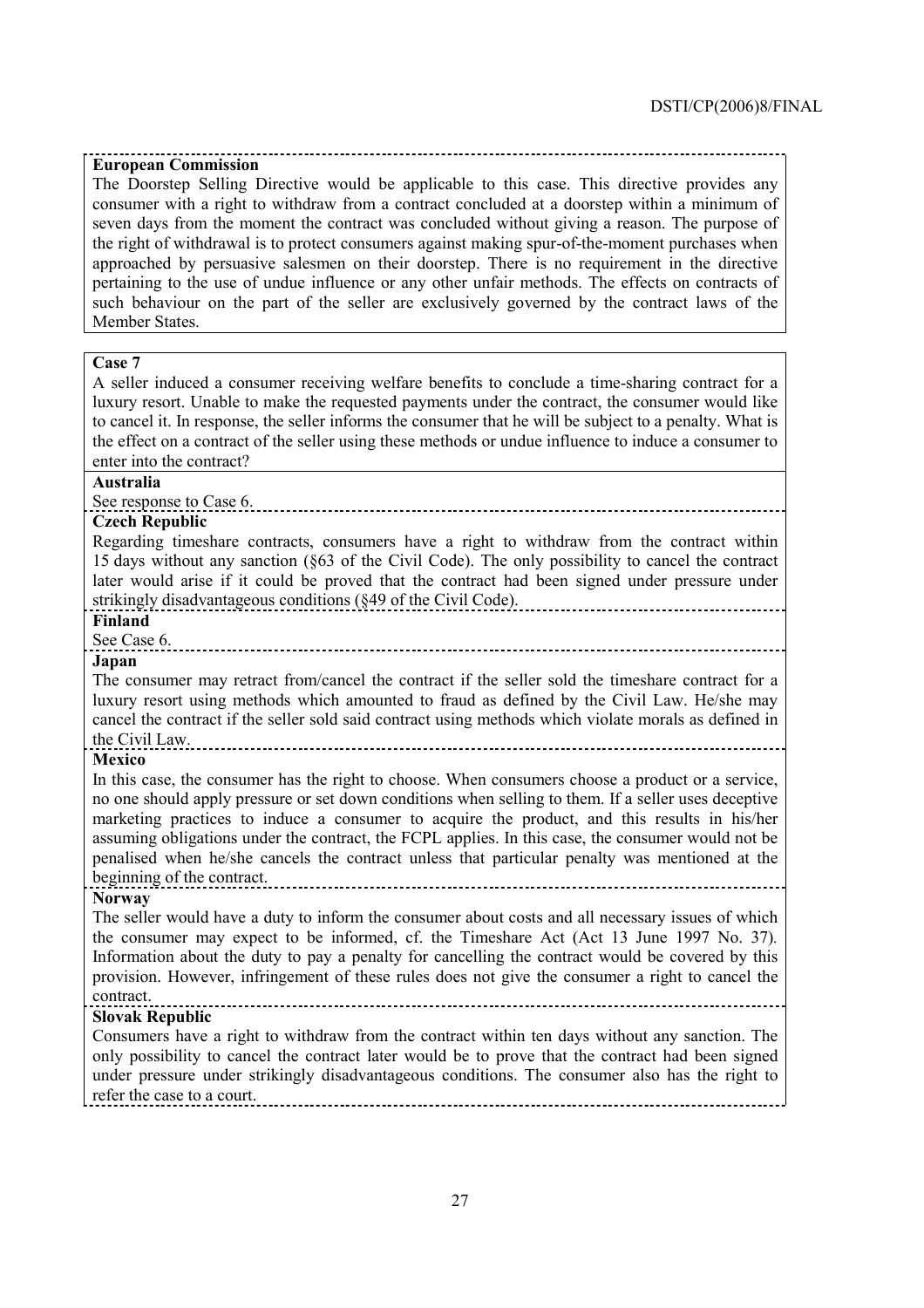### **Sweden**

Under Swedish law, a consumer has a right of withdrawal from a timeshare contract within ten days, without obligation to give any reasons. After the ten-day period, a consumer has an extended right of withdrawal of three months if certain fundamental pieces of information were missing from the contract.

# **Switzerland**

Under Swiss law, the consumer does not have right to cancel a contract relating to the use of a building on a timeshare basis. The fact that the consumer is not able to pay the price has no effect on the contract. A contract may provide for the payment of a penalty in the event of cancellation (see Art. 158, Al. 3 and 160, Al. 3 CO).

#### **United States**

Some states have laws dictating timeshare contracts. In Texas, for example, a purchaser may cancel a purchase contract before the sixth day after the conclusion of the contract (Texas Property Code ß221.041). In Florida, a purchaser may cancel the executed contract within ten calendar days (Florida Statutes ß721.10). The outcome of the above scenario may depend on how many days have passed since the conclusion of the contract.

#### **European Commission**

This situation concerns a timeshare transaction, which is regulated at European level by the Timeshare Directive. Under this directive the consumer may withdraw from a contract within minimum of ten days without giving a reason. If the professional fails to provide the consumer with information on the consumer's right of withdrawal, this cooling-off period may be extended to up to three months and ten days. In addition, the Member States may provide for nullity of the contract. The effects on the contract of undue influence or unfair sales methods are exclusively governed by national law.

# **Case 8**

After being induced by a door-to-door sales remodelling agent to enter into an expensive contract to remodel his house, a 70 year-old man lost all the money he had saved for his old age. What is the effect on a contract of a seller using these methods or undue influence to induce a consumer to enter into the contract?

| <b>Australia</b>                                                                                      |
|-------------------------------------------------------------------------------------------------------|
| See response to Case 6.                                                                               |
| <b>Finland</b>                                                                                        |
| See Case 6.                                                                                           |
| Japan                                                                                                 |
| See Case 6 regarding general provisions.                                                              |
| <b>Mexico</b>                                                                                         |
| See Case 6.                                                                                           |
| <b>Norway</b>                                                                                         |
| See Case 6.                                                                                           |
| <b>Sweden</b>                                                                                         |
| This issue here probably deals with door-to-door selling of construction services. If the matter does |
| not concern the construction of a building but rather services relating to the repair, renovation or  |
| extension of an existing building, the sale is probably covered by the Distance and Doorstep Sales    |
| Act. Under Chapter 4, Section 5 of the Act, a consumer has the right to withdraw from a sales         |
| contract by submitting or sending notice thereof to the undertaking within 14 days of the day the     |
| contract was entered into, without obligation to give any specific reasons. The Act also obliges the  |
| undertaking to inform the consumer of the right of withdrawal prior to signing the contract. The      |
| undertaking must also perform its part of the contract (complete the service) within a reasonable     |
| period of time.                                                                                       |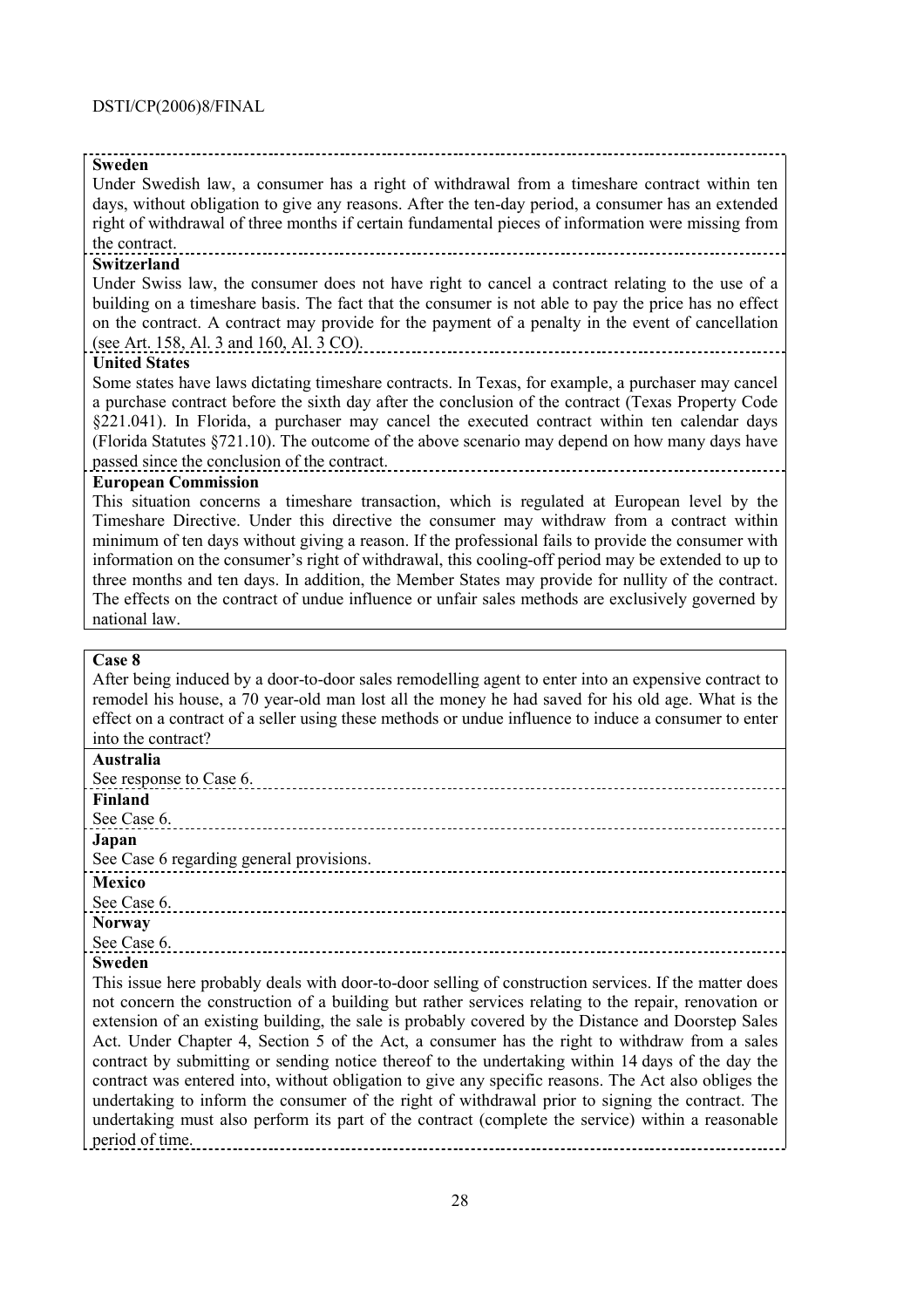# **Switzerland**

A contract resulting from a door-to-door sale can be cancelled within seven days. The fact that the man is old and that it commits all of his resources does not have any influence on the contract, which is validly concluded according to Article 1 CO and must be carried out. **United States**

Also see discussion on Case 6 and 7 above.

Regarding remodelling specifically, some states, such as Indiana and Illinois, have enacted criminal statutes prohibiting home improvement fraud against elderly persons [Gray v. State, 790 N.E.2d 174 (2003); People v. Thompson, 275 Ill. App. 3d 725 (1995)].

# **European Commission**

The Doorstep Selling Directive mentioned under Case 6 also applies to the sale of services and thus to the situation described in the example. See Case 6 for more details.

# *Rules on unsolicited offers and pressure sales tactics*

# *General trends*

53. In general, unsolicited offers are permitted under the principle of freedom of business activities. The fact that an offer is unsolicited does not in itself make it illegal.

54. However, unsolicited offers may be restricted if unfair trade practices or impermissible acts of interference are involved, for example if a supplier of goods or services pressures consumers to bear an unfair burden through the use of one of the new media.

55. Similarly, while in themselves door-to-door sales are also not considered illegal, except in Denmark which requires prior consumer consent for such approaches, consumers may nevertheless have a right to rescind transactions that result from unsolicited offers. This is because of the considerable danger of unfair influence in the process of a consumer's decision. If a case is judged to be illegal and prohibited, consumer agencies or other specific organisations may also exercise their right to make a claim for an injunction.<sup>8</sup>

56. For example, in member states of the European Union, a consumer has a right of revocation for door-to-door sales (Arts. 4 and 5 of Directive 85/577/EEC to protect the consumer in respect of contracts negotiated away from business premises), and the trader must inform the consumer of this right (otherwise the revocation period does not begin). Door-to-door sales also occur when the consumer is induced to conclude a contract subsequent to an unexpected "surprise" sales pitch when he/she is inside a means of transport, *e.g.* a motorcar, or in open public space, *e.g.* parks. Furthermore, besides competitors, consumer agencies or other specific organisations may sue for an injunction calling for the trader to henceforth abstain from unfair practices (Directive 98/27/EC on injunctions for the protection of consumers' interest).

57. Some countries restrict unsolicited offers by enacting specific legislation. Especially in the EU, these restrictions are introduced through directives on consumer protection (the Unfair Commercial

 $\overline{a}$ 8

Furthermore, besides competitors, consumer agencies or other specific organisations may sue for an injunction calling for the trader to abstain henceforth from unfair practices, as in Germany (ß8 UWG, ß2 UKlaG).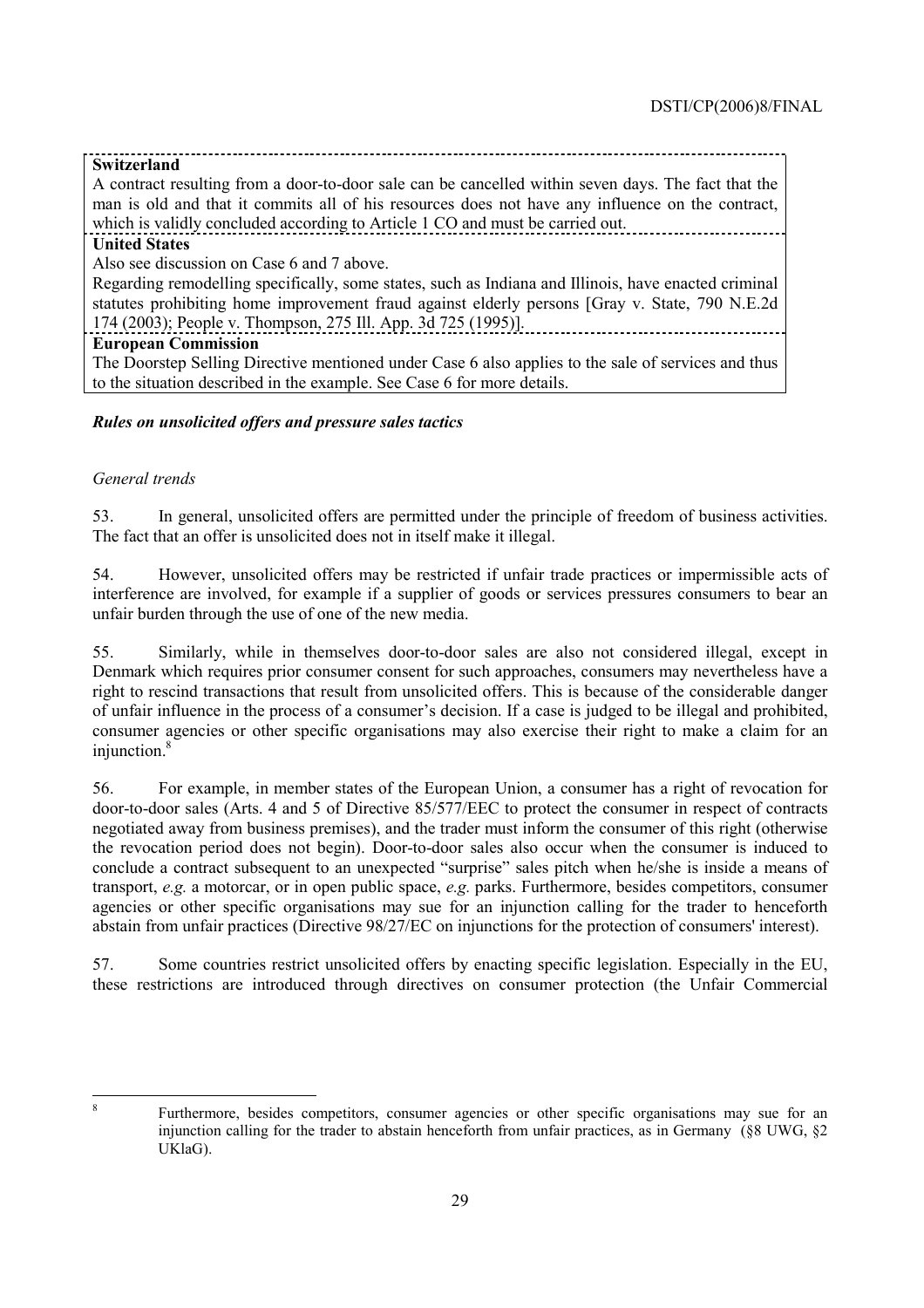# DSTI/CP(2006)8/FINAL

Practices Directive).<sup>9</sup> However, countries such as Germany adopt measures not only in special statutory laws but also in the Civil Code, in view of the importance they attach to the restriction of such acts.<sup>10</sup>

58. Furthermore, in any member country where the issue of torts is involved in unsolicited offer cases, consumers who suffer a loss have the right to claim damages and/or an injunction, as laid down by the relevant provisions of the general private law.

# *Specific protection*

59. As mentioned above, door-to-door sales and inertia selling (negative options) may be seen as involving unfair trade practices or entailing a considerable risk of influencing a consumer's freedom of choice (*i.e.* self-determination in the process of transactions).

60. Contrary to expectations prior to the survey, the survey showed that as a general private law rule, few countries address the prohibition of certain types of unsolicited offer that may, in cases of breach, lead directly to rescission. Rather, member countries seem more often to address the issue in the context of business regulations regarding solicitations by specific media, in particular, telephone, postal mail, facsimile and e-mail. For example, Belgium, Canada, Denmark, France, Germany, Iceland, Italy, Japan, the Netherlands, Norway, Spain, and the United States have regulations relating to these media, and many deal with the issue through a right to rescind within a cooling-off period.

61. In Europe, the Directive on the protection of consumers in respect of distance contracts<sup>11</sup> provides a system for regulating the issue through rules pertaining to various mediums. The EC directives have led to legislation in EU member states. In the United Kingdom, the Privacy and Electronic Communications (EC Directive) Regulations 2003 (SI 2003/2426) were enacted. They regulate unsolicited communications by means of facsimile, telephone and e-mail facilities, and specifically refer to their EC origin in the title.

62. In France, solicitation by automatic calling machine, facsimile, or e-mail without the consumerís prior consent is prohibited in principle (Consumer Code, Art. L. 121-20-5).

63. In Poland, the unsolicited sending of commercial information by electronic communication is regulated, and a breach of the rules may attract penal sanctions (Act on providing services by electronic means, Arts. 10, 24). Iceland has a specific set of provisions for unsolicited offers and distance selling and a combined opt-out/opt-in procedure for unsolicited e-mails: consumers may opt out by entering their

<sup>-&</sup>lt;br>9 Directive 2005/29/EC of the European Parliament and of the Council of 11 May 2005 concerning unfair business-to-consumer commercial practices in the internal market and amending Council Directive 84/450/EEC, Directives 97/7/EC and 2002/65 of the European Parliament and of the Council and Regulation (EC) N° 2006/2004 of the European Parliament and of the Council (Unfair Commercial Practices Directive). As from 12 December 2007, the directive will be applicable in all the member states. In a horizontal fashion, the directive bans unfair commercial practices, it regulates in more detail two key categories of unfair practices (misleading and aggressive) and it provides for a "blacklist" of practices which will be banned in all member states.

<sup>&</sup>lt;sup>10</sup> In Germany, a consumer has the right to revoke a door-to-door sale ( $§$  312 BGB), and the trader must inform him or her about this right (otherwise the revocation period does not begin). Door-to-door sales include those where the consumer is induced to conclude a contract subsequent to an unexpected "surprise" sales pitch which is made inside a means of transport, or at an open public space.

<sup>&</sup>lt;sup>11</sup> Directive 97/7/EC of the European Parliament and of the Council of 20 May 1997 on the protection of consumers in respect of distance contracts.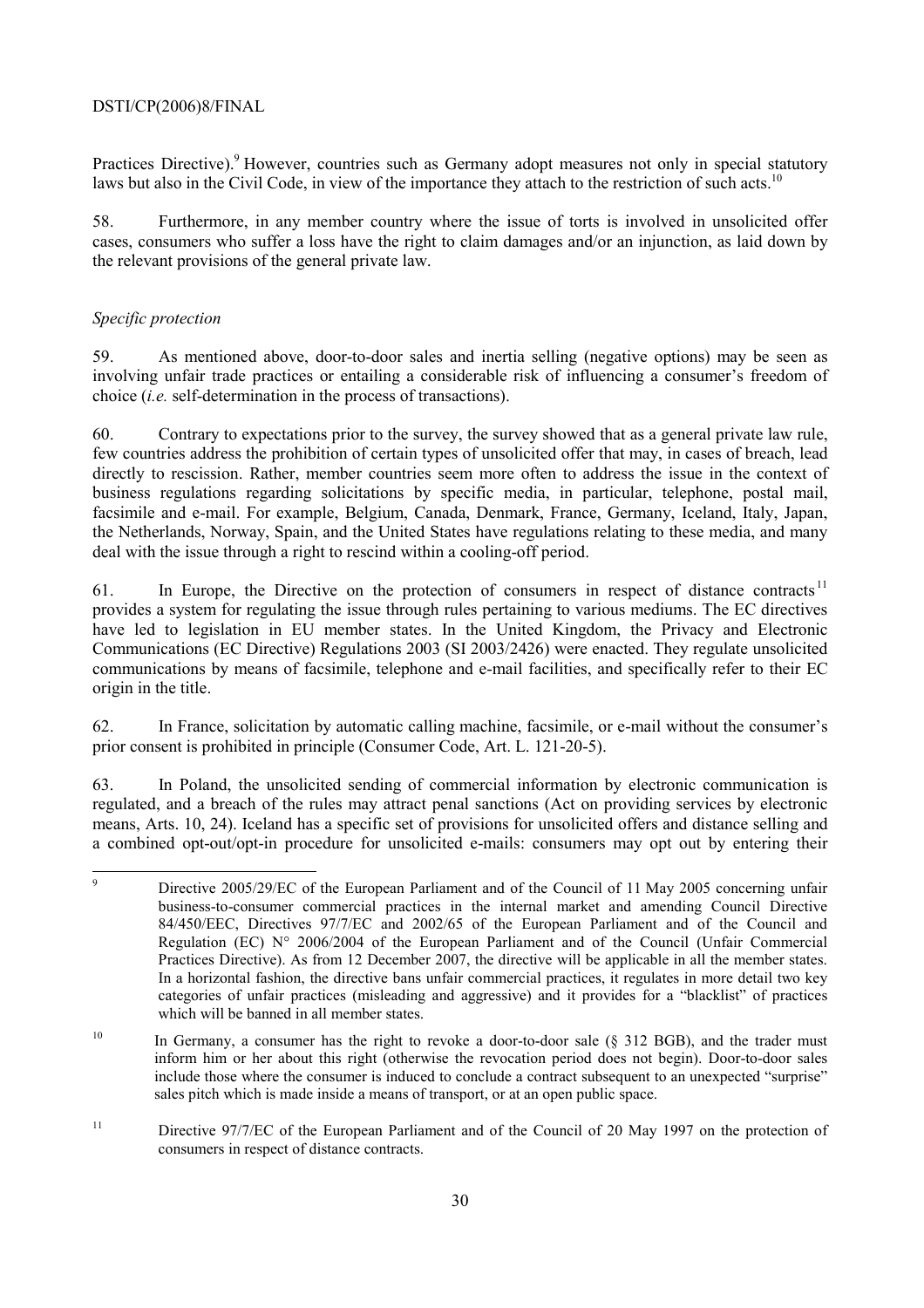name on a central register, and all others will be assumed to have opted out if they do not opt in after the first e-mail contact (Article 14, Act on Door-to-door Sales and Distance Contracts  $-$  No. 6/2000).

64. In Canada, the federal Competition Act (R.S.C. 1985 c. C-34, Art. 52) deals with unsolicited offers, or direct sales in general, and contains specific provisions with regard to door-to-door sales and telemarketing sales (Art. 52.1). For each province, the Consumer Protection Act (*e.g*. in Quebec, Art. 58), Unfair Business Practices Act or Direct Sellers Act and Regulations require certain information to be included in a direct sales contract for it to be enforceable, and provide a ten-day "cooling-off" period during which a direct sales contract can be rescinded, and protect consumers from liability for debt incurred in connection with unsolicited goods and services. Deceptive telemarketing practices are prohibited and can be reported to the authorities.

65. In Mexico, unsolicited call issues are covered under the FCPL which contains a general provision against coercive or unfair trade practices and abusive or improper practices in the provision of products and services (Art. 1) and provides sanctions for violations.

66. In the United States, rules addressing unsolicited offers also regulate approaches by specific media such as telephone, postal mail, facsimile or e-mail. The American Congress enacted the Controlling the Assault of Non-Solicited Pornography and Marketing (CAN-SPAM) Act to curb spam. Pursuant to the Act, the Federal Communications Commission (FCC) adopted rules that prohibit sending unwanted commercial e-mail messages to wireless devices without prior permission. The Telemarketing Sales Act prohibits deceptive telemarketing acts or practices.

67. Likewise, Australia enacted the Spam Act 2003 (Cth), which in turn influenced the anti-spam legislation that has been debated in the New Zealand Parliament since mid-2005.

68. The specific rules used by many member countries to deal with the issue are classified as laws (or regulations) regulating specific industries and businesses rather than as general private law. However, this does not mean that the problem of unsolicited offers is not being dealt with by way of general private law rules. Examples of the application of broader private law principles can be seen in the way that the problem may be dealt with either as a problem of responsibility on the grounds of fault in contract making (*culpa in contrahendo*) (*e.g.* Germany), assessed from the viewpoint of a violation of public order (*e.g.* France), or treated as one aspect of so-called "abuse of the circumstances" (*e.g.* Netherlands). In these cases, the effect of the contract can be denied, or it can be associated with a claim for an injunction to prohibit an act of solicitation.

69. In Australia, consumers are protected from unsolicited e-mail by the Spam Act 2001 and can include their names on a "do not call" register which prohibits corporations from calling consumers who have registered. In addition, there are laws regulating specific industries and businesses which may apply, such as those set out in the Corporations Act 2001 which prohibit the selling of financial products after unsolicited visits or as a result of unsolicited phone calls not made during specified times of the day/week, or the prohibition against harassment and coercion (Trade Practices Act 1974, Part IVA, s.60). There is also the potential applicability of the more general "unconscionable conduct" provisions of the Trade Practices Act (TPA 1974, s.51AA and s.51AB). In addition, common law intervenes in appropriate cases.<sup>12</sup>

 $12$ 

<sup>12</sup> See Commercial Bank of Australia Limited *v.* Amadio [1983] HCA 14; (1983) 151 CLR 447, decided with reference to the equitable principle of unconscionability.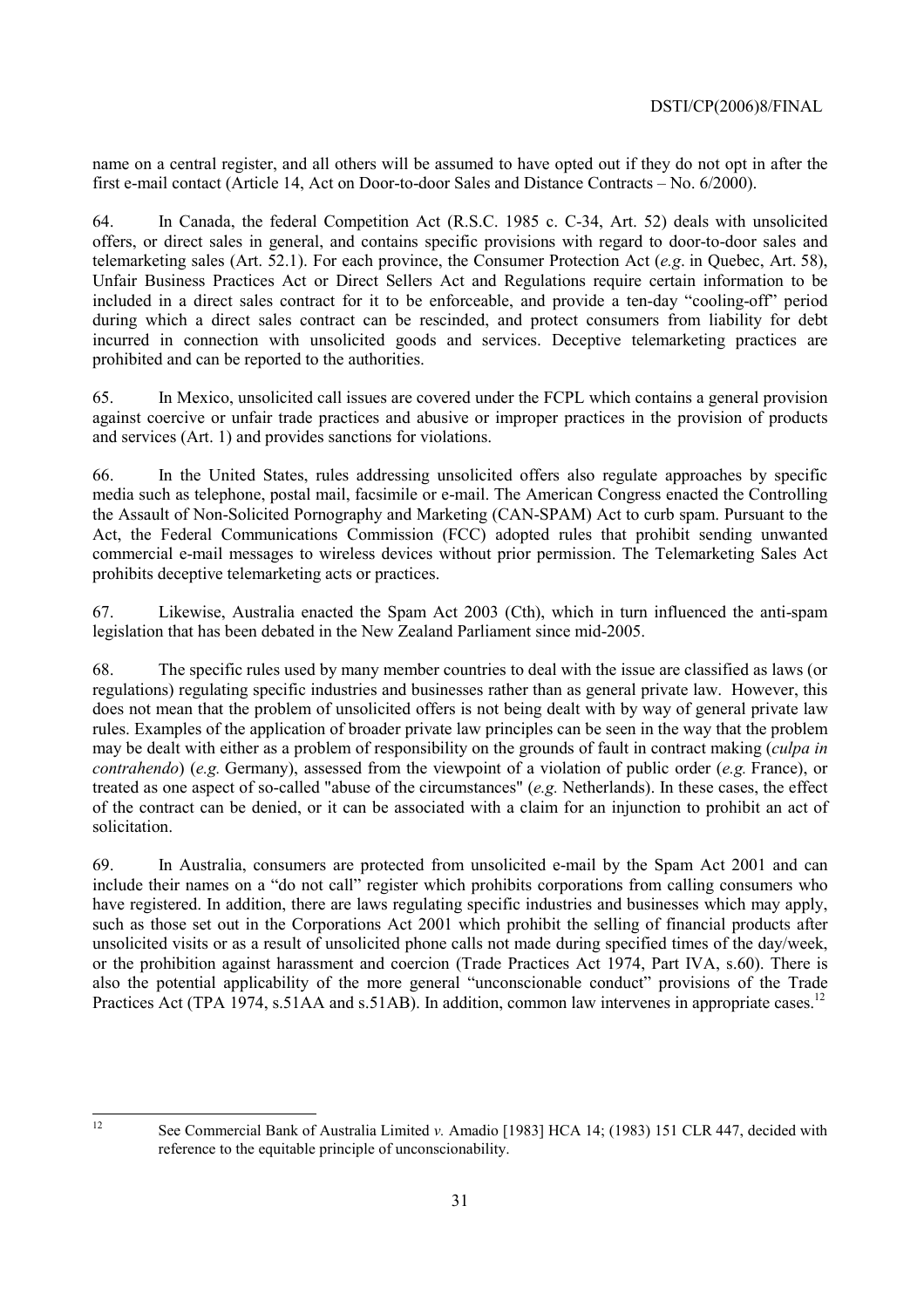## DSTI/CP(2006)8/FINAL

70. In the Netherlands, in addition to the general protection in the Civil Code (Art. 44, Vol. 3) mentioned above, specific business regulations have been introduced in certain areas.<sup>13</sup>

71. In the Slovak Republic, however, there appears to be very little identifiable protection from unsolicited offers for the consumer, unless these are made in person and away from the seller's business premises (*i.e.* unsolicited calls). In the Czech Republic, an undertaking is prohibited from sending commercial communications without consumers' prior consent and leads to penal sanctions in case of violation.<sup>14</sup>

72. While there would be great significance in establishing a private law rule on the prohibition of unsolicited offers with injunction in cases of breach, it is also necessary to allow freedom of business activities on the part of business operators. The regulation of unsolicited offers may be effectively coordinated with the right of withdrawal system in use in all member countries of the European Union.

73. In addition to the issues discussed above, other issues concern certain types of unsolicited offers such as "door-to-door sale (unsolicited visit without prior consent)" and "inertia selling (negative option)" which involves suppliers sending goods that have not been ordered by the consumer beforehand. These unsolicited offers are basically permitted in most member countries, although certain prohibitions may apply. For example, transactions resulting from such approaches may be subject to cooling-off periods or denial of the supplier's property right to the goods so that he/she cannot claim restitution, resulting in the consumerís acquisition. New Zealand, for example, has specific legislation on door-to-door sales and unsolicited goods and services, because general private law principles have proven inadequate to address such problems. Also, in Finland, certain principles govern door-to-door sales, especially those concerning elderly people. Other examples are Belgium and the province of Prince Edward Island in Canada which stipulate a clear prohibition against the sending of unsolicited goods without obtaining the consumer's prior consent.<sup>15</sup>

# **Membersí responses to the hypothetical case studies**

## **Case 9**

A consumer was stopped by a seller on the street and was given, during a couple of hours in a cafeteria (not in the seller's office), detailed information on certain goods. Although the consumer was not interested in purchasing the goods, he nonetheless entered into a contract after the seller told him he was obliged to do so because of the long explanation he had been given.

#### **Australia**

The TPA, and common law, prohibits businesses from making representations that are misleading or deceptive or likely to mislead or deceive. This would include a misrepresentation as to the legal obligations of an individual. Consequently, a statement by the seller that a consumer was "required" to enter into a contract is likely to be in breach of the TPA. The consumer would still be required to show a link between the seller's misrepresentation and any associated loss or damage in order to obtain any compensatory remedies.

 $13$ 13 See amended Telecommunication Act which came into force on 19 May, 2004, in response to an EC directive. Transmission of e-mails, fax and SMS messages to private persons as individuals without any request and prior consent is prohibited.

<sup>&</sup>lt;sup>14</sup> Act No 480/2004 Coll., on Certain Services of Information Society, Sections 7 & 11.

<sup>&</sup>lt;sup>15</sup> In Belgium, Act of 14 July 1991, Commercial Practices and Consumer Information and Protection, Chapter 6, Section 8, Forcible sale.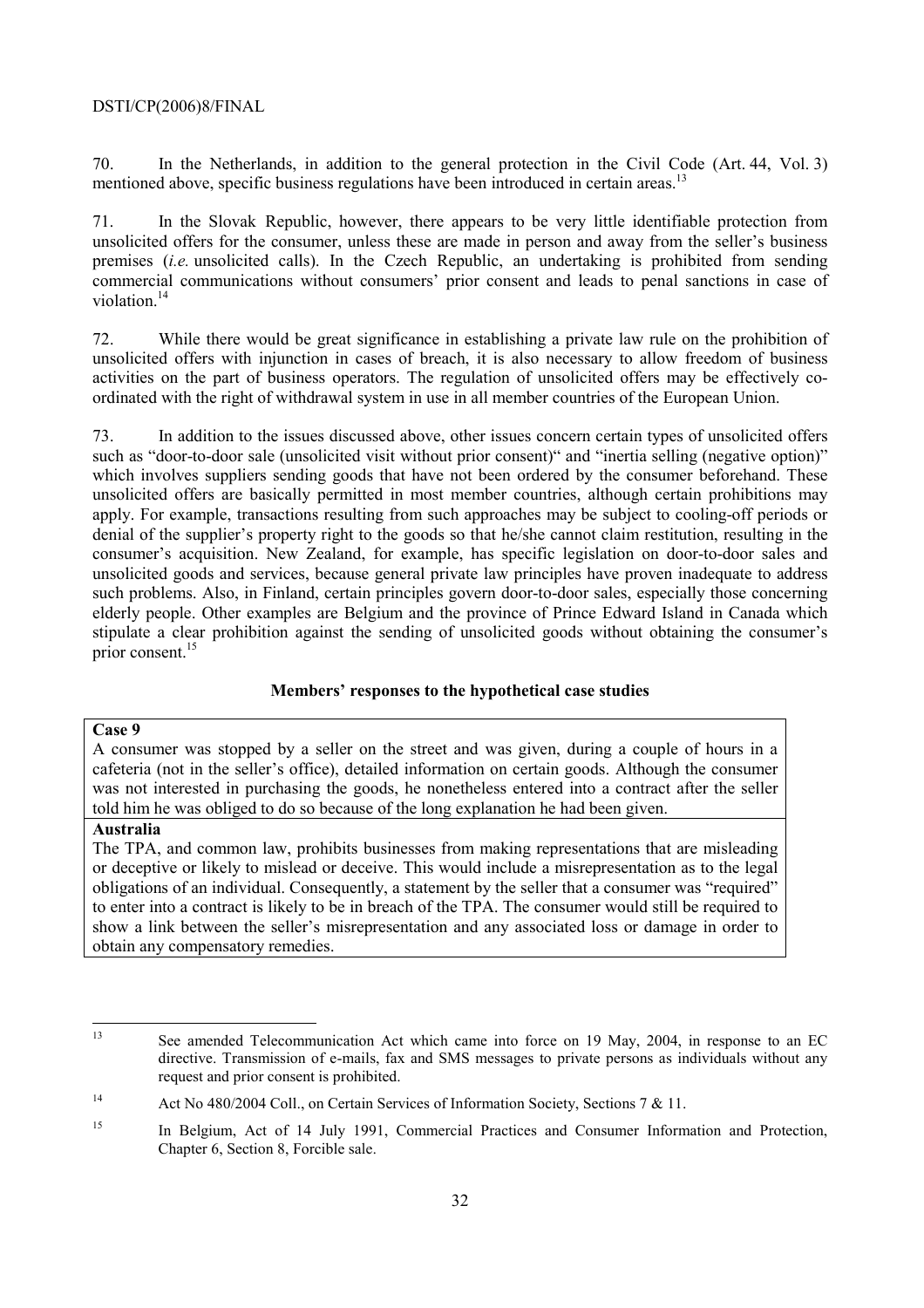# **Canada**

Being entered into away from the supplier's permanent place of business (other than at a fairground, public auction or similar location), this contract would be treated identically to a door-to-door sale under the CPA 2002. The consumer would thus have the right to a ten-day cooling-off period. This would also be the case in several other provinces. In addition, the particular representation that the consumer "was obliged to enter into the contract" would likely be considered a misrepresentation and thus an unfair practice under the CPA 2002. This would be the case in most provinces under UDAP legislation. Thus the seller would have committed an offence and the consumer would obtain the remedy of rescission.

#### **Czech Republic**

Unsolicited offers are regulated by Act No. 480/2004 Coll., on Certain Services of Information Society in addition to the Civil Code. The former provides that the undertaking has to receive the consumer's prior assent in order to send commercial communication. In case of breach of the law, a fine is imposed. In this case, provisions on door-to-door sales would apply. Currently, based on ß57 of the Civil Code, the consumer can withdraw from the contract within (basically) 14 days. The only possibility to cancel the contract later would be to prove that the contract had been signed under pressure under strikingly disadvantageous conditions (ß49 of the Civil Code).

#### **Japan**

Under Article 4.3 of the Consumer Contract Act, a seller may not attempt to prohibit a consumer from leaving the place of solicitation once the consumer has clearly expressed his desire to leave and to not enter into a contract, and the consumer may withdraw from a contract obtained under such conditions. This case comes under Article 4.3, item 2 of the Act and the consumer can void the contract. Also, according to Article 9 of the Act on Specified Commercial Transactions, a consumer can rescind a contract within eight days after the receipt of the legal documents of the contract ("Cooling-off Rule"), when he/she concludes a contract: *i*) related to the goods, rights, or services designated in the Ordinance of the Act; *ii*) at a place other than the seller's place of business. Articles 3 and 6 of the same Act also prohibit the following: *i*) the act of concealing the purpose of soliciting a contract; *ii)* the act of intimidating a consumer in order to make him/her conclude a contract; *iii*) the act of soliciting a sales contract, etc., from a consumer who has been stopped by the seller at a place other than his/her place of business without being told of the purpose of soliciting a contract, at a place other than a publicly accessible place (*e.g*. a place of business, a hotel room, a conference room, etc.)

#### **Sweden**

The Distance and Doorstep Sale Act (2005:59), Chapter 1 Section 2, second sentence, introduces protections under the "excursion rule" for certain kinds of meetings away from the trader's business premises. Whether this rule can be considered applicable to sales in the given example may be somewhat uncertain, owing in part to the fact that this case seems to deal with a sales situation that is unplanned and unprepared as regards the individual consumer. If the sale is covered by the regulation, the consumer can exercise the right to withdraw from the contract within 14 days without having to provide a reason (Chapter 4, Section 5). In the example, the consumer can also claim that in point of fact a contract had not been entered into since he/she has not provided a declaration of intent to enter the contract (acceptance has never been given), or at any rate the contract must be considered to be invalid under Section 30, first paragraph (deceit) or Section 33 (good faith) of the Contract Act. Furthermore, the consumer can also claim that the contract should be modified or dismissed, in its entirety or in part, under Section 36 of the Contracts Act.

#### **United States**

Whether or not the contract was solicited by the consumer does not affect the enforceability of the contract. However, the unsolicited nature of the offer may affect the equality of the parties to the contract. If a consumer was inundated and overpowered by the offer, an argument may be made for unconscionability of the contract, and consequent voidability of the contract. Therefore, the outcome depends on all of the circumstances surrounding the execution of the contract. There is not enough information available in the hypothetical case to ascertain whether the parties were equal.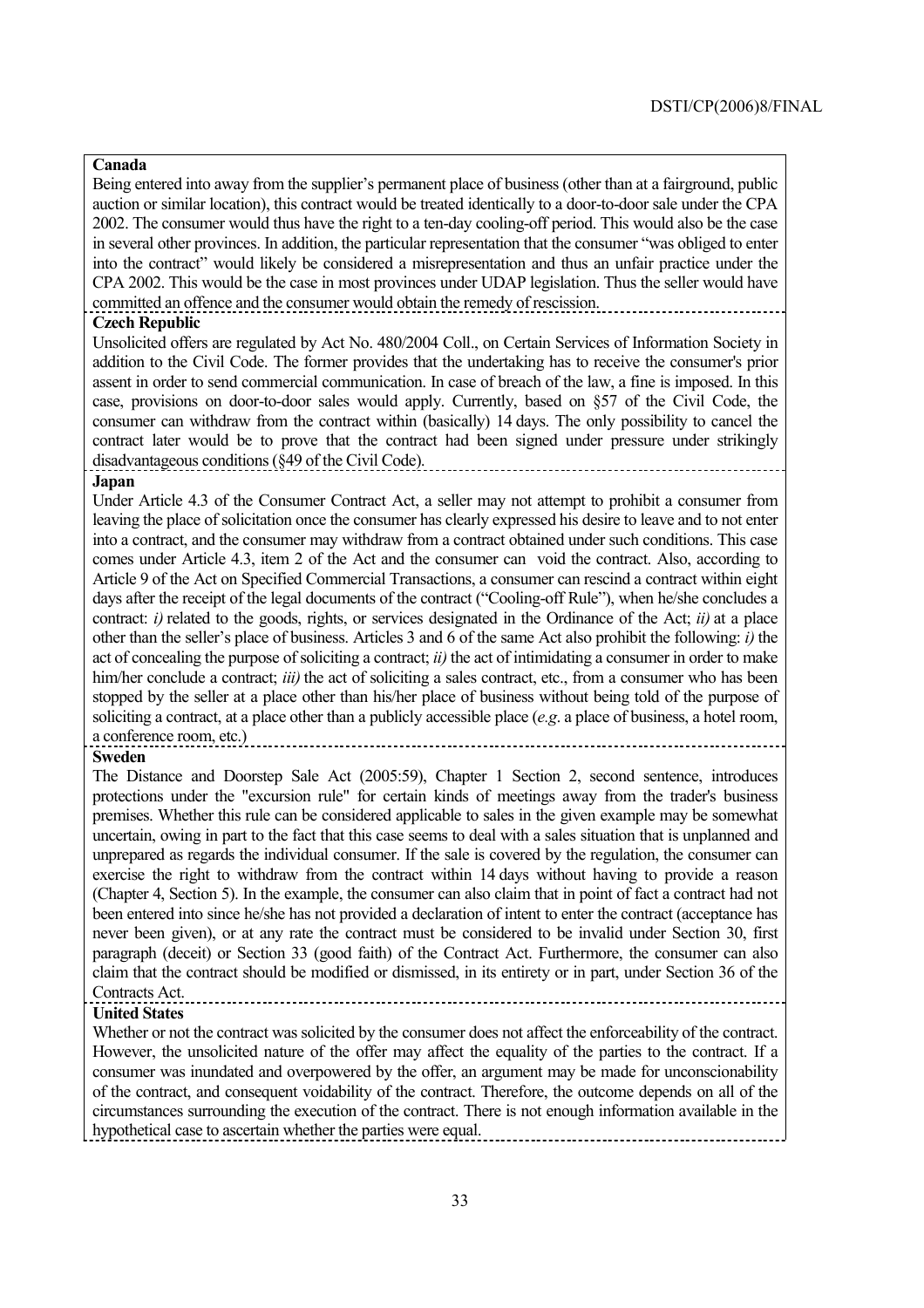# **European Commission**

The Doorstep Selling Directive applies to contracts negotiated "during an excursion organised by the trader away from his business premises" or during visits by the trader to the consumer's home or place of work. Whether the situation described in the example would fall under the scope of the directive would have to be determined by case law. Some guidance may be found in the ECJ case Travel-Vac. However, the Commission is not aware of any case law relating to the precise situation described in the example, at EU or national level. In addition, Member States remain free to extend the scope of their transposition laws to other situations. If applicable, the directive provides consumers with a right of withdrawal within a minimum of seven days.

# **Case10**

A consumer was led into a seller's office after being told by the seller that he only wanted to tell him about a profitable business prospect. The seller then prevented him from leaving the place by starting to give explanations on other goods. The consumer finally concluded a contract with the seller.

#### **Australia**

The TPA specifically prohibits corporations from using undue harassment or coercion in connection with the supply of goods or services. Restraining a person from leaving the premises until they have entered into a contract, in addition to potentially being unconscionable conduct as discussed earlier, may also be in breach of the prohibition on undue harassment or coercion.

# **Canada**

The consumer was lured by a representation that was deceptive as to the purpose of the communication. This is an example of a misrepresentation which most UDAP statutes specifically note as prohibited (see CPA 2002 s.14(2)15). This would be the case in most provinces. Thus the seller would have committed an offence and the consumer would have the remedy of rescission. This assumes the ultimate contract concluded is a consumer transaction and not for a business purpose. If the representation and final agreement were all for business purposes, the CPA 2002 would not apply (nor would other provinces' consumer laws). The issue of possibly broadening the scope of consumer law to the benefit of smaller enterprises was explored in public consultation in 2000 and the consensus of stakeholders, including the small business community, was that the scope of the law should not be extended.

# **Czech Republic**

See Case 9. In such a case provisions on door-to-door sales would not be applicable and the consumer could only claim that the contract had been signed under pressure under strikingly disadvantageous conditions (ß49 of the Civil Code).

# **Japan**

See Case 9. Also the seller's act may fall under Article 9 of the Act on Specified Commercial Transactions in relation to a consumer who concludes a contract at a place of business; the consumer may also have this right if he/she is taken to that place by the seller, and stopped at a place other than the place of business. Articles 3 and 6 of the same Act also prohibit the following acts: *i*) the act of concealing the purpose of soliciting a contract; *ii*) the act of intimidating a consumer in order to make him/her conclude a contract; *iii)* the act of soliciting a sales contract, etc., from a consumer who has been stopped by the seller at a place other than his/her place of business without being told the purpose of soliciting the contract, at a place other than a publicly accessible place (*e.g.* a place of business, a room of a hotel, a conference room, etc.).

# **Sweden**

See Case 9. Instead of referring to Section 30 (deceit) of the Contracts Act, the reference should be to Section 29.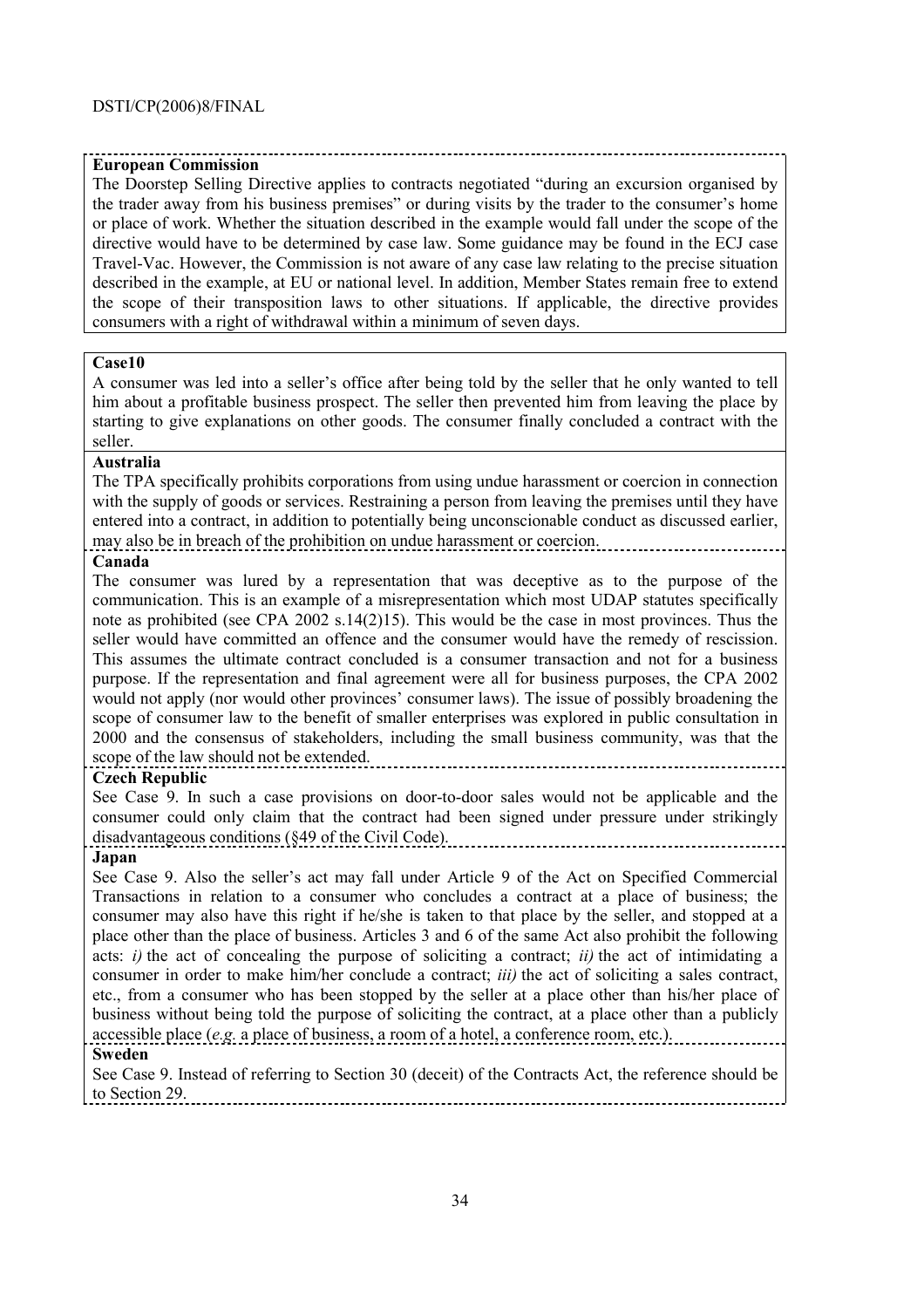**Switzerland** If the consumer is approached by the professional salesman at the seller's office, at work or in a public place, he or she will be able to revoke the contract in accordance with Article 40a ss CO. It is not necessary that all of the contractual process should be completed at the commercial buildings of the supplier. The case can also be examined in the context of Article 3, let

#### H, LCD. **United States**

The outcome of this scenario depends on how the seller prevented the consumer from leaving. If the prevention was only in the form of explanations of other goods, that is probably not so unfair as to warrant an examination of the unconscionability of the contract. If the seller employed force in such a way as to destroy the consumer's power to refuse to comply with the unjust demands of the seller, then duress may be an issue.

# **European Commission**

Existing EU legislation on consumer contracts does not apply to this case. However, as from 12 December 2007 the Unfair Commercial Practices Directive (marketing law), could apply to this case (see part II of this report for more information).

#### **Case 11**

A remodelling business agent visited the house of a 65 year-old man with a view to convincing the elderly man to conclude a contract despite a notice posted on the front door stating "No Door-todoor Sales!" To what extent would the outcome of this case be different if, having received a telephone call from the elderly man, the agent visited his house and induced him to undertake a more expensive remodelling job than he wanted?

# **Australia**

A particular factor the court will consider to determine whether conduct is unconscionable is the relative strength of the bargaining positions of each party. A contributing factor to the "strength" of a bargaining position is the relative age and experience of each party [see also Commercial Bank of Australia *v* Amadio (1983) 151 CLR 447]. If the agent had been specifically invited onto the premises for the purposes of making a sales proposition, it is likely that it would be harder to satisfy the court that unconscionable conduct, or unfair coercion, had occurred.

# **Canada**

A sign indicating "no door-to-door sales" has no effect on the validity of a contract. Both scenarios describe transactions that are "door-to-door sales" under CPA 2002 (some provinces may treat contracts resulting from an invitation to the home differently). The ten-day cancellation remedy described earlier would apply.

# **Czech Republic**

In the first situation described, provisions on door-to-door sales would be applicable (ß57 of the Civil Code, see above). Further, the consumer could claim that the contract had been signed under pressure under strikingly disadvantageous conditions (ß49 of the Civil Code) and use his right to withdraw. In the second situation, provisions on door-to-door sales would not be applicable. **Japan**

Generally speaking, a sign at a private residence prohibiting door-to-door solicitation, etc., does not affect a contract entered into at such a place; the conduct of the door-to-door seller must violate the Consumer Contract Act or some other law. If the seller used methods which violate the Consumer Contract Act, the consumer may void the contract.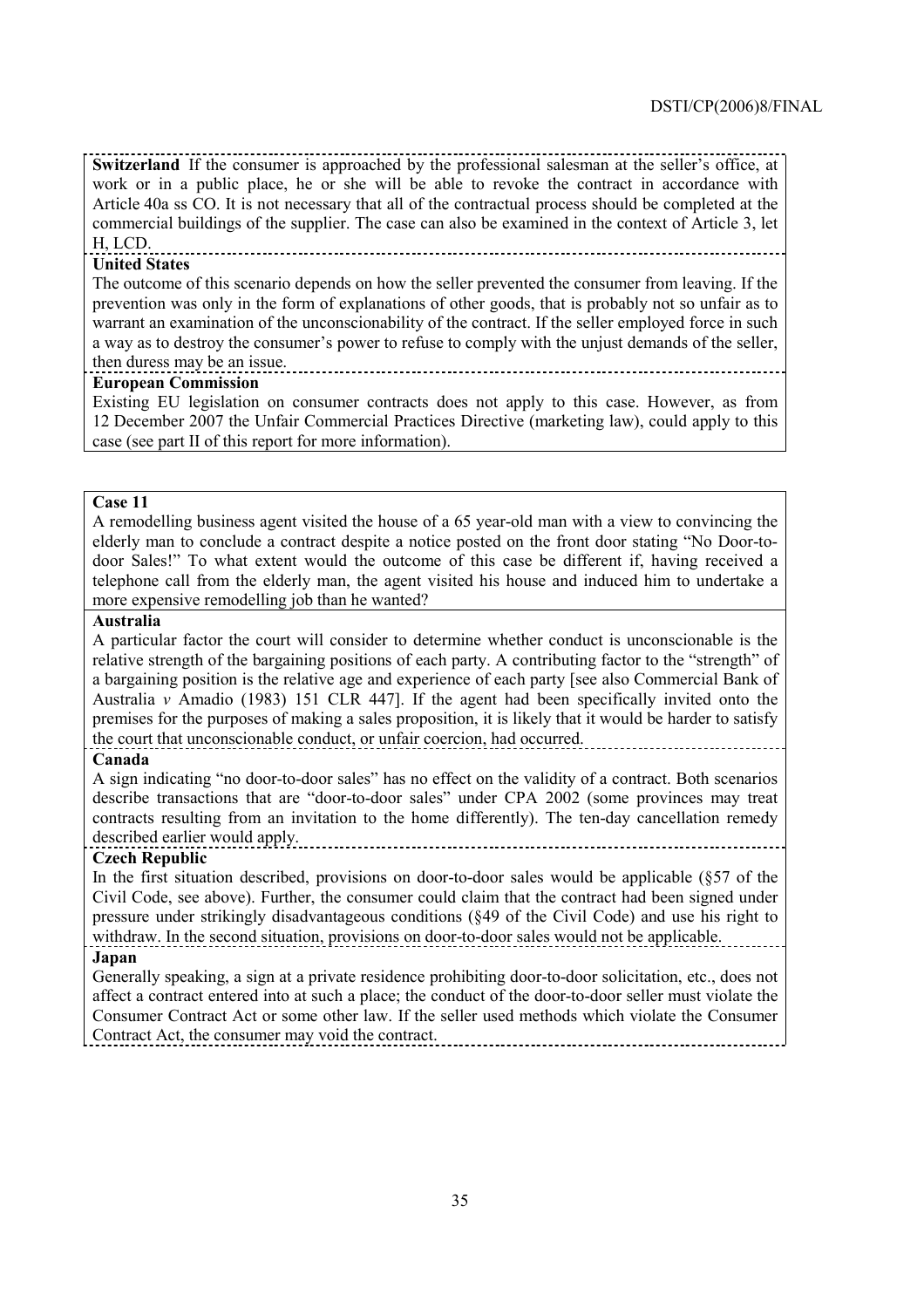#### **Sweden**

If the seller took the initiative to visit to the older manís home, the Distance and Doorstep Sales Act and its rules on the duty to provide information and the right of withdrawal should be applicable (see Case 9). If, however, the home visit takes place at the initiative and express request of the consumer and relates to goods or a service which are included in the consumer's request (for the home visit) or is directly associated with this particular goods or services, the rules for sales in the Distance and Doorstep Sales Act do not apply (See Chapter 1, Section 2 and Chapter 4, Section 1, second paragraph, point four of the Act). On the other hand, under contract law, it is possible that the same objections could apply as in Cases 9 and 10.

# **Switzerland**

Unless he asked expressly for the negotiation, the elderly man can revoke the contract within seven days, according to Article 40a of CO. The poster clearly indicates that the old man did not request the negotiation, so the seven-day withdrawal right will apply. In the case of his having made a phone call to request the visit, however, it will not. The fact that the salesman did not take into account the poster posted by the elderly man will also enter into the assessment of whether the behaviour is unfair within the meaning of Art. 3, let H, LCD. However, it will not necessarily be regarded as such. The fact that the salesman leads the elderly man to conclude a more expensive contract is not relevant under Swiss law.

#### **United States**

As stated previously, in the United States, home solicitation sales such as this one may fall under a particular state law regulating or prohibiting such sales. If the older man initiated contact with the agent, home solicitation sales may not apply. If, after the home visit, the older man chose a more expensive remodelling job, the validity of that contract would hinge on what tactics (fair, unequal, fraudulent, forceful, or threatening) were employed by the agent. In some states, if the remodelling contract is found to be fraudulent, the seller could be found guilty of a felony or misdemeanour. **European Commission** 

The Doorstep Selling Directive applies in the same manner as in Case 6. If the consumer has requested a visit from the trader, the directive usually does not apply. There is an exception to this rule in a situation in which the trader offers other than goods those requested by the consumer.

# **[II] Administrative and penal law rules**<sup>16</sup>

# *Relationship with private law rules*

74. Under all four topics discussed above, consumer protection is regulated by a combination of: general private laws which prioritise consumer protection or an aspect such as the sale of goods, administrative laws regulating specific industries and businesses, and fair trading or competition laws.

75. Competition laws tend to have been used from the viewpoint of maintaining and promoting free and fair business transactions, as well as the security and promotion of a free economic market, in situations where private law remedies are still immature, unclear, or not dealt with at all.<sup>17</sup>

 16 In relation to administrative or penal rules, the descriptions are based on limited responses or comments on these topics from the member countries. However the limited material presented should not be taken as necessarily indicating the absence of such rules.

<sup>&</sup>lt;sup>17</sup> In Hungary, Competition Law regulates not only vertical and horizontal practices, but also the unfair influencing of consumer decisions.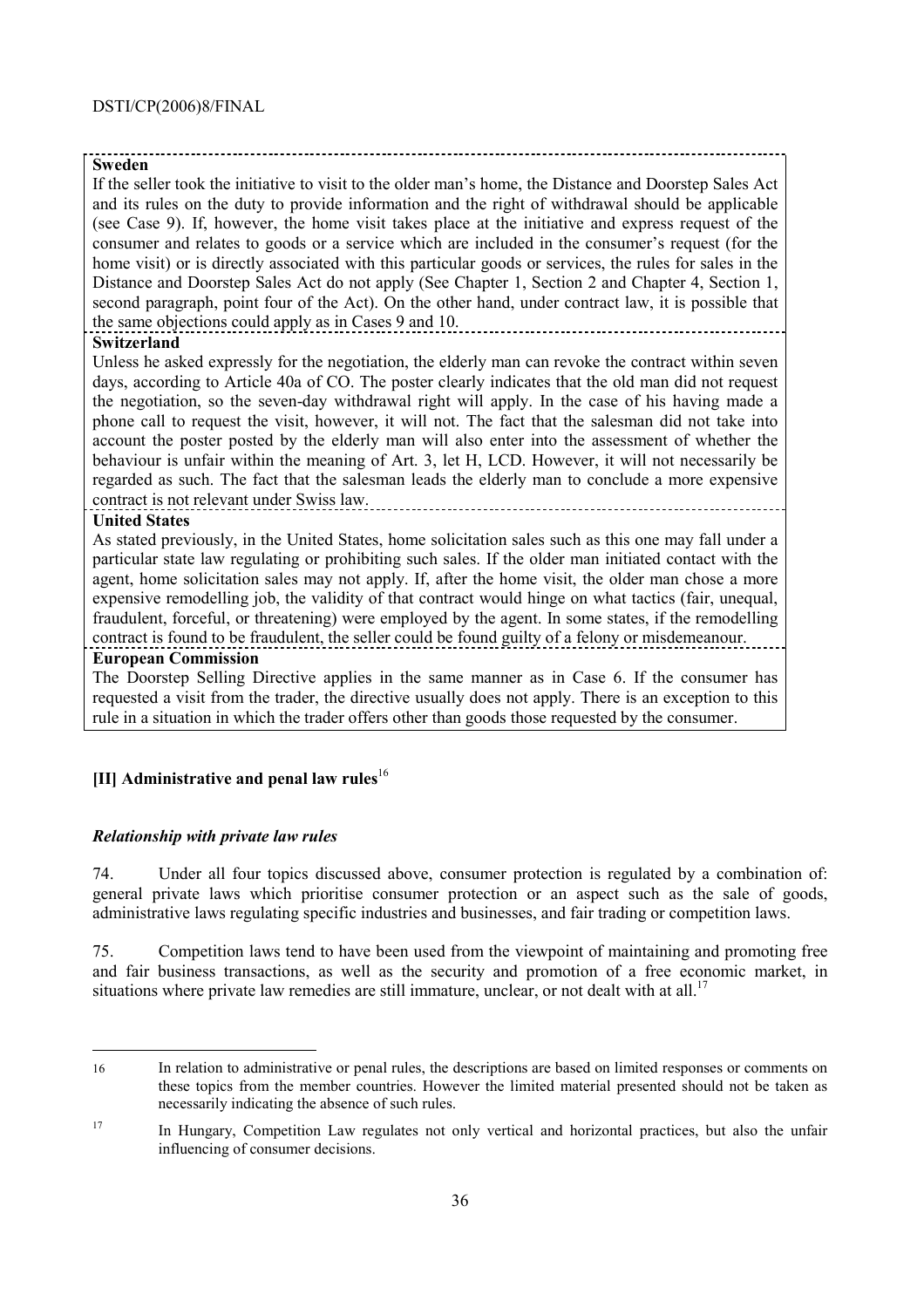76. Member countriesí views differ as to how regulation by competition laws should be linked to legal effect under private law. The situation differs between countries where such laws are considered to be a general part of domestic private law (*e.g.* Germany), and countries that strictly confine these acts to the domain of administrative regulation and are extremely cautious about directly linking them to legal effect under private law (*e.g.* Japan).

77. In Germany, the Unfair Competition Act (UWG) serves to protect competitors, consumers and other market participants from unfair competition. Consumer protection aims at protecting the freedom to make decisions and the other rights and protected interests of the consumer. This protection is ensured in a generally preventive manner through the restraint claims of competition law. Indeed, this claim is granted solely to competitors and specific consumers' associations and chambers, and not to individual consumers, in order to avoid the risk of collective action. It cannot be denied that this special law has played an important role as a consumer protection law.

78. Australia and then New Zealand have developed extensive fair trading legislation, especially prohibitions on misleading conduct in trade, which can be enforced by regulators, other firms (most commonly) and consumers.

79. Extensive fair trade and related consumer protection legislation enacted in common law member countries, such as Canada, Australia, New Zealand and the United States, provide both administrative remedies and rights of civil action. In some cases these laws are also enforced by self-regulatory organisations.

80. In the United States, the Federal Trade Commission Act provides that "unfair methods of competition in or affecting commerce, and unfair or deceptive acts or practices in or affecting commerce" are unlawful. The Commission is empowered and directed to prevent persons, partnerships or corporations "from using unfair methods of competition in or affecting commerce and unfair or deceptive acts or practices in or affecting commerce". On the other hand, New York state law allows the right of civil action to any person who is injured as a result of deceptive acts or practices. Section 349(a) of the New York General Business Law prohibits deceptive acts or practices in the conduct of any business, trade or commerce or in the furnishing of any service in this state. Section 349(h) provides that in addition to the right of the Attorney General to seek injunctive relief and restitution under Section 349(a), any "person" injured as a result of the prohibited deceptive acts or practices "may bring an action in his own name to enjoin such unlawful act or practice", and may also seek to "recover his actual damages or fifty dollars whichever is greater".

81. In the EU, the Unfair Commercial Practices Directive  $(UCP)^{18}$  contains a general clause prohibiting unfair commercial practices which are contrary to the requirement of professional diligence and which materially distort the economic behaviour of the average consumer. The directive in addition regulates misleading action, misleading omissions and includes a "blacklist" of practices to be prohibited in all circumstances. EU national authorities will be responsible for enforcing national transposition of UCP and EU member states must ensure that adequate and effective means of enforcement are in place by 12 December 2007.

<sup>18</sup> Directive 2005/29/EC of the European Parliament and of the Council of 11 May 2005 concerning unfair business-to-consumer commercial practices in the internal market and amending Council Directive 84/450/EEC, Directives 97/7/EC and 2002/65 of the European Parliament and of the Council and Regulation (EC) No 2006/2004 of the European Parliament and of the Council (Unfair Commercial Practices Directive).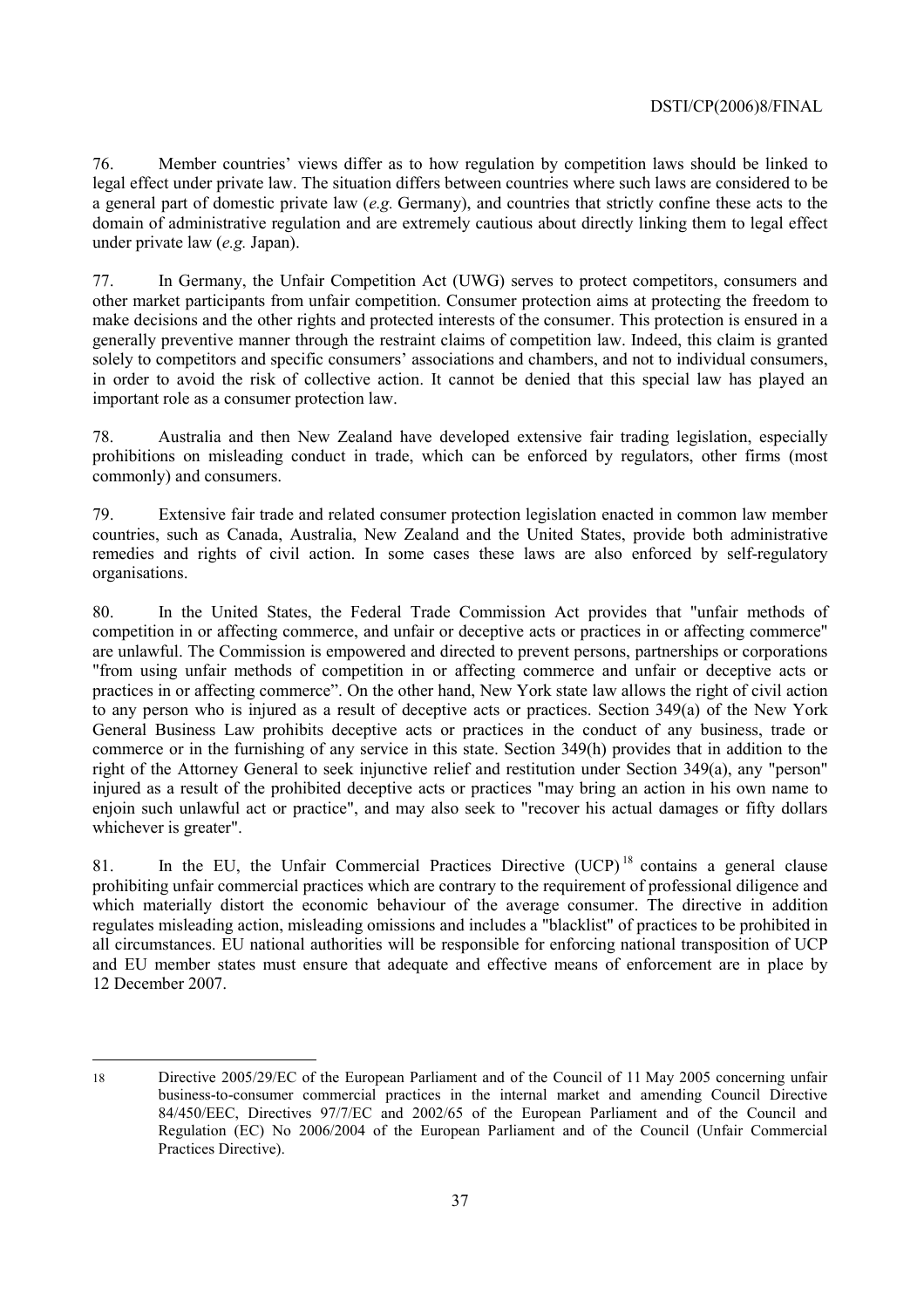82. In EU member countries, provision is made for injunctions to be issued on application by the action of consumer associations, and in this context this means that these civil consumer organisations partly play a regulatory role.

#### *Variety of approaches*

83. When improving consumer protection, member countries differ depending on whether they place more emphasis on government regulation and administrative remedies or on self-regulation by business associations participating in the marketplace.

*Countries that place primary emphasis on government regulation: Belgium, the Czech Republic, Canada, Hungary, Iceland, Korea, Mexico, New Zealand, Poland, the Slovak Republic, the United Kingdom and the United States* 

84. The reason for this emphasis in Canada is that while general common law remedies (civil law remedies in Quebec) for breach of contract or injury caused by negligence apply to consumers of goods and services in the same way as they would apply to anyone, it is recognised that due to the imbalance of information between the contracting parties, further measures are required to protect consumers sufficiently. The most extensive of these measures is statutory regulation, which subjects sellers and manufacturers to administrative investigation and remedies and possible criminal sanction, as well as preserving a statutory right of civil action. However, it should also be noted that voluntary codes and related policies, which encourage businesses to conduct themselves in ways that benefit both themselves and the community, also play a role in the Canadian consumer protection regime.

85. The reason for this emphasis in Poland and the Slovak Republic appears to be the comparative immaturity, or in some cases non-existence, of private law remedies. It is to be noted, however, that enforcement in Poland tends to be the responsibility of the President of the Office of Competition and Consumer Protection whose jurisdiction is aimed more at the protection of collective consumer interests than of individuals. It is also clear that for certain member countries membership in the European Community has resulted in new legislation. In common law jurisdictions, however, the reverse is somewhat the case. For example, in the United Kingdom consumer protection has long been provided by common law courts, so that the main impetus behind more recent legislation in this area is not gaps in common law; rather it is the requirements of EC directives, and the need to reformulate domestic law in line with European principles and to implement specific directives. Again, financial services have been a priority area. A similar effect can be seen in Hungary, where many of the more recent reforms in this area clearly stem from EU membership requirements.

86. New Zealand has traditionally adopted this approach. However, it has become more reticent about enacting specific legislation as deregulation has accelerated since the mid-1980s, generating a preference for more general rules or self-regulation.

87. In Mexico, legislation has been used to make significant advances in consumer protection. The general laws and customs of Mexico have not historically given consumers a broad range of rights in relation to producers and suppliers of goods and services. Although general consumer provisions have been in effect since 1975, it was necessary to harmonise and integrate these provisions into the Federal Consumer Protection Law of Mexico (FCPL) of 1992, as amended. This law introduced significant new protection for consumers, in order to safeguard their equity and legal security in the context of relations between providers and consumers. Under this scheme the emphasis of enforcement activity lies with the Consumer Protection Federal Agency, to which consumers must submit their complaints.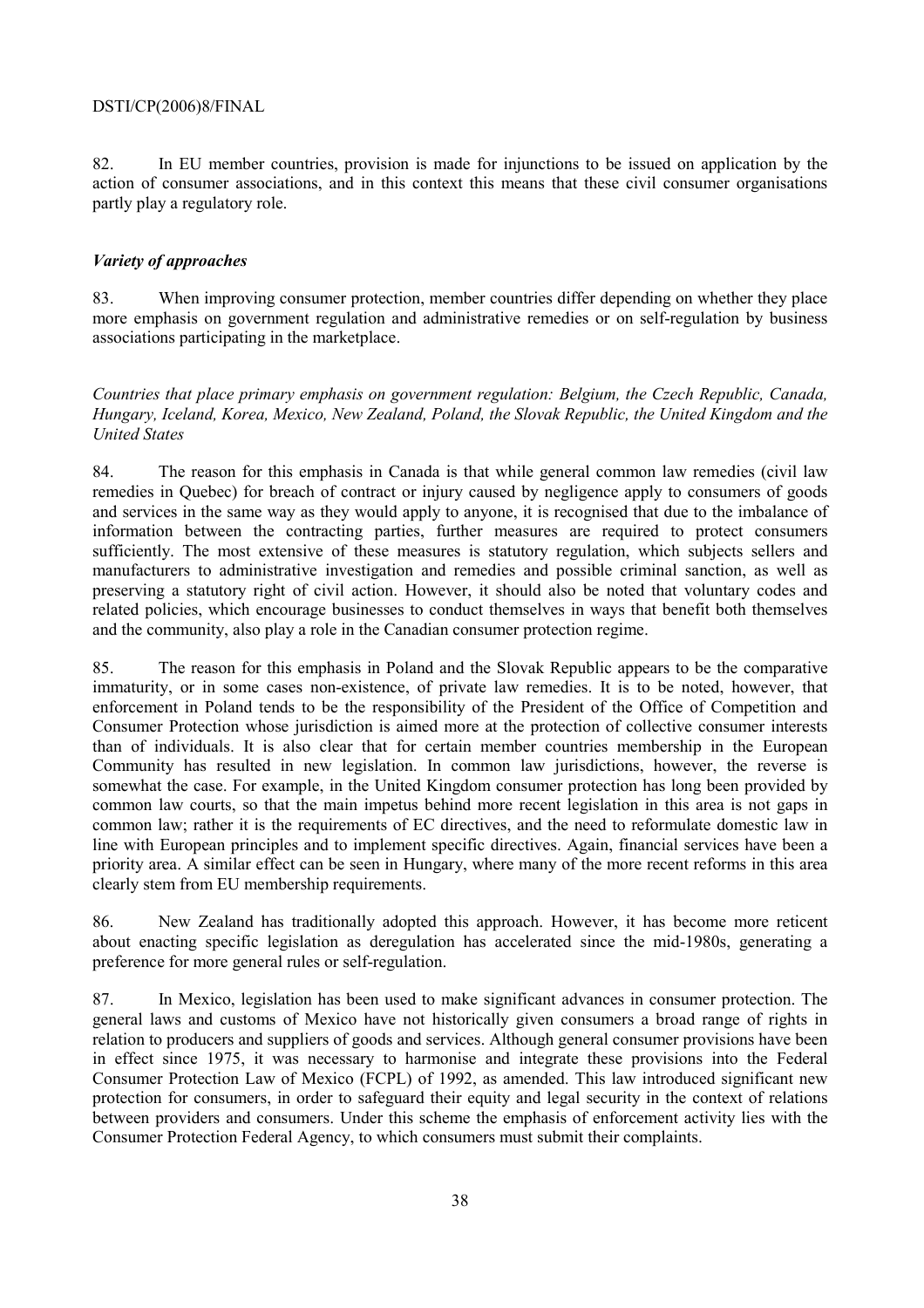88. In the United States, federal laws such as the Truth-in-Lending Act, Home Ownership and Equity Protection Act, Real Estate Settlement Procedures Act, Fair Debt Collection Practices Act, Securities Act and Securities Exchange Act regulate specific areas of business including loans and securities. These laws are considered important in particular for protecting consumers' financial interests. For instance, the purpose of the Truth-in-Lending Act is to require lenders to give consumers an understandable disclosure of credit costs so that consumers are able to make an informed decision. The purpose of the Home Ownership and Equity Protection Act (HOEPA) was to combat the problem of "reverse redlining", the practice of targeting residents in certain geographic areas for credit on unfair terms (predatory lending). The overall effect of such statutory laws in the United States' consumer protection law, however, must be considered in combination with rules enforced by self-regulatory organisations and administrative initiatives issued by the FTC and other government agencies, as noted.

89. What is discussed here, therefore, is not so much a wholesale difference of approach, as one of emphasis. While it is generally the case that member countries will combine some form of mechanism in both areas (that is, government regulation or an attempt to introduce developments consensually and selfregulation) the extent and prioritisation of each varies from country to country.

*The countries that place a significant emphasis on the voluntary/consensus solutions of industries and associations participating in the marketplace: Denmark, Japan, Finland, the Netherlands, Norway and Sweden* 

90. In the Netherlands, the reason for this emphasis is that social consensus, referred to as the "Polder" Model", is an important priority, and is considered a characteristic not only of its Consumer Act but also of Dutch society as a whole.

91. There are also indications of this emphasis in Norway. The Consumer Ombudsman (CO) is an independent administrative body with responsibility for supervising measures in the market which seeks to influence traders to observe the regulatory framework. The CO considers cases following complaints from consumers or traders. There is first an attempt to arrive at voluntary arrangements through negotiations with traders, but if there is a failure to reach a solution, the CO may submit the case to the Market Council (MC), which functions as a "court of law" in that field. The CO and the MC have authority to issue decisions banning unlawful marketing and contract terms and conditions in standard contracts when they deem it necessary in the interests of consumers. It can therefore be seen that some emphasis on voluntary solutions as an alternative to legal enforcement there exists in Norway. However, in the event of a failure to resolve the problem voluntarily, a legal remedy may be sought as a last resort. Furthermore, the Consumer Council is an independent organisation representing the interests of consumers and the CO has issued a number of guidelines which give information about the interpretation of the Marketing Control Act (MCA). The objectives of the Consumer Council are to work to increase consumer influence in society, to contribute to consumer-friendly developments, and to promote measures that strengthen the position of consumers. The Consumer Council is free to develop an independent consumer policy and is independent of commercial interests and other organisations. It helps to promote consumers' interests by influencing authorities, organisations and businesses, educating consumers through information, advice and guidance, or providing assistance to individual consumers.

92. Finland similarly takes a consensual approach to the solution of consumer problems. The Consumer Ombudsman issues guidelines and consults with businesses on them. The Consumer Agency, the Finnish Direct Marketing Association and the Finnish Periodical Publishers' Association have started a co-operative project to correct problems regarding telemarketing of magazines. At the beginning of October 2006 the Consumer Agency informed the associations of complaints concerning telemarketing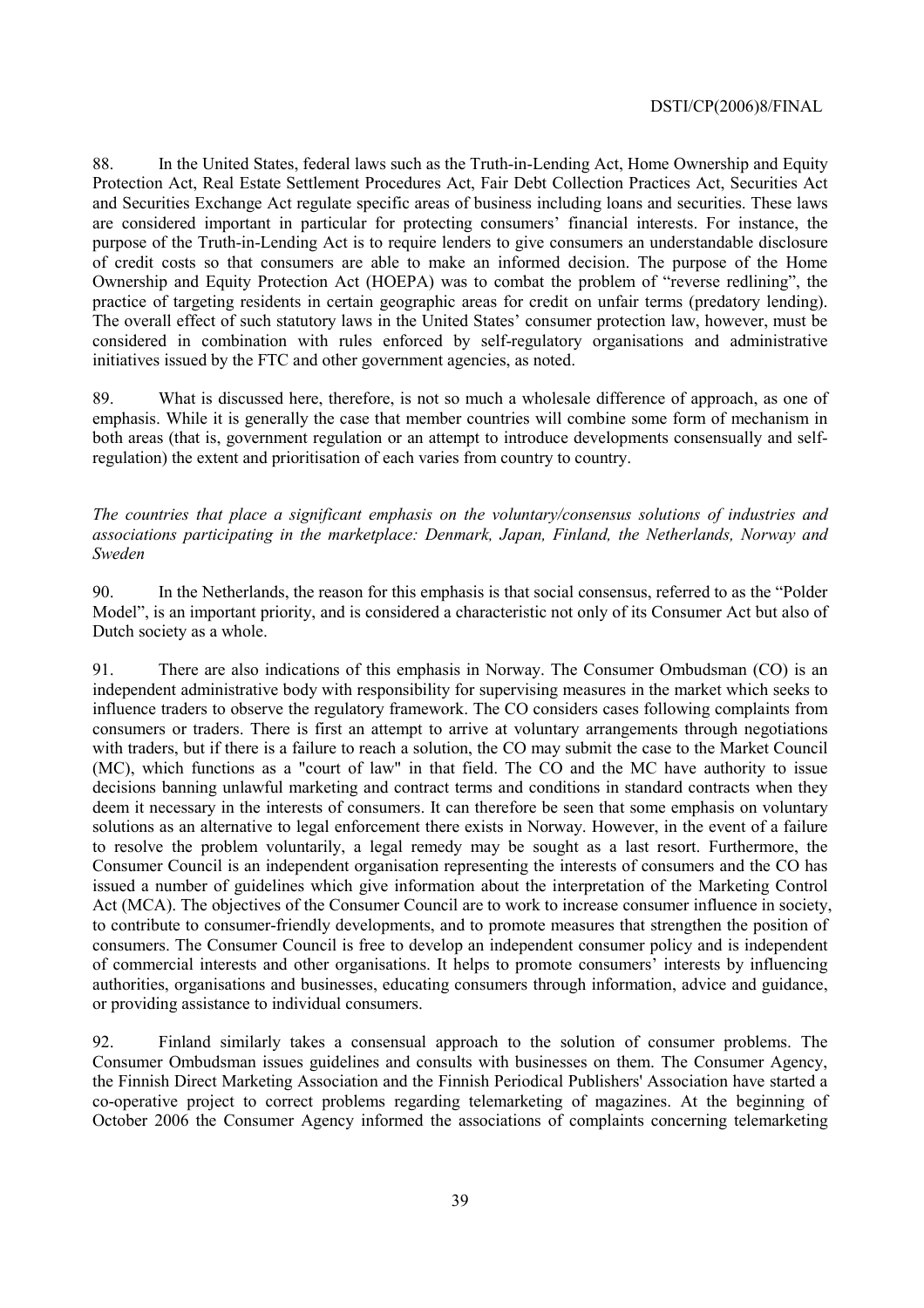practices and the associations have since undertaken to deal with the complaints immediately. The goal of the project is said to be to eliminate "empty promises" from telemarketing.

93. In Japan, the primary emphasis for consumer protection was historically on control by way of government regulations. However, such regulations were recently found to be insufficient to deal with the kinds of consumer issues that have started to arise. There were incremental developments in the law in the 1990s. For example, in addition to the enactment of the Product Liability Act, the scope of protection for consumers was further extended with limited amendments to the Door-to-Door-Sales Law, which now provides for a cooling-off period (see the Specified Commercial Transactions Act). However, since the beginning of this century, Japan has shifted emphasis more decisively towards voluntary and consensus solutions with industries and associations as part of a major series of amendments to the 1968 Consumer Fundamental Act that were introduced by the Consumer Basic Act of 2004. In addition, there have been steps towards adopting a third approach, that is, of granting initiatives to consumer associations. In that context, a consumer collective lawsuit system was also introduced by way of a 2006 amendment to the Consumer Contract Act 2000, although this has not yet been fully implemented.

94. In countries such as Canada, Australia and the United States, while regulatory laws are presently given more emphasis, self-regulatory measures are also encouraged. In Canada voluntary codes and policies encourage businesses to comply with certain standards of conduct. In Australia, the objective of well-functioning markets requires policy interventions to be effective and designed to respond to the problem without imposing unnecessary constraints. This is consistent with National Competition Policy and has been facilitated by the establishment of the Office of Best Practice Regulation (formerly the Office of Regulation Review) which ensures that appropriate cost-benefit analyses are undertaken prior to the development and implementation of regulatory proposals. In the United States, suitability rules are enforced through self-regulatory organisations (SROs). The National Association of Securities Dealers (NASD) Conduct Rule 2310 is known as the suitability rule and requires member brokerage firms to recommend a securities transaction to a customer only if the recommendation is suitable in light of the customer's experience, financial situation and needs.

95. In Sweden, a consensual approach is suggested in light of the key role played by the Consumer Ombudsman in consumer affairs. However, further enquiries are needed to establish more precisely the nature of the balance in his role between enforcement and consensual solutions. It was also noted that some enforcement roles are performed by the Swedish Consumer Agency, and while this may be relevant to the area discussed below, more study is needed. In Denmark, finally, the role of the Consumer Ombudsman was noted but further enquiries are necessary to establish more precisely his functions.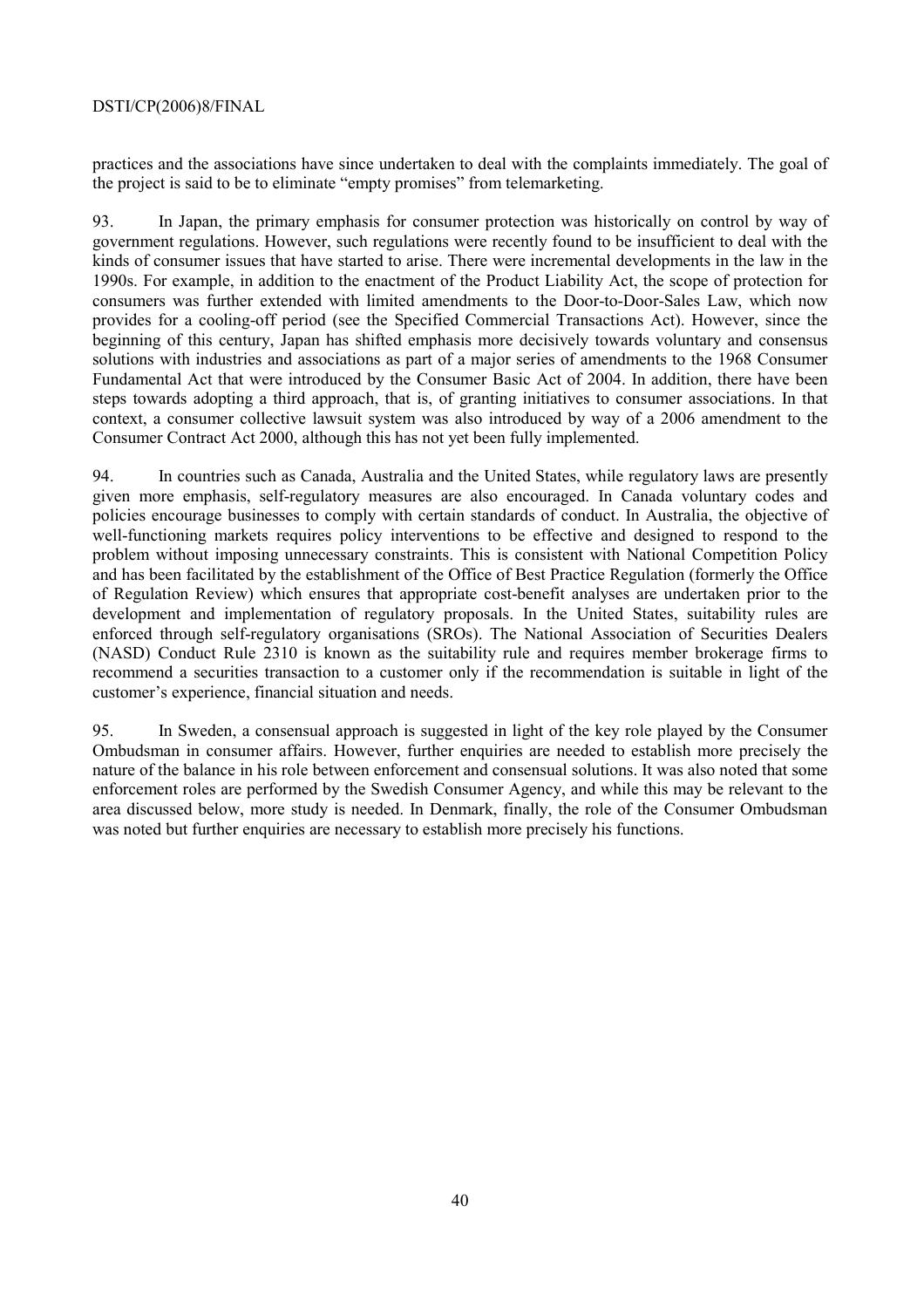#### **CONCLUSION**

96. As a result of the survey, it is clear that the general handling of misrepresentation in the conclusion of consumer contracts, of the duty to supply information, of the suitability rule and of unsolicited offers differs among member countries. The interpretation and categorisation of these four legal issues in the analysis of hypothetical cases also differ from country to country. In fact, it is sometimes difficult to apply the legal systems and rules of member countries to these areas as four separate categories.

97. This survey should not, however, simply be seen as emphasising differences in the treatment of these issues by each member country. By taking account of the characteristics of each member country, plausible multiple normative models for dealing with consumer contract issues may be developed through the combination of various types of regulations and sanctions under the private, administrative and competition laws discussed here.

98. In addition, the survey made possible a study of the relevant legal framework and applicability of the law in the context of the hypothetical case studies. However, the extent to which the law and/or legal framework may be applied to solve specific issues is not examined because there is not enough information to analyse how often and in what terms judges pass judgement in real cases. Since consumers face similar problems associated with consumer contracts throughout member countries, it is also necessary to take the social context into account.

99. Thus, it may be appropriate for each member country to establish a system in accordance with its socioeconomic circumstances, local idiosyncrasies, and cultural characteristics (including legal culture), by reference to those multiple models.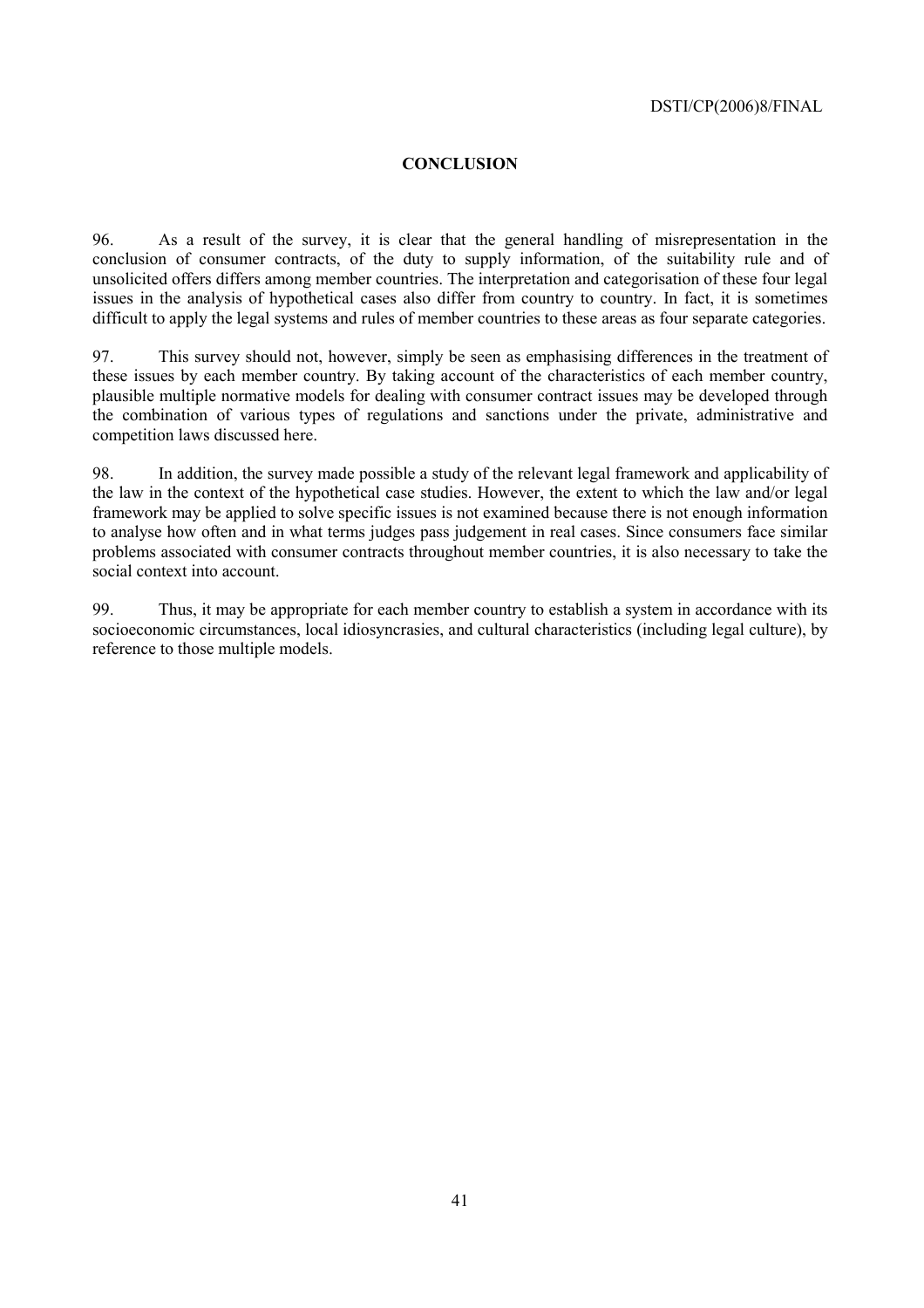#### **ANNEX. OECD MEMBER COUNTRIESí APPROACHES TO CONSUMER CONTRACTS**

The data in these tables are based on the country reports and supplementary comments later provided by member countries. If some countries have no entry in some columns such as penal rules, it does not necessarily mean that they do not have such rules and enforcement power.

#### **1) Obligation of information provision**

| Country   | Law/regulation                                                                                                                                                                                                                                                                                                                                                                          | Private law rule                                                                                                           |                                                                                                                         |                                                                                                                                                                                    | Administrative<br>regulation rule                                                                                                                                                                                                                      | Penal rule                                                                                                                                                                                                                                                                                                    | Admonition/duty     |
|-----------|-----------------------------------------------------------------------------------------------------------------------------------------------------------------------------------------------------------------------------------------------------------------------------------------------------------------------------------------------------------------------------------------|----------------------------------------------------------------------------------------------------------------------------|-------------------------------------------------------------------------------------------------------------------------|------------------------------------------------------------------------------------------------------------------------------------------------------------------------------------|--------------------------------------------------------------------------------------------------------------------------------------------------------------------------------------------------------------------------------------------------------|---------------------------------------------------------------------------------------------------------------------------------------------------------------------------------------------------------------------------------------------------------------------------------------------------------------|---------------------|
|           |                                                                                                                                                                                                                                                                                                                                                                                         | General contract                                                                                                           | General consumer contract                                                                                               | Specific type of contract                                                                                                                                                          | (specific)<br>sector)                                                                                                                                                                                                                                  |                                                                                                                                                                                                                                                                                                               | to make effort rule |
| Australia | $(1)$ General<br>Unconscionable<br>conduct<br>2) Consumer<br><i>protection</i> Misleading<br>or deceptive conduct<br>3) Remedies for $1 & 2$<br>4) Financial Services<br>and Products similar<br>protections to 1 and 2<br>above<br>5) Product Disclosure<br>Statements needed for<br>financial products<br>(PDS')<br>(6) <i>Insurance</i> Some<br>regulation of<br>insurance contracts | $(1)$ TPA 1974 ss 51AA-<br>51AB, 52, 53<br>$(3)$ TPA 1974 s80,<br>Injunction; s82,<br>Damages; s86-7,<br>Contract avoided. | $(2)$ TPA 1974 ss 51AA-<br>51AB, 52, 53<br>$(3)$ TPA 1974 s80,<br>Injunction; s82, Damages;<br>s86-7, Contract avoided. | (4) Financial Services and<br><i>Products:</i> ASICA 2001,<br>ss12GD, 12GF, 12GM, 12GN;<br>CA 2001.<br>$(5)$ 'PDS' – CA 2001, Part 7.9,<br>Division 2<br>$(6)$ Insurance ICA 1984. | A. Under TPA<br>1974, the<br>ACCC may<br>accept,<br>amongst other<br>things,<br>undertakings<br>from a party in<br>breach (s87B).<br><i>B</i> . Under<br><b>ASICA 2001.</b><br>the ASIC may<br>do the same<br>$(s93A)$ .<br>C. Consumer<br>Credit Code | For certain breaches<br>(for example when<br>an advisor gives<br>"personal advice"<br>under $CA 2001$ )<br>particularly in<br>the financial sector,<br>there are criminal<br>sanctions. Similarly,<br>a breach of the<br>prohibitions on<br>unfair practices may<br>also be subject to<br>criminal sanctions. |                     |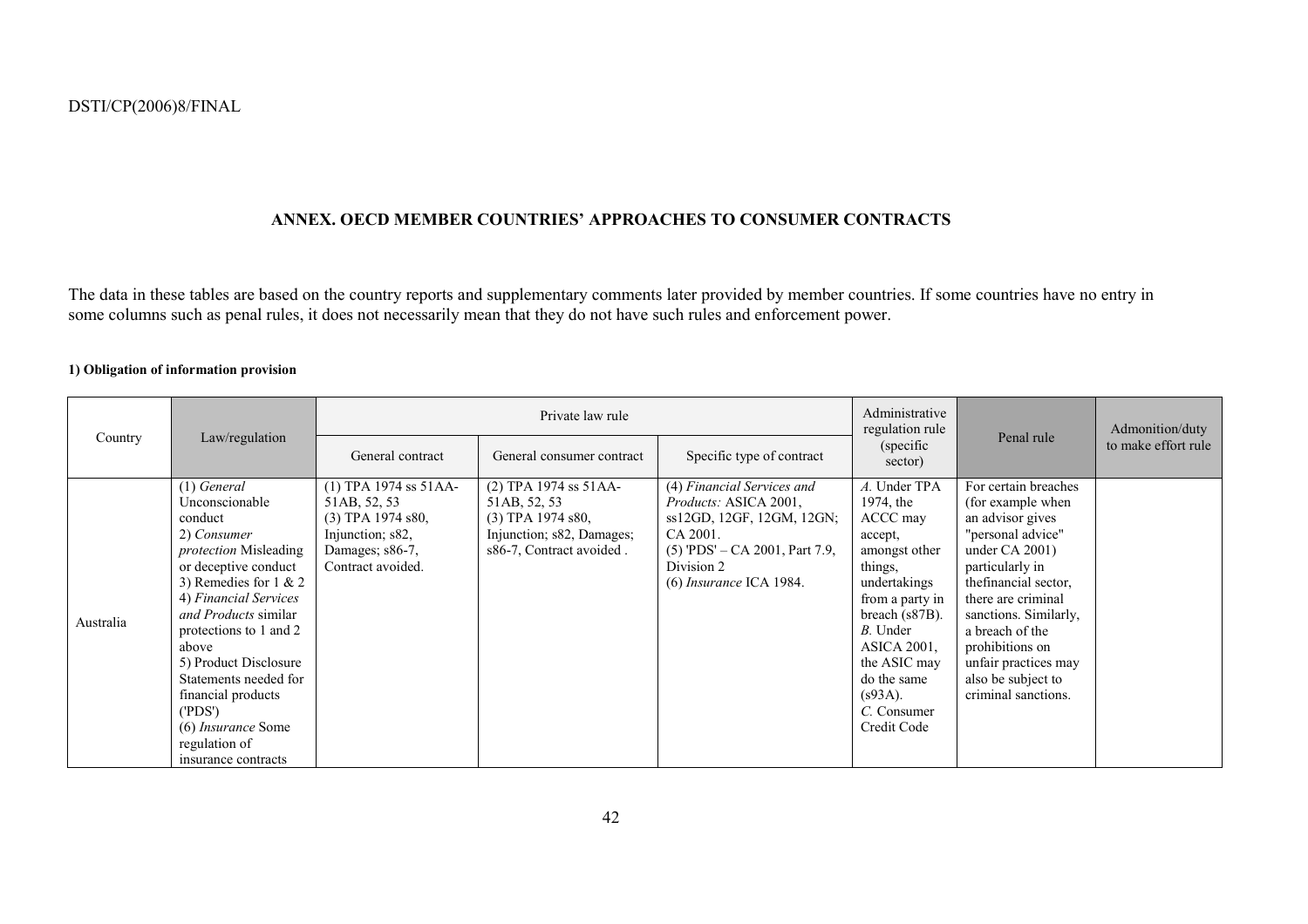|         |                                               |                                                      |                                                                      |                                                                                  |                                                                                                                      | DSTI/CP(2006)8/FINAL                                           |                                        |
|---------|-----------------------------------------------|------------------------------------------------------|----------------------------------------------------------------------|----------------------------------------------------------------------------------|----------------------------------------------------------------------------------------------------------------------|----------------------------------------------------------------|----------------------------------------|
|         |                                               |                                                      | Private law rule                                                     |                                                                                  | Administrative<br>regulation rule                                                                                    | Penal rule                                                     | Admonition/duty<br>to make effort rule |
| Country | Law/regulation                                | General contract                                     | General consumer contract                                            | Specific type of contract                                                        | (specific<br>sector)                                                                                                 |                                                                |                                        |
|         | precontractual duties<br>(information et al.) | Legal analogy from<br>§§874, 878 ABGB, §16<br>VersVG | Legal analogy from §§874,<br>878 ABGB, §16 VersVG                    |                                                                                  |                                                                                                                      |                                                                |                                        |
|         | Fraud                                         | §870 ABGB                                            | $§870$ ABGB                                                          |                                                                                  |                                                                                                                      |                                                                |                                        |
|         | Mistake                                       | §§871 et seq. ABGB                                   | §§871 et seq. ABGB                                                   |                                                                                  |                                                                                                                      |                                                                |                                        |
|         | Against public policy /<br>breach of law      | §879 ABGB                                            | $$879$ ABGB                                                          |                                                                                  |                                                                                                                      |                                                                |                                        |
| Austria | Various specific<br>consumer contracts        |                                                      |                                                                      | §§3, 3a, 5c, 5d, 9b, 24, 26, 26d,<br>27c, 27d, 30b, 31c KSchG,<br>$\S$ §5, 9 ECG |                                                                                                                      |                                                                |                                        |
|         | Penal rules ABGB                              |                                                      |                                                                      |                                                                                  |                                                                                                                      | §§872 et seq. ABGB,<br>§877 ABGB, §§1293<br>et seq. ABGB       |                                        |
|         | Penal rules StGB                              |                                                      |                                                                      |                                                                                  |                                                                                                                      | $\S$ §146 et seq. StGB,<br>§150 StGB, §166<br>StGB, §20 f StGB |                                        |
| Belgium |                                               | N/A                                                  | LPC Art. 2-5, 10, 13, 23,<br>23§5, 25, 30, 37, 78, 79,<br>80§2,86-92 | LAA [require prior consent]                                                      | Act of 11<br>March, 2003<br>on some legal<br>aspects of<br>information<br>society<br>services Art. 7-<br>10,13,13§2, | LPC Art. 102-110;                                              |                                        |

43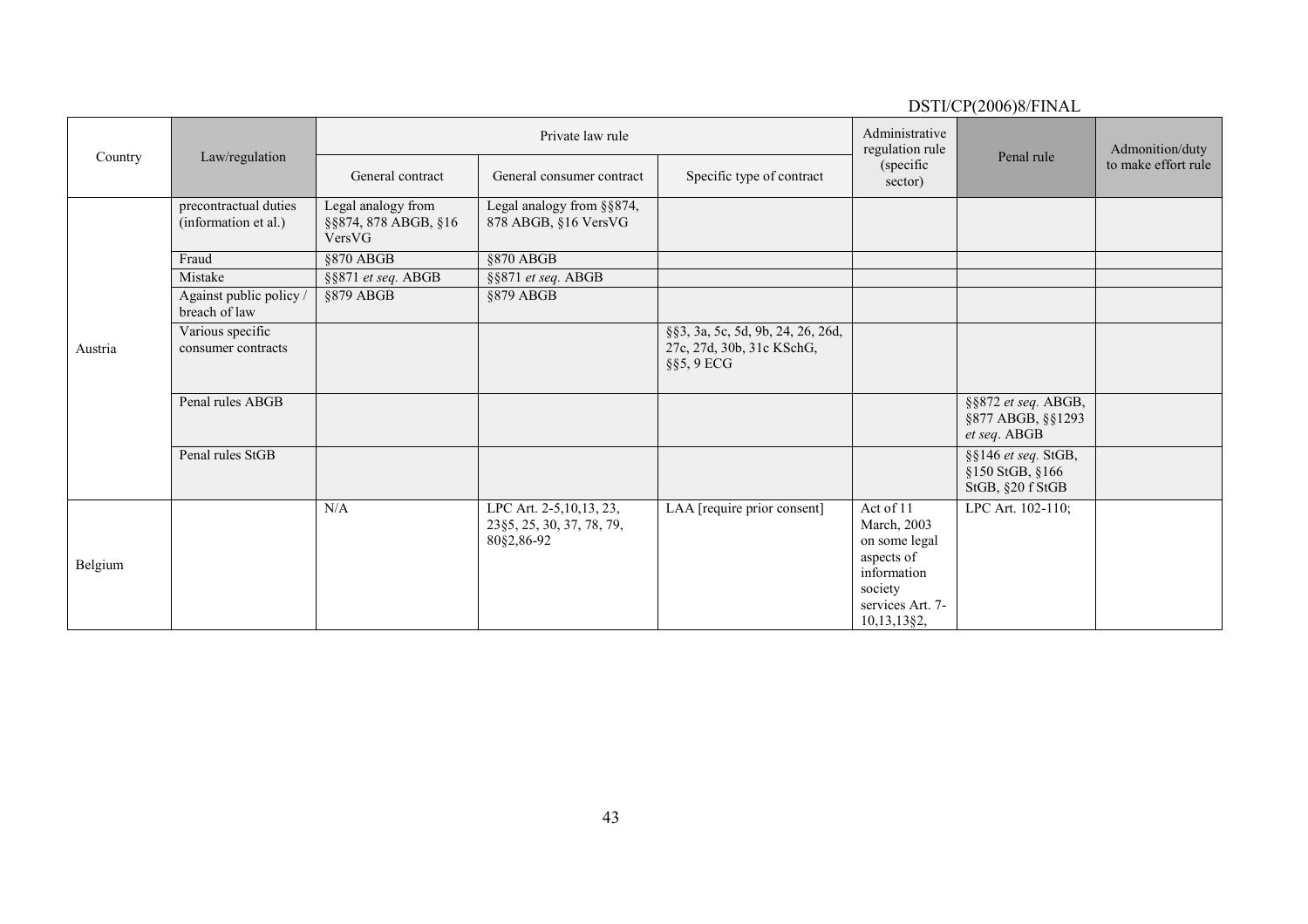|         |                |                                                                  | Private law rule                                                                                                                                                                                                                                                                                                                                                                                                                                         |                                                                                                                                                                                                                                                                                                                                                                                              | Administrative<br>regulation rule                                                                                                                                                                                                                                                |                                                                                                                                                                                                                                                                                                                                                                                                                                                                                                                                                                                                                                                                                                                                                                                       | Admonition/duty                                 |
|---------|----------------|------------------------------------------------------------------|----------------------------------------------------------------------------------------------------------------------------------------------------------------------------------------------------------------------------------------------------------------------------------------------------------------------------------------------------------------------------------------------------------------------------------------------------------|----------------------------------------------------------------------------------------------------------------------------------------------------------------------------------------------------------------------------------------------------------------------------------------------------------------------------------------------------------------------------------------------|----------------------------------------------------------------------------------------------------------------------------------------------------------------------------------------------------------------------------------------------------------------------------------|---------------------------------------------------------------------------------------------------------------------------------------------------------------------------------------------------------------------------------------------------------------------------------------------------------------------------------------------------------------------------------------------------------------------------------------------------------------------------------------------------------------------------------------------------------------------------------------------------------------------------------------------------------------------------------------------------------------------------------------------------------------------------------------|-------------------------------------------------|
| Country | Law/regulation | General contract                                                 | General consumer contract                                                                                                                                                                                                                                                                                                                                                                                                                                | Specific type of contract                                                                                                                                                                                                                                                                                                                                                                    | (specific<br>sector)                                                                                                                                                                                                                                                             | Penal rule                                                                                                                                                                                                                                                                                                                                                                                                                                                                                                                                                                                                                                                                                                                                                                            | to make effort rule                             |
| Canada  |                | Federal Constitution,<br>Provincial and Territorial<br>statutes. | Competition Act<br>(R.S.C.1985, c. C-34)<br>(PArt.VII.1), provincial<br><b>Consumer Protection Acts</b><br>and Business Practices Acts<br>(Alberta Fair Trading Act,<br>R.S.A. 2000, C. F-2, Ontario<br><b>Consumer Protection Act</b><br>(S.O. 2002, c.30 Sch.A (Art.<br>5), Quebec Consumer<br>Protection Act (R.S.Q. c. P-<br>40.1, s. 228), Quebec<br>Contract Laws regarding<br><b>Consumer Protection</b><br>(C.C.Q. Arts. 1379 and<br>1435-1436). | The Competition Act (R.S.,<br>1985, c. C-34) (telemarketing<br>sales), Consumer Packaging<br>and Labelling Act (R.S.C.,<br>1985, c. C.38), Hazardous<br>Products Act R.S.C. 1985, c.<br>H-3), Food and Drugs Act<br>(R.S.C, 1985, c. F-27), Motor<br>Vehicle Safety Act (R.S.C.<br>1985, c.M-34), Interest Act<br>(R.S.C.1985, c.I-15),<br>Collection Agencies Act,<br>R.S.O.1990, Ch. c.14. | Cost of<br>Borrowing<br>(Banks)<br>Regulations<br>(SQR.2001-<br>101) under the<br>Bank Act,<br>Credit and<br>Personal<br>Reports<br>Regulation,<br>Alta. Reg.<br>193/99; U.S.<br>Federal Trade<br>Commission's<br>1983 statement<br>on deception is<br>also used as<br>guidance. | Criminal Code<br>(R.S.C. 1985, c. C-46)<br>s.347), which<br>regulates the cost of<br>borrowing smaller<br>amounts and creates<br>a criminal rate of<br>interest at 60%. The<br>definition of interest<br>under the Criminal<br>Code is very broad<br>and includes fines,<br>penalties,<br>commissions and<br>"other similar<br>charges;" The<br><b>Ontario Consumer</b><br>Protection Act of<br>$2002 -$ upon<br>conviction,<br>companies, their<br>officers, directors<br>and employees, as<br>well as individual<br>subjects are liable to<br>fines are up to<br>CAD 50 000 for<br>individuals,<br>CAD 250 000 for<br>corporations, and/or<br>imprisonment up to<br>two years less a day<br>$(s.116)$ . Upon<br>conviction, a court<br>also has authority to<br>order compensation. | Not addressed in<br>questionnaire<br>responses. |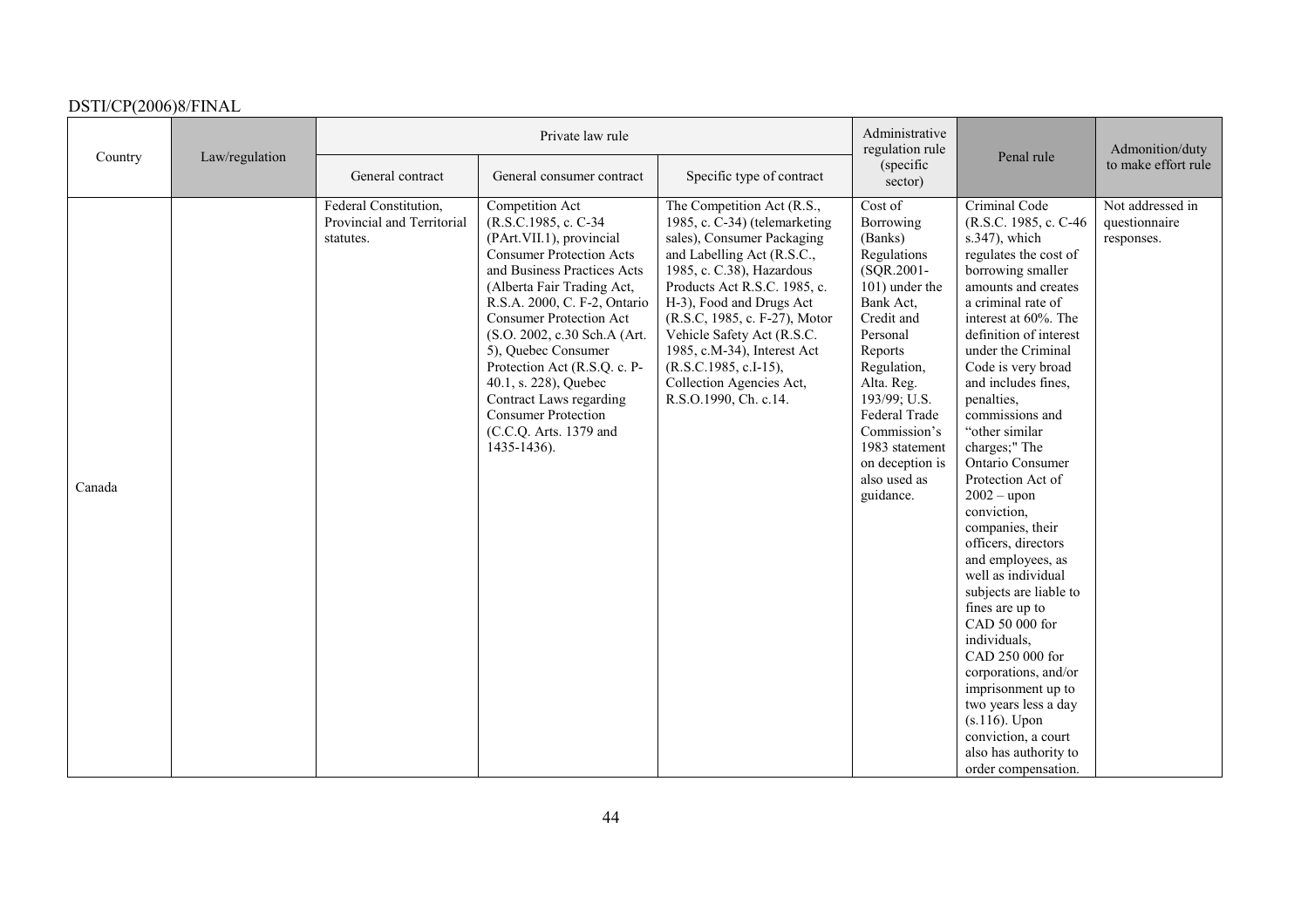| Country           |                |                        | Private law rule                                                                                                                                                                                                                                                                                           |                           | Administrative<br>regulation rule                                                                                                                                                                                                                                                                                                                                                                                                                                                                                                                                                                             |                                                           | Admonition/duty     |
|-------------------|----------------|------------------------|------------------------------------------------------------------------------------------------------------------------------------------------------------------------------------------------------------------------------------------------------------------------------------------------------------|---------------------------|---------------------------------------------------------------------------------------------------------------------------------------------------------------------------------------------------------------------------------------------------------------------------------------------------------------------------------------------------------------------------------------------------------------------------------------------------------------------------------------------------------------------------------------------------------------------------------------------------------------|-----------------------------------------------------------|---------------------|
|                   | Law/regulation | General contract       | General consumer contract                                                                                                                                                                                                                                                                                  | Specific type of contract | (specific<br>sector)                                                                                                                                                                                                                                                                                                                                                                                                                                                                                                                                                                                          | Penal rule                                                | to make effort rule |
| Czech<br>Republic |                | Civil Code Secs 34-51a | Civil Code Chap.5 (Art.52)<br>[Consumer agreements];<br>Art.53 (3, 4), 53a, 54b, 57<br>(3), 58 [duty of<br>information]; Art.53a<br>[electric communication];<br>54b, 57(2) [away from<br>business premises]; 58, 60<br>[timeshare];<br>Art.53(7),54b(4),57(1)(2)<br>[withdrawal right];<br>49(a)[mistake] |                           | CPA [seller's<br>obligation];<br>Secs $9(1), 11$<br>[use of Czech<br>language];<br>$Sec.10$ ,<br>$10(3)(8)$ , 10a,<br>28b [visible<br>mark; labelling<br>on specific<br>products]<br>relevant<br>ministerial<br>decrees<br>[Regulations]<br>on footwear,<br>textiles, crystal<br>glass<br>respectively];<br>Act on Certain<br>Conditions for<br>Businesses in<br>Tourism Sector<br>(No. 159/1999)<br>Coll.), the Act<br>on Prices (No.<br>526/1990<br>Coll.), the Act<br>on some<br>services of<br>information<br>society (No<br>480/2004<br>Coll.), the Act<br>on Certain<br>Conditions for<br>Conclusion of | fine(CPA,<br>Sec. $24(1)$ ; Injunction<br>(CPA, Sec. 23a) |                     |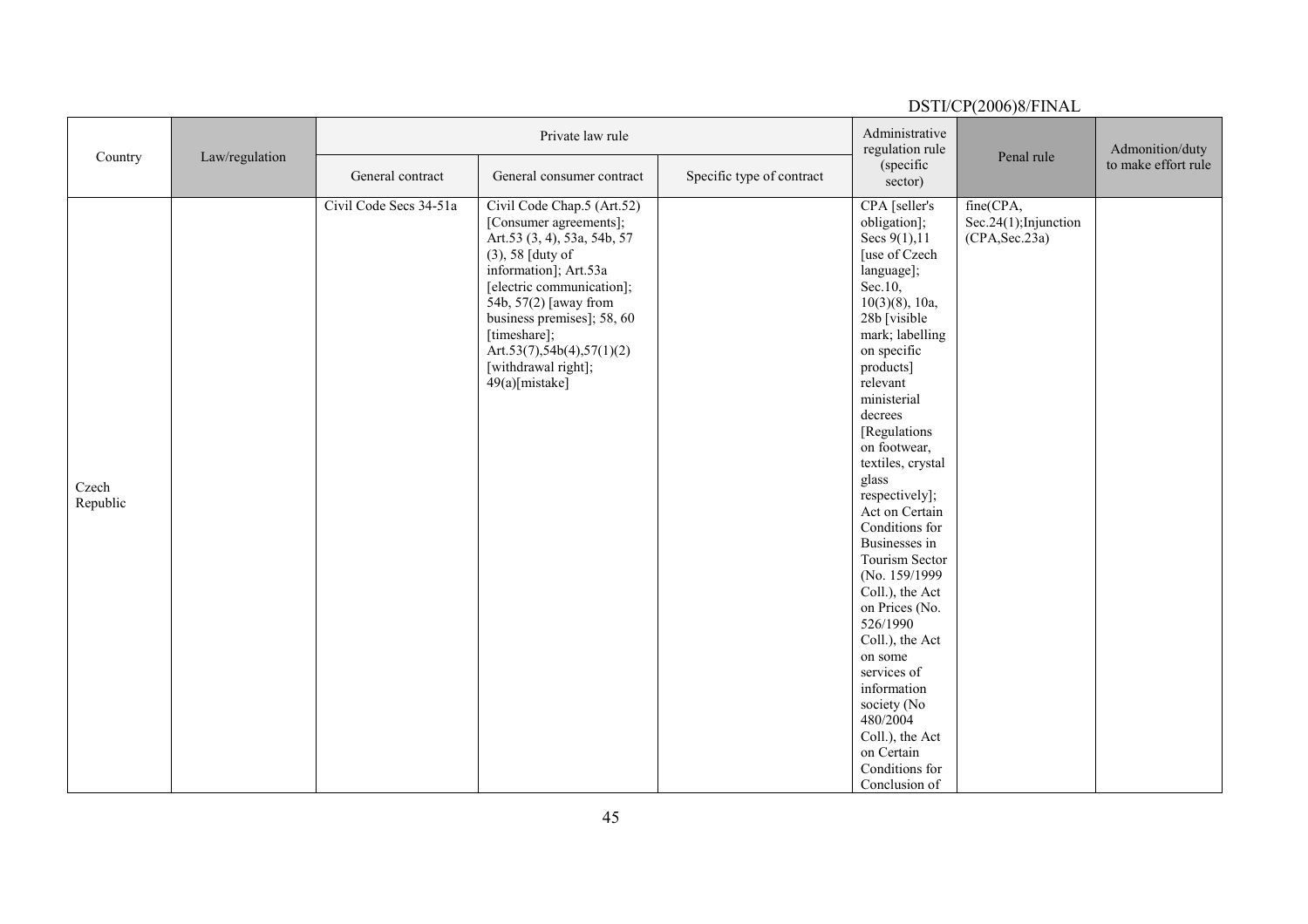|         |                | Private law rule |                           |                           | Administrative<br>regulation rule                                                                                |            | Admonition/duty     |
|---------|----------------|------------------|---------------------------|---------------------------|------------------------------------------------------------------------------------------------------------------|------------|---------------------|
| Country | Law/regulation | General contract | General consumer contract | Specific type of contract | (specific<br>sector)                                                                                             | Penal rule | to make effort rule |
|         |                |                  |                           |                           | Consumer<br>Credits (No<br>321/2001<br>Coll.), and the<br>Act on<br>Insurance<br>Agreement (No<br>37/2004 Coll.) |            |                     |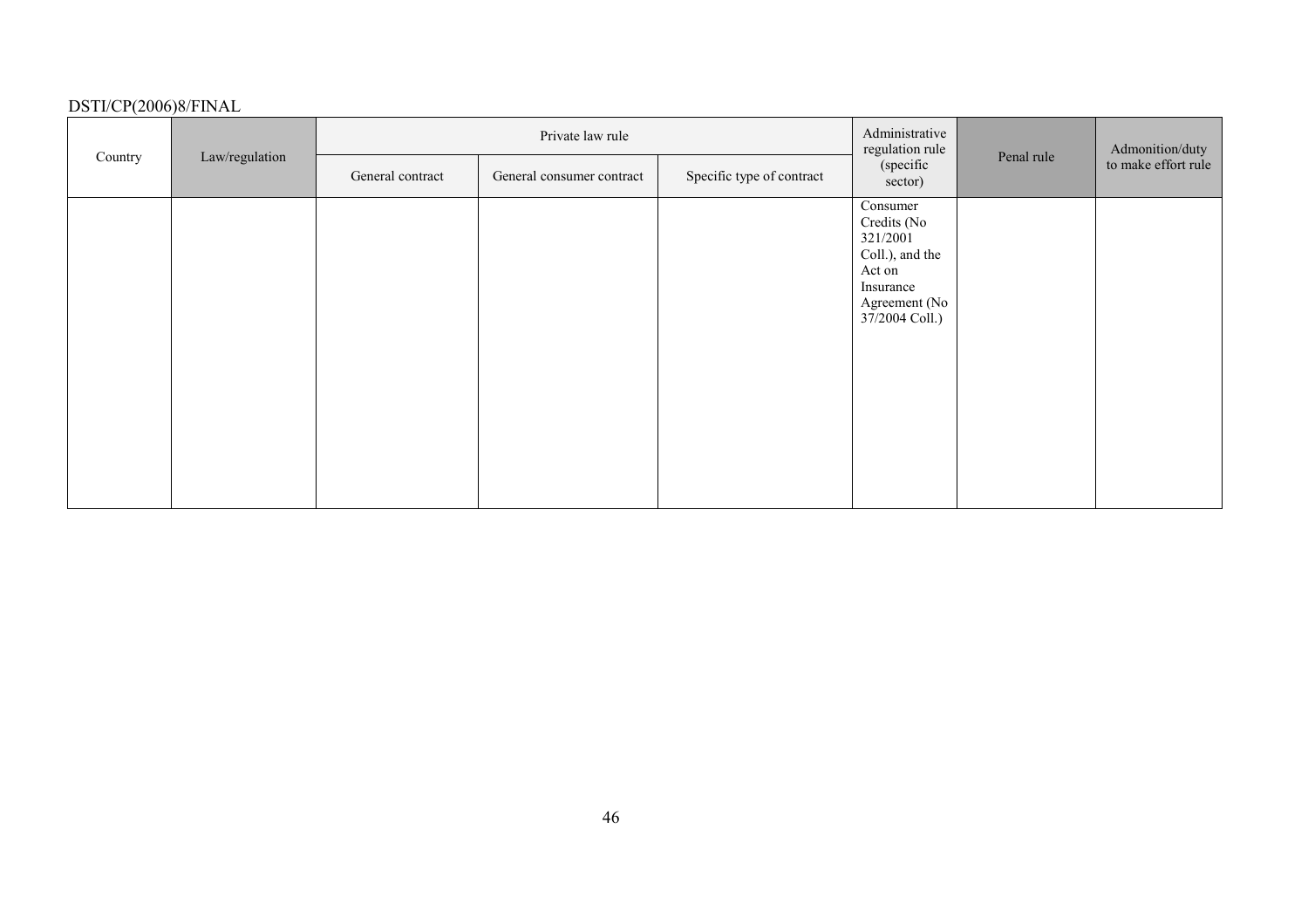| Country | Law/regulation                       |                         | Private law rule                                                                                     |                           |                                                                                                                                                                             | Penal rule                     | Admonition/duty                  |
|---------|--------------------------------------|-------------------------|------------------------------------------------------------------------------------------------------|---------------------------|-----------------------------------------------------------------------------------------------------------------------------------------------------------------------------|--------------------------------|----------------------------------|
|         |                                      | General contract        | General consumer contract                                                                            | Specific type of contract | (specific<br>sector)                                                                                                                                                        |                                | to make effort rule              |
| Denmark | The Sales of Goods<br>Act            |                         | Sec. $75(1)$                                                                                         |                           |                                                                                                                                                                             |                                |                                  |
|         | The Price Marking<br>and Display Act |                         | Sec. 1(1), Sec. 1(2), Sec.<br>$5(1)$ & (2); for sanctions,<br>Sections 1, 2 and 5 (Sec.<br>$12(1)$ . |                           |                                                                                                                                                                             |                                |                                  |
|         | The Consumer<br>Contracts            |                         |                                                                                                      |                           |                                                                                                                                                                             |                                |                                  |
|         | The E-Commerce Act                   |                         |                                                                                                      | Sec. 7, 8 & 10            |                                                                                                                                                                             |                                |                                  |
| Finland |                                      | Contracts Act Chap.5-10 | <b>Consumer Protection Act</b>                                                                       |                           | Decree on the<br>Information to<br>be Provided in<br>the Marketing<br>of Residences<br>(1983) (Market<br>Court;<br>Consumer<br>Ombudsman;<br>State<br>Provincial<br>Office) | Injunction (CPA<br>Ch.2 Sec.7) | See CPA Chap 11<br>(Penal Prov.) |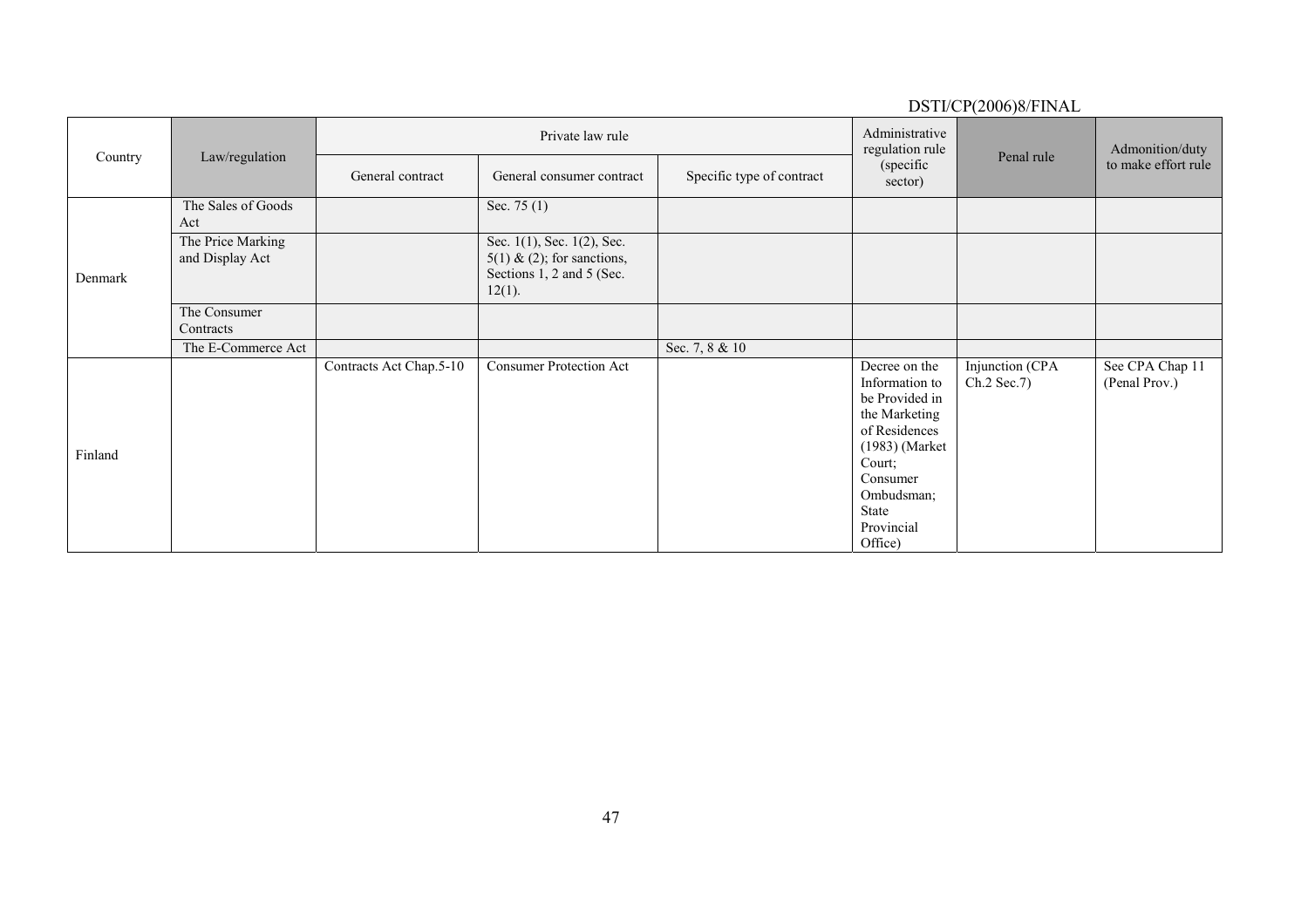| Country |                                                          | Private law rule                                                                                                                |                                                                                                     |                                                                                                                                                                                                                                                                                                                                                                                                                                                                                                                                                                     | Administrative<br>regulation rule |            | Admonition/duty     |
|---------|----------------------------------------------------------|---------------------------------------------------------------------------------------------------------------------------------|-----------------------------------------------------------------------------------------------------|---------------------------------------------------------------------------------------------------------------------------------------------------------------------------------------------------------------------------------------------------------------------------------------------------------------------------------------------------------------------------------------------------------------------------------------------------------------------------------------------------------------------------------------------------------------------|-----------------------------------|------------|---------------------|
|         | Law/regulation                                           | General contract                                                                                                                | General consumer contract                                                                           | Specific type of contract                                                                                                                                                                                                                                                                                                                                                                                                                                                                                                                                           | (specific)<br>sector)             | Penal rule | to make effort rule |
| France  | General pre-<br>contractual obligation<br>of information |                                                                                                                                 | Art. L 111-1, Art. L. 111-3<br>of the Consumer Code, Arts.<br>L. 121-18 and following               | Art. 19 of the Law nº 2004-575<br>of 21.06.2004 (distant sales);<br>Art. L. 212-61 of the Consumer<br>Code (time-shared use of<br>property by consumers); Art. 5<br>I of Order of 30.04.2004<br>(electricity sector); Order of the<br>21.02.1991 (franchising<br>sector); Orders nº 95-653 of<br>9.05.1995 and 11.01.1999<br>(funeral homes); Art. 6 of Law<br>n° 89-421 of 23.06.1989<br>(marriage bureau); Order n°<br>78-75/P of 30.06.1978 (car<br>sellers); Law $n^{\circ}$ 92-645 of<br>13.07.1992 and Order n° 94-<br>490 of 15.06.1994 (travel<br>agencies) |                                   |            |                     |
|         | Obligation of<br>disclosure of specific<br>information   | Arts. 1369-1 and<br>following of the Civil<br>Code (electronic<br>contracts); Art. 1602 of<br>the Civil Code (sale<br>contract) |                                                                                                     |                                                                                                                                                                                                                                                                                                                                                                                                                                                                                                                                                                     |                                   |            |                     |
|         | Obligation of<br>disclosure of specific<br>information   |                                                                                                                                 | Art. L.111-2 of the<br>Consumer Code (Obligation<br>of information as to<br>availability of pieces) |                                                                                                                                                                                                                                                                                                                                                                                                                                                                                                                                                                     |                                   |            |                     |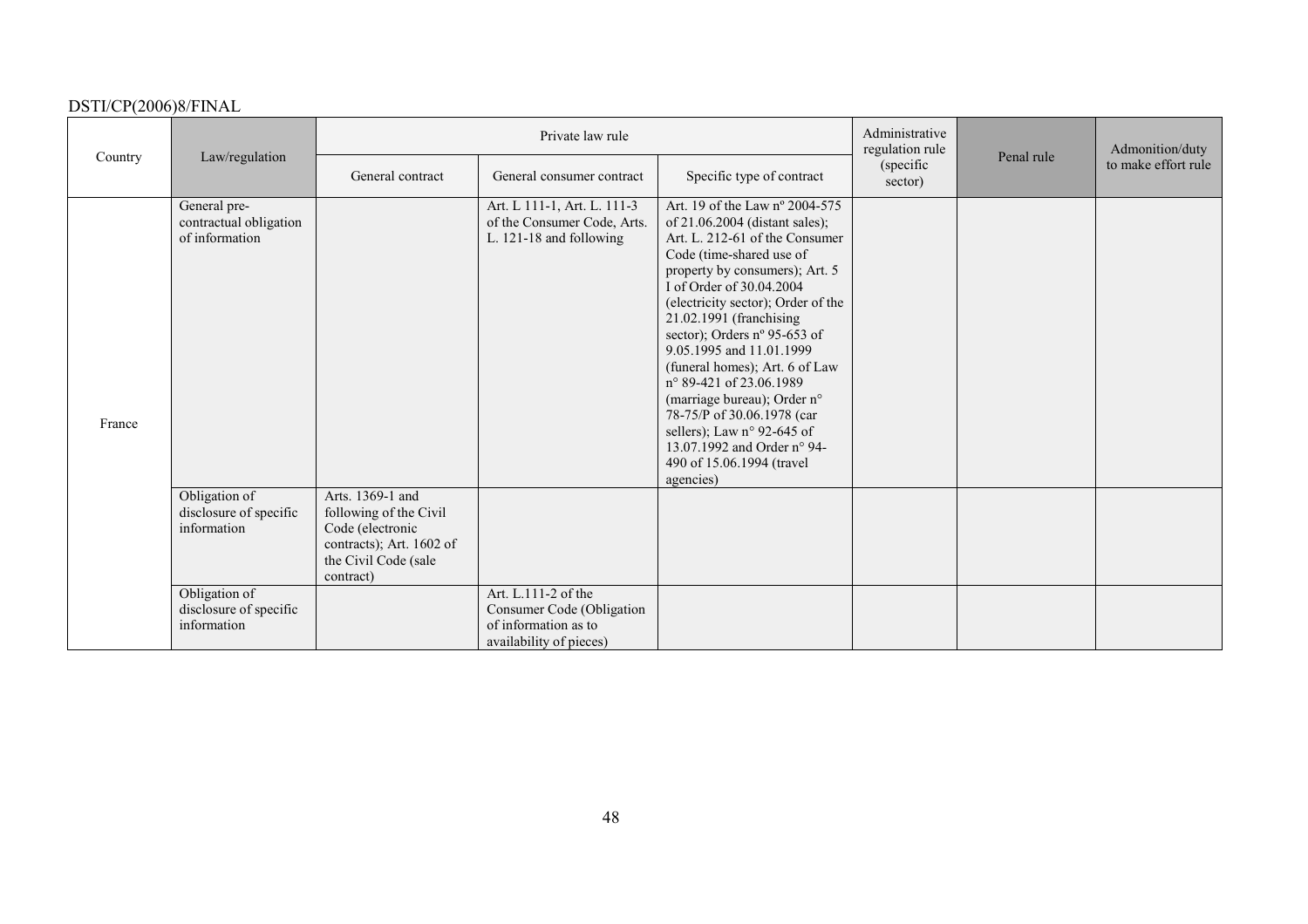|         |                                                        |                  |                                                                                                                                                                                                                                                                                            |                                                                                                                                                                             |                                   | $D \cup I \cup C I$ (2000) $0/I$ IIV/ID |                     |
|---------|--------------------------------------------------------|------------------|--------------------------------------------------------------------------------------------------------------------------------------------------------------------------------------------------------------------------------------------------------------------------------------------|-----------------------------------------------------------------------------------------------------------------------------------------------------------------------------|-----------------------------------|-----------------------------------------|---------------------|
|         |                                                        |                  | Private law rule                                                                                                                                                                                                                                                                           |                                                                                                                                                                             | Administrative<br>regulation rule |                                         | Admonition/duty     |
| Country | Law/regulation                                         | General contract | General consumer contract                                                                                                                                                                                                                                                                  | Specific type of contract                                                                                                                                                   | (specific<br>sector)              | Penal rule                              | to make effort rule |
|         | Obligation of<br>disclosure of specific<br>information |                  | Art. L113-3 of the<br>Consumer Code (general<br>obligations of disclosure as<br>to prices) and Art. R113-1<br>of the Consumer Code,<br>Order of 3 December 1987<br>and the Circular of 19 July<br>1988, Order of<br>16 November of 1999,<br>Order nº 83-50/A of the 3rd<br>of October 1983 |                                                                                                                                                                             |                                   |                                         |                     |
|         | Obligation of<br>disclosure of specific<br>information |                  | Art. L. 114-1 of the<br>Consumer Code (delivery<br>deadlines)                                                                                                                                                                                                                              |                                                                                                                                                                             |                                   |                                         |                     |
|         | Obligation of<br>disclosure of specific<br>information |                  | Art. L. 134-1 and Art. R134-<br>1 of the Consumer Code<br>(delivery of a copy of the<br>conventions)                                                                                                                                                                                       |                                                                                                                                                                             |                                   |                                         |                     |
|         | Obligation of<br>disclosure of specific<br>information |                  | Art. L. 136-1 of the<br>Consumer Code (renewal of<br>a contract)                                                                                                                                                                                                                           | Renewal of a contract:<br>Insurance Code in Art. L. 113-<br>15-1, in the Mutuality Code in<br>Art. L. 221-10 and in the Social<br>Security Code in Art. L. 932-<br>$21 - 1$ |                                   |                                         |                     |
|         | Obligation of<br>disclosure of specific<br>information |                  | Arts. L121-83 to 85 of the<br>Consumer Code (electronic<br>communications)                                                                                                                                                                                                                 |                                                                                                                                                                             |                                   |                                         |                     |
|         | Obligation of<br>disclosure of specific<br>information |                  | Art. L. 311-4 and following<br>of the Consumer Code<br>(consumer credit)                                                                                                                                                                                                                   |                                                                                                                                                                             |                                   |                                         |                     |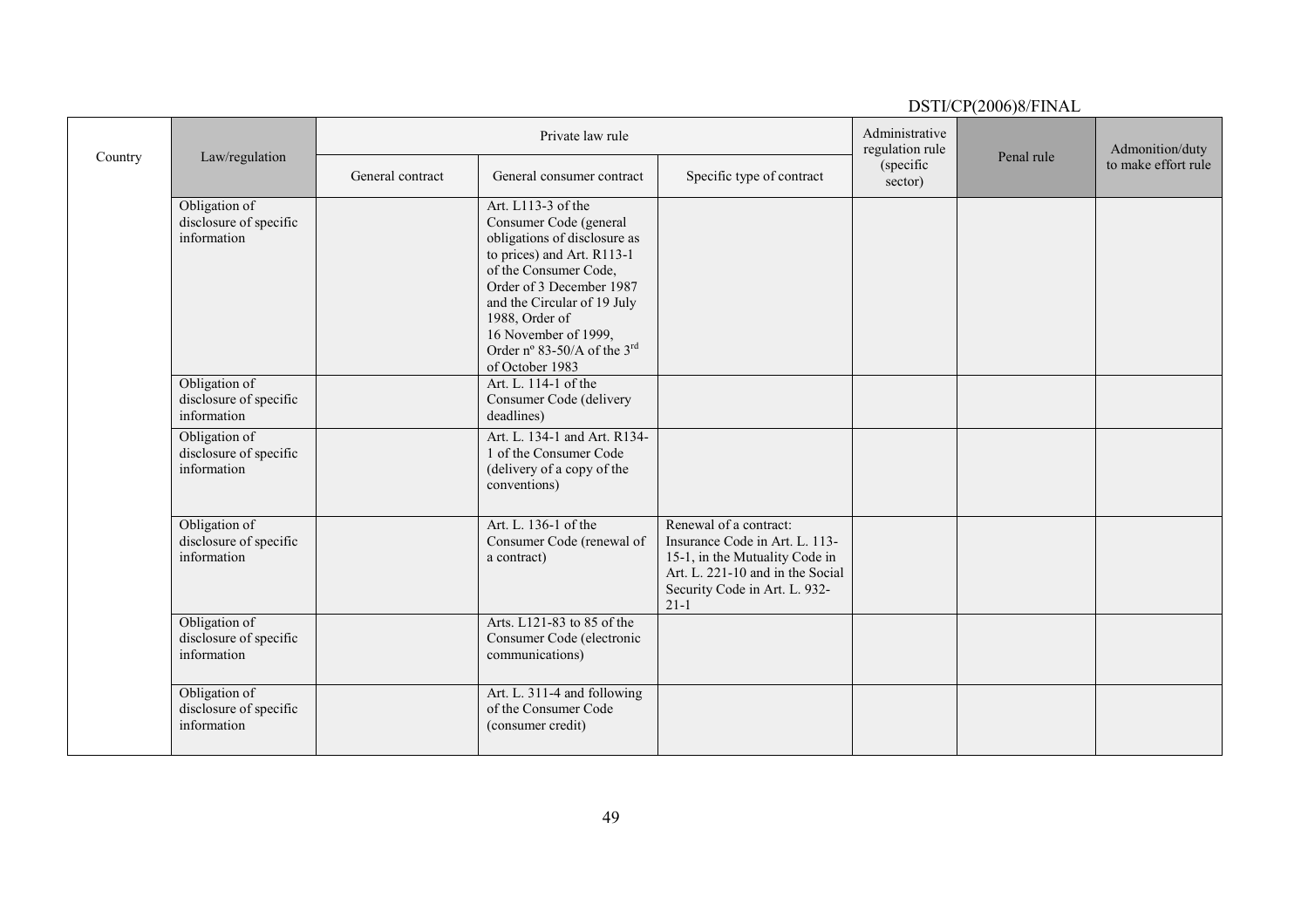|         |                                                        | Private law rule |                                                                                                                |                           | Administrative<br>regulation rule |            | Admonition/duty                                                                  |
|---------|--------------------------------------------------------|------------------|----------------------------------------------------------------------------------------------------------------|---------------------------|-----------------------------------|------------|----------------------------------------------------------------------------------|
| Country | Law/regulation                                         | General contract | General consumer contract                                                                                      | Specific type of contract | (specific<br>sector)              | Penal rule | to make effort rule                                                              |
|         | Obligation of<br>disclosure of specific<br>information |                  | Arts. L. 312-4, L. 312-5, L.<br>312-9 and L. 312-14-1 of<br>the Consumer Code<br>(mortgage loan)               |                           |                                   |            |                                                                                  |
|         | Obligation of<br>disclosure of specific<br>information |                  | Art. 313-2 of the Consumer<br>Code (loan contract)                                                             |                           |                                   |            |                                                                                  |
|         | Obligation of<br>disclosure of specific<br>information |                  | Art. L211-15 of the<br>Consumer Code (written<br>commercial guarantee)                                         |                           |                                   |            |                                                                                  |
|         | Obligation of<br>disclosure of specific<br>information |                  | Arts. 313-9, 341-1 and 341-<br>6 of the Consumer Code<br>(Surety agreement)                                    |                           |                                   |            |                                                                                  |
| France  | Obligation of<br>disclosure of specific<br>information |                  | Art. L. 312-1-1, Art. L313-<br>21, Art. L313-22 of the<br>Monetary and Financial<br>Code (Credit institutions) |                           |                                   |            | Art. L533-4 of the<br>Monetary and<br>Financial Code<br>(Credit<br>institutions) |
|         | Obligation of<br>disclosure of specific<br>information |                  | Arts. L.112-2, L.132-5 and<br>L.132-5-2 and Art. L. 520-1<br>of the Consumer Code<br>(Insurance companies)     |                           |                                   |            |                                                                                  |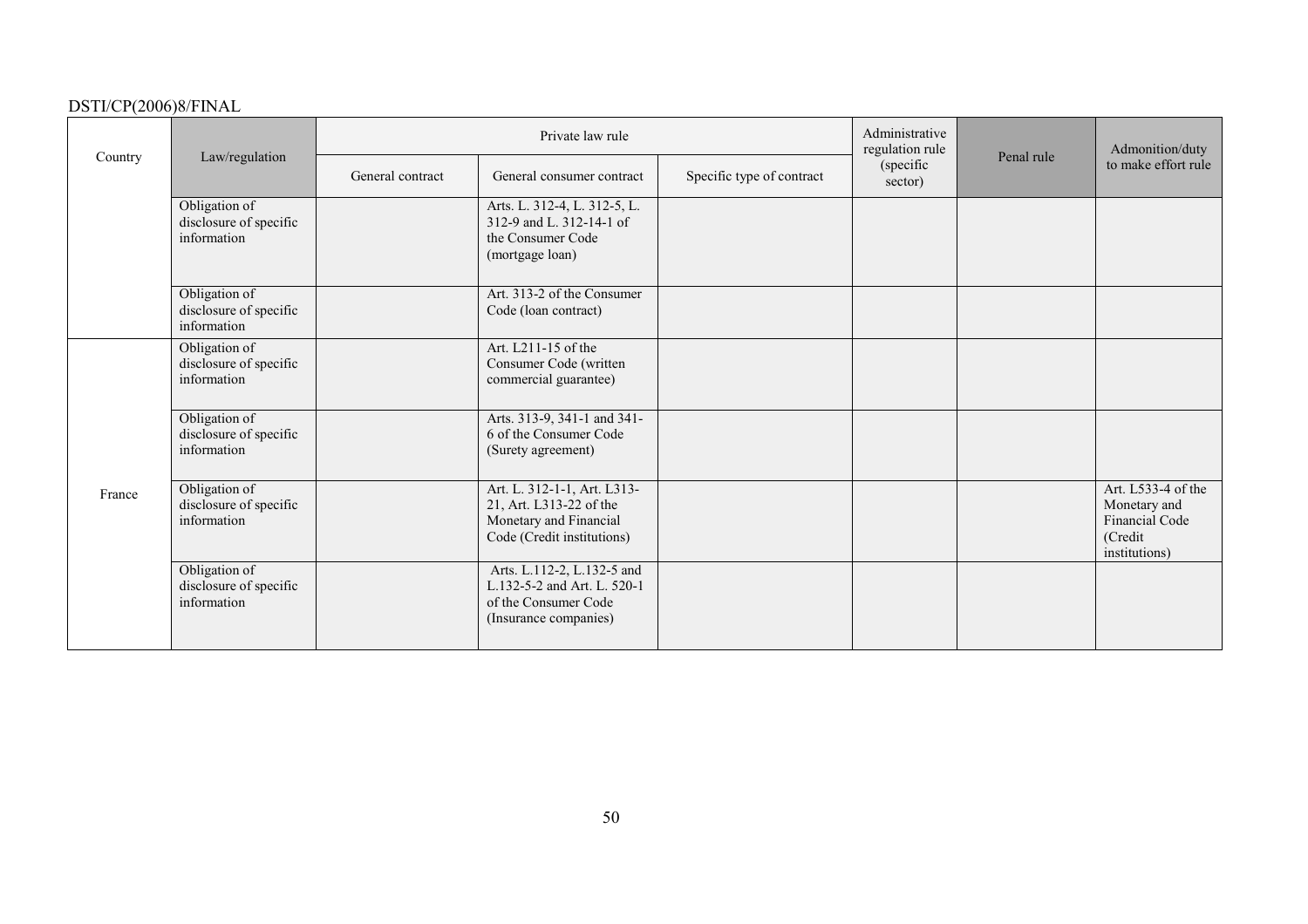| Country | Law/regulation |                                                                                                                                                                                                                                                                                                                                                                                      | Private law rule                      |                                                                                                                                                                                                                                                                                                                                                                                                                                                                                                                                                                                                                                                      |                      | Penal rule | Admonition/duty     |
|---------|----------------|--------------------------------------------------------------------------------------------------------------------------------------------------------------------------------------------------------------------------------------------------------------------------------------------------------------------------------------------------------------------------------------|---------------------------------------|------------------------------------------------------------------------------------------------------------------------------------------------------------------------------------------------------------------------------------------------------------------------------------------------------------------------------------------------------------------------------------------------------------------------------------------------------------------------------------------------------------------------------------------------------------------------------------------------------------------------------------------------------|----------------------|------------|---------------------|
|         |                | General contract                                                                                                                                                                                                                                                                                                                                                                     | General consumer contract             | Specific type of contract                                                                                                                                                                                                                                                                                                                                                                                                                                                                                                                                                                                                                            | (specific<br>sector) |            | to make effort rule |
| Germany | Civil Code     | Sec. 119 ff. BGB<br>(mistake),<br>Sec. 123 BGB (fraud or<br>threat).<br>Sec. 134 BGB (breach of<br>law),<br>Sec. 138 BGB (bonos<br>mores / against public<br>policy),<br>Sec. 241 (2) BGB (duty<br>to protect the other<br>party's interest),<br>Sec. 242 BGB (good<br>faith),<br>Sec. 305 ff. BGB<br>(standard terms of<br>contract),<br>Sec. 311 (2) BGB (culpa<br>in contrahendo) | Sec. 355 BGB (right of<br>withdrawal) | Sec. 312 ff. BGB (door-to-door<br>sales),<br>Sec. 312c BGB (distance<br>selling) $\rightarrow$ Sec. 1 BGB-InfoV,<br>Sec. 312d BGB (right of<br>withdrawal),<br>Sec. 312e BGB (e-commerce)<br>$\rightarrow$ Sec. 3 BGB-InfoV,<br>Sec. 474 ff. BGB (consumer<br>sales contract),<br>Sec. 481 ff. BGB (time<br>sharing) $\rightarrow$ Sec. 2 BGB-InfoV,<br>Sec. 491 ff. and 505 ff. BGB<br>(consumer credit and similar)<br>contracts),<br>Sec. 651a BGB (package<br>travel) $\rightarrow$ Sec. 4-11 BGB-<br>$InfoV$ ,<br>Sec. 655b BGB (brokerage of<br>consumer credit),<br>Sec. 675a BGB (credit<br>institution) $\rightarrow$ Sec. 12 BGB-<br>InfoV |                      |            |                     |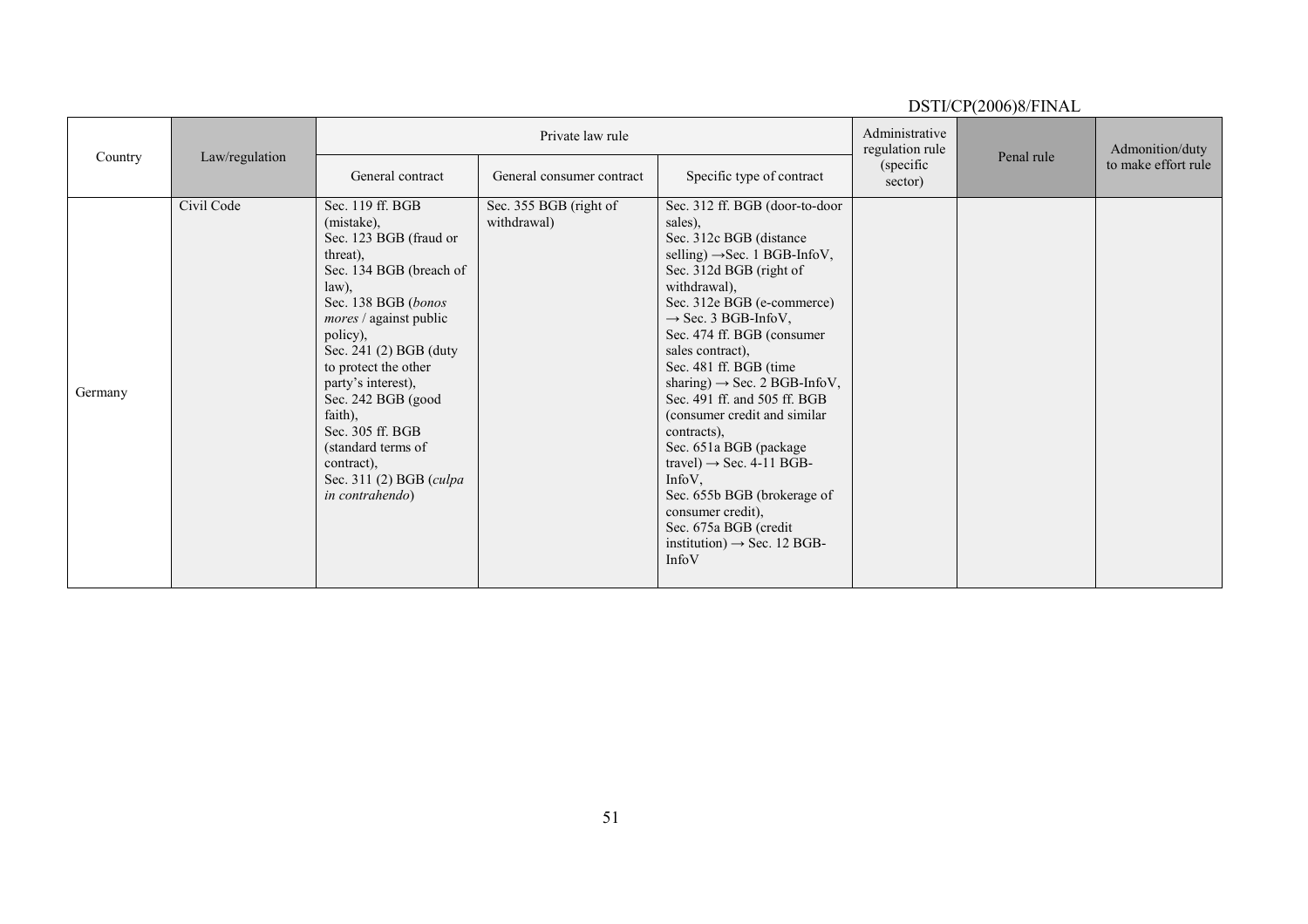|         |                                  |                  | Private law rule          |                                                                                                                               | Administrative<br>regulation rule                                                                                                                                                                                                                                                                                                                     |            | Admonition/duty     |
|---------|----------------------------------|------------------|---------------------------|-------------------------------------------------------------------------------------------------------------------------------|-------------------------------------------------------------------------------------------------------------------------------------------------------------------------------------------------------------------------------------------------------------------------------------------------------------------------------------------------------|------------|---------------------|
| Country | Law/regulation                   | General contract | General consumer contract | Specific type of contract                                                                                                     | (specific<br>sector)                                                                                                                                                                                                                                                                                                                                  | Penal rule | to make effort rule |
|         | <b>Unfair Competition</b><br>Act |                  |                           |                                                                                                                               | Sec. $4(4)$<br><b>UWG</b><br>(advertising<br>with a reduced<br>price), Sec. 4<br>$(5)$ UWG<br>(organising<br>prize<br>drawings), Sec.<br>5 UWG<br>(misleading<br>advertising)<br>$(\rightarrow \text{Sec. } 3)$<br>UWG (general<br>clause),<br>Sec. 8 UWG<br>(injunction),<br>Sec. 9 UWG<br>(damages),<br>Sec. 10 UWG<br>(skimming off<br>of profits) |            |                     |
|         | Prohibitory<br>Injunctions Act   |                  |                           |                                                                                                                               | Sec. 2 UKlaG<br>(injunction)                                                                                                                                                                                                                                                                                                                          |            |                     |
|         | <b>Insurance Contract</b><br>Act |                  |                           | Sec. 5a (1) VVG (insurance<br>contract) (in connection with<br>Sec. 10a VAG)                                                  |                                                                                                                                                                                                                                                                                                                                                       |            |                     |
|         | <b>Securities Trading Act</b>    |                  |                           | Sec. 31 (2) s.1n.2 WpHG<br>(information obligations),<br>Sec. 37d (4) WpHG<br>(information obligations of<br>futures trading) |                                                                                                                                                                                                                                                                                                                                                       |            |                     |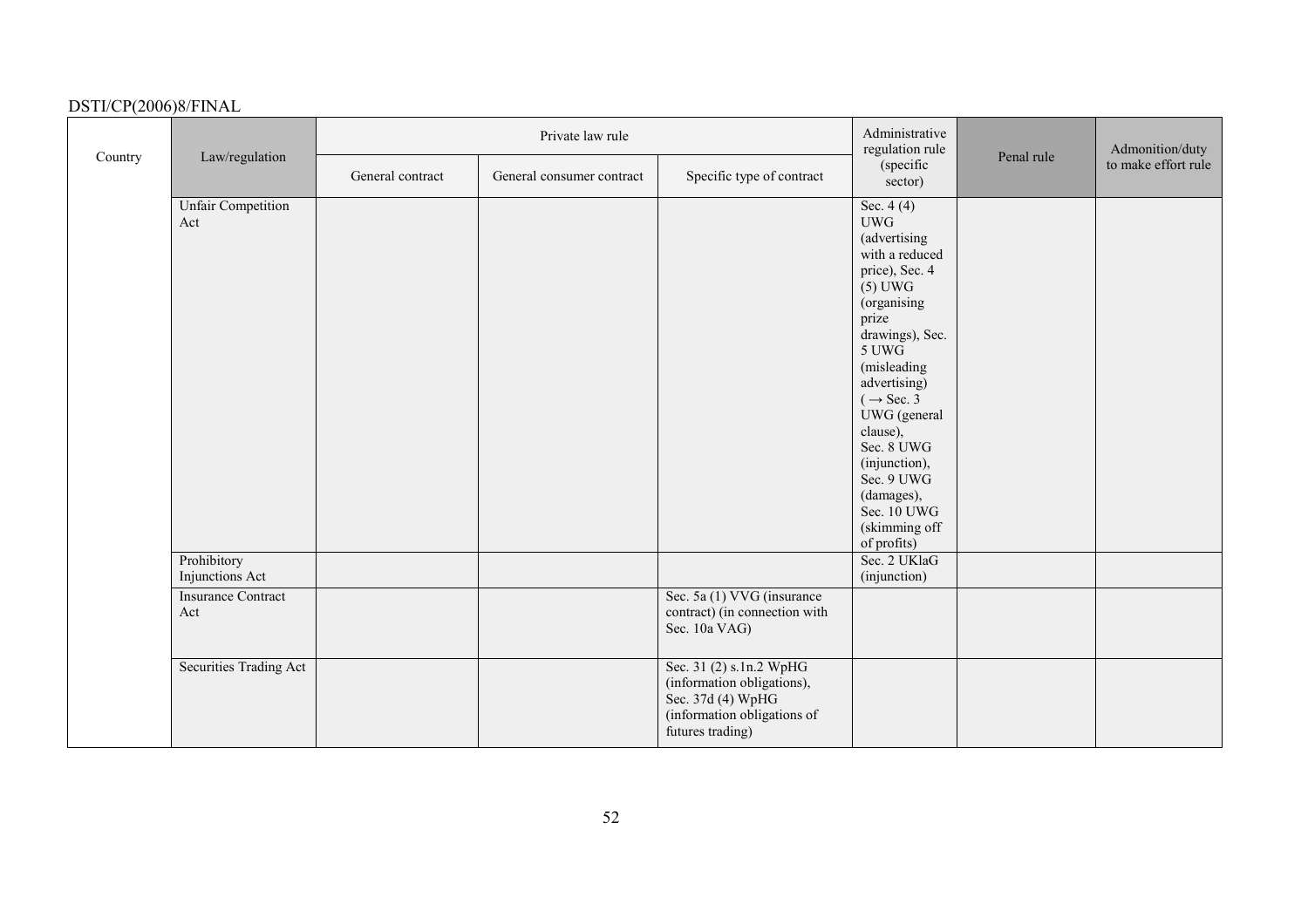|         |                                                                                                                                                                                                                                 |                  |                                                  |                                                                                                                                                                                                                                                   |                                                                | DSTI/CP(2006)8/FINAL                                      |                     |
|---------|---------------------------------------------------------------------------------------------------------------------------------------------------------------------------------------------------------------------------------|------------------|--------------------------------------------------|---------------------------------------------------------------------------------------------------------------------------------------------------------------------------------------------------------------------------------------------------|----------------------------------------------------------------|-----------------------------------------------------------|---------------------|
| Country |                                                                                                                                                                                                                                 |                  | Private law rule                                 |                                                                                                                                                                                                                                                   | Administrative<br>regulation rule                              | Penal rule                                                | Admonition/duty     |
|         | Law/regulation                                                                                                                                                                                                                  | General contract | General consumer contract                        | Specific type of contract                                                                                                                                                                                                                         | (specific<br>sector)                                           |                                                           | to make effort rule |
|         | Criminal Code                                                                                                                                                                                                                   |                  |                                                  |                                                                                                                                                                                                                                                   |                                                                | Sec. 263 (1) StGB<br>(fraud),<br>Sec. 291 StGB<br>(usury) |                     |
| Hungary |                                                                                                                                                                                                                                 | Civil Code       | Act CLV. 1997. on<br>consumer protection         | Gov. Decree 213/1996. and<br>214/1996. on package travel<br>and package tours<br>Gov. Decree 17/1999. (II.5) on<br>Distance contracts<br>Gov. Decree 20/1999.(II. 5.) on<br>timeshare<br>Gov. Decree<br>370/2004.(XII.26.) on doorstep<br>selling | Competition<br>Act Sec.8<br>(prohibition of<br>misleading act) |                                                           |                     |
| Iceland | $(1)$ General<br>protections (none<br>noted in English<br>translation)<br>(2) Consumer<br>information<br>$requirements - (none)$<br>noted in English<br>translation)<br>(3) Labelling<br>requirements<br>(4) Financial Services |                  | (3) Art. 5 of the Competition<br>Law [No 8/1993] | (4) Act on Consumer Credit<br>[No 121/1994]                                                                                                                                                                                                       |                                                                |                                                           |                     |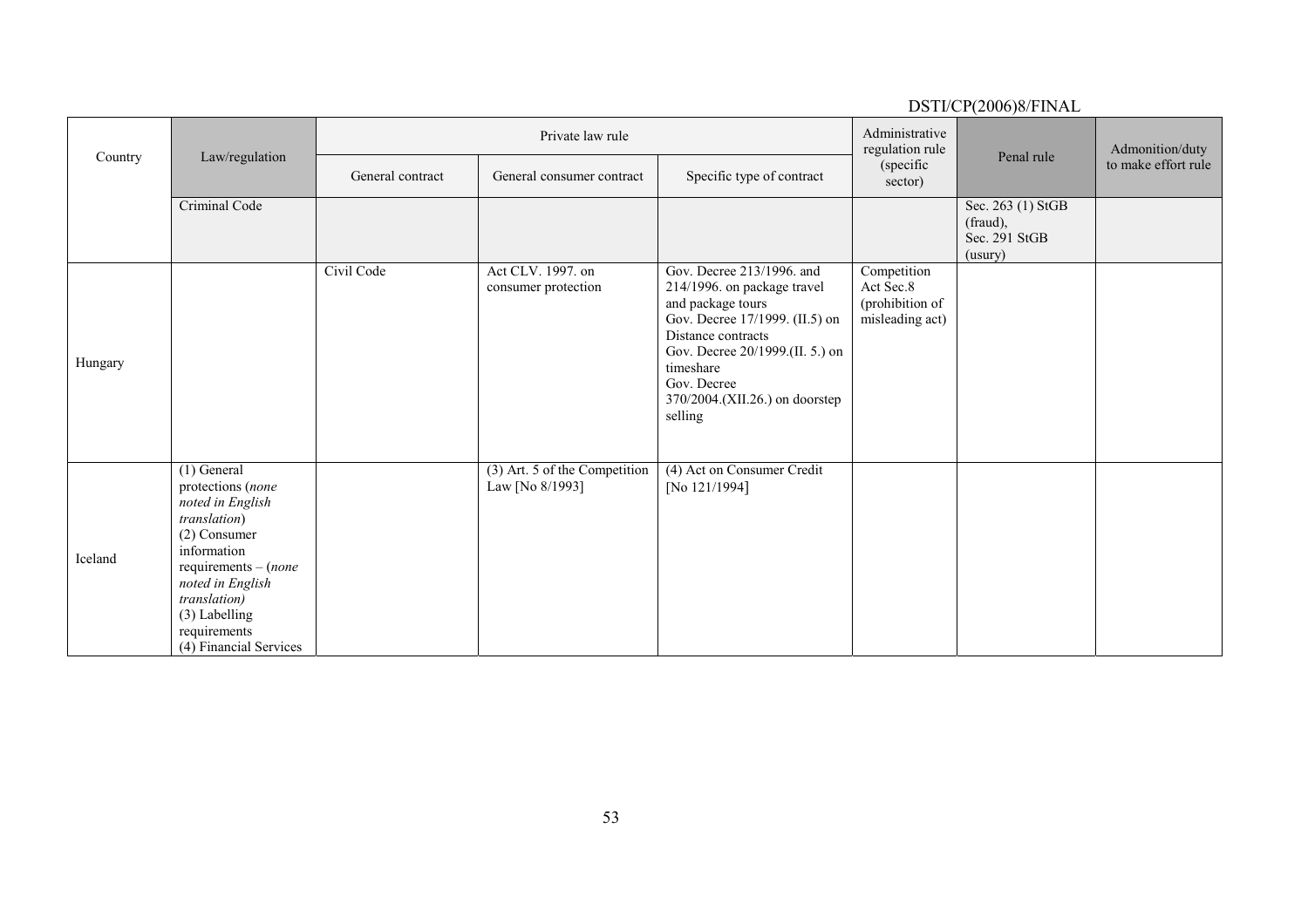|         |                                 |                  | Private law rule                                            |                                                                                                                                                                                                                                                                                                                                                |                                         |            | Admonition/duty     |  |
|---------|---------------------------------|------------------|-------------------------------------------------------------|------------------------------------------------------------------------------------------------------------------------------------------------------------------------------------------------------------------------------------------------------------------------------------------------------------------------------------------------|-----------------------------------------|------------|---------------------|--|
| Country | Law/regulation                  | General contract | General consumer contract                                   | Specific type of contract                                                                                                                                                                                                                                                                                                                      | regulation rule<br>(specific<br>sector) | Penal rule | to make effort rule |  |
| Italy   |                                 |                  | Consumer Code Art. 2<br>(fundamental rights of<br>consumer) | Consumer Code Art. 52, 53<br>(distant contracts); Consumer<br>Code Art. 68 (electronic<br>commerce); Consumer Code<br>Art. 45-47 (contracts outside of<br>the business premises);<br>Consumer Code Art. 104<br>(safety of products); Decreto<br>legislativo 19 agosto 2005,<br>n.190 (distance marketing of<br>financial services to consumer) |                                         |            |                     |  |
| Japan   | Consumer Basic Act              |                  |                                                             |                                                                                                                                                                                                                                                                                                                                                |                                         |            | Art.5 $(1)$ No.2    |  |
|         | <b>Consumer Contract</b><br>Act |                  |                                                             |                                                                                                                                                                                                                                                                                                                                                |                                         |            | Art. $3(1)$         |  |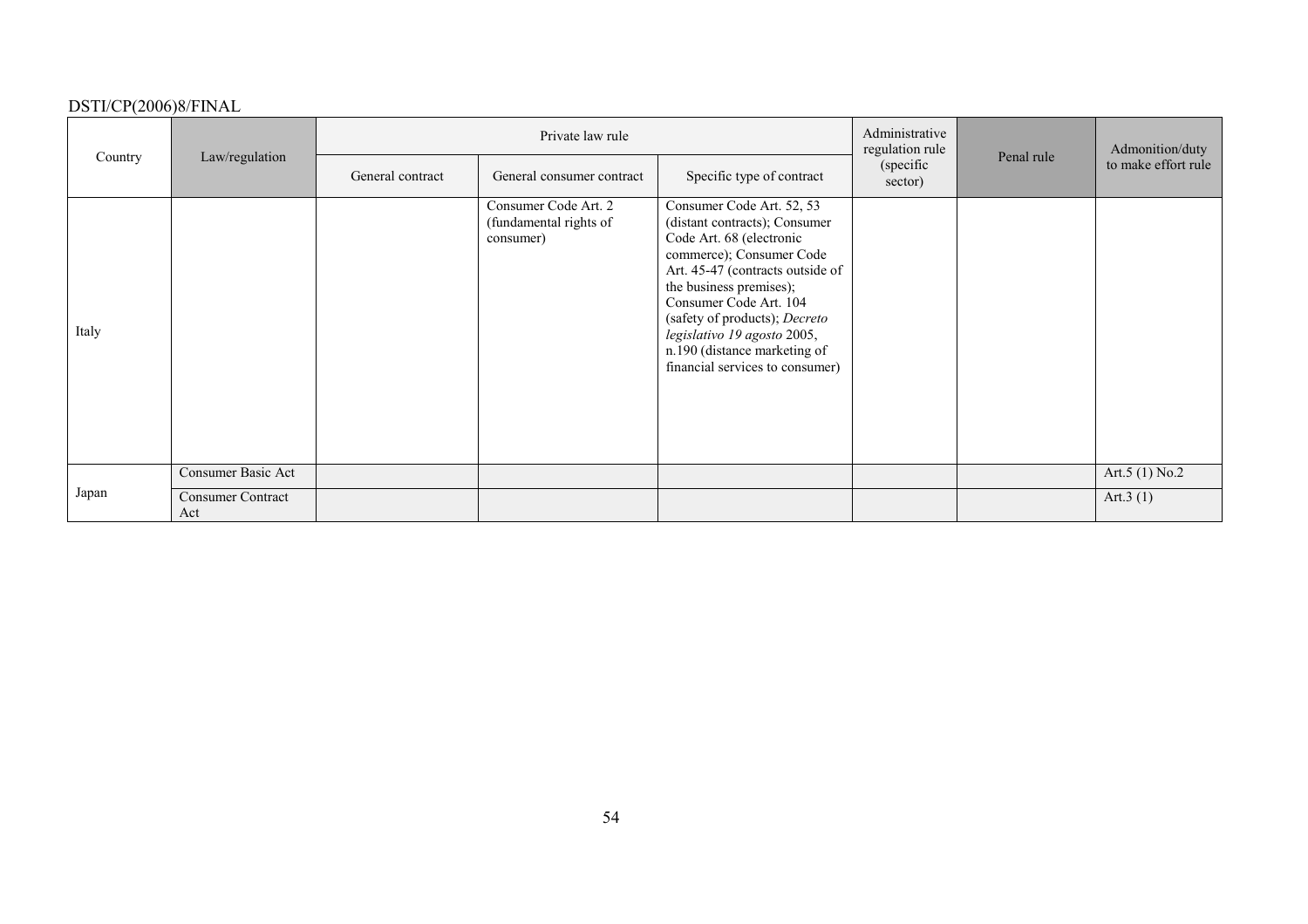|         |                           |                  | Private law rule          |                           | Administrative<br>regulation rule                                                                                                                                                                                                                                                                             |                                                                          | Admonition/duty     |
|---------|---------------------------|------------------|---------------------------|---------------------------|---------------------------------------------------------------------------------------------------------------------------------------------------------------------------------------------------------------------------------------------------------------------------------------------------------------|--------------------------------------------------------------------------|---------------------|
| Country | Law/regulation            | General contract | General consumer contract | Specific type of contract | (specific<br>sector)                                                                                                                                                                                                                                                                                          | Penal rule                                                               | to make effort rule |
|         | Commodity Exchange<br>Act |                  |                           |                           | Obligation to<br>furnish written<br>statement;<br>Art.217,<br>Art.214.No.9,<br>218(1)<br>(Content of<br>discipline)<br>Art.231, 232,<br>236<br>(Content of<br>Supervision)<br>$\leftarrow$ The<br>Minister of<br>Agriculture,<br>Forestry and<br>Fishery,<br>Minister of<br>Economy,<br>Trade And<br>Industry | Art. 361, 362<br>$\left(\leftarrow \text{Art.231}, 232, \right)$<br>236) |                     |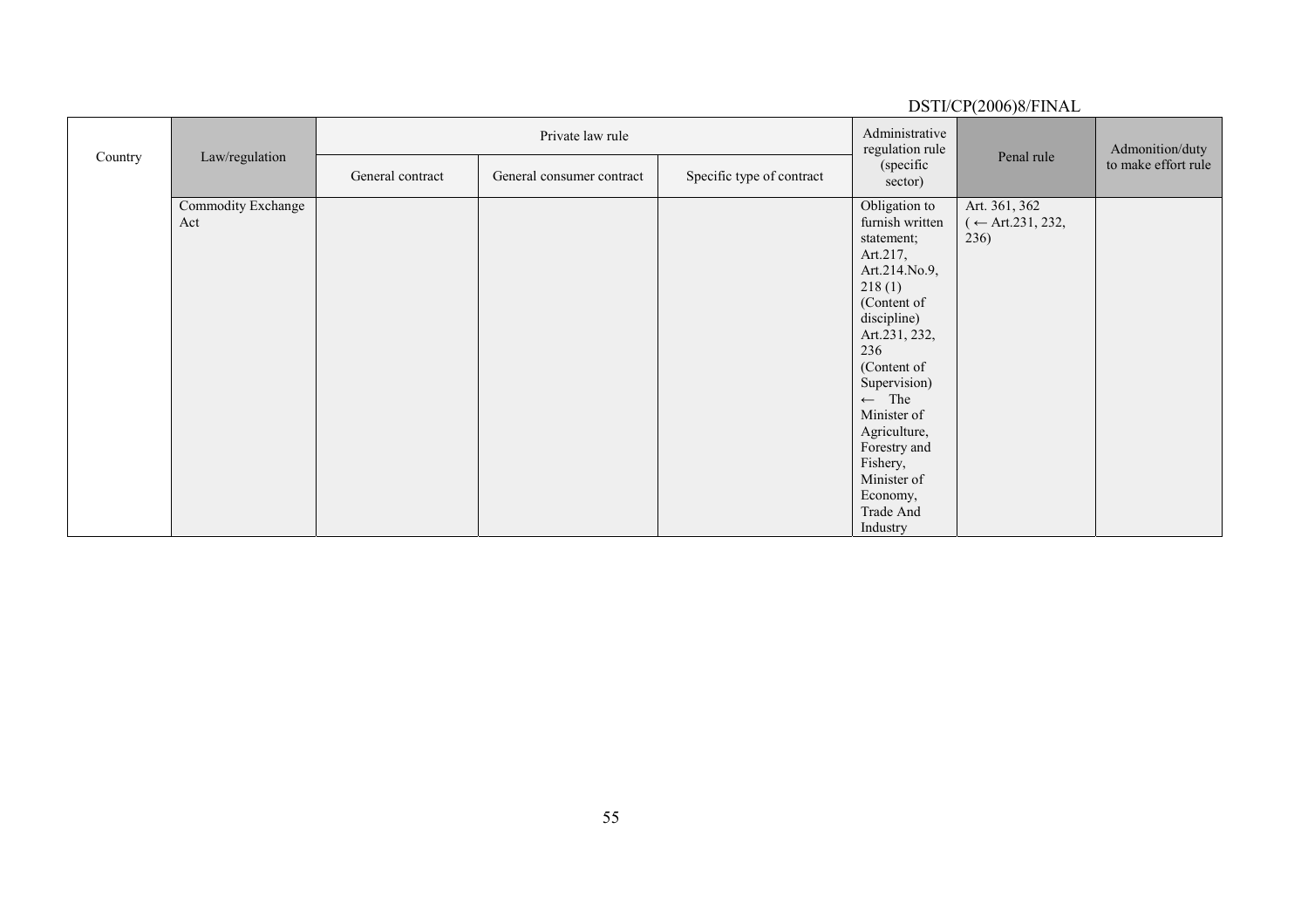|         |                                                   |                  | Private law rule          |                                                                                      | Administrative<br>regulation rule                                                                                                                                                                                                                                                                                                                                               |                                            | Admonition/duty     |
|---------|---------------------------------------------------|------------------|---------------------------|--------------------------------------------------------------------------------------|---------------------------------------------------------------------------------------------------------------------------------------------------------------------------------------------------------------------------------------------------------------------------------------------------------------------------------------------------------------------------------|--------------------------------------------|---------------------|
| Country | Law/regulation                                    | General contract | General consumer contract | Specific type of contract                                                            | (specific<br>sector)                                                                                                                                                                                                                                                                                                                                                            | Penal rule                                 | to make effort rule |
|         | Real Estate<br><b>Transaction Business</b><br>Act |                  |                           |                                                                                      | Obligation to<br>furnish written<br>statement;<br>Art.37<br>Art.35<br>(Content of<br>discipline)<br>Art.65 $(1)$<br>$(\rightarrow 65(2)$ No.3,<br>65 (3) No.2),<br>65 (2) No.2, 65<br>$(3)$ No.2 ( $\leftarrow$<br>Art.35), $66(1)$<br>No.9<br>(Content of<br>Supervision)<br>$\leftarrow$ Minister<br>of land,<br>infrastructure<br>and transport,<br>prefectural<br>governors | Art. 79 (4)<br>$($ ← Art.65 (2), 65<br>(4) |                     |
|         | <b>Travel Agency Act</b>                          |                  |                           | Obligation to furnish written<br>statement;<br>Art.12-4 No.2, 12-5<br>Art.12-4 $(1)$ |                                                                                                                                                                                                                                                                                                                                                                                 |                                            |                     |
|         | <b>Trust Business Act</b>                         |                  |                           | Obligation to furnish written<br>statement;<br>Art.26<br>Art.25, 26                  |                                                                                                                                                                                                                                                                                                                                                                                 |                                            |                     |
|         | Act on Specific Joint<br>Real Estate Business     |                  |                           |                                                                                      | Obligation to<br>furnish written<br>statement;<br>Art.24, 25                                                                                                                                                                                                                                                                                                                    |                                            |                     |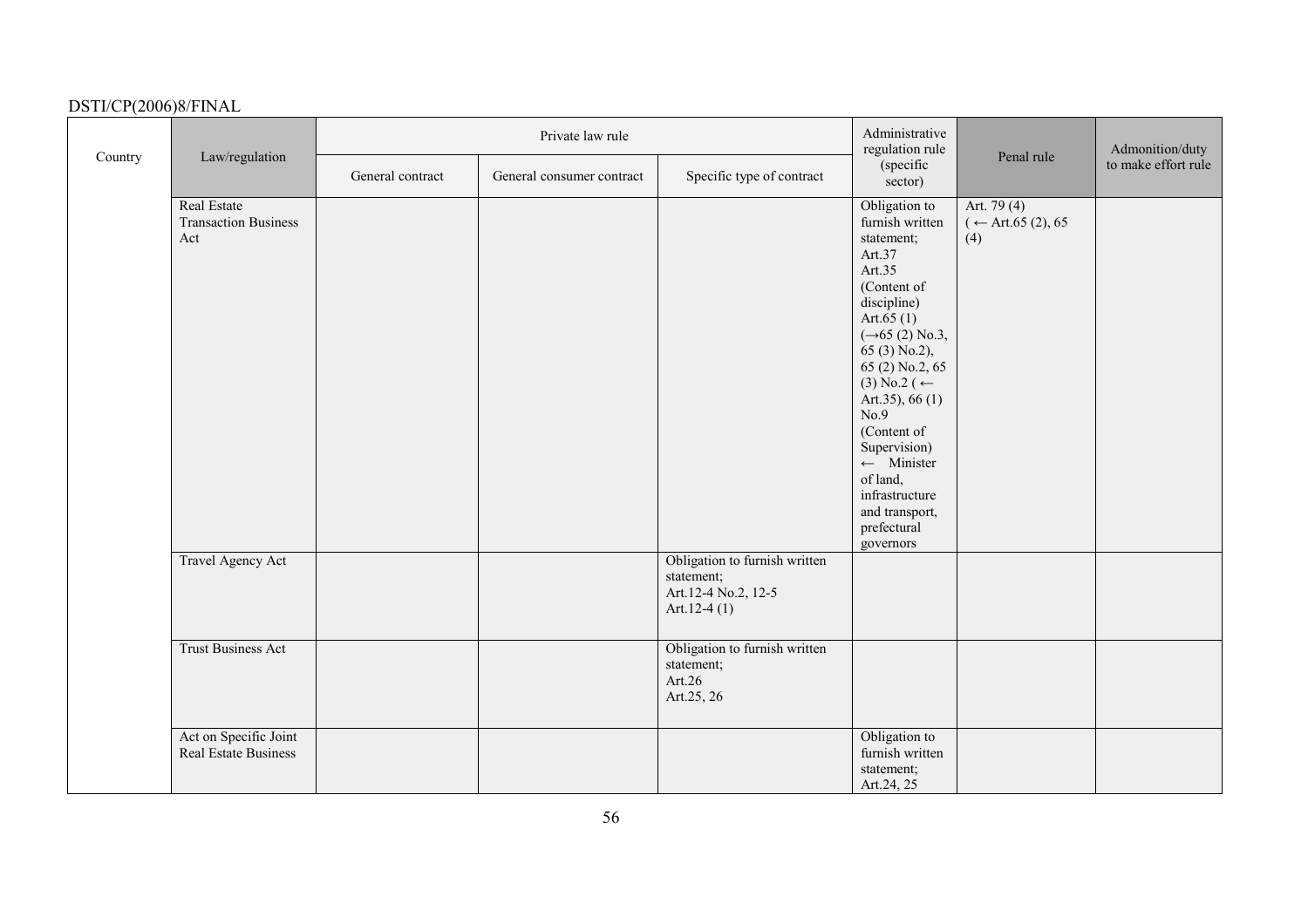|         |                                                                                                                                                                                                                                                                                                                                |                                                                                                  |                                                                                                                       |                           |                                                                                                                                                                                          | DSTI/CP(2006)8/FINAL                                                                                                                           |                                                                              |
|---------|--------------------------------------------------------------------------------------------------------------------------------------------------------------------------------------------------------------------------------------------------------------------------------------------------------------------------------|--------------------------------------------------------------------------------------------------|-----------------------------------------------------------------------------------------------------------------------|---------------------------|------------------------------------------------------------------------------------------------------------------------------------------------------------------------------------------|------------------------------------------------------------------------------------------------------------------------------------------------|------------------------------------------------------------------------------|
| Country | Law/regulation                                                                                                                                                                                                                                                                                                                 |                                                                                                  | Private law rule                                                                                                      |                           | Administrative<br>regulation rule                                                                                                                                                        | Penal rule                                                                                                                                     | Admonition/duty                                                              |
|         |                                                                                                                                                                                                                                                                                                                                | General contract                                                                                 | General consumer contract                                                                                             | Specific type of contract | (specific<br>sector)                                                                                                                                                                     |                                                                                                                                                | to make effort rule                                                          |
|         | "Comprehensive<br><b>Supervising Guideline</b><br>for Financial Futures<br>Brokers" based on the<br><b>Financial Futures</b><br>Trading Act (the<br><b>Financial Services</b><br>Agency)                                                                                                                                       |                                                                                                  |                                                                                                                       |                           | $II-3-8$<br>(Fulfilment of<br>accountability<br>to clients)<br>$II-3-10$<br>(Issuance of<br>written<br>statement<br>before<br>concluding<br>contracts)                                   |                                                                                                                                                |                                                                              |
| Korea   | Door-to-Door Sales<br>Act; Promotion of<br>Information &<br>Communication<br>Network Utilization<br>and Information<br>Protection Act;<br><b>Consumer Protection</b><br>in Electronic<br>Commerce Act; Door-<br>To-Door Sales Act;<br>Credit-Specialized<br><b>Financial Business</b><br>Act; Insurance<br><b>Business Act</b> | Art. 3 of Regulation of Adhesion Contracts Act<br>Contracts→An enterprise may not claim that the | (Violation of Obligation to Specify and Explain Adhesion<br>pertinent adhesion contract forms a part of the contract) |                           | There are<br>many.<br>Executive body<br>is each<br>competent<br>authority<br>(sector<br>specific)                                                                                        | Some administrative<br>rules also have penal<br>rules as a sanction<br>against violation of<br>rules.                                          | Art. 3 of Consumer<br>Protection Act<br>(Consumers'<br>Fundamental<br>Right) |
| Mexico  |                                                                                                                                                                                                                                                                                                                                | Civil Federal Code Art.<br>1795 (validity of<br>contracts/consent)                               |                                                                                                                       |                           | Federal<br>Consumer<br>Protection Law<br>$(FCPL)$ Arts. 1,<br>32-34, 41, 64-<br>66, 85 (in the<br>area of self-<br>financing, time<br>sharing, repair<br>of vehicles,<br>etc.), 99, 100, | General rule (FCPL<br>125), fine (FCPL<br>Art.127: in case of<br>violation of Art.32-<br>34 & 66; Art.126 in<br>case of violation of<br>Art.1) |                                                                              |

57

ти в село в 1572 година в 1572 година в 1572 година в 1572 година в 1573 година в 1573 година в 1573 година в <br>В 1574 година в 1574 година в 1574 година в 1574 година в 1574 година в 1574 година в 1574 година в 1574 годин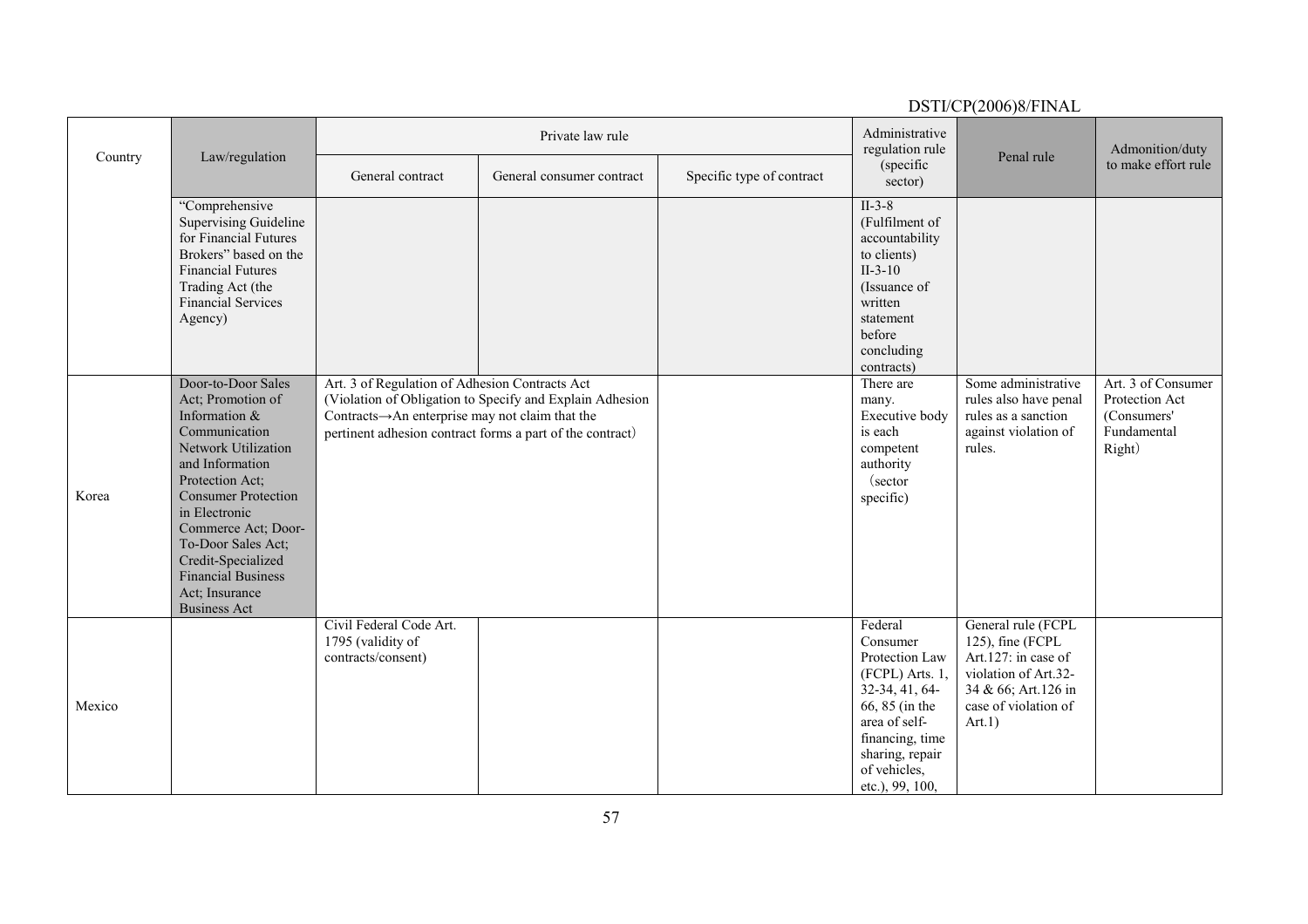|             |                                                      |                                                                                              | Private law rule                                                                                                                                                                                                             |                                                                                        | Administrative<br>regulation rule                                                                                                                                                                                                                                                                  |                                                                                                                                                          | Admonition/duty     |
|-------------|------------------------------------------------------|----------------------------------------------------------------------------------------------|------------------------------------------------------------------------------------------------------------------------------------------------------------------------------------------------------------------------------|----------------------------------------------------------------------------------------|----------------------------------------------------------------------------------------------------------------------------------------------------------------------------------------------------------------------------------------------------------------------------------------------------|----------------------------------------------------------------------------------------------------------------------------------------------------------|---------------------|
| Country     | Law/regulation                                       | General contract                                                                             | General consumer contract                                                                                                                                                                                                    | Specific type of contract                                                              | (specific<br>sector)                                                                                                                                                                                                                                                                               | Penal rule                                                                                                                                               | to make effort rule |
|             |                                                      |                                                                                              |                                                                                                                                                                                                                              |                                                                                        | $105$ (right to<br>sue);<br>Metrology and<br>Standardization<br>Federal Law<br>(technical<br>standards)<br>Secretariat of<br>Economy<br>(insurance)<br>Consumer<br>Protection<br>Federal<br>Agency<br>(enforcement)<br>Metrology and<br>Standardization<br>Federal Law<br>(technical<br>standards) |                                                                                                                                                          |                     |
| Netherlands | $(1)$ Fraud<br>(2) Inaccurate<br>information/mistake | $(1)$ Civil Code – Bk 3,<br>Art.44, para 3<br>$(2)$ Civil Code – Bk 6,<br>Art.23             |                                                                                                                                                                                                                              |                                                                                        |                                                                                                                                                                                                                                                                                                    |                                                                                                                                                          |                     |
| New Zealand | $(1)$ Common law,<br>(2) Legislation                 | (1) Contra proferentem<br>and other rules<br>restrictively interpreting<br>exclusion clauses | (2) Fair Trading Act s9<br>(misleading conduct) -<br>silence can be "misleading",<br>so incentive to disclose<br>more info [cf s13 "false<br>representation" - following<br>common law, silence is not<br>misrepresentation] | (2) Credit Contracts and<br>Consumer Finance Act; (2)<br>Securities Act [under review] | $(2)$ Fair<br><b>Trading Act</b><br>s28 (labels,<br>used vehicles),<br>s29 (safety of<br>specified<br>products)                                                                                                                                                                                    | (2) Fair Trading Act<br>s40 (offence if<br>breach ss 28-29 [or<br>s13; but not s9]); (2)<br>Credit Contracts Act<br>s103 (offence for<br>non-disclosure) |                     |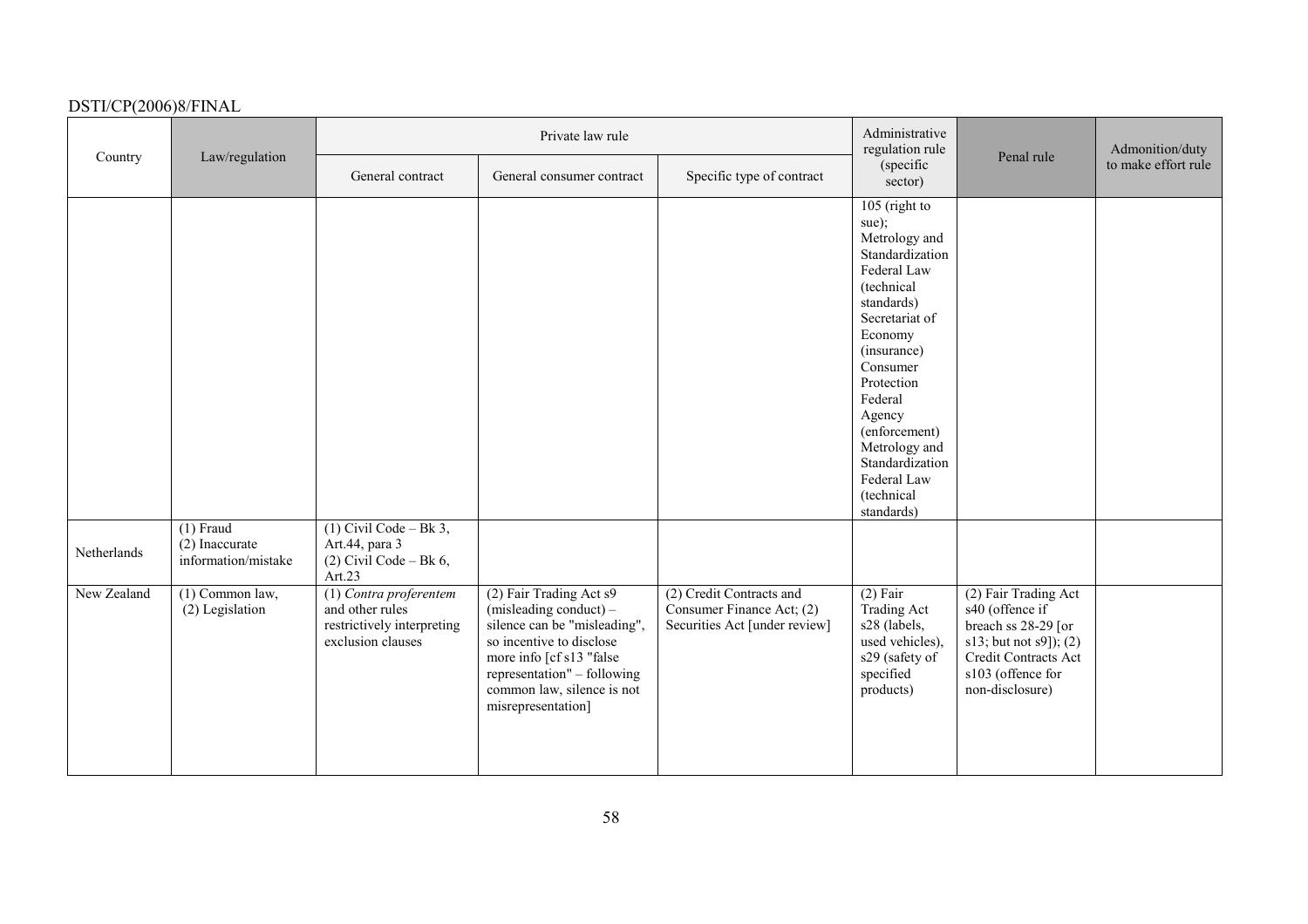|         |                                                                                                                                                                                                                                                                                                          |                  |                                                                                                                                                                                                                                                                                                                                                                                                                                                           |                                                  |                                                                                                                                                                                                                                                                 | D911/C1\200010/1 II\/1L                                                                                                                                                                                                                                                                                                                                                                                                                |                     |
|---------|----------------------------------------------------------------------------------------------------------------------------------------------------------------------------------------------------------------------------------------------------------------------------------------------------------|------------------|-----------------------------------------------------------------------------------------------------------------------------------------------------------------------------------------------------------------------------------------------------------------------------------------------------------------------------------------------------------------------------------------------------------------------------------------------------------|--------------------------------------------------|-----------------------------------------------------------------------------------------------------------------------------------------------------------------------------------------------------------------------------------------------------------------|----------------------------------------------------------------------------------------------------------------------------------------------------------------------------------------------------------------------------------------------------------------------------------------------------------------------------------------------------------------------------------------------------------------------------------------|---------------------|
| Country | Law/regulation                                                                                                                                                                                                                                                                                           |                  | Private law rule                                                                                                                                                                                                                                                                                                                                                                                                                                          |                                                  | Administrative<br>regulation rule                                                                                                                                                                                                                               | Penal rule                                                                                                                                                                                                                                                                                                                                                                                                                             | Admonition/duty     |
|         |                                                                                                                                                                                                                                                                                                          | General contract | General consumer contract                                                                                                                                                                                                                                                                                                                                                                                                                                 | Specific type of contract                        | (specific)<br>sector)                                                                                                                                                                                                                                           |                                                                                                                                                                                                                                                                                                                                                                                                                                        | to make effort rule |
| Norway  |                                                                                                                                                                                                                                                                                                          |                  | The CPA;<br>(remedy: detainment of<br>contractual payment, claim<br>for delivery of the goods,<br>termination of the contract<br>and claim for damages etc.)<br>Sec. 16 $(1)(b)$ (duty to<br>inform)                                                                                                                                                                                                                                                      | The Act on Sale of real<br>property;<br>Sec. 3-7 | The MCA;<br>Sec. 1 (general<br>provision),<br>Sec. 2<br>(misleading<br>business<br>methods), Sec.<br>3 (insufficient<br>guidance etc.)<br>and Sec. 9d<br>(requirements<br>concerning<br>guarantee<br>conditions in<br>the relationship<br>with the<br>consumer) | The MCA;<br>Sec. 16 and 17<br>(injunctions)<br>combined with fines,<br>imprisonment of up<br>to 6 months), Sec. 17<br>(misdemeanour<br>(infringement of Sec.<br>1)                                                                                                                                                                                                                                                                     |                     |
| Poland  | $(1)$ General<br>obligations in the<br>Civil Code, Books I &<br>$\rm III$<br>(2) Consumer<br>protection as "unfair<br>competitive practice"<br>3) Consumer<br>protection associated<br>with product safety<br>4) Clarity of<br>information, in Polish,<br>not misleading<br>5) Enforcement<br>provisions |                  | (2) Act on competition and<br>consumer protection: Arts.<br>3, 5, 6. 8. 10, 14, 16, 17. Act<br>on combating unfair<br>competition: Arts. 3, 5, 6, 8,<br>10, 14, 16, 17<br>(3) Act on the protection of<br>certain consumer rights and<br>on the liability for damage<br>caused by a dangerous<br>product: Arts. 1-9, 13, 16<br>(4) Act on specific terms<br>and conditions of consumer<br>sale and amendments to the<br>Civil Code: Arts. 2, 3, 10,<br>11 |                                                  |                                                                                                                                                                                                                                                                 | Under the Act on<br>combating unfair<br>competition, the<br>President of the<br>Office for<br>Competition and<br>Consumers<br>Protection can<br>enforce if the act of<br>unfair competition<br>threatens or violates<br>consumer interests.<br>The penal provisions<br>are set out in Arts. 23<br>to 27. In certain cases<br>these include<br>imprisonment up to 2<br>years. All offences<br>are associated with a<br>power of arrest. |                     |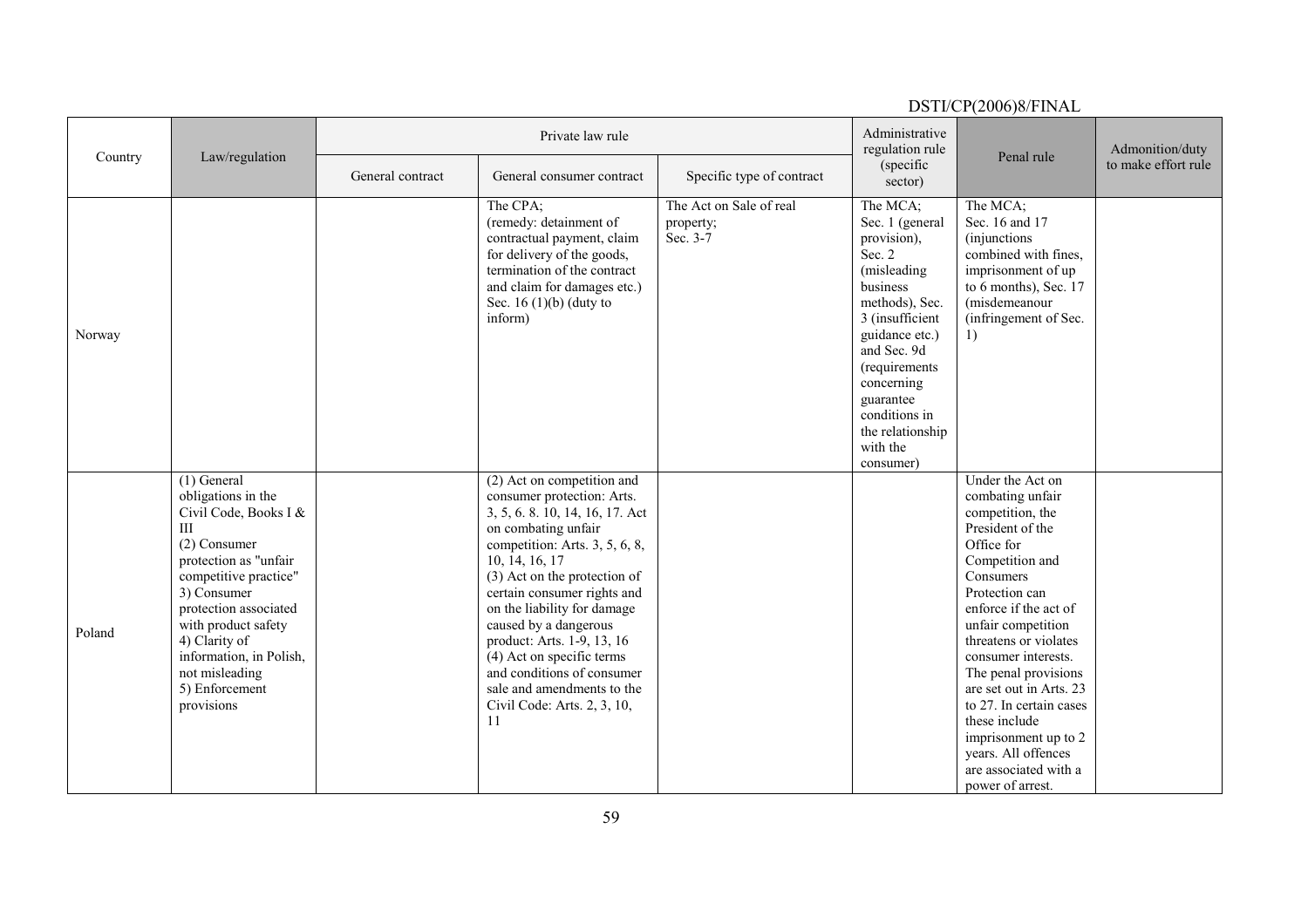|         |                                                                                                         |                                                            | Private law rule                                                                                               |                                                                                                                                                                                                                                                                                                                                                                                                                                    | Administrative<br>regulation rule |            | Admonition/duty     |
|---------|---------------------------------------------------------------------------------------------------------|------------------------------------------------------------|----------------------------------------------------------------------------------------------------------------|------------------------------------------------------------------------------------------------------------------------------------------------------------------------------------------------------------------------------------------------------------------------------------------------------------------------------------------------------------------------------------------------------------------------------------|-----------------------------------|------------|---------------------|
| Country | Law/regulation                                                                                          | General contract                                           | General consumer contract                                                                                      | Specific type of contract                                                                                                                                                                                                                                                                                                                                                                                                          | (specific)<br>sector)             | Penal rule | to make effort rule |
| Slovak  | Information on<br>specific provisions not<br>supplied so entries are<br>generally descriptive<br>only   | Contract concluded on<br>the basis of fault is<br>invalid. | Obligations of product<br>information disclosure. Duty<br>not to mislead. Remedies for<br>discovery of defect. |                                                                                                                                                                                                                                                                                                                                                                                                                                    |                                   |            |                     |
|         | General disclosure<br>requirements                                                                      |                                                            | Arts.13 to 18 of the General<br>Law for the Defence of<br>Consumers and Users                                  | Art.5 of the Law 7/1998, 13<br>April (general conditions of<br>contracting), Royal Decree<br>1906/1999, 17 of December<br>(contracting through the<br>telephone or via electronic<br>means), Arts.20, 22, 27, 28 of<br>the Law 34/2002, 11 July, on<br>services of the information<br>society electronic commerce<br>(LSSI), Arts. 5, 11, 44, 45, 47<br>of the Organic Law 15/1999,<br>13 December, on personal data<br>protection |                                   |            |                     |
| Spain   | Specific obligations of<br>information for<br>various sectors of<br>activity<br>Specific obligations of |                                                            | Royal Decree 3423/2000, 15                                                                                     | Arts.19, 29, 38 of the Law<br>7/96, 15 of January, on retail<br>trade, modified by the Law<br>55/1999, 29 December                                                                                                                                                                                                                                                                                                                 |                                   |            |                     |
|         | information for<br>various sectors of<br>activity                                                       |                                                            | December (information on<br>prices)                                                                            |                                                                                                                                                                                                                                                                                                                                                                                                                                    |                                   |            |                     |
|         | Specific obligations of<br>information for<br>various sectors of<br>activity                            |                                                            |                                                                                                                | Law 7/1995, 23 March, on<br>consumer credit                                                                                                                                                                                                                                                                                                                                                                                        |                                   |            |                     |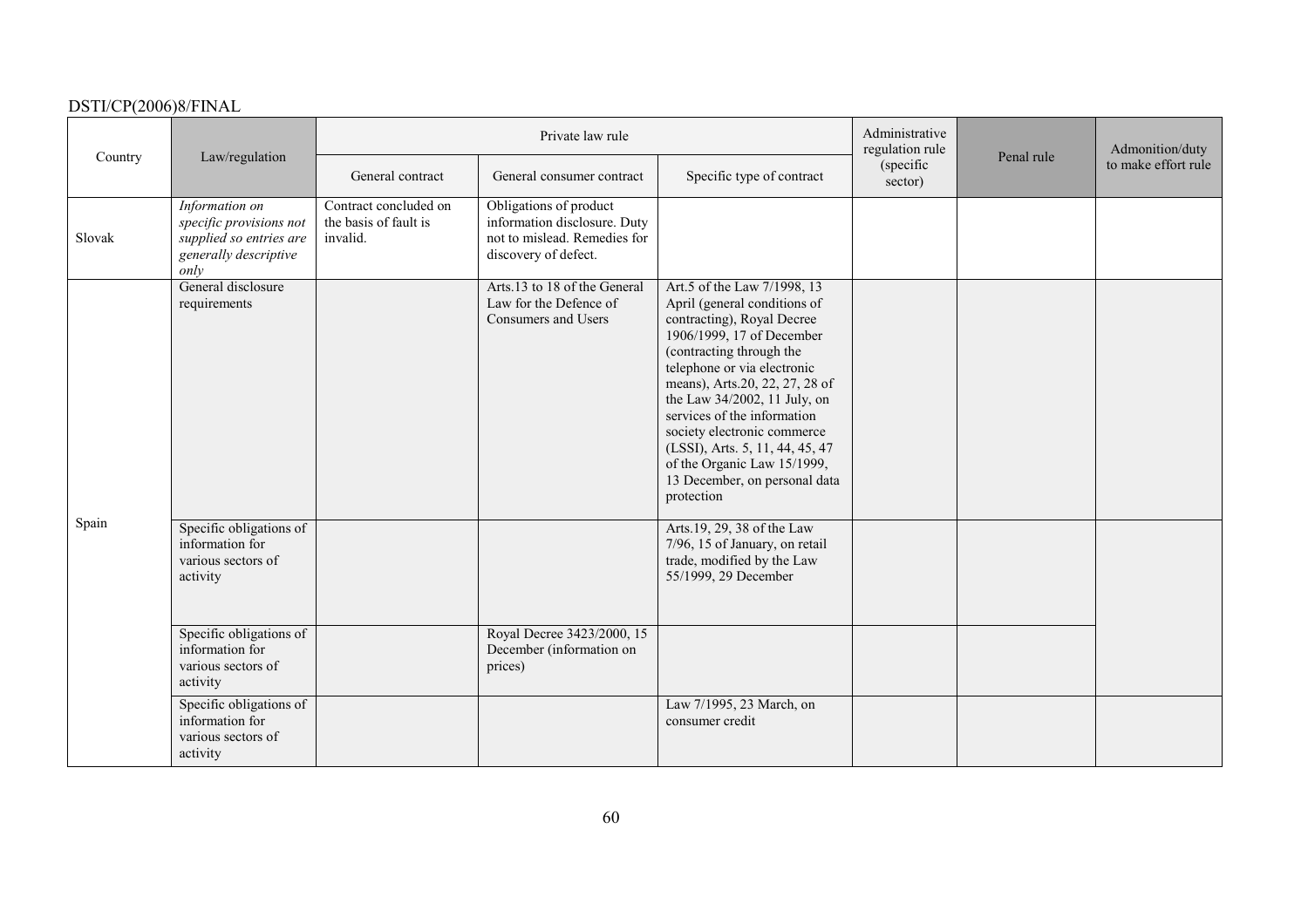|         |                                                                                |                  |                           |                                                                                                                                                                                                                                                                                                                                                                                                                                                               |                                   | $D \cup I \cup I \cup I \cup \{2000\}$ |                                                                                    |
|---------|--------------------------------------------------------------------------------|------------------|---------------------------|---------------------------------------------------------------------------------------------------------------------------------------------------------------------------------------------------------------------------------------------------------------------------------------------------------------------------------------------------------------------------------------------------------------------------------------------------------------|-----------------------------------|----------------------------------------|------------------------------------------------------------------------------------|
| Country | Law/regulation                                                                 |                  | Private law rule          |                                                                                                                                                                                                                                                                                                                                                                                                                                                               | Administrative<br>regulation rule | Penal rule                             | Admonition/duty                                                                    |
|         |                                                                                | General contract | General consumer contract | Specific type of contract                                                                                                                                                                                                                                                                                                                                                                                                                                     | (specific<br>sector)              |                                        | to make effort rule                                                                |
|         | Specific obligations of<br>information for<br>various sectors of<br>activity   |                  |                           | Rule 13 of the Circular 1/1996,<br>27 March, of the CNMV<br>(operations of the stock<br>market)                                                                                                                                                                                                                                                                                                                                                               |                                   |                                        | Proceedings<br>guidelines of the<br>Comisión Nacional<br>del Mercado de<br>Valores |
|         | Specific obligations of<br>information for<br>various sectors of<br>activities |                  |                           | CIRCULAR 8/90, 7 of<br>September (Credit Entities)                                                                                                                                                                                                                                                                                                                                                                                                            |                                   |                                        |                                                                                    |
|         | Specific obligations of<br>information for<br>various sectors of<br>activity   |                  |                           | Art. 4 of the ORDER<br>PRE/1019/2003, 24 April, on<br>transparency of prices of<br>banking services through cash<br>machines                                                                                                                                                                                                                                                                                                                                  |                                   |                                        |                                                                                    |
|         | Specific obligations of<br>information for<br>various sectors of<br>activity   |                  |                           | Art. 9 of the Order<br>ECO/734/2004, 11 March, on<br>customers departments of<br>financial entities                                                                                                                                                                                                                                                                                                                                                           |                                   |                                        |                                                                                    |
|         | Specific obligations of<br>information for<br>various sectors of<br>activities |                  |                           | Telecommunication services:<br>ORDER ITC/912/2006, 29<br>March, on regulation of the<br>conditions in relation to the<br>quality of the service of<br>electronic communications;<br>ORDER PRE/361/2002, 14<br>February, on users' rights and<br>additional charged services;<br>ORDER PRE/2410/2004, 20<br>July, amending the ORDER<br>PRE/361/2002; Resolution of<br>15 September 2004, on rules of<br>good behaviour for the<br>additional charged services |                                   |                                        |                                                                                    |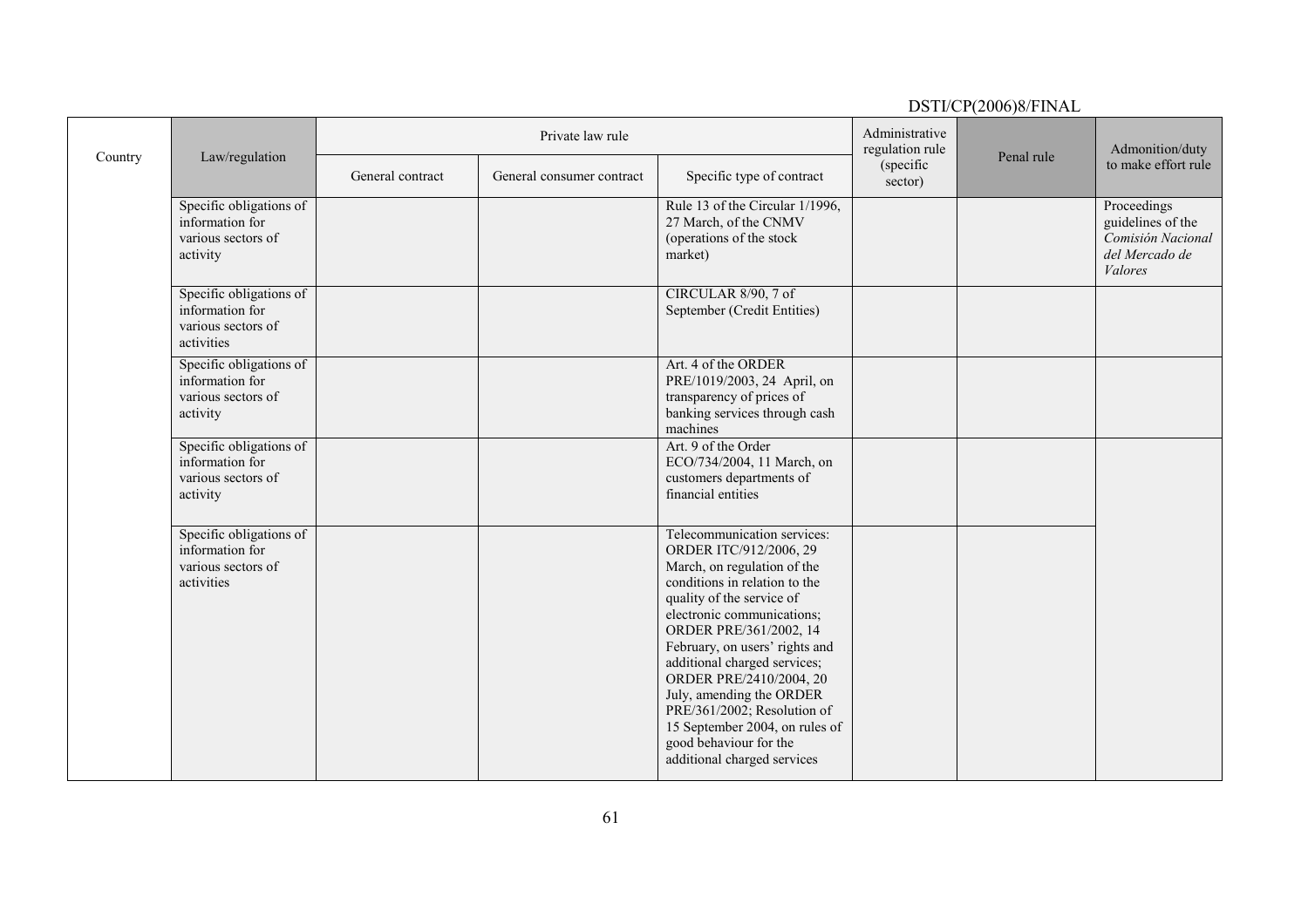|         |                                                                                                                                                                                                                                                                                                                                                                                        |                                       | Private law rule                                                                                                                                                                                         |                                                                                                                                             | Administrative<br>regulation rule                                                                                                                                                                                             |            | Admonition/duty     |
|---------|----------------------------------------------------------------------------------------------------------------------------------------------------------------------------------------------------------------------------------------------------------------------------------------------------------------------------------------------------------------------------------------|---------------------------------------|----------------------------------------------------------------------------------------------------------------------------------------------------------------------------------------------------------|---------------------------------------------------------------------------------------------------------------------------------------------|-------------------------------------------------------------------------------------------------------------------------------------------------------------------------------------------------------------------------------|------------|---------------------|
| Country | Law/regulation                                                                                                                                                                                                                                                                                                                                                                         | General contract                      | General consumer contract                                                                                                                                                                                | Specific type of contract                                                                                                                   | (specific<br>sector)                                                                                                                                                                                                          | Penal rule | to make effort rule |
|         | Specific obligations of<br>information for<br>various sectors of<br>activity                                                                                                                                                                                                                                                                                                           |                                       |                                                                                                                                                                                                          | Arts. 3 and 8 of Law 50/1980<br>on insurance contract                                                                                       |                                                                                                                                                                                                                               |            |                     |
|         | Specific obligations of<br>information for<br>various sectors of<br>activity                                                                                                                                                                                                                                                                                                           |                                       |                                                                                                                                                                                                          | Art. 3 of the Law 21/1995, 6<br>July, regulating travel packages                                                                            |                                                                                                                                                                                                                               |            |                     |
|         | Specific obligations of<br>information for<br>various sectors of<br>activity                                                                                                                                                                                                                                                                                                           |                                       |                                                                                                                                                                                                          | Arts. 8 to 10 of the Law 42/<br>1998, 15 December, on time<br>share use of tourist properties                                               |                                                                                                                                                                                                                               |            |                     |
| Sweden  | $(1)$ General<br>information provision<br>obligations in<br>contracts of sale<br>2) Information<br>obligations concerning<br>consumer sales<br>(3) Information<br>obligations relating to<br>product safety<br>(4) Information<br>obligations in specific<br>areas - particularly<br>financial services $\&$<br>time share<br>(5) Bad marketing<br>practices / correct<br>descriptions | $(1)$ Contracts Act s36<br>(1915:218) | (2) Consumer Contracts Act<br>$(1994:1512)$ , s10, s11 s12;<br>(3) Product Safety Act<br>$(2004:451) - s2$ , s3, s13,<br>s14, s20<br>(5) Marketing Act<br>$(1995:450) - s3$ , s14, s19 /<br>$s2, s5-s11$ | (4) Financial Advisory<br>Services to Consumers Act<br>(2000:862); Securities Business<br>Act (1991:981) (4) Timeshare<br>Contract Act (s4) | $\overline{(4)}$<br>Finansinspekti<br>onen issues<br>regulatory<br>codes for<br>specific areas<br>in financial<br>sector,<br>i.e. securities,<br>investments,<br>insurance;<br>Guidelines in<br>the area of<br>product safety |            |                     |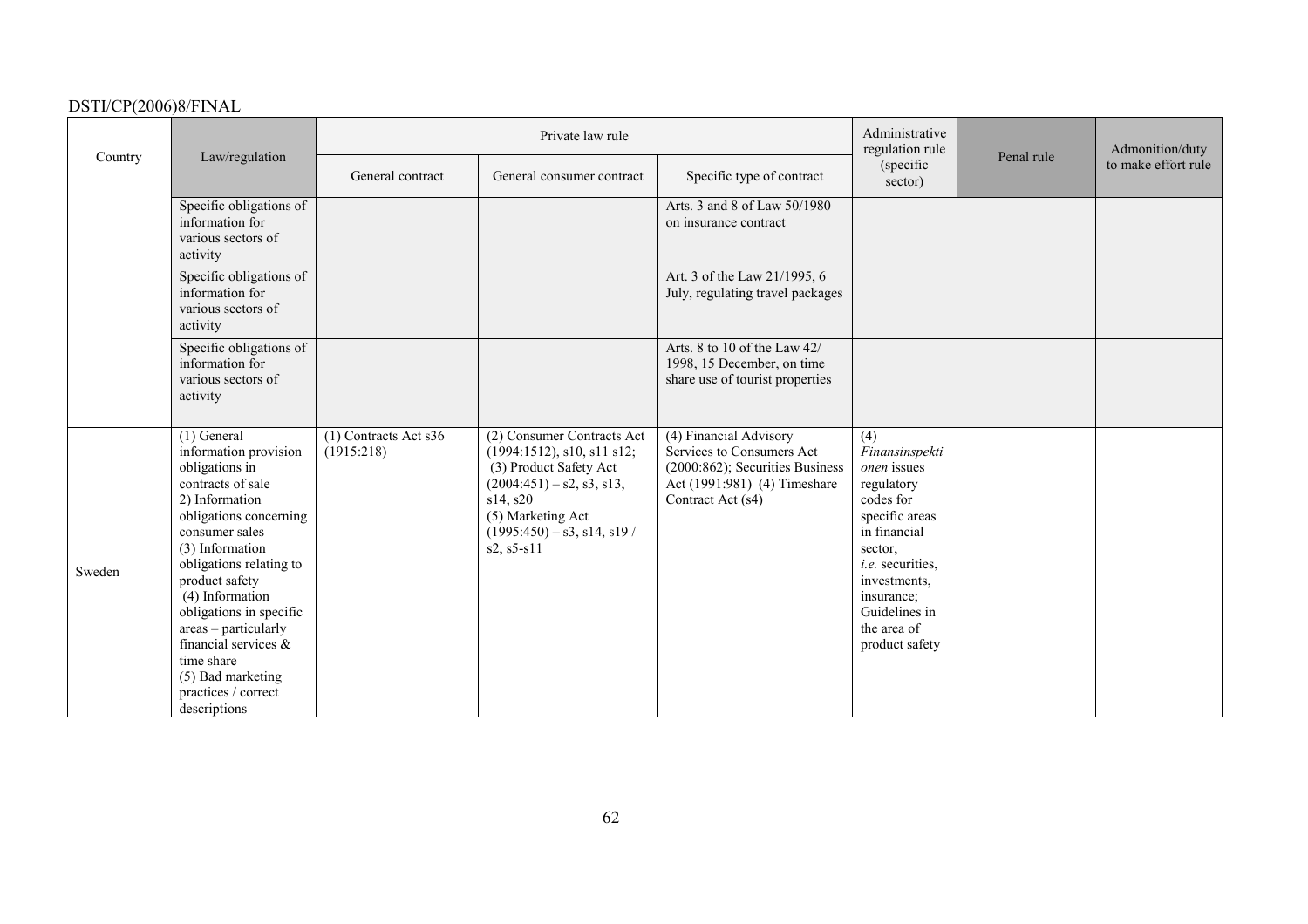| Administrative<br>Private law rule<br>regulation rule<br>Admonition/duty<br>Penal rule<br>Country<br>Law/regulation<br>to make effort rule<br>(specific<br>General contract<br>Specific type of contract<br>General consumer contract<br>sector)<br>Federal Law on<br>$CO(40d)$ [right to<br>Code of Obligations (CO)<br>Federal Law on Unfair<br>[necessary information<br><b>Unfair Competition</b><br>revocation, time, burden of<br>proof re. door-to-door sales,<br>provisions and form of<br>(LCD): intentional<br>Competition (LCD)<br>information: real estate sale<br>violation:<br>similar contracts]<br>(requirements to state:<br>trade name, price<br>imprisonment or fine<br>$(Art.216)$ ; sale with<br>up to CHF 100 000<br>(Art.3(k), and in case of)<br>preliminary payments<br>advertising smaller loans<br>(Art.227a); lease (Art.256a);<br>(LCD23)<br>$(Art3(1))$ ; issuing<br>guarantee (Art.493)<br>Switzerland<br>prohibition, suspension,<br>Law on Package Tours, Law on<br>declaration in civil<br>Consumer Credit, Law on<br>proceedings (LCD<br>Contracts of Insurance, Law on<br>the Monitoring of Insurance;<br>Arts. $9,10$<br>Law on Telecommunications.<br>$(1)$ The common law<br>(4) CPR 1987<br>(1) Requirements at<br>(2) Sale of Goods Act 1979<br>$(1)$ Insurance contracts –<br>common law not to<br>doctrines of<br>("SOGA 1979") as amended<br>doctrine of uberrimae<br>(cancellation of<br>by Sale and Supply of<br>mislead a person who<br>misstatement/misrepresen<br><i>fides</i> (burden of information<br>contracts<br>Goods Act 1994 and the<br>concluded<br>has relied on accuracy<br>tation and/or the<br>also on the consumer)<br>of statements in<br>Misrepresentation Act<br>Sale and Supply of Goods to<br>away from<br>$(4)$ CCA 1974 (s8, 55, 60, 61,<br>1967 (MA 1967) may<br>business<br>context of the<br><b>Consumers Regulations</b><br>62, 63, 64, 65); Estate Agents<br>apply. The remedies are<br>Act 1979 (s18); Timeshare Act<br>premises);<br>transaction<br>2002. See s13, s14(2A),<br>generally damages, but<br><b>CPR 2000</b><br>$s14(2C)$ , $s14(2D)$ , $s14(2E)$ ,<br>1992<br>2) Requirements under<br>SOGA 1979 for goods<br>under the MA 1967, the<br>s14(2F) of SOGA 1979<br>(distance<br>to conform to their<br>contract may also be<br>$(3)$ Remedies – s35, s53,<br>selling); ECDR<br>United<br>description, including<br>rescinded.<br>$s53(1)(a)$ , s48A-F<br>(Financial<br>information in<br>services and<br>Kingdom<br>advertising or<br>markets)<br>labelling.<br>2002/1775;<br>(3) Remedies under<br><b>ECDR</b><br><b>SOGA 1979</b><br>2002/2013;<br>CCO1974<br>4) Information<br>(Disclosure of<br>requirements in<br>Information);<br>specific legislation or<br>regulations including:<br>CCR 2004;<br>PPT 1992;<br>consumer credit,<br>Timeshare<br>estate agents.<br>63 |  |  |  | DSTI/CP(2006)8/FINAL |  |
|---------------------------------------------------------------------------------------------------------------------------------------------------------------------------------------------------------------------------------------------------------------------------------------------------------------------------------------------------------------------------------------------------------------------------------------------------------------------------------------------------------------------------------------------------------------------------------------------------------------------------------------------------------------------------------------------------------------------------------------------------------------------------------------------------------------------------------------------------------------------------------------------------------------------------------------------------------------------------------------------------------------------------------------------------------------------------------------------------------------------------------------------------------------------------------------------------------------------------------------------------------------------------------------------------------------------------------------------------------------------------------------------------------------------------------------------------------------------------------------------------------------------------------------------------------------------------------------------------------------------------------------------------------------------------------------------------------------------------------------------------------------------------------------------------------------------------------------------------------------------------------------------------------------------------------------------------------------------------------------------------------------------------------------------------------------------------------------------------------------------------------------------------------------------------------------------------------------------------------------------------------------------------------------------------------------------------------------------------------------------------------------------------------------------------------------------------------------------------------------------------------------------------------------------------------------------------------------------------------------------------------------------------------------------------------------------------------------------------------------------------------------------------------------------------------------------------------------------------------------------|--|--|--|----------------------|--|
|                                                                                                                                                                                                                                                                                                                                                                                                                                                                                                                                                                                                                                                                                                                                                                                                                                                                                                                                                                                                                                                                                                                                                                                                                                                                                                                                                                                                                                                                                                                                                                                                                                                                                                                                                                                                                                                                                                                                                                                                                                                                                                                                                                                                                                                                                                                                                                                                                                                                                                                                                                                                                                                                                                                                                                                                                                                                     |  |  |  |                      |  |
|                                                                                                                                                                                                                                                                                                                                                                                                                                                                                                                                                                                                                                                                                                                                                                                                                                                                                                                                                                                                                                                                                                                                                                                                                                                                                                                                                                                                                                                                                                                                                                                                                                                                                                                                                                                                                                                                                                                                                                                                                                                                                                                                                                                                                                                                                                                                                                                                                                                                                                                                                                                                                                                                                                                                                                                                                                                                     |  |  |  |                      |  |
|                                                                                                                                                                                                                                                                                                                                                                                                                                                                                                                                                                                                                                                                                                                                                                                                                                                                                                                                                                                                                                                                                                                                                                                                                                                                                                                                                                                                                                                                                                                                                                                                                                                                                                                                                                                                                                                                                                                                                                                                                                                                                                                                                                                                                                                                                                                                                                                                                                                                                                                                                                                                                                                                                                                                                                                                                                                                     |  |  |  |                      |  |
|                                                                                                                                                                                                                                                                                                                                                                                                                                                                                                                                                                                                                                                                                                                                                                                                                                                                                                                                                                                                                                                                                                                                                                                                                                                                                                                                                                                                                                                                                                                                                                                                                                                                                                                                                                                                                                                                                                                                                                                                                                                                                                                                                                                                                                                                                                                                                                                                                                                                                                                                                                                                                                                                                                                                                                                                                                                                     |  |  |  |                      |  |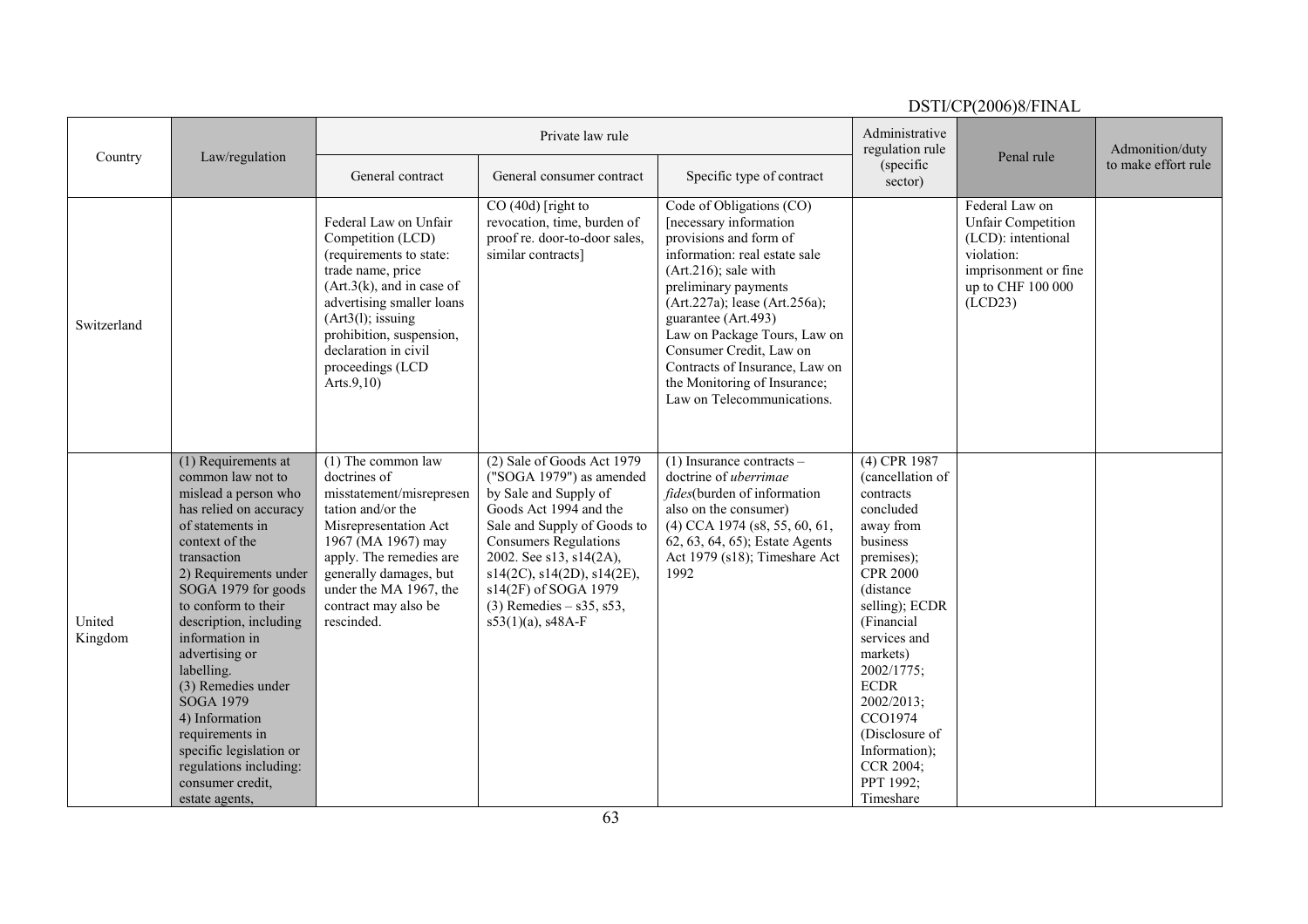|                      |                                                                        |                                                                                                                                                                                                                                                                                                                                                                          | Private law rule                                                                                                                                                                                                                                                                                                                                                                                                  |                                                                                                                                                                                                                                                                                        | Administrative<br>regulation rule                                                                                                                                                                                                                   |                                                | Admonition/duty<br>to make effort rule         |
|----------------------|------------------------------------------------------------------------|--------------------------------------------------------------------------------------------------------------------------------------------------------------------------------------------------------------------------------------------------------------------------------------------------------------------------------------------------------------------------|-------------------------------------------------------------------------------------------------------------------------------------------------------------------------------------------------------------------------------------------------------------------------------------------------------------------------------------------------------------------------------------------------------------------|----------------------------------------------------------------------------------------------------------------------------------------------------------------------------------------------------------------------------------------------------------------------------------------|-----------------------------------------------------------------------------------------------------------------------------------------------------------------------------------------------------------------------------------------------------|------------------------------------------------|------------------------------------------------|
| Country              | Law/regulation                                                         | General contract                                                                                                                                                                                                                                                                                                                                                         | General consumer contract                                                                                                                                                                                                                                                                                                                                                                                         | Specific type of contract                                                                                                                                                                                                                                                              | (specific<br>sector)                                                                                                                                                                                                                                | Penal rule                                     |                                                |
|                      | timeshare, e-<br>commerce, distance<br>selling, financial<br>services. |                                                                                                                                                                                                                                                                                                                                                                          |                                                                                                                                                                                                                                                                                                                                                                                                                   |                                                                                                                                                                                                                                                                                        | (Cancellation<br>Information)<br>Order 2003;<br><b>PECR 2003</b><br>[OFCOM];<br><b>FSR 2004</b><br>[OFT;<br>Financial<br>Services<br>Authority;<br>Enterprise Act<br>$Pt.8$ ]; E-<br>Commerce (EC<br>Directive)<br>Regulations<br>2002 (No<br>2013) |                                                |                                                |
| <b>United States</b> |                                                                        | No generally applicable<br>law; each state has own<br>substantive law; Federal<br>statutes govern specific<br>transactions and/or<br>sectors<br>Restatements are<br>summaries of general<br>legal principles<br>$(e.g.$ Restatement $(2d)$ of<br>Contracts §159 et seq.,<br>Restatement (2d) of<br>Contracts §175 et seq.,<br>Restatement (2d) of Torts<br>§525 et seq.) | Delaware Deceptive Trade<br>Practices Act, Georgia<br>Uniform Deceptive Trade<br>Practices Act, Illinois<br>Uniform Deceptive Trade<br>Practices Act, New York<br>General Business Law §349-<br>350, Ohio Consumer Sales<br>Practices Act, Indiana<br>Deceptive Consumer Sales<br>Act, Washington Consumer<br>Protection Act (Rev. Code<br>Wash. 19.86), Uniform<br>Deceptive Trade Practices<br>Act (U.D.T.P.A.) | Magnuson-Moss Warranty Act,<br>Real Estate Settlement<br>Procedures Act (RESPA),<br>Truth-in-Lending Act and The<br>Home Ownership and Equity<br>Protection Act of 1994,<br>Telemarketing and Consumer<br>Fraud Abuse and Prevention<br>Act, The Fair Debt Collection<br>Practices Act | The Securities<br>Exchange Act<br>of 1934,<br>Federal Trade<br>Commission<br>Act, Lanham<br>Act, Credit<br>Practices Rule,<br>49 Fed. Reg.<br>7740, 7743<br>(March, 1984).                                                                          | Not addressed in<br>questionnaire<br>responses | Not addressed in<br>questionnaire<br>responses |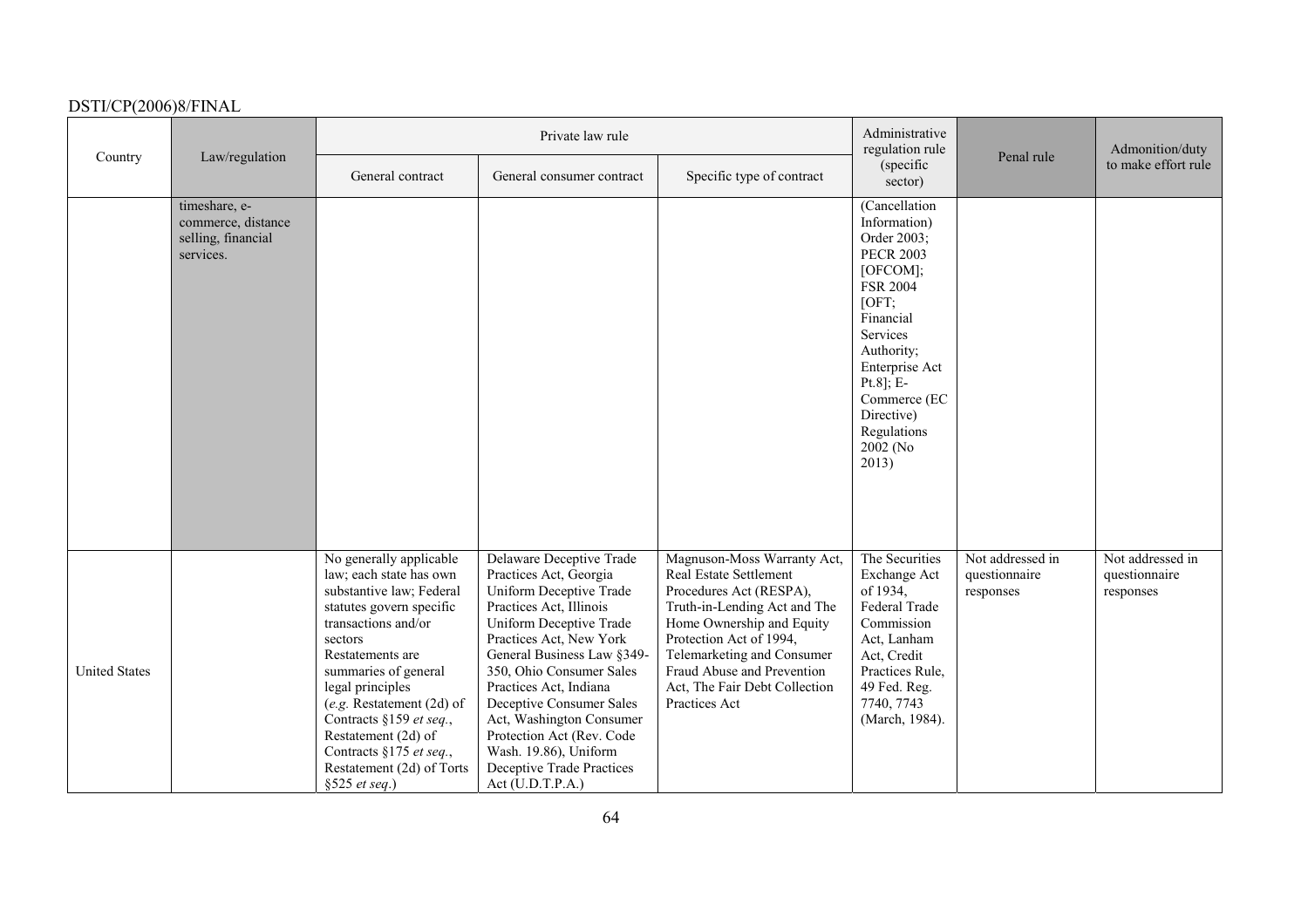|                        |                                                                                                                              |                  |                           |                                                                                                                                                                                                                                                                                                                                                                                                                                                                                                                                                                                                                    |                                   | $1.01 \times 1000$ $\mu$ . In the set |                     |
|------------------------|------------------------------------------------------------------------------------------------------------------------------|------------------|---------------------------|--------------------------------------------------------------------------------------------------------------------------------------------------------------------------------------------------------------------------------------------------------------------------------------------------------------------------------------------------------------------------------------------------------------------------------------------------------------------------------------------------------------------------------------------------------------------------------------------------------------------|-----------------------------------|---------------------------------------|---------------------|
| Country                | Law/regulation                                                                                                               |                  | Private law rule          |                                                                                                                                                                                                                                                                                                                                                                                                                                                                                                                                                                                                                    | Administrative<br>regulation rule | Penal rule                            | Admonition/duty     |
|                        |                                                                                                                              | General contract | General consumer contract | Specific type of contract                                                                                                                                                                                                                                                                                                                                                                                                                                                                                                                                                                                          | (specific<br>sector)              |                                       | to make effort rule |
| European<br>Commission | Directive 2005/29/EC<br>concerning unfair<br>business-to-consumer<br>commercial practices,<br>Art.5, 6, 7, 8 and<br>Annex I. |                  |                           | Council Directive 90/314/EEC<br>(package travel): Art. $4(2)$ (the<br>information that must be given<br>to consumers)<br>Council Directive 93/22/EEC<br>(investment services in the<br>securities field): Art. $11$ (1)-5<br>(adequate disclosure of relevant<br>material)<br>Directive 94/47/EC (timeshare<br>contracts): Art. 3 and Art. 4,<br>Art. 5<br>Directive 97/7/EC (distance<br>contracts): Art. 4 and Art. 5,<br>Art. $6$<br>Directive $2000/31/EC$ (e-<br>commerce): Art. 5, Art. 6, Art.<br>10<br>Directive 2002/65/EC (distance<br>sale of financial services): Art.<br>3, Art. 4 and Art. 5, Art. 6 |                                   |                                       |                     |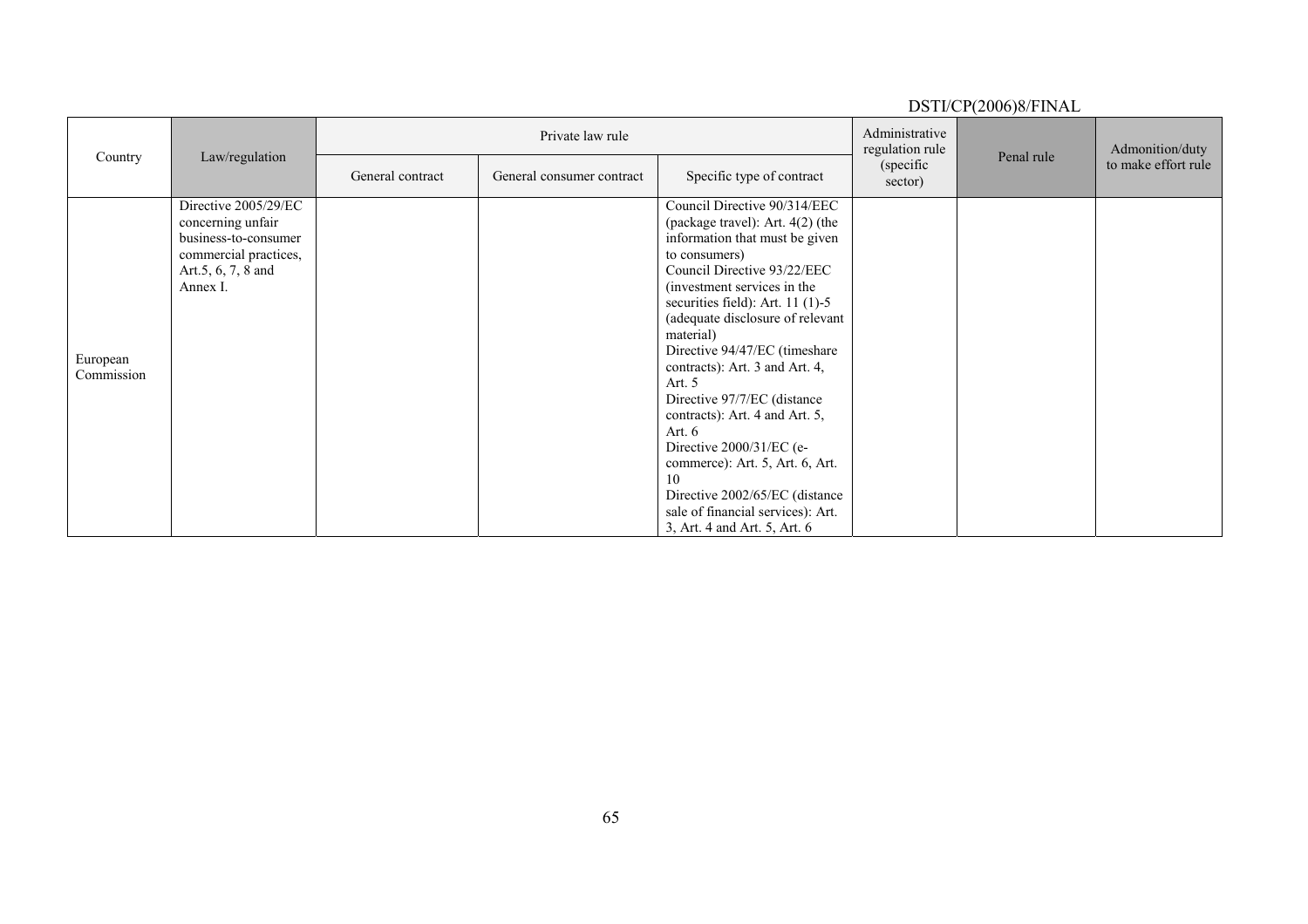#### **2) Suitability rules**

| Country   |                                                                                                                                                                                                                                   |                                                                                                                | Private law rule                                                                                    |                                                                                                | Administrative                                                                                                                                                                                 |                                                                                                                                                                                                                                                                                                               | Admonition/duty to |
|-----------|-----------------------------------------------------------------------------------------------------------------------------------------------------------------------------------------------------------------------------------|----------------------------------------------------------------------------------------------------------------|-----------------------------------------------------------------------------------------------------|------------------------------------------------------------------------------------------------|------------------------------------------------------------------------------------------------------------------------------------------------------------------------------------------------|---------------------------------------------------------------------------------------------------------------------------------------------------------------------------------------------------------------------------------------------------------------------------------------------------------------|--------------------|
|           | Law/regulation                                                                                                                                                                                                                    | General contract                                                                                               | General consumer<br>contract                                                                        | Specific type of<br>contract                                                                   | regulation rule<br>(specific sector)                                                                                                                                                           | Penal rule                                                                                                                                                                                                                                                                                                    | make effort rule   |
| Australia | $(1)$ General<br>Unconscionable<br>conduct<br>2) Consumer<br>Protection<br>Misleading or<br>deceptive conduct<br>(3) Remedies for 1<br>and 2<br>(4) Financial Services<br>and Products similar<br>protections to 1 and 2<br>above | $(1)$ TPA 1974 ss<br>51AA-51AB<br>3) TPA 1974 s80,<br>Injunction; s82,<br>Damages; s86-7,<br>Contract avoided. | (2) TPA 1974 s52<br>$(3)$ TPA 1974 s80,<br>Injunction; s82,<br>Damages; s86-7,<br>Contract avoided. | (4) Financial Services<br>and Products ASICA<br>2001, ss12GD, 12GF,<br>12GM, 12GN; CA<br>2001. | ACCC may accept,<br>amongst other things,<br>undertakings from a<br>party in breach<br>$(s87B)$ .<br>B. Under ASICA<br>2001, the ASIC may<br>do the same (s93A).<br>C. Consumer Credit<br>Code | For certain breaches<br>(for example when an<br>advisor gives<br>"personal advice"<br>under $CA\,2001$ )<br>particularly in<br>thefinancial sector,<br>there are criminal<br>sanctions. Similarly,<br>a breach of the<br>prohibitions on unfair<br>practices may also be<br>subject to criminal<br>sanctions. |                    |
|           | Capacity to contract                                                                                                                                                                                                              | §865 ABGB                                                                                                      | §865 ABGB                                                                                           |                                                                                                |                                                                                                                                                                                                |                                                                                                                                                                                                                                                                                                               |                    |
|           | Fraud                                                                                                                                                                                                                             | §870 ABGB                                                                                                      | §870 ABGB                                                                                           |                                                                                                |                                                                                                                                                                                                |                                                                                                                                                                                                                                                                                                               |                    |
| Austria   | Mistake                                                                                                                                                                                                                           | §§871 et seq. ABGB                                                                                             | §§871 et seq. ABGB                                                                                  |                                                                                                |                                                                                                                                                                                                |                                                                                                                                                                                                                                                                                                               |                    |
|           | Against public policy<br>/ breach of law                                                                                                                                                                                          | §879 ABGB                                                                                                      | §879 ABGB                                                                                           |                                                                                                |                                                                                                                                                                                                |                                                                                                                                                                                                                                                                                                               |                    |
|           | General right of<br>withdrawal regarding<br>mistake                                                                                                                                                                               |                                                                                                                | §3a KSchG                                                                                           |                                                                                                |                                                                                                                                                                                                |                                                                                                                                                                                                                                                                                                               |                    |
|           | Illegal contractual<br>provisions                                                                                                                                                                                                 |                                                                                                                | §6 KSchG                                                                                            |                                                                                                |                                                                                                                                                                                                |                                                                                                                                                                                                                                                                                                               |                    |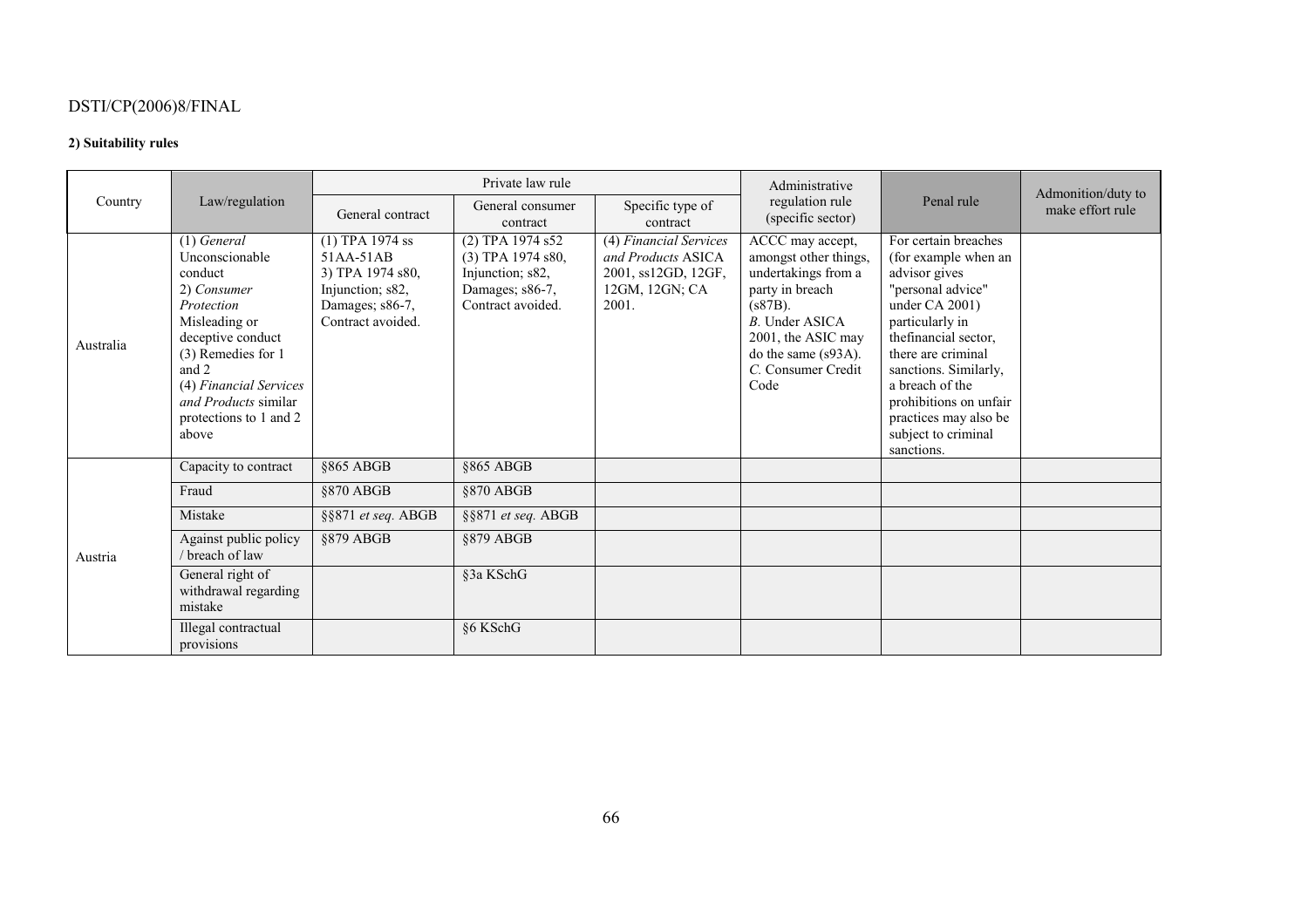|         |                                                                                                                                                             |                  | Private law rule                |                                                                                                                                                                                                                               | Administrative                                                                                                                                                                                                                                                              |                                                                                                                                     | Admonition/duty to |
|---------|-------------------------------------------------------------------------------------------------------------------------------------------------------------|------------------|---------------------------------|-------------------------------------------------------------------------------------------------------------------------------------------------------------------------------------------------------------------------------|-----------------------------------------------------------------------------------------------------------------------------------------------------------------------------------------------------------------------------------------------------------------------------|-------------------------------------------------------------------------------------------------------------------------------------|--------------------|
| Country | Law/regulation                                                                                                                                              | General contract | General consumer<br>contract    | Specific type of<br>contract                                                                                                                                                                                                  | regulation rule<br>(specific sector)                                                                                                                                                                                                                                        | Penal rule                                                                                                                          | make effort rule   |
|         | Door-to-door sales,<br>distance selling,<br>contract of (real<br>estate) brokerage,<br>travel operator<br>contractors,<br>matchmaking<br>contracts, et seq. |                  |                                 | §§3 f KSchG, §§5a et<br>seq. KSchG, §§15 et<br>seq. KSchG, §§30a et<br>seq. KSchG, §§31b et<br>seq. KSchG, §54 Abs<br>3 GewO, §12 WAG,<br>§4 der VO über<br>Ausübungsvorschriften<br>für Partnervermittler<br>(BGBI 1987/434) |                                                                                                                                                                                                                                                                             |                                                                                                                                     |                    |
|         | Penal rules KSchG                                                                                                                                           |                  |                                 |                                                                                                                                                                                                                               |                                                                                                                                                                                                                                                                             | §32 KSchG, §§25a et<br>seq. KSchG, §§3 et<br>seq. KSchG, §§5a et<br>seq. KSchG                                                      |                    |
|         | Penal rules ABGB                                                                                                                                            |                  |                                 |                                                                                                                                                                                                                               |                                                                                                                                                                                                                                                                             | §§872 et seq. ABGB,<br>§877 ABGB, §§1293<br>et seq. ABGB (plus<br>provisions in already<br>mentioned specific<br>types of contract) |                    |
|         | Penal rules StGB                                                                                                                                            |                  |                                 |                                                                                                                                                                                                                               |                                                                                                                                                                                                                                                                             | §§146 et seq. StGB,<br>§150 StGB, §166<br>StGB, §20 et seq.<br><b>StGB</b>                                                          |                    |
| Belgium |                                                                                                                                                             | N/A              | LPC Art. 22-29<br>(Advertising) | N/A                                                                                                                                                                                                                           | French Community:<br>Decree of<br>27 February, 2003<br>related broadcasting)<br>Art. 22-28, and<br>Decree of 14 July,<br>1997 on the statute of<br>the Belgian Radio-<br>Television of the<br>French Community<br>(RTBF). Flemish<br>Community: Decree<br>of 12 June, 1991, |                                                                                                                                     |                    |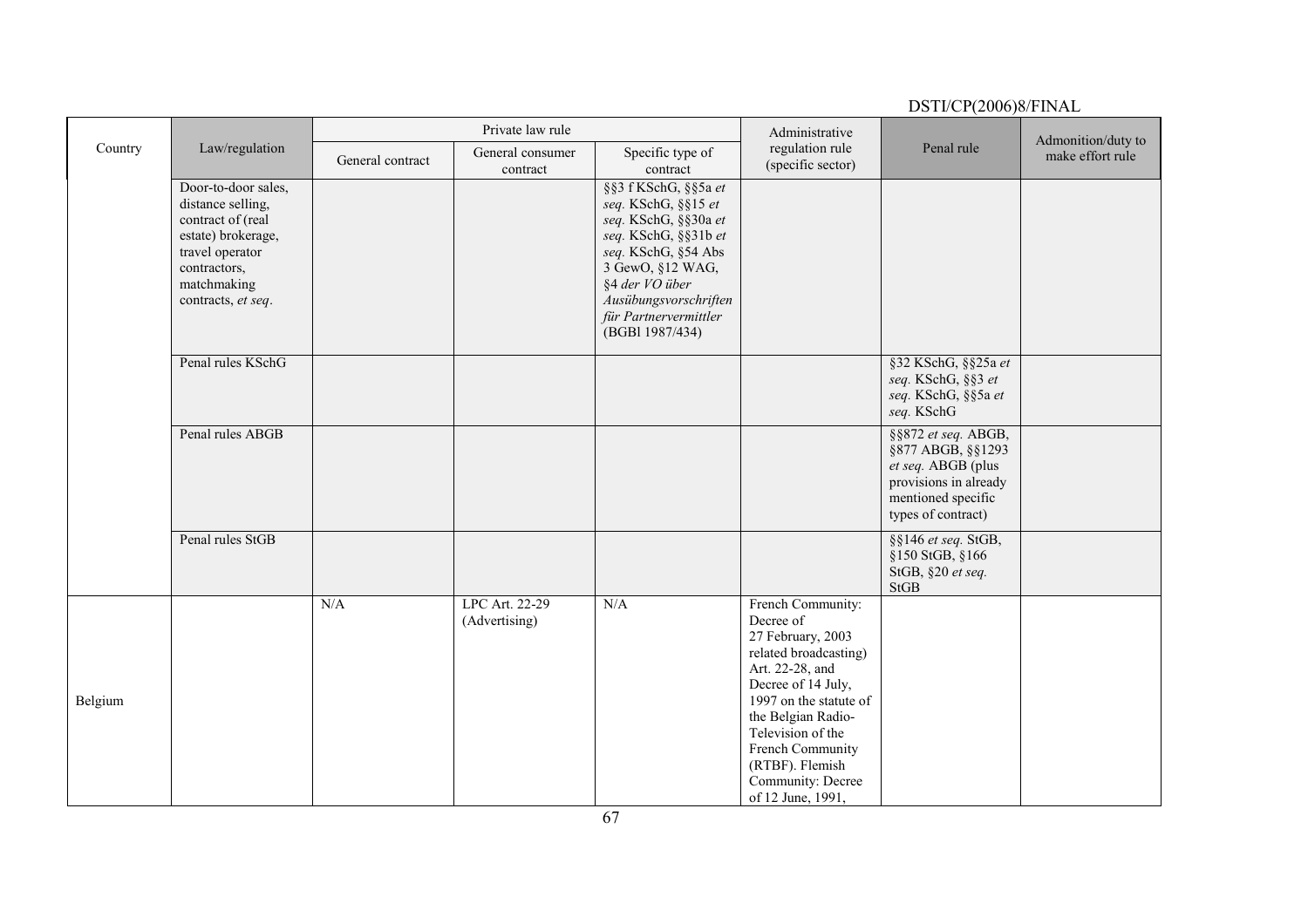| Country |                |                                                                                                                                                                                                                                                   | Private law rule                                                                                                                                                                                                                                                                                                                            |                                                                                                          | Administrative                                                                                                                           |                                                                                                                                                                                                                                                                                                                                                                                                                                                                                                                                                                       | Admonition/duty to                             |
|---------|----------------|---------------------------------------------------------------------------------------------------------------------------------------------------------------------------------------------------------------------------------------------------|---------------------------------------------------------------------------------------------------------------------------------------------------------------------------------------------------------------------------------------------------------------------------------------------------------------------------------------------|----------------------------------------------------------------------------------------------------------|------------------------------------------------------------------------------------------------------------------------------------------|-----------------------------------------------------------------------------------------------------------------------------------------------------------------------------------------------------------------------------------------------------------------------------------------------------------------------------------------------------------------------------------------------------------------------------------------------------------------------------------------------------------------------------------------------------------------------|------------------------------------------------|
|         | Law/regulation | General contract                                                                                                                                                                                                                                  | General consumer<br>contract                                                                                                                                                                                                                                                                                                                | Specific type of<br>contract                                                                             | regulation rule<br>(specific sector)                                                                                                     | Penal rule                                                                                                                                                                                                                                                                                                                                                                                                                                                                                                                                                            | make effort rule                               |
|         |                |                                                                                                                                                                                                                                                   |                                                                                                                                                                                                                                                                                                                                             |                                                                                                          | Art.4 $(1)$ and $(5)$ . Act<br>of 11 March, 2003 on<br>some legal aspects of<br>information society<br>services, Art.7-10,<br>13, 13 § 2 |                                                                                                                                                                                                                                                                                                                                                                                                                                                                                                                                                                       |                                                |
| Canada  |                | No generally<br>applicable rules;<br>common law<br>concepts such as<br>duress, undue<br>influence and<br>unconscionability<br>may fall into this<br>category; Arts. 6-9,<br>1375, 1399, 1402-<br>1403, and 1406-1407<br>of the C.C.Q.<br>(Quebec) | No generally<br>applicable rules;<br>common law<br>concepts such as<br>duress, undue<br>influence and<br>unconscionability<br>may fall into this<br>category; Quebec<br><b>Consumer Protection</b><br>Act Arts. 8-9; Ontario<br><b>Consumer Protection</b><br>Act of 2002 s. 10, 15<br>$(2)(h)$ ; Alberta Fair<br>Trading Act,<br>s.6(3)(b) | Ontario Consumer<br>Protection Act of<br>2002, s.28 (timeshare<br>sales), s.43 (door-to-<br>door sales). | Not addressed in<br>questionnaire<br>responses                                                                                           | Ontario CPA 2002,<br>Part.III allows<br>prosecution of "rogue"<br>businesses" or "scam<br>artists," for example,<br>if the seller used<br>unfair practices<br>which include<br>misrepresentation<br>through deception or<br>failing to state<br>material facts such<br>that a deceptive<br>outcome results or by<br>unconscionable acts<br>then the seller has<br>also committed an<br>offence and is subject<br>to prosecution and<br>penalties including<br>fines and/or<br>imprisonment. There<br>is no monetary<br>threshold before<br>these provisions<br>apply. | Not addressed in<br>questionnaire<br>responses |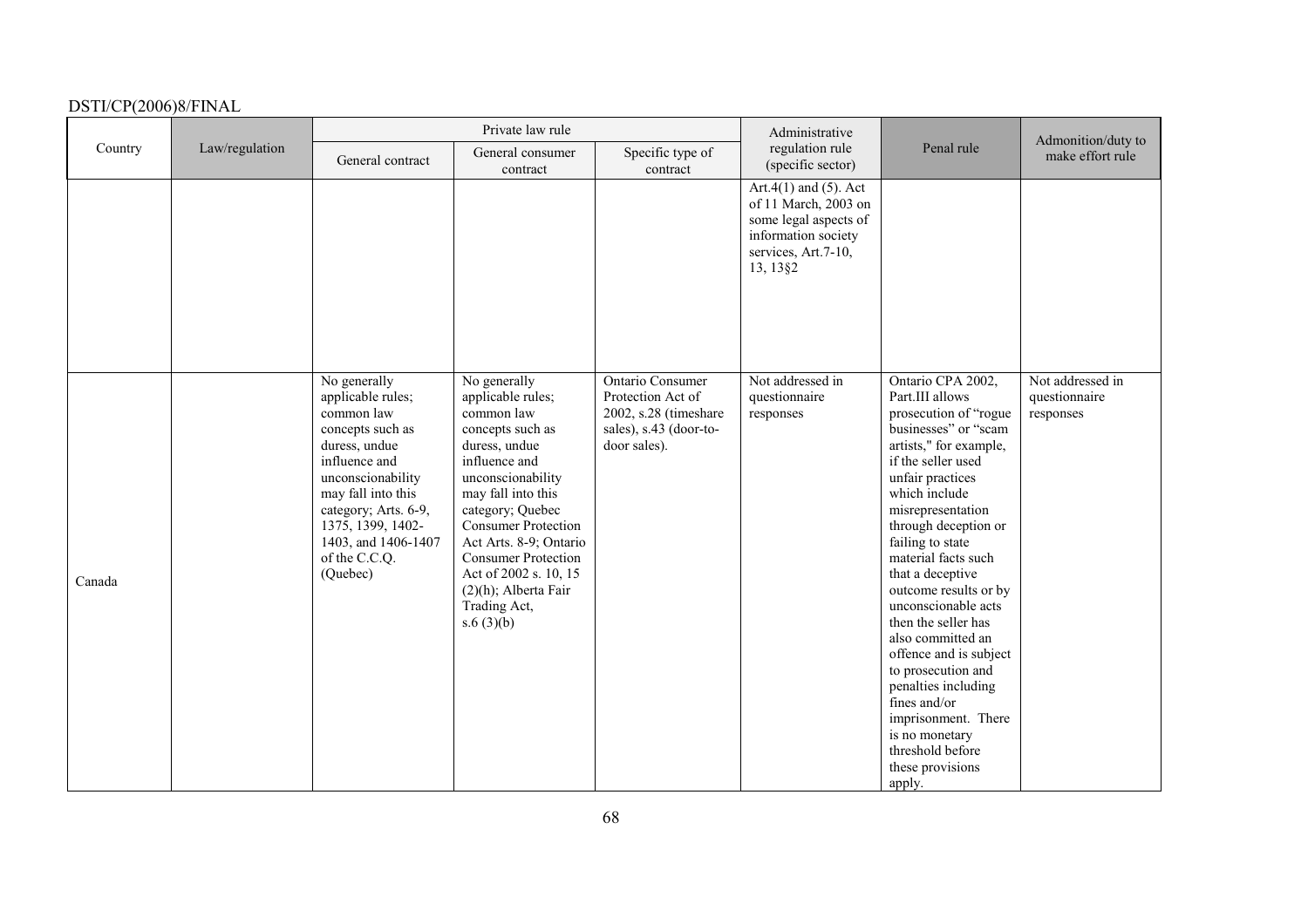| Country           |                                 |                                          | Private law rule                                                                    |                                                                        | Administrative                                                                                                                                                                                                | Penal rule | Admonition/duty to                                                                                                                                                                                                                           |
|-------------------|---------------------------------|------------------------------------------|-------------------------------------------------------------------------------------|------------------------------------------------------------------------|---------------------------------------------------------------------------------------------------------------------------------------------------------------------------------------------------------------|------------|----------------------------------------------------------------------------------------------------------------------------------------------------------------------------------------------------------------------------------------------|
|                   | Law/regulation                  | General contract                         | General consumer<br>contract                                                        | Specific type of<br>contract                                           | regulation rule<br>(specific sector)                                                                                                                                                                          |            | make effort rule                                                                                                                                                                                                                             |
| Czech<br>Republic |                                 | Civil Code Secs. 34-<br>51a              |                                                                                     |                                                                        | <b>Consumer Protection</b><br>Act, Sec. 7(3) (advise<br>in case of sale of<br>dangerous products);<br>Sec. 10 (5), 13<br>(advise in case of sale<br>of modified product<br>or that with defect or<br>service) |            |                                                                                                                                                                                                                                              |
| Denmark           | No laws                         |                                          |                                                                                     |                                                                        |                                                                                                                                                                                                               |            |                                                                                                                                                                                                                                              |
| Finland           |                                 | Contracts Act Sec.31                     |                                                                                     | Act on Distance<br>Selling of Financial<br>Services and<br>Instruments |                                                                                                                                                                                                               |            |                                                                                                                                                                                                                                              |
|                   | Duty to advise                  | Arts. 1135 and 1602<br>of the Civil Code | Art. L. 111-1 of the<br>Consumer Code                                               |                                                                        |                                                                                                                                                                                                               |            |                                                                                                                                                                                                                                              |
| France            | Principle of<br>proportionality |                                          | Art. L. 313-10 of the<br>consumer Code and<br>Art. L. 341-4 of the<br>Consumer Code |                                                                        |                                                                                                                                                                                                               |            |                                                                                                                                                                                                                                              |
|                   | Rules of good<br>conduct        |                                          |                                                                                     |                                                                        |                                                                                                                                                                                                               |            | Art. L533-4 and Art.<br>L. 613-15 of the<br>Monetary and<br>Financial Code, Art.<br>L341-11 of the<br>Monetary and<br>Financial Code, Arts.<br>19 and 20 of the<br>order n° 96-3 of the<br>Commission des<br>Opérations de<br><b>Bourses</b> |
|                   | Insurance companies             |                                          |                                                                                     | Art. L. 520-1. II of the<br><b>Insurance Code</b>                      |                                                                                                                                                                                                               |            |                                                                                                                                                                                                                                              |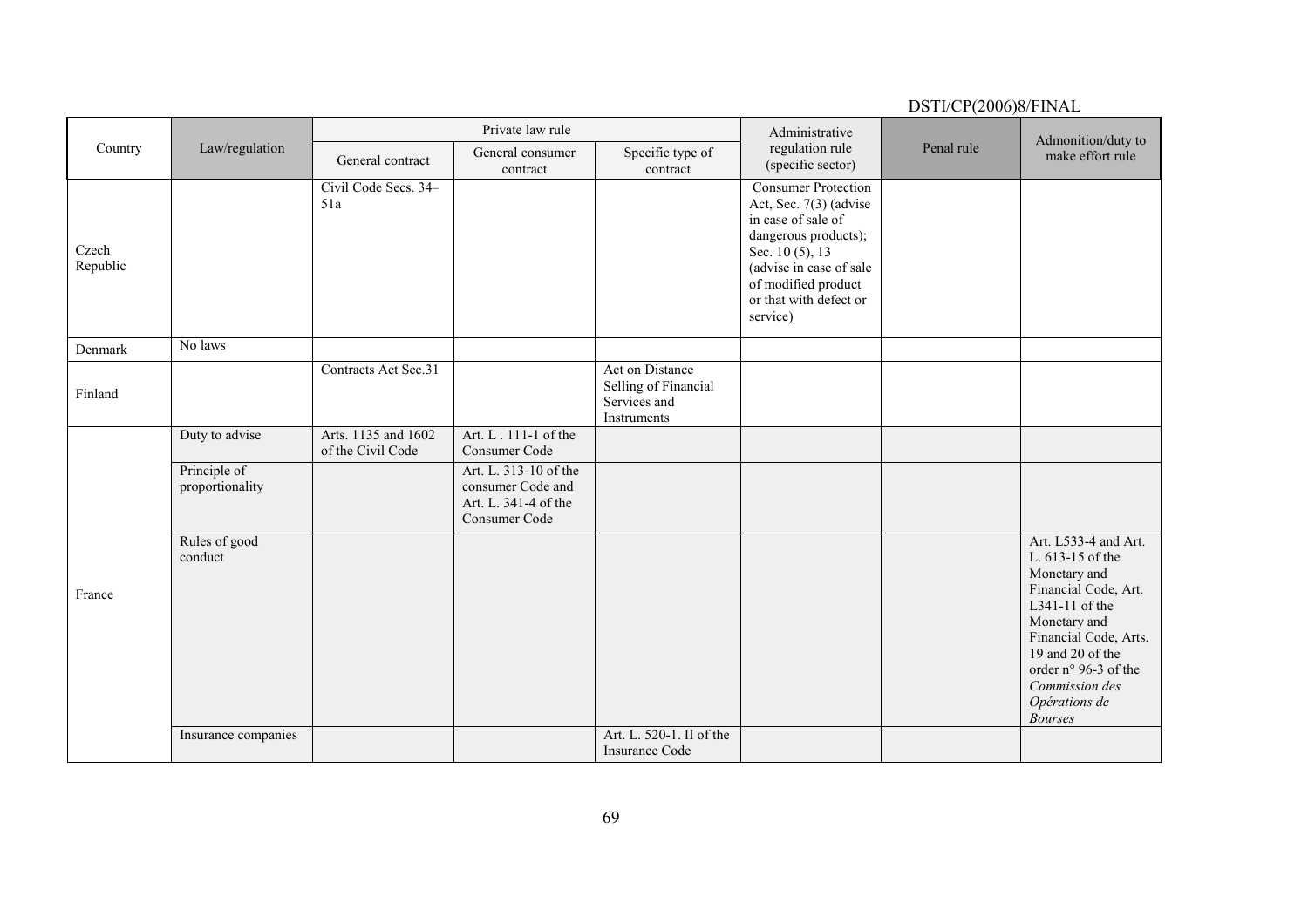|         |                                  |                                                                                                                                                                                                                                                                                                                                                                                         | Private law rule                      |                              | Administrative                                                                                                                                                                                                                         |            | Admonition/duty to |
|---------|----------------------------------|-----------------------------------------------------------------------------------------------------------------------------------------------------------------------------------------------------------------------------------------------------------------------------------------------------------------------------------------------------------------------------------------|---------------------------------------|------------------------------|----------------------------------------------------------------------------------------------------------------------------------------------------------------------------------------------------------------------------------------|------------|--------------------|
| Country | Law/regulation                   | General contract                                                                                                                                                                                                                                                                                                                                                                        | General consumer<br>contract          | Specific type of<br>contract | regulation rule<br>(specific sector)                                                                                                                                                                                                   | Penal rule | make effort rule   |
| Germany | Civil Code                       | Sec. 119 ff. BGB<br>(mistake),<br>Sec. 123 BGB (fraud<br>or threat),<br>Sec. 134 BGB<br>(breach of law),<br>Sec. 138 BGB (bonos<br>mores / against public<br>policy),<br>Sec. 241 (2) BGB<br>(duty to protect the<br>other party's interest),<br>Sec. 242 BGB (good<br>faith),<br>Sec. 305 ff. BGB<br>(standard terms of<br>contract),<br>Sec. 311 (2) BGB<br>(culpa in<br>contrahendo) | Sec. 355 BGB (right<br>of withdrawal) |                              |                                                                                                                                                                                                                                        |            |                    |
|         | <b>Unfair Competition</b><br>Act |                                                                                                                                                                                                                                                                                                                                                                                         |                                       |                              | Sec. 4 (2) UWG<br>(inexperience of<br>consumer (in<br>particular, children)<br>$(\rightarrow$ Sec. 3 UWG<br>(general clause),<br>Sec. 8 UWG<br>(injunction),<br>Sec. 9 UWG<br>(damage),<br>Sec. 10 UWG<br>(skimming off of<br>profits) |            |                    |
|         | Prohibitory<br>Injunctions Act   |                                                                                                                                                                                                                                                                                                                                                                                         |                                       |                              | Sec. 2 UKlaG<br>(injunction)                                                                                                                                                                                                           |            |                    |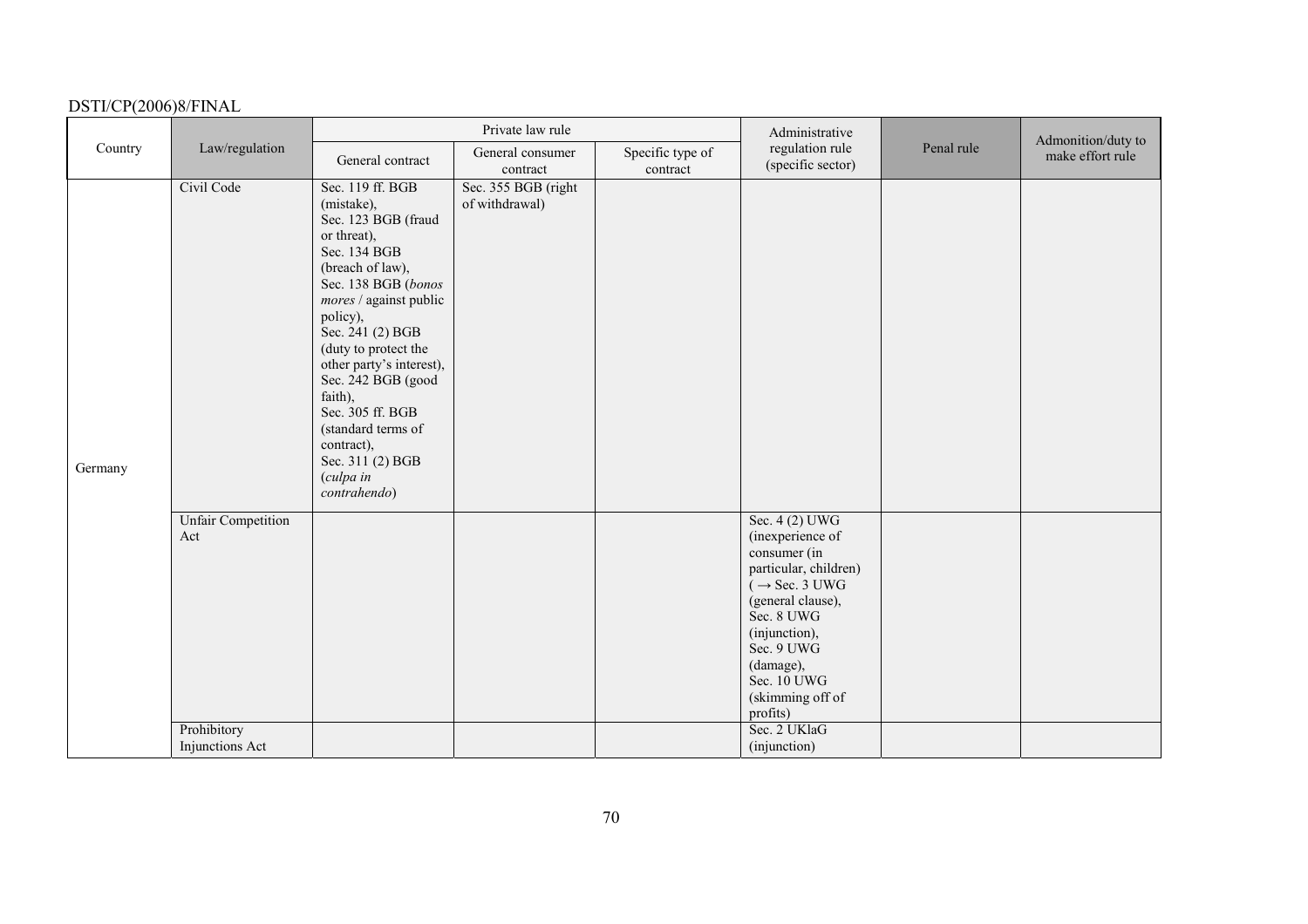|         |                                                                                                         |                  | Private law rule                                         |                                                         | Administrative                                                                                                                                                                                                                                   |                                       | Admonition/duty to |
|---------|---------------------------------------------------------------------------------------------------------|------------------|----------------------------------------------------------|---------------------------------------------------------|--------------------------------------------------------------------------------------------------------------------------------------------------------------------------------------------------------------------------------------------------|---------------------------------------|--------------------|
| Country | Law/regulation                                                                                          | General contract | General consumer<br>contract                             | Specific type of<br>contract                            | regulation rule<br>(specific sector)                                                                                                                                                                                                             | Penal rule                            | make effort rule   |
|         | <b>Securities Trading</b><br>Act                                                                        |                  |                                                          | Sec. 31 (2) s.1n.1<br>WpHG (exploration<br>obligations) |                                                                                                                                                                                                                                                  |                                       |                    |
|         | Criminal Code                                                                                           |                  |                                                          |                                                         |                                                                                                                                                                                                                                                  | Sec. 291 StGB<br>(usury)              |                    |
| Hungary |                                                                                                         |                  |                                                          |                                                         | Act CXII. 1996. on<br><b>Credit Institutions</b><br>and Financial<br>Enterprises (Sec.<br>201)<br>Act LX. 2003. on<br><b>Insurance Institutions</b><br>and the Insurance<br>Business (Sec. 8)<br>Act C. 2003. on<br>Electronic<br>Communications |                                       |                    |
| Iceland | $(1)$ Some level of<br>precaution more than<br>protection for<br>children in relation to<br>advertising |                  | $(1)$ Art. 22 of<br>Competition Law<br>$N^{\circ}8/1993$ |                                                         |                                                                                                                                                                                                                                                  |                                       |                    |
| Italy   |                                                                                                         | N/A              | N/A                                                      | N/A                                                     | N/A                                                                                                                                                                                                                                              | N/A                                   | N/A                |
| Japan   | Civil Code<br>Consumer Basic Act<br><b>Consumer Contract</b>                                            |                  |                                                          |                                                         |                                                                                                                                                                                                                                                  | Art.709 (Torts)                       | Art.5 $(1)$ No.3   |
|         | Act<br><b>Financial Instruments</b><br>Sales Act                                                        |                  |                                                          | Art.8                                                   |                                                                                                                                                                                                                                                  | Art. 9<br>$(\leftarrow \text{Art.8})$ | Art. 7             |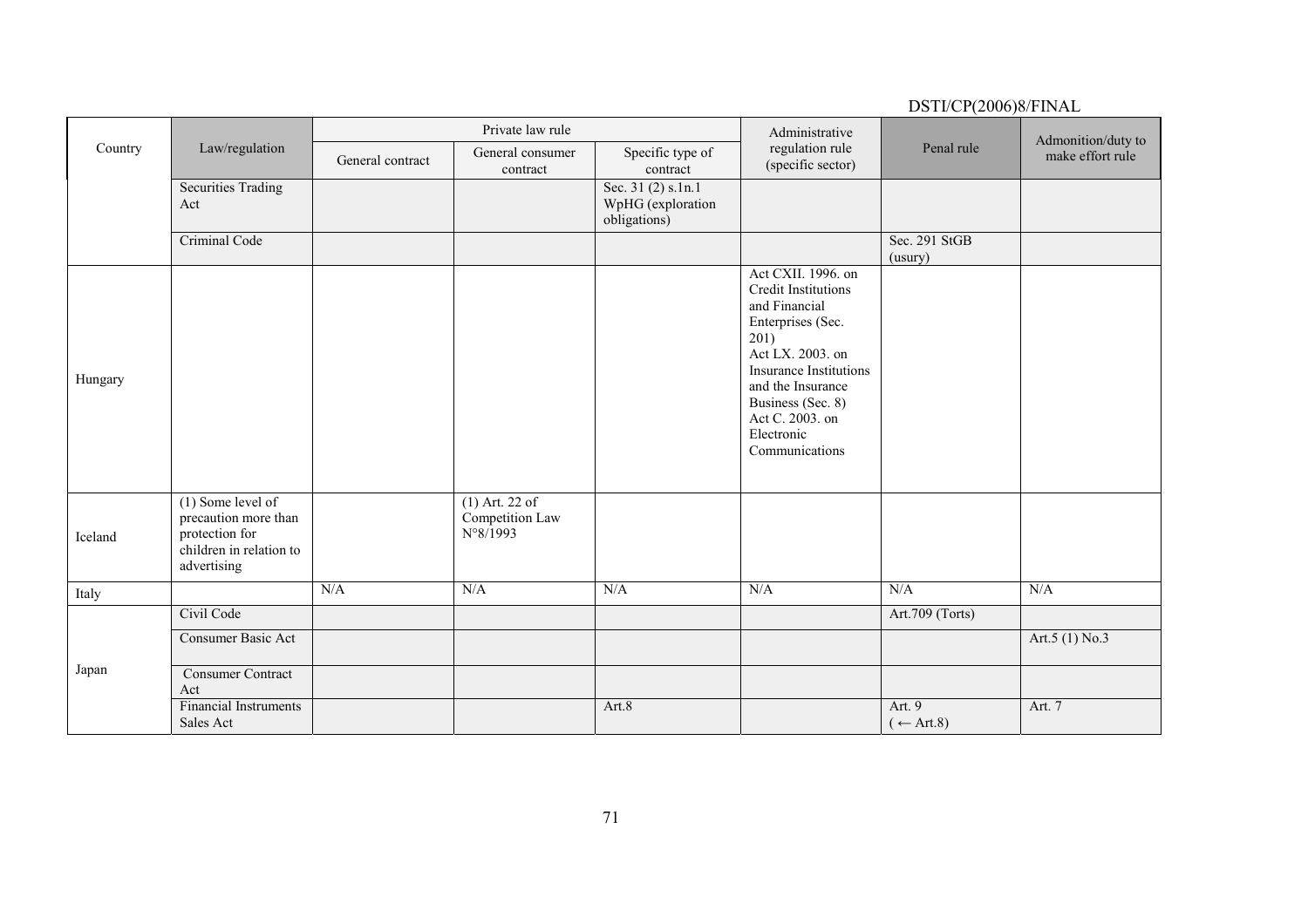|         |                                                | Private law rule |                              |                              | Administrative                                                                                                                                                                                               |                                                    | Admonition/duty to |
|---------|------------------------------------------------|------------------|------------------------------|------------------------------|--------------------------------------------------------------------------------------------------------------------------------------------------------------------------------------------------------------|----------------------------------------------------|--------------------|
| Country | Law/regulation                                 | General contract | General consumer<br>contract | Specific type of<br>contract | regulation rule<br>(specific sector)                                                                                                                                                                         | Penal rule                                         | make effort rule   |
|         | <b>Financial Futures</b><br><b>Trading Act</b> |                  |                              |                              | Art.77 No.1<br>(Content of<br>discipline)<br>Art.85, 86, 87(1)<br>No.3<br>(Content of<br>Supervision)<br>$\leftarrow$ Commissioner of<br>the Financial<br>Services Agency,<br>Prime Minister                 | Art. 151 and down<br>$(\leftarrow$ Art.85, 86, 87) |                    |
|         | Securities Exchange<br>Act                     |                  |                              |                              | Art.43 No.1 ( $\rightarrow$<br>Art. $66-4$ )<br>(Content of<br>discipline)<br>Art.56 (1) No.3<br>(exclude, Art.52(2)<br>(Content of<br>Supervision)<br>$\leftarrow$ Prime Minister,<br>Minister of Finance   |                                                    |                    |
|         | Commodity<br>Exchange Act                      |                  |                              |                              | Art.215<br>(Content of<br>discipline)<br>Art.231, 232, 236<br>(Content of<br>Supervision)<br>$\leftarrow$ Minister of<br>Agriculture, Forestry<br>and Fishery, Minister<br>of Economy, Trade<br>and Industry | Art. 361, 362<br>$($ ← Art.231, 232,<br>236)       |                    |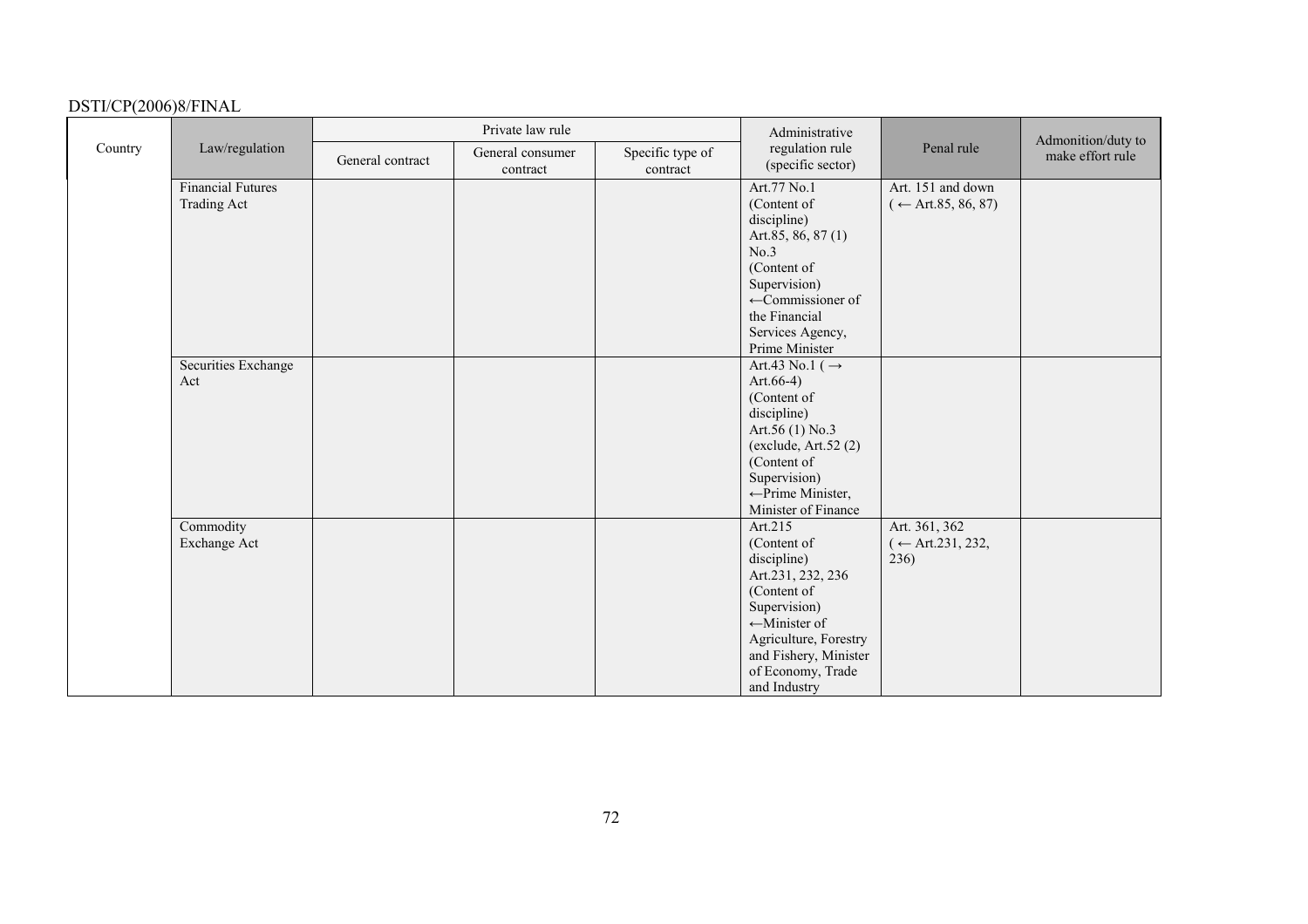|             |                                                                                                                                                                                             | Private law rule                                                  |                                                                              |                                                                                                                                                                                                                                                                                                                             | Administrative                                                                                                                                                                                                                      |                                                                                           | Admonition/duty to |
|-------------|---------------------------------------------------------------------------------------------------------------------------------------------------------------------------------------------|-------------------------------------------------------------------|------------------------------------------------------------------------------|-----------------------------------------------------------------------------------------------------------------------------------------------------------------------------------------------------------------------------------------------------------------------------------------------------------------------------|-------------------------------------------------------------------------------------------------------------------------------------------------------------------------------------------------------------------------------------|-------------------------------------------------------------------------------------------|--------------------|
| Country     | Law/regulation                                                                                                                                                                              | General contract                                                  | General consumer<br>contract                                                 | Specific type of<br>contract                                                                                                                                                                                                                                                                                                | regulation rule<br>(specific sector)                                                                                                                                                                                                | Penal rule                                                                                | make effort rule   |
|             | "Comprehensive<br>Supervising<br>Guideline for<br><b>Financial Futures</b><br>Brokers" based on the<br><b>Financial Futures</b><br>Trading Act (the<br><b>Financial Services</b><br>Agency) |                                                                   |                                                                              |                                                                                                                                                                                                                                                                                                                             | II-3-6 (Suitability<br>Rule)                                                                                                                                                                                                        |                                                                                           |                    |
| Korea       | Securities and<br>Exchange Act;<br>Operating Indirect<br>Investment and<br><b>Assets Businesses</b><br>Act; Regulation on<br>Supervision of<br><b>Futures Business</b>                      | N/A                                                               | N/A                                                                          | Although violations of<br>the "Principle of<br>Suitability" have been<br>considered to be one<br>and the same as<br>violations of<br>"Obligation to Protect<br>Customers", there<br>have been virtually no<br>cases in which a<br>violation of the<br>principle of suitability<br>has been the primary<br>issue of dispute. | Art. 52 of the<br>Securities and<br>Exchange Act, Art.57<br>etc of the Operating<br><b>Indirect Investment</b><br>and Assets<br>Businesses Act.<br>Art. 46 etc of the<br>Regulation on<br>Supervision of<br><b>Futures Business</b> | Art.182 of the<br>Operating Indirect<br>Investment and<br><b>Assets Businesses</b><br>Act | N/A                |
| Mexico      |                                                                                                                                                                                             | Federal Civil Law<br>Art. 1795 (validity of<br>contracts/consent) | Federal Law for<br><b>Consumer Protection</b><br>Arts. 1, 76                 |                                                                                                                                                                                                                                                                                                                             | Secretariat of<br>Economy (issuance)<br>Office of the Federal<br>Attorney for<br><b>Consumer Protection</b><br>(enforcement)                                                                                                        | Chap. XIV Federal<br>Law for Consumer<br>Protection (sanctions)                           |                    |
| Netherlands | $(1)$ Abuse of the<br>(2)<br>Circumstances<br>Product sold<br>exceeding the "asset<br>capacity" of client to<br>perform as required                                                         | (1) Civil Code, Art.<br>44, Bk 3: paras 1, 4                      | (2) Colportagewet<br>[Door-to-Door Sales<br>Act: 16/11/1995 (Stb.<br>$574$ ] |                                                                                                                                                                                                                                                                                                                             |                                                                                                                                                                                                                                     |                                                                                           |                    |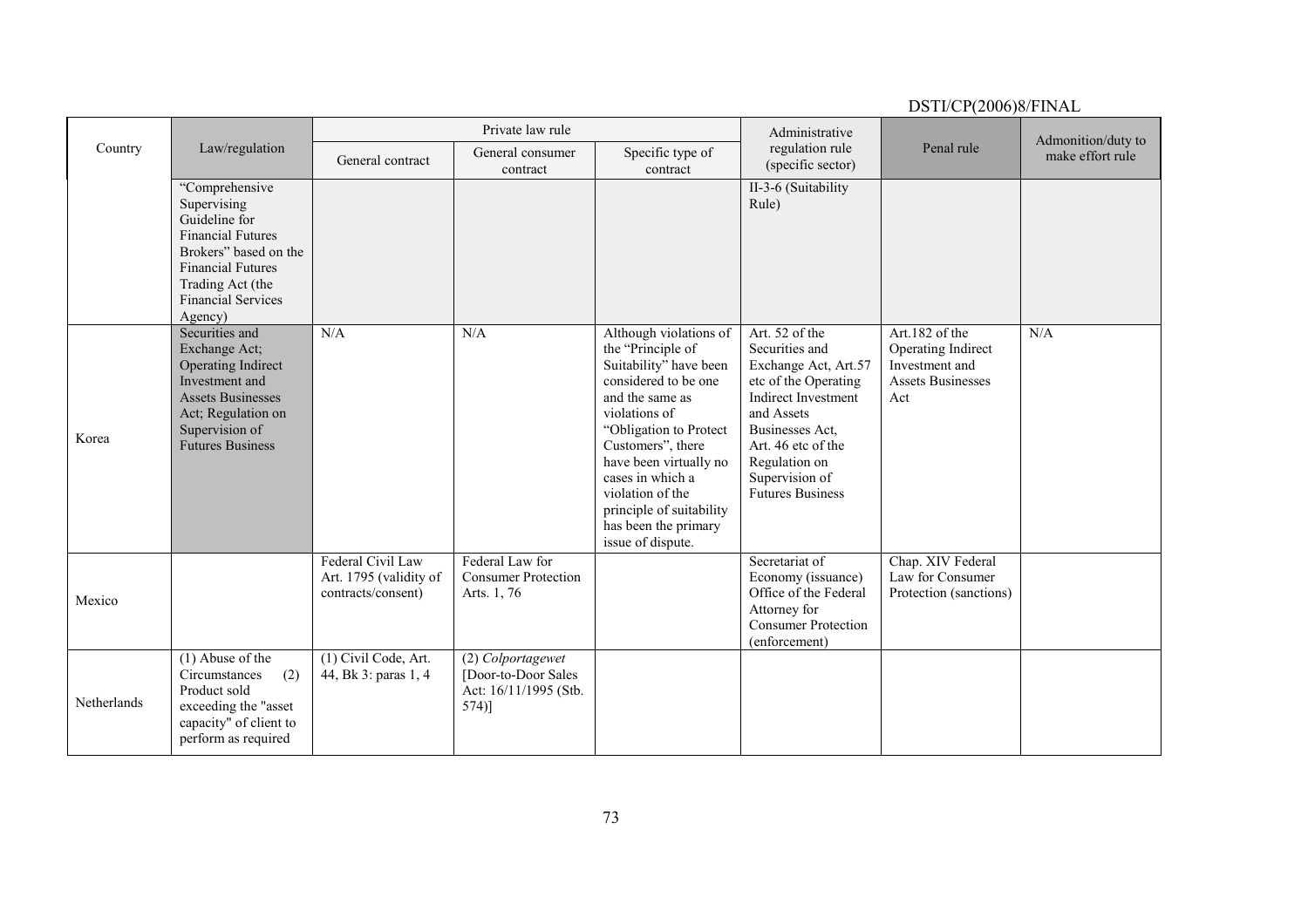|                    |                                                                                                                              |                                                                               | Private law rule                                                                                                                            |                                                                                                      | Administrative                                                                                                                                                                               |                                                                                                                                                                                                                                        | Admonition/duty to                    |
|--------------------|------------------------------------------------------------------------------------------------------------------------------|-------------------------------------------------------------------------------|---------------------------------------------------------------------------------------------------------------------------------------------|------------------------------------------------------------------------------------------------------|----------------------------------------------------------------------------------------------------------------------------------------------------------------------------------------------|----------------------------------------------------------------------------------------------------------------------------------------------------------------------------------------------------------------------------------------|---------------------------------------|
| Country            | Law/regulation                                                                                                               | General contract                                                              | General consumer<br>contract                                                                                                                | Specific type of<br>contract                                                                         | regulation rule<br>(specific sector)                                                                                                                                                         | Penal rule                                                                                                                                                                                                                             | make effort rule                      |
| New Zealand        | $(1)$ Common law,<br>(2) legislation                                                                                         | $(1)$ Duress, undue<br>influence,<br>unconscionability                        | (2) Consumer<br><b>Guarantees Act</b><br>(minimum<br>warranties); [broader<br><b>Unfair Terms</b><br>legislation now being<br>reconsidered] | (2) Credit Contracts<br>and Consumer Finance<br>Act 2003 (if contract<br>induced by<br>"oppression") |                                                                                                                                                                                              | (2) Consumer<br>Guarantees Act s43<br>$(3)$ (offence under<br>Fair Trading Act s13<br>$(i)$ [false<br>representation] if<br>supplier attempts to<br>contract out of<br>minimum warranties)                                             |                                       |
| Norway             |                                                                                                                              | The Act relating to<br>conclusion of<br>agreements etc.;<br>Sec. 33, Sec. 36. | The Cooling-off<br>Period Act;<br>(remedy; the right to<br>cancel, the ordinary<br>cooling-off period; 14<br>days)                          |                                                                                                      | The MCA;<br>Sec. 1 (general<br>provision), Sec. 3<br>(insufficient guidance<br>$etc.$ )<br>The Timeshare Act;<br>(but this Act is being)<br>enforced by the CO,<br>the MC and the<br>police) | The MCA;<br>Sec. 16 and 17<br><i>(injunctions)</i><br>combined with fines,<br>imprisonment of up<br>to 6 months), Sec. 17<br>(misdemeanour<br>(infringement of Sec.<br>1)<br>The Timeshare Act;<br>(fines or prison up to<br>3 months) |                                       |
| Poland             | (1) Some controls in<br>relation to advertising<br>that might apply<br>where disadvantaged<br>customers could be<br>affected |                                                                               | $(1)$ Act on combating<br>unfair competition:<br>Art. 16                                                                                    |                                                                                                      | See relevant entry in<br>Section 1 for<br>enforcement of<br>"Information<br>Obligations"                                                                                                     |                                                                                                                                                                                                                                        |                                       |
| Slovak<br>Republic | No information                                                                                                               |                                                                               |                                                                                                                                             |                                                                                                      |                                                                                                                                                                                              |                                                                                                                                                                                                                                        |                                       |
|                    | Situations of<br>inferiority,<br>subordination and<br>defencelessness                                                        |                                                                               |                                                                                                                                             |                                                                                                      |                                                                                                                                                                                              |                                                                                                                                                                                                                                        | Arts. 2, 6, 23 and 24<br>of the LGDCU |
| Spain              | Access to personal<br>data in distant sales                                                                                  |                                                                               | Art. 40 of the Law<br>7/96 on retail trade                                                                                                  |                                                                                                      |                                                                                                                                                                                              |                                                                                                                                                                                                                                        |                                       |
|                    | Protection of minors                                                                                                         |                                                                               |                                                                                                                                             |                                                                                                      |                                                                                                                                                                                              |                                                                                                                                                                                                                                        | Article 18 of the<br><b>LSSI</b>      |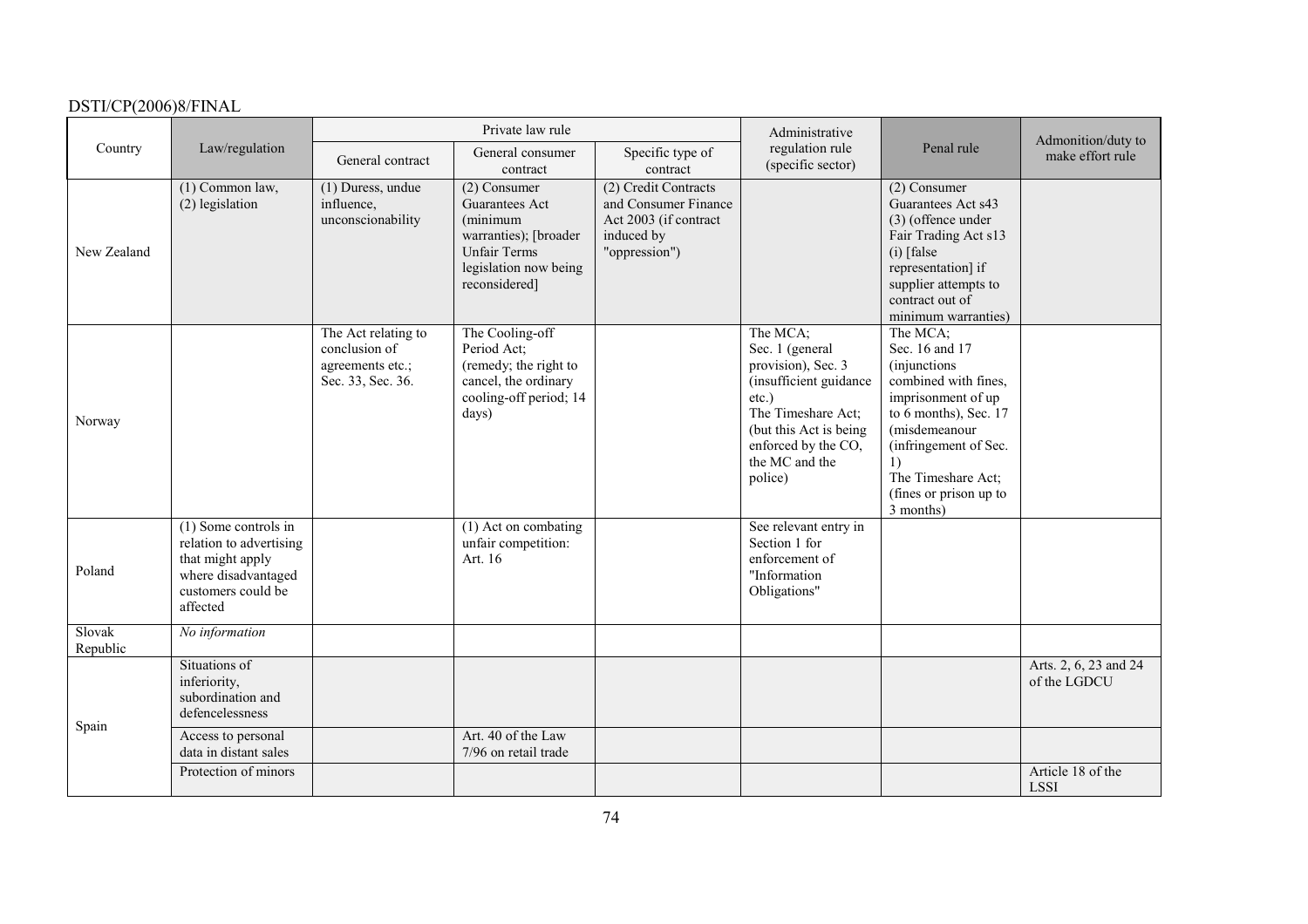|                   |                                                                                                                                                                                                                     | Private law rule                                                            |                                                                                                                                                                 |                                                                                                                                                                                                                                                                                                           | Administrative                                                                                                                                                        |            | Admonition/duty to                                    |
|-------------------|---------------------------------------------------------------------------------------------------------------------------------------------------------------------------------------------------------------------|-----------------------------------------------------------------------------|-----------------------------------------------------------------------------------------------------------------------------------------------------------------|-----------------------------------------------------------------------------------------------------------------------------------------------------------------------------------------------------------------------------------------------------------------------------------------------------------|-----------------------------------------------------------------------------------------------------------------------------------------------------------------------|------------|-------------------------------------------------------|
| Country           | Law/regulation                                                                                                                                                                                                      | General contract                                                            | General consumer<br>contract                                                                                                                                    | Specific type of<br>contract                                                                                                                                                                                                                                                                              | regulation rule<br>(specific sector)                                                                                                                                  | Penal rule | make effort rule                                      |
|                   | Transmission of<br>information to the<br>investor in the<br>commercialisation of<br>investment products                                                                                                             |                                                                             |                                                                                                                                                                 |                                                                                                                                                                                                                                                                                                           |                                                                                                                                                                       |            | Guideline of<br>proceedings of the<br>CNMV, June 2003 |
| Sweden            | (1) Door to Door and<br>Distance Selling $-14$<br>day right of<br>withdrawal<br>2) Deceit / good faith<br>3) Financial Services<br>(4) Bad Marketing<br>Practices                                                   | (2) Contracts Act<br>$(1915:218)$ , s30<br>(deceit), s33 (good)<br>faith)   | Consumer Sales Act,<br>1) Distance and<br>Doorstep Sales Act,<br>Chapter 4, Section 5<br>(2005:59)<br>(4) Marketing Act<br>$(1995:450)$ – Sections<br>3, 14, 19 | (3) Financial Advisory<br>Services to Consumers<br>Act (SFS $2003:862$ ) –<br>general obligation to<br>show sufficient care<br>under s5 might include<br>suitability; Securities<br><b>Business Act (SFS:</b><br>1991:981)                                                                                | $(3)$ and $(4)$<br>Finansinpektionen<br>issues codes and<br>guidelines for<br>different areas of<br>financial activity<br>(securities,<br>investments,<br>insurance). |            |                                                       |
| Switzerland       |                                                                                                                                                                                                                     | Code of Obligation<br>Art.21 (possibility of<br>termination of<br>contract) |                                                                                                                                                                 | Law on Consumer<br>Credit (requirements<br>of borrowers capacity)                                                                                                                                                                                                                                         |                                                                                                                                                                       |            |                                                       |
| United<br>Kingdom | $(1)$ "fitness for<br>purpose" under the<br>Sale of Goods Act<br>1979<br>2) Regulatory<br>objectives of FSA<br>under s5 of The<br><b>Financial Services</b><br>and Markets Act<br>2000, and rules made<br>hereunder |                                                                             | (1) Sale of Goods<br>Act, 1979, "fitness for<br>purpose"- $s14(3)$<br>may arguably apply<br>in limited<br>circumstances.                                        | (2) Financial Services<br>Authority ("FAS") set<br>up under Financial<br>Services and Markets<br>Act 2000, and Rules<br>made hereunder,<br>regulate banking,<br>insurance and<br>investments sectors.<br>including their<br>dealings with<br>consumers. Draws up<br>specific rules for<br>specific areas. | FSA Rules-<br>Principles of<br>Business (PRIN).<br>Conduct of Business<br>(COB)                                                                                       |            |                                                       |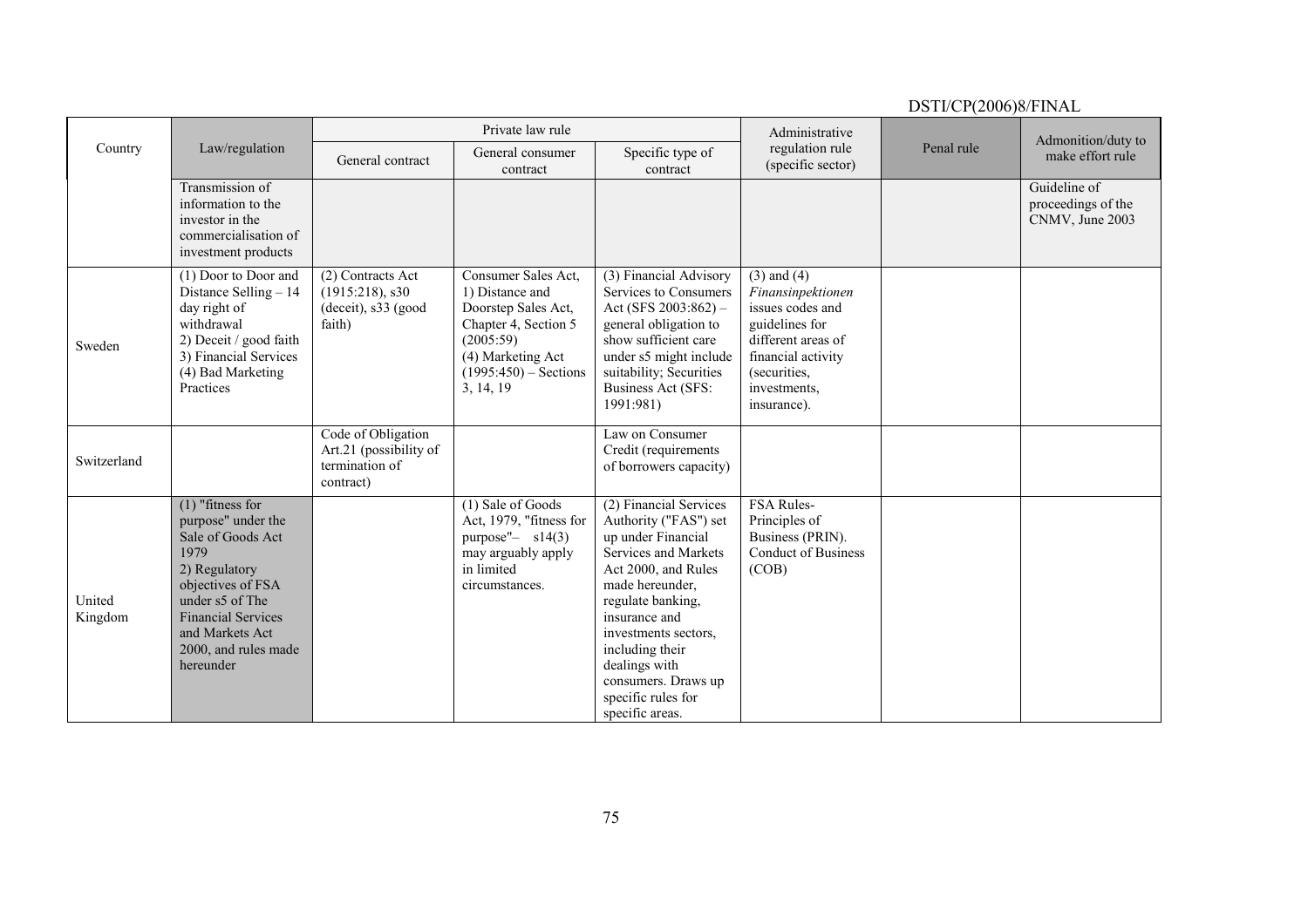| Country                |                                            | Private law rule                        |                                                                                                                                                             |                                                                                                                                                  | Administrative                                                                                                                  |                                                                                                                                                                                                                               | Admonition/duty to                             |
|------------------------|--------------------------------------------|-----------------------------------------|-------------------------------------------------------------------------------------------------------------------------------------------------------------|--------------------------------------------------------------------------------------------------------------------------------------------------|---------------------------------------------------------------------------------------------------------------------------------|-------------------------------------------------------------------------------------------------------------------------------------------------------------------------------------------------------------------------------|------------------------------------------------|
|                        | Law/regulation                             | General contract                        | General consumer<br>contract                                                                                                                                | Specific type of<br>contract                                                                                                                     | regulation rule<br>(specific sector)                                                                                            | Penal rule                                                                                                                                                                                                                    | make effort rule                               |
| <b>United States</b>   |                                            | No general law<br>regarding suitability | No general law<br>regarding suitability,<br>but most states have<br>statutes relating to<br>suitability,<br>particularly<br>protecting elderly<br>consumers | Federal Trade<br>Commission Act<br>(marketing to target)<br>groups), Tex. Prop.<br>Code §221.041, Fla.<br>Stat. §721.10<br>(timeshare contracts) | <b>NASD Conduct Rule</b><br>2310 (securities<br>transactions), NYSE<br>Rules 405(1), 723,<br>$721(b)$ (client due<br>diligence) | U.S. Sentencing<br>Commission<br>Sentencing<br>Guidelines<br>$§3A1.1(b)$ , Violent<br>Crime Control and<br>Law Enforcement<br>Act of 1994, Senior<br>Citizens Against<br>Marketing Scams Act<br>of 1992 (18 U.S.C.<br>\$2326) | Not addressed in<br>Questionnaire<br>responses |
| European<br>Commission | Directive<br>$2005/29/EC$ ;<br>Art. $5(3)$ |                                         |                                                                                                                                                             | Council Directive<br>93/22/EEC:<br>Art.11 $(1)-4$<br>Directive 2005/29/EC;<br>Art. $5(3)$                                                        |                                                                                                                                 |                                                                                                                                                                                                                               |                                                |

# 3) Unsolicited offers

|           |                            |                     | Private law rule          |                           | Administrative                       |                         | Admonition/duty to |
|-----------|----------------------------|---------------------|---------------------------|---------------------------|--------------------------------------|-------------------------|--------------------|
| Country   | Law/regulation             | General contract    | General consumer contract | Specific type of contract | regulation rule (specific<br>sector) | Penal rule              | make effort rule   |
|           | (1) General Harassment     | $(1)$ TPA 1974 s60  | $(2)$ TPA 1974 s64, s65   | (4) ASICA 2001 s12DJ,     | A. Under TPA 1974,                   | Penal sanctions for     |                    |
|           | and Coercion               | $(3)$ TPA 1974 s80. | 3) TPA 1974 s80.          | sl2DM, sl2DN              | the ACCC may accept,                 | certain breaches if the |                    |
|           | 2) Consumer Protection     | Injunction; s82,    | Injunction; s82, Damages; | 5) CA 2001                | amongst other things,                | behaviour amounts to    |                    |
|           | Limits on liability to     | Damages; s86-7,     | s86-7, Contract avoided.  |                           | undertakings from a                  | harassment and          |                    |
|           | pay for goods which are    | Contract avoided.   |                           |                           | party in breach (s87B).              | coercion, or breaches   |                    |
| Australia | delivered unsolicited      |                     |                           |                           | B. Under ASICA 2001,                 | any other Part V        |                    |
|           | (3) Remedies under 1       |                     |                           |                           | the ASIC may do the                  | prohibition.            |                    |
|           | and 2                      |                     |                           |                           | same $(s93A)$ .                      |                         |                    |
|           | $(4) Financial$ Products,  |                     |                           |                           | C. Private Industry                  |                         |                    |
|           | <i>Services</i> Harassment |                     |                           |                           | Codes issued by                      |                         |                    |
|           | and Coercion               |                     |                           |                           | $ADMA$ and $DSA - no$                |                         |                    |
|           | 5) Prohibitions against    |                     |                           |                           | legal effect, except in              |                         |                    |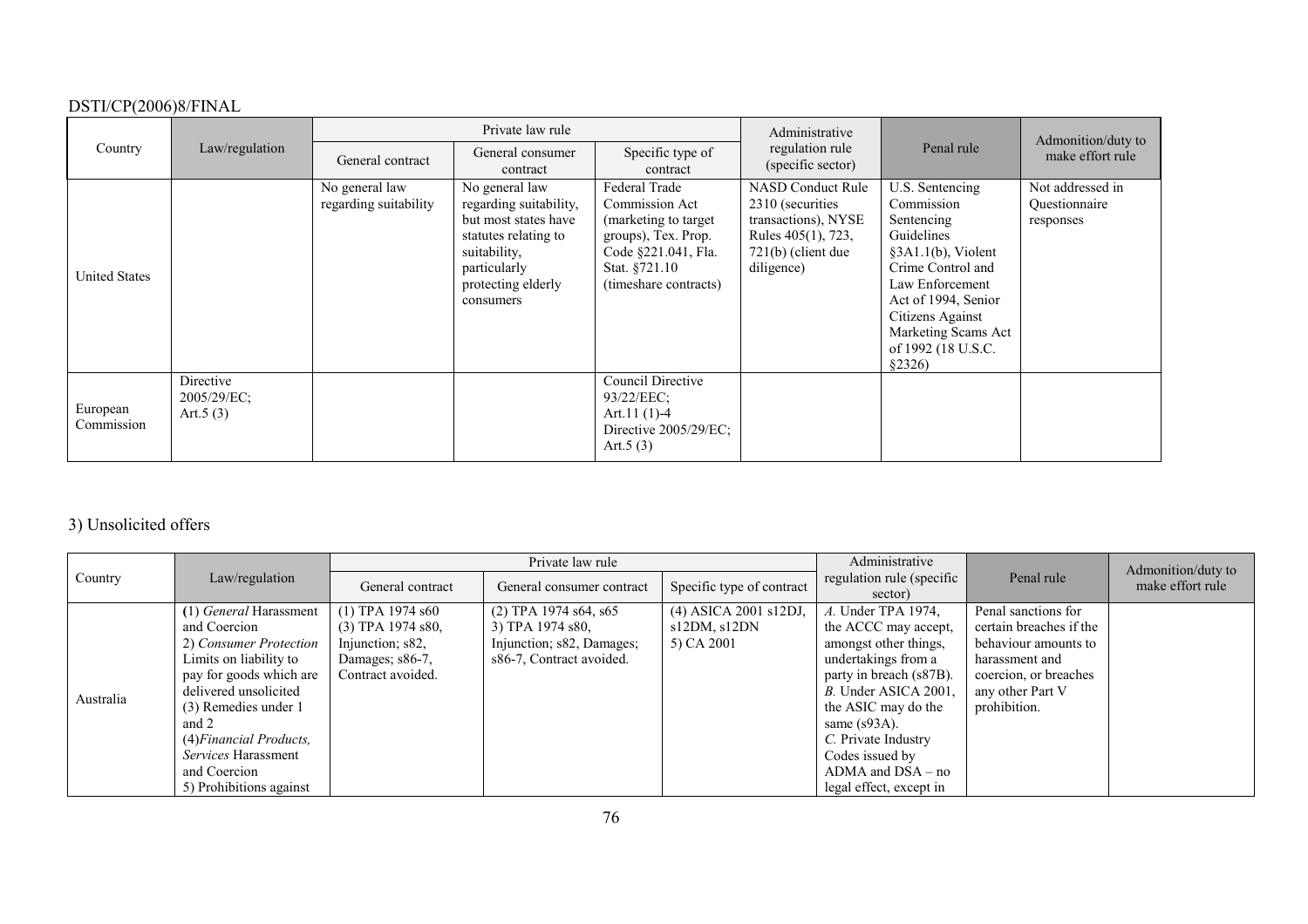|         |                        |                                                                                       | Private law rule                                                                                           |                           | Administrative                                                                                                                             |                                        | Admonition/duty to |
|---------|------------------------|---------------------------------------------------------------------------------------|------------------------------------------------------------------------------------------------------------|---------------------------|--------------------------------------------------------------------------------------------------------------------------------------------|----------------------------------------|--------------------|
| Country | Law/regulation         | General contract                                                                      | General consumer contract                                                                                  | Specific type of contract | regulation rule (specific<br>sector)                                                                                                       | Penal rule                             | make effort rule   |
|         | unsolicited sales      |                                                                                       |                                                                                                            |                           | so far as there may be<br>membership<br>obligations within the<br>organisation.                                                            |                                        |                    |
|         | Unsolicited offers     | §864 Abs 2 ABGB                                                                       | §864 Abs 2 ABGB                                                                                            |                           |                                                                                                                                            |                                        |                    |
|         | Door-to-door sale      |                                                                                       |                                                                                                            | §3 KSchG                  |                                                                                                                                            |                                        |                    |
|         | Penal rules KSchG      |                                                                                       |                                                                                                            |                           |                                                                                                                                            | §3 KSchG                               |                    |
| Austria | Penal rules ABGB       |                                                                                       |                                                                                                            |                           |                                                                                                                                            | $(\$864$ Abs 2 ABGB)                   |                    |
|         | Privacy, data security |                                                                                       |                                                                                                            |                           | §§92 et seq. TKG (v.a.<br>$§107$ TKG), $§7, 30$<br>ECG, §§1, 7, 9 DSG                                                                      | §§108 et seq. TKG,<br>§§51 et seq. DSG |                    |
| Belgium |                        | LPC Art.23§3-5<br>(advertisement), 76<br>(unsolicited goods), 80<br>(distant selling) | LPC Art.23(3)(5),53<br>(advertisement); 76<br>(unsolicited goods];82 (prior<br>consent in distant selling] | LAA                       | Act of 11 March, 2003<br>on some legal aspects<br>of information society<br>services, Arts. 13,<br>14§1(advertisement by<br>using e-mails] | LPC Art. 102-110;                      |                    |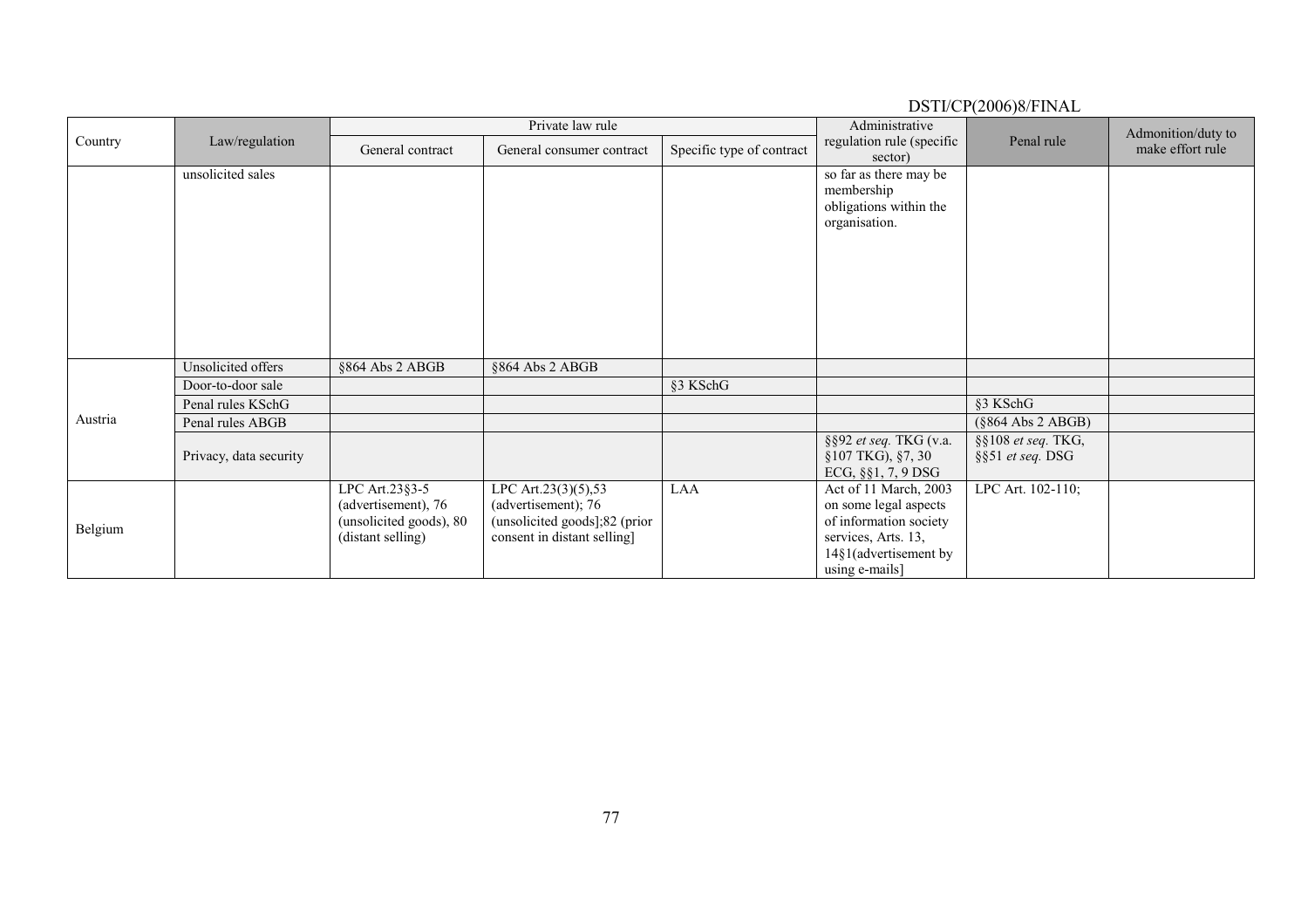|                |                                                        | Private law rule                                                                                                                                                  |                                                                                                                                                                                                                                                                                                                                                                                                                                                                                                                      |                                                                                                                                                                                                                                                                                                                                                                                                                                                                                                                                                              | Administrative                                                                                                                                                                                                                                                                                                                          |                                                | Admonition/duty to                             |
|----------------|--------------------------------------------------------|-------------------------------------------------------------------------------------------------------------------------------------------------------------------|----------------------------------------------------------------------------------------------------------------------------------------------------------------------------------------------------------------------------------------------------------------------------------------------------------------------------------------------------------------------------------------------------------------------------------------------------------------------------------------------------------------------|--------------------------------------------------------------------------------------------------------------------------------------------------------------------------------------------------------------------------------------------------------------------------------------------------------------------------------------------------------------------------------------------------------------------------------------------------------------------------------------------------------------------------------------------------------------|-----------------------------------------------------------------------------------------------------------------------------------------------------------------------------------------------------------------------------------------------------------------------------------------------------------------------------------------|------------------------------------------------|------------------------------------------------|
| Country        | Law/regulation                                         | General contract                                                                                                                                                  | General consumer contract                                                                                                                                                                                                                                                                                                                                                                                                                                                                                            | Specific type of contract                                                                                                                                                                                                                                                                                                                                                                                                                                                                                                                                    | regulation rule (specific<br>sector)                                                                                                                                                                                                                                                                                                    | Penal rule                                     | make effort rule                               |
| Canada         |                                                        | No general law on<br>unsolicited offers; Arts.<br>1399-1401 C.C.Q.<br>(Quebec); Provincial<br>Sales of Goods Acts<br>(e.g. Alberta, R.S.A.<br>2000, c.S-2, s.58); | Federal Competition Act<br>Art. 52 (general criminal<br>provision for false or<br>misleading representations);<br><b>B.C. Consumer Protection</b><br>Act, R.S.B.C. 1996, c.69, s.<br>47(3); Newfoundland and<br>Labrador Unsolicited Goods<br>and Credit Cards Act ss.2<br>and 3; N.S. Consumer<br>Protection Act s. 23;<br>Saskatchewan The<br>Consumer Protection Act s.<br>73(2); P.E.I. Consumer<br>Protection Act s.17<br>(unsolicited goods); Ontario<br><b>Consumer Protection Act</b><br>$2002$ s.14(2)(15). | Alberta Fair Trading<br>Act sis. 20-23 and B.C.<br><b>Consumer Protection</b><br>Act s. 54 (negative<br>option selling); New<br>Brunswick Cost of<br>Credit Disclosure Act<br>R.S.N.B. 1973 c.C-28<br>ss.1,14 (unsolicited<br>credit cards); Quebec<br><b>Consumer Protection</b><br>Act, Art. 58 (itinerant<br>merchants); Consumer<br>Protection Acts (Fair<br>Trading Act in Alberta),<br>Direct Sellers Act or<br>Regulation as in N.B.,<br>Newfoundland and<br>Labrador, P.E.I., Nova<br>Scotia, Manitoba and<br>Saskatchewan (cooling-<br>off period); | Provincial Office of<br>Consumer<br>Affairs/Competition<br><b>Bureau</b><br>(telemarketing);<br>PhoneBusters (anti-<br>fraud call centre<br>operated jointly by the<br>Ontario Provincial<br>Police, the Royal<br>Canadian Mounted<br>Police and the<br>Competition Bureau);<br>Canadian Marketing<br>Service "Do Not Call"<br>Service. | Not addressed in<br>questionnaire<br>responses | Not addressed in<br>questionnaire<br>responses |
| Czech Republic |                                                        | Civil Code Secs 34-51a                                                                                                                                            | Civil Code Art.53                                                                                                                                                                                                                                                                                                                                                                                                                                                                                                    |                                                                                                                                                                                                                                                                                                                                                                                                                                                                                                                                                              | Act No 480/2004 Coll.,<br>on Certain Services of<br><b>Information Society</b><br>Sec.7 (prior assent), 11<br>(fine is imposed)                                                                                                                                                                                                         |                                                |                                                |
| Denmark        | The Consumer<br>Contracts (Doorstep<br>Sales Act) 1987 |                                                                                                                                                                   | Sections.2 & 6 (prohibit<br>door-to-door sale)                                                                                                                                                                                                                                                                                                                                                                                                                                                                       |                                                                                                                                                                                                                                                                                                                                                                                                                                                                                                                                                              |                                                                                                                                                                                                                                                                                                                                         |                                                |                                                |
|                | The Market Practice Act                                |                                                                                                                                                                   | Sec.6a (unsolicited<br>communication with<br>specific customers); for<br>remedies, Sec. 13; for class<br>action, Sec. 20                                                                                                                                                                                                                                                                                                                                                                                             |                                                                                                                                                                                                                                                                                                                                                                                                                                                                                                                                                              |                                                                                                                                                                                                                                                                                                                                         |                                                |                                                |
| Finland        |                                                        |                                                                                                                                                                   | <b>Consumer Protection Act</b>                                                                                                                                                                                                                                                                                                                                                                                                                                                                                       |                                                                                                                                                                                                                                                                                                                                                                                                                                                                                                                                                              | (Market Court;<br>Consumer<br>Ombudsman)                                                                                                                                                                                                                                                                                                | Injunction                                     |                                                |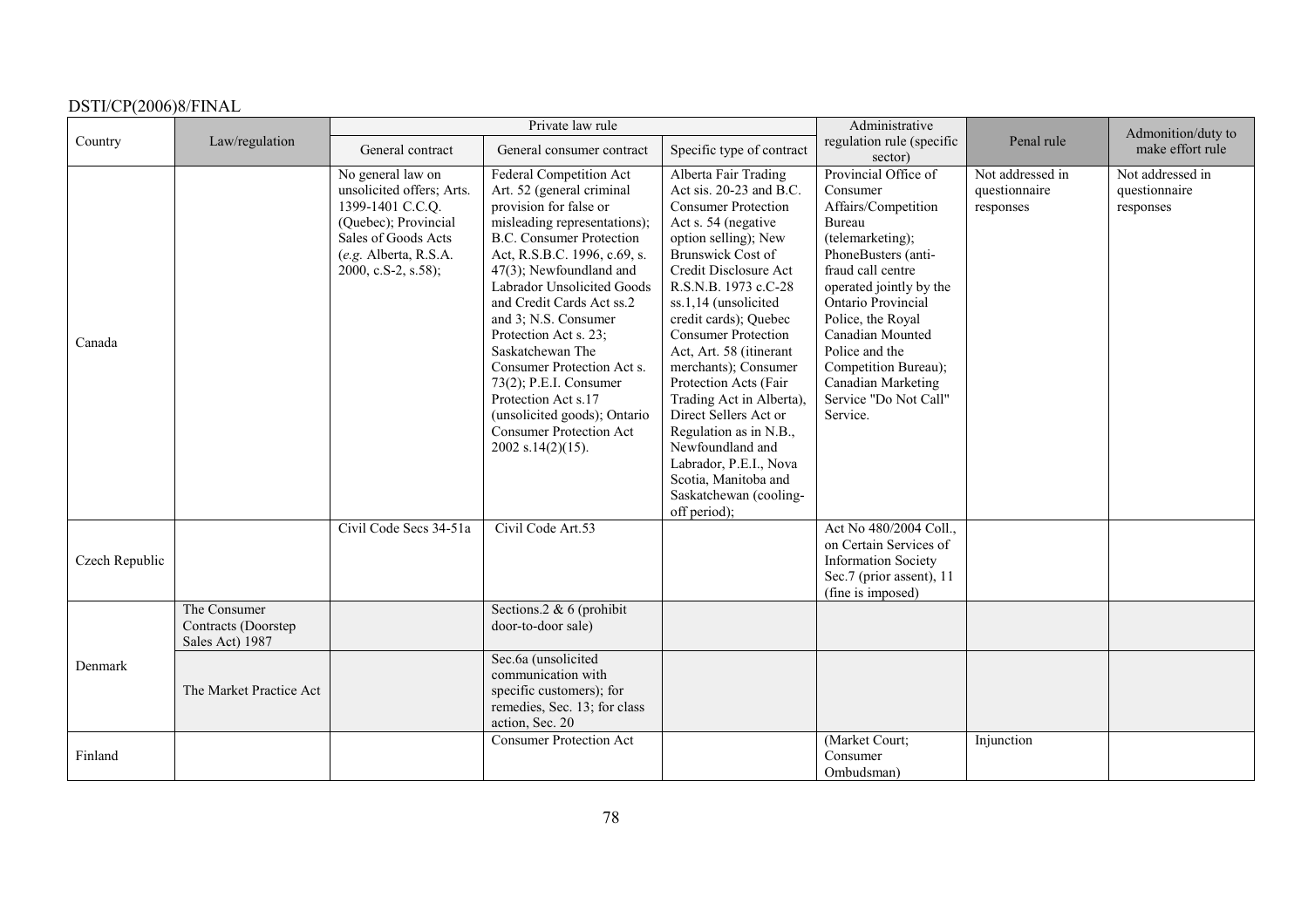| Country |                                                      |                                                                                                                                                                                                                                                                                                                     | Private law rule                                                                                                                                                                                     |                                                                                                               | Administrative                       | $25.11$ , $21.700$ , $21.71$           | Admonition/duty to |
|---------|------------------------------------------------------|---------------------------------------------------------------------------------------------------------------------------------------------------------------------------------------------------------------------------------------------------------------------------------------------------------------------|------------------------------------------------------------------------------------------------------------------------------------------------------------------------------------------------------|---------------------------------------------------------------------------------------------------------------|--------------------------------------|----------------------------------------|--------------------|
|         | Law/regulation                                       | General contract                                                                                                                                                                                                                                                                                                    | General consumer contract                                                                                                                                                                            | Specific type of contract                                                                                     | regulation rule (specific<br>sector) | Penal rule                             | make effort rule   |
| France  | Door-to-door sales                                   |                                                                                                                                                                                                                                                                                                                     | Art. L121-21, Art. L. 121-<br>23, Art. L. 121-25 of the<br>Consumer Code                                                                                                                             |                                                                                                               |                                      | Art. L. 121-28 of the<br>Consumer Code |                    |
|         | Advertising via<br>electronic mail                   |                                                                                                                                                                                                                                                                                                                     | Art. L. 121-15-1 and L121-<br>15-3 of the Consumer Code                                                                                                                                              |                                                                                                               |                                      |                                        |                    |
|         | Selling by phone or<br>other similar means           |                                                                                                                                                                                                                                                                                                                     | Art. L. 121-18 and Art. R<br>121-1 of the Consumer<br>Code, Art. L121-27 of the<br>Consumer Code, Arts. L.<br>121-18, L. 121-19, L. 121-<br>20, L. 121-20-1 and L. 121-<br>20-3 of the Consumer Code |                                                                                                               |                                      |                                        |                    |
|         | Abuse of weakness                                    |                                                                                                                                                                                                                                                                                                                     | Arts. L 122-8 and following<br>of the Consumer Code                                                                                                                                                  |                                                                                                               |                                      |                                        |                    |
|         | abuse of the state of<br>ignorance or of<br>weakness |                                                                                                                                                                                                                                                                                                                     |                                                                                                                                                                                                      |                                                                                                               |                                      | Art. L. 223-15-2 of<br>the Penal Code  |                    |
|         | financial door-to-door<br>sales                      |                                                                                                                                                                                                                                                                                                                     |                                                                                                                                                                                                      | Art. L341-11 and Art.<br>L353-1 of the the<br>Monetary and Financial<br>Code, Law nº 2003-706<br>of 1.08.2003 |                                      |                                        |                    |
| Germany | Civil Code                                           | Sec. 119 ff. BGB<br>(mistake), Sec. 123<br>BGB (fraud or<br>threat), Sec. 134 BGB<br>(breach of law), Sec.<br>138 BGB (bonos mores<br>/ against public policy),<br>Sec. 241 (2) BGB (duty<br>to protect the other's<br>party interest), Sec. 242<br>BGB (good faith), Sec.<br>311 (2) BGB (culpa in<br>contrahendo) | Sec.241a BGB (unsolicited<br>goods)                                                                                                                                                                  | Sec. 312 ff. BGB (door-<br>to-door sales), Sec.<br>661a BGB (prize<br>notifications)                          |                                      |                                        |                    |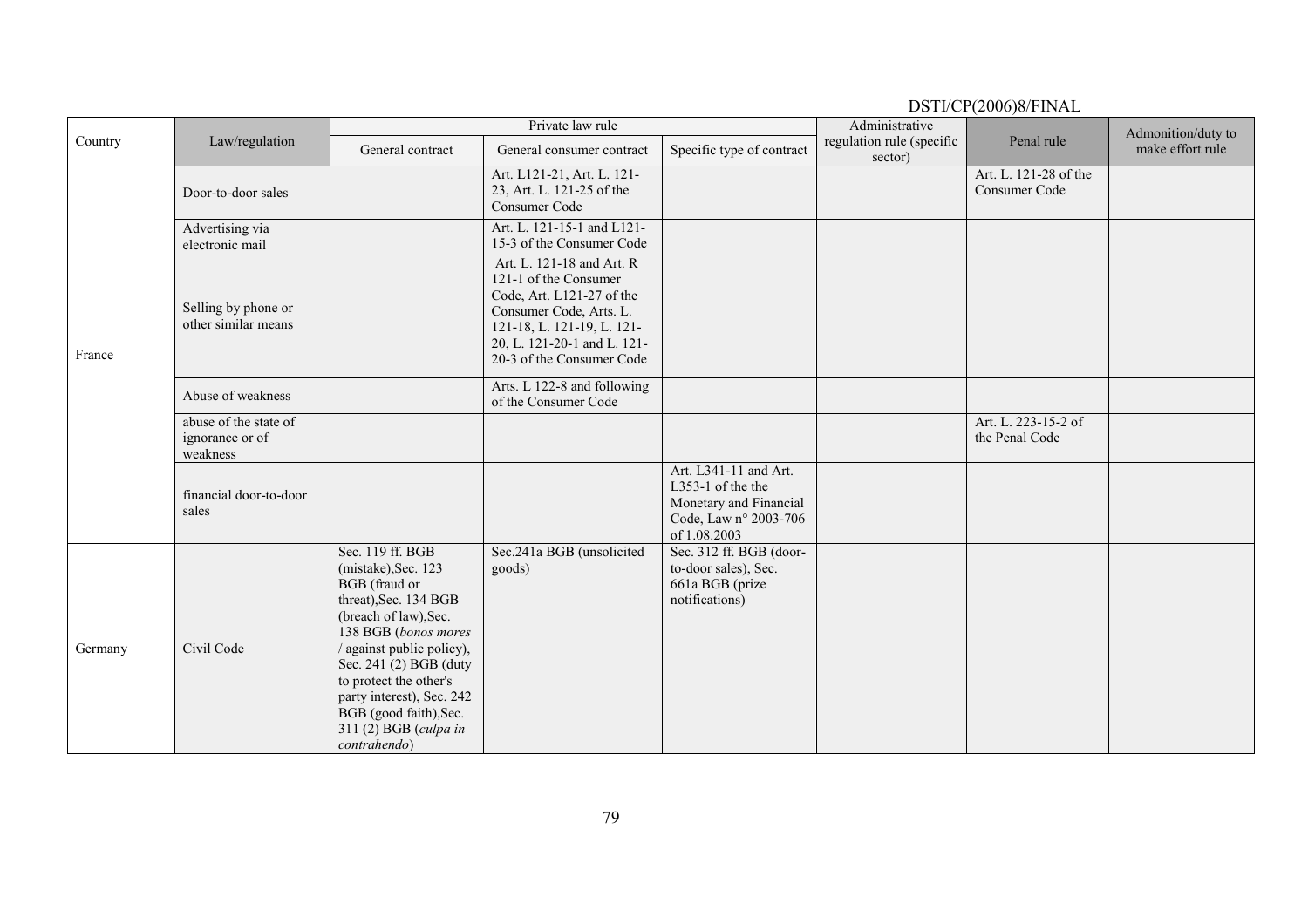|         |                                                                                                                                                         |                  | Private law rule                                                                                                                |                                                                                                                                                                                          | Administrative                                                                                                                                                                                                               |            | Admonition/duty to |
|---------|---------------------------------------------------------------------------------------------------------------------------------------------------------|------------------|---------------------------------------------------------------------------------------------------------------------------------|------------------------------------------------------------------------------------------------------------------------------------------------------------------------------------------|------------------------------------------------------------------------------------------------------------------------------------------------------------------------------------------------------------------------------|------------|--------------------|
| Country | Law/regulation                                                                                                                                          | General contract | General consumer contract                                                                                                       | Specific type of contract                                                                                                                                                                | regulation rule (specific<br>sector)                                                                                                                                                                                         | Penal rule | make effort rule   |
|         | <b>Unfair Competition Act</b>                                                                                                                           |                  |                                                                                                                                 |                                                                                                                                                                                          | Sec. 7 UWG<br>(unreasonable<br>harassment) $\lceil \rightarrow \text{Sec. } 3 \rceil$<br>UWG (general<br>clause)],<br>Sec. 8 UWG<br>(injunction),<br>Sec. 9 UWG<br>(damages),<br>Sec. 10 UWG<br>(skimming off of<br>profits) |            |                    |
|         | Prohibitory Injunctions<br>Act                                                                                                                          |                  |                                                                                                                                 |                                                                                                                                                                                          | Sec. 2 UKlaG<br>(injunction)                                                                                                                                                                                                 |            |                    |
| Hungary |                                                                                                                                                         |                  |                                                                                                                                 | Act CVIII. 2001 on<br>certain aspects of the<br>electronic commercial<br>services and services<br>related to information<br>society(Sec.14)                                              | Act CVIII. 2001 on<br>certain aspects of the<br>electronic commercial<br>services and services<br>related to information<br>society                                                                                          |            |                    |
| Iceland | 1) Fairly comprehensive<br>protections in relation to<br>door-to-door and<br>distance selling<br>including e-mail, with<br>14 day withdrawal<br>rights. |                  | (1) Act on Door-to-Door<br>Sales and Distance<br>Contracts [No 6/2000] (Art.<br>5), (Art. 6), (Art. 8), (Art.<br>13), (Art. 14) |                                                                                                                                                                                          |                                                                                                                                                                                                                              |            |                    |
| Italy   |                                                                                                                                                         |                  | Consumer Code Art. 2<br>(fundamental rights of<br>consumer)                                                                     | Consumer Code Art. 58<br>(distant contracts);<br>Consumer Code Art. 68<br>(electronic commerce);<br>Decreto legislativo 30<br>giugno 2003, n196<br>Sec.130 (personal data<br>protection) |                                                                                                                                                                                                                              |            |                    |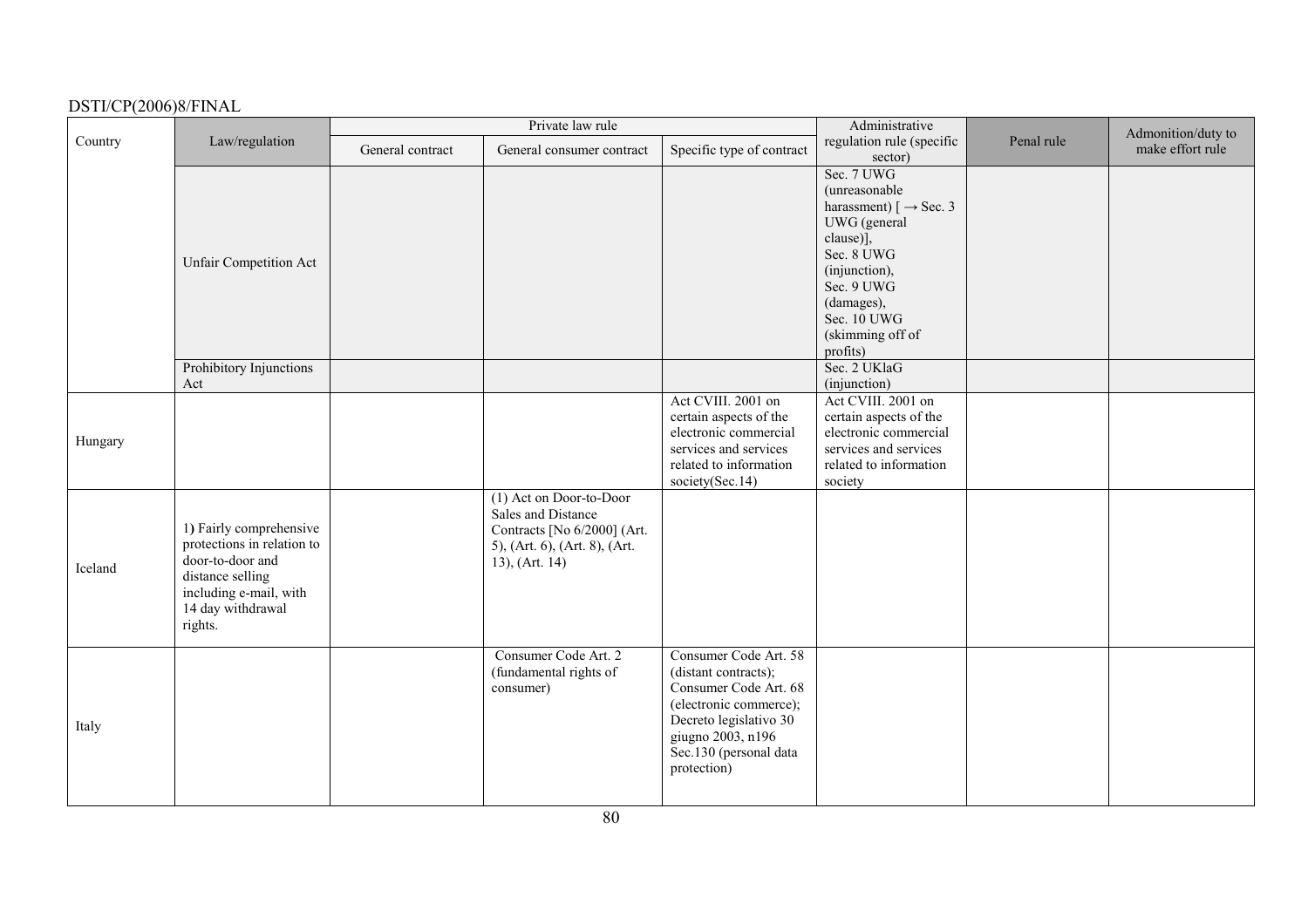|         |                                                |                                                                                                   | DSTI/CP(2006)8/FINAL      |                                                                                                                                          |                                                                                                                                                                                                                                                                                                                                                                                                                                                                                                                                                                                                                               |                                                                                                                                                   |                    |  |  |  |
|---------|------------------------------------------------|---------------------------------------------------------------------------------------------------|---------------------------|------------------------------------------------------------------------------------------------------------------------------------------|-------------------------------------------------------------------------------------------------------------------------------------------------------------------------------------------------------------------------------------------------------------------------------------------------------------------------------------------------------------------------------------------------------------------------------------------------------------------------------------------------------------------------------------------------------------------------------------------------------------------------------|---------------------------------------------------------------------------------------------------------------------------------------------------|--------------------|--|--|--|
| Country |                                                |                                                                                                   | Private law rule          |                                                                                                                                          | Administrative                                                                                                                                                                                                                                                                                                                                                                                                                                                                                                                                                                                                                |                                                                                                                                                   | Admonition/duty to |  |  |  |
|         | Law/regulation                                 | General contract                                                                                  | General consumer contract | Specific type of contract                                                                                                                | regulation rule (specific<br>sector)                                                                                                                                                                                                                                                                                                                                                                                                                                                                                                                                                                                          | Penal rule                                                                                                                                        | make effort rule   |  |  |  |
|         | Civil Code                                     |                                                                                                   |                           |                                                                                                                                          |                                                                                                                                                                                                                                                                                                                                                                                                                                                                                                                                                                                                                               | Art.709 (Torts)                                                                                                                                   |                    |  |  |  |
|         | <b>Consumer Contract Act</b>                   | Art.4 (3) (Causing<br>Annoyance by Not<br>Leaving Consumer's<br>Place or Confining a<br>Consumer) |                           |                                                                                                                                          |                                                                                                                                                                                                                                                                                                                                                                                                                                                                                                                                                                                                                               |                                                                                                                                                   |                    |  |  |  |
| Japan   | Specified Commercial<br><b>Transaction Act</b> |                                                                                                   |                           | Art.2 (1) No.1 (Door-to-<br>door sales)<br>Art.2 $(1)$ No.2<br>(confidence game,<br>appointment sales)<br>Art. $2(3)$<br>(Telemarketing) | Door-to-door sales;<br>Art.6 $(3)$ , 6 $(4)$<br>(Content of discipline)<br>Art.8<br>(Content of<br>Supervision)<br>Art.34 $(3)$ , $(4)$<br>(chain sales)<br>Art.44 $(3)$<br>(specific continuous<br>service)<br>Art.52 $(2), (3)$<br>(sales through<br>attraction by hinting<br>business ties)<br>Telemarketing;<br>Art.17, 21(3)<br>(Content of discipline)<br>Art.22, 23<br>(Content of<br>Supervision)<br>Art.66 $(6)$<br>Art.67 $\leftarrow$ Competent<br>minister; Minister of<br>Economy, Trade and<br>Industry and others<br>Art.68 ← Prefectural<br>governors<br>Art.69 $\leftarrow$ Directors of<br>regional bureaus | Art.70 (← Art.6 (3),<br>8(1), 21(3), 23(1)<br>Art.71 (← Art.6 (4)<br>Art.72 ( $\leftarrow$ Art.22)<br>Art.72 No.8, 73 No.2,<br>No.3 (← Art.66 (6) |                    |  |  |  |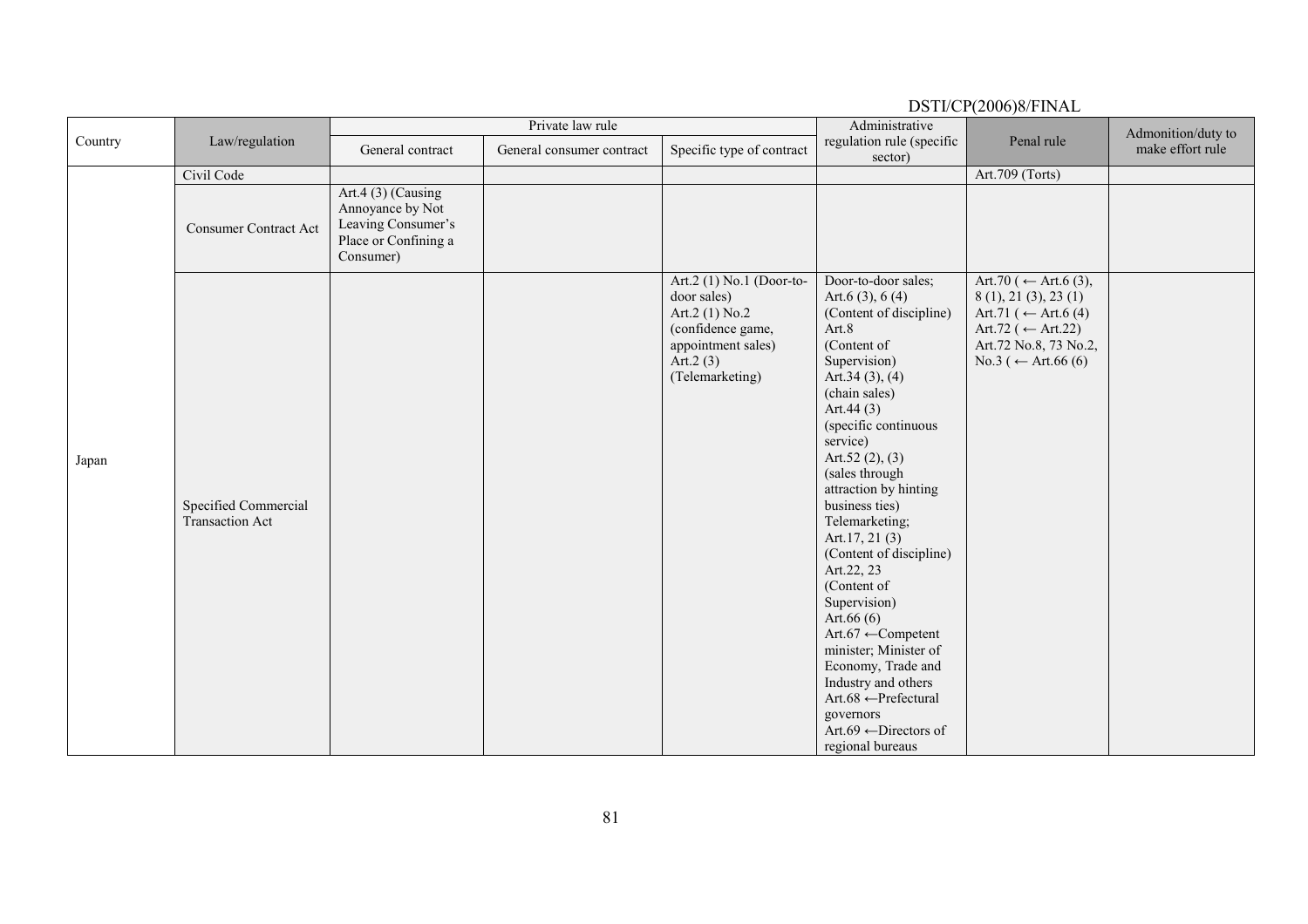|         |                                                |                  | Private law rule          |                           | Administrative                                                                                                                                                                                                               |                                                    | Admonition/duty to |
|---------|------------------------------------------------|------------------|---------------------------|---------------------------|------------------------------------------------------------------------------------------------------------------------------------------------------------------------------------------------------------------------------|----------------------------------------------------|--------------------|
| Country | Law/regulation                                 | General contract | General consumer contract | Specific type of contract | regulation rule (specific<br>sector)                                                                                                                                                                                         | Penal rule                                         | make effort rule   |
|         | <b>Financial Futures</b><br><b>Trading Act</b> |                  |                           |                           | Art.76 No.4, No.5<br>(Content of discipline)<br>Art.86, 87 (1) No.3<br>(Content of<br>Supervision)<br>$\leftarrow$ Prime minister,<br>Minster of finance                                                                     | Art. 151 and down<br>$(\leftarrow$ Art.85, 86, 87) |                    |
|         | Mortgage Business<br>Regulation Act            |                  |                           |                           | Art.19 $(2)$<br>(Content of discipline)<br>Art.23, 24<br>(Content of<br>Supervision)<br>←Regional Financial<br>Bureaus, Ministry of<br>Finance, the prime<br>minister                                                        | Art. 49 ( $\leftarrow$ Art. 24)                    |                    |
|         | Commodity Exchange<br>Act                      |                  |                           |                           | Art.214 No.5, No.6<br>No.7<br>(Content of discipline)<br>Art.231, 232, 236<br>(Content of<br>Supervision)<br>$\leftarrow$ Minister of<br>Agriculture, Forestry<br>and Fishery, Minister<br>of Economy, Trade and<br>Industry | Art. 361, 362<br>$($ ← Art.231, 232,<br>236)       |                    |
|         | <b>Financial Instruments</b><br>Sales Act      |                  |                           |                           | Art.7 (Ensuring of Fair<br>Soliciting), Art.8<br>(Formulation and<br>Announcement of<br>Soliciting Policies)                                                                                                                 | Art. 9 ( $\leftarrow$ Art.8)                       | Art.7              |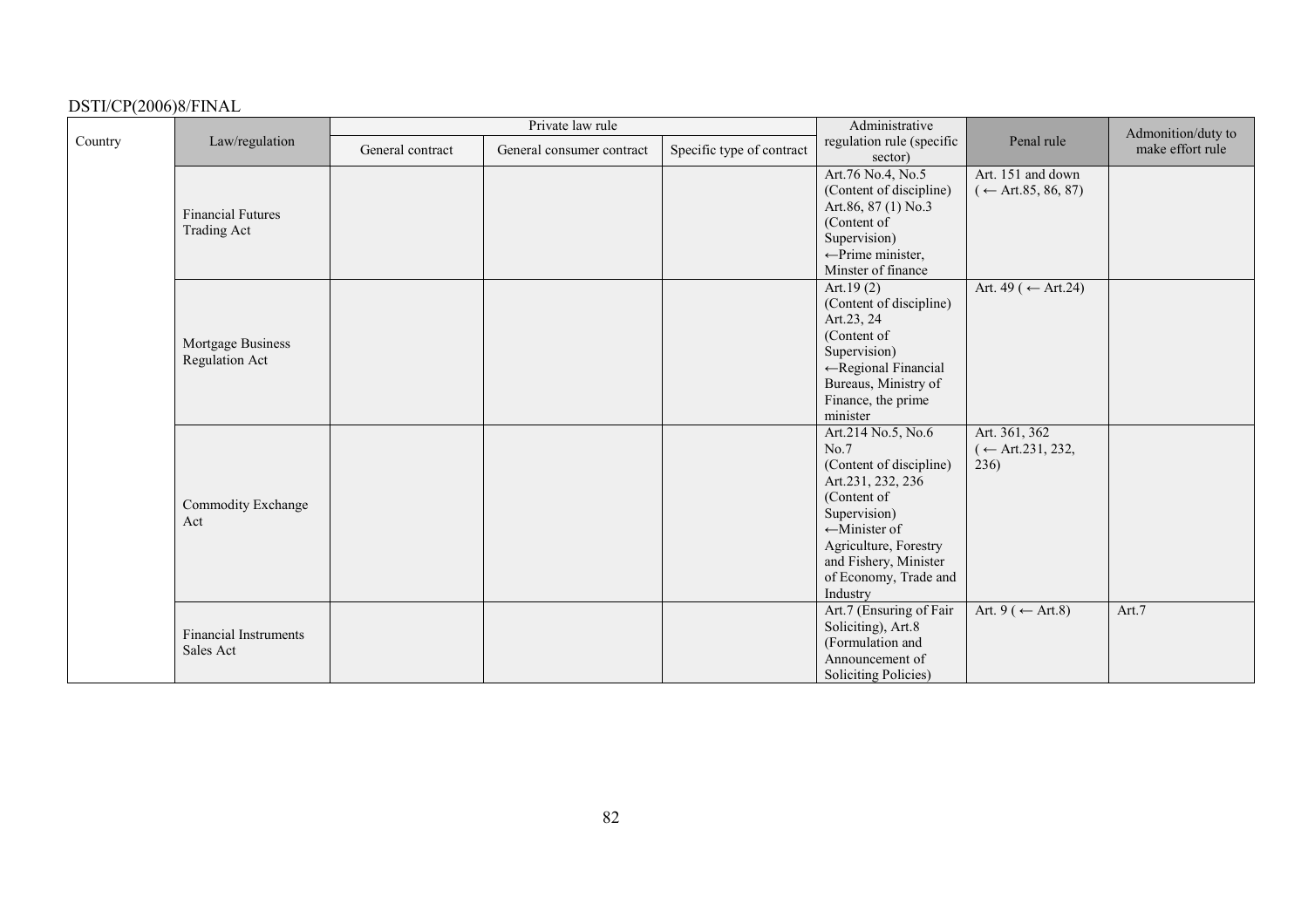DSTI/CP(2006)8/FINAL Country Law/regulation Private law rule Administrative regulation rule (specific sector) Penal rule and rule and rule and rule of the contract of the contract General contract General contract General consumer contract Specific type of contract egulation calcometer make effort rule ìComprehensive Supervising Guideline for Financial Futures Brokers" based on the Financial Futures Trading Act (the Financial Services Agency) II-3-7 (Prohibition of Uninvited Soliciting) II-3-9 (Soliciting by Gathering Clients) Korea Door-to-Door Sales Act; Promotion of Information & Communication Network Utilization and Information Protection Act; Consumer Protection in Electronic Commerce Act; Door-To-Door Sales Act; Credit-Specialized Financial Business Act; Insurance Business Act N/A Art. 3 of the Fair Labelling and Advertising Act (Prohibition of Unfair labelling and Advertising) $\rightarrow$ Art. 10 of the Act (Liability of Damages) Art. 14 of the Securities And Exchange Act (Liabilities for Compensation Due to False Statements=Collective Lawsuits are available), Art.45 of the Futures Trading Act (Presenting a Conclusive Judgement <sup>→</sup>Liability for Damages) Art. 21 of the Consumer Protection in Electronic Commerce Act, Art. 11of the Door-to-Door Sales Act, Art. 14 of the Instalment Transactions Act, Art. 97 of the Insurance Business Act, Art. 52 of the Securities And Exchange Act, Art. 57 of the Operating Indirect Investment and Assets Businesses Act, Art. 45 of the Futures Trading Act, Art. 33 of the Business of Licensed Real Estate Agent Act, etc. Art. 17 of the Fair Labelling and Advertising Act, Art. 43 of the Consumer Protection in Electronic Commerce Act, Art. 52 etc. of the Door-to-Door Sales Act, Art. 182 etc. of the Operating Indirect Investment and Assets Businesses Act, Art. 96 etc. of the Futures Trading Act, Art. 49 of the Business of Licensed Real Estate Agent Act N/A Mexico Federal Civil Law Art. 1795 (validity of contracts/consent) Federal Consumer Protection Law Arts. 1,46,64-66,99 Secretariat of Economy (insurance) Office of the Federal Attorney for Consumer Protection (enforcement) Fine (FLPC Arts. 126, 127) **Netherlands (1)** Abuse of the Circumstances **2)** Telemarketing **(1)** Art. 44 of Book 3 of the Civil Code**(2)**  *Telecommunicatiewet*(Telecommunication Act)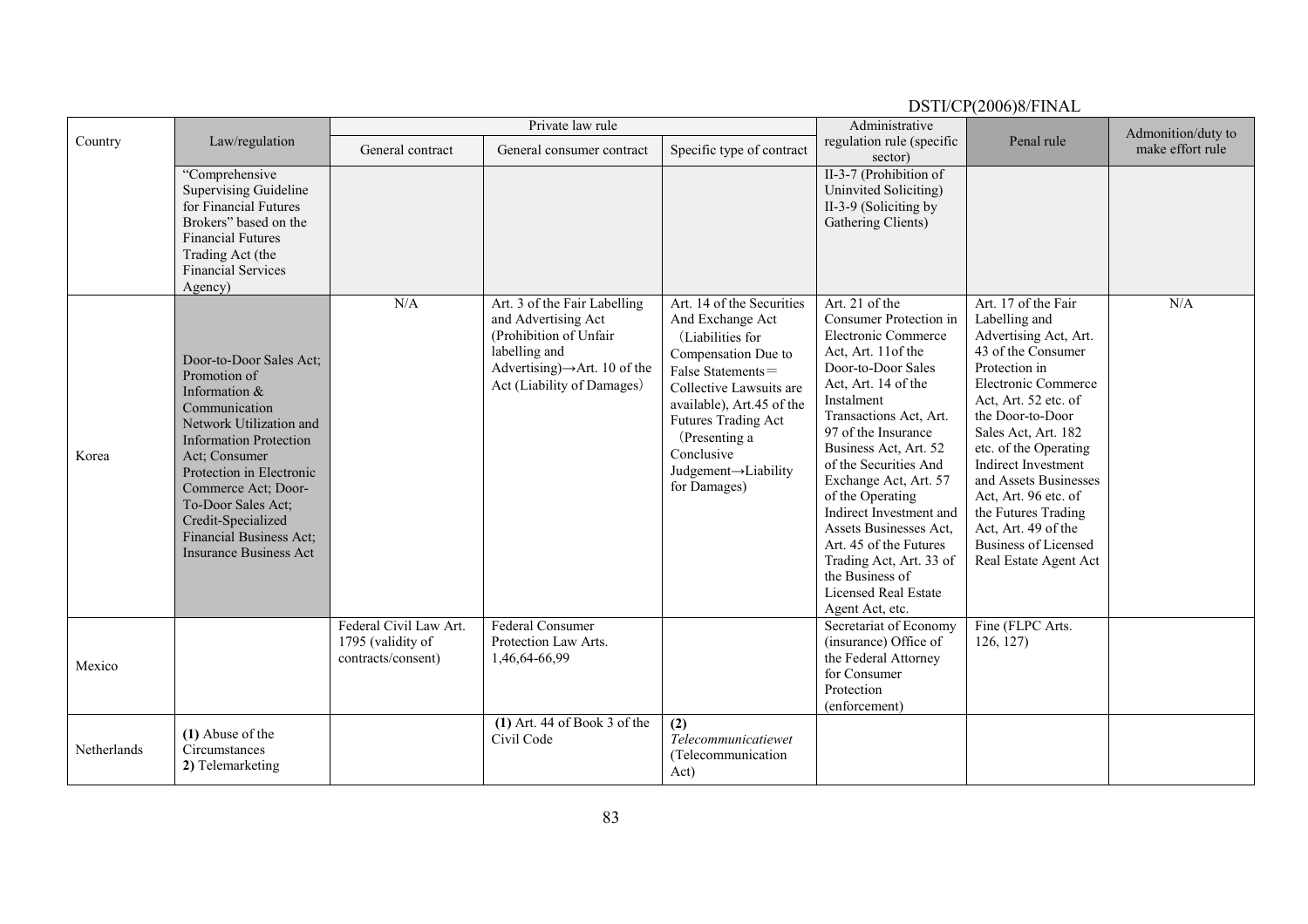|                |                                                                                                                                                          |                                                                               | Private law rule                                                                                                                                                                                                                                               |                                                                             | Administrative                                                                                                                                              |                                                                                                                                                                                                  | Admonition/duty to |
|----------------|----------------------------------------------------------------------------------------------------------------------------------------------------------|-------------------------------------------------------------------------------|----------------------------------------------------------------------------------------------------------------------------------------------------------------------------------------------------------------------------------------------------------------|-----------------------------------------------------------------------------|-------------------------------------------------------------------------------------------------------------------------------------------------------------|--------------------------------------------------------------------------------------------------------------------------------------------------------------------------------------------------|--------------------|
| Country        | Law/regulation                                                                                                                                           | General contract                                                              | General consumer contract                                                                                                                                                                                                                                      | Specific type of contract                                                   | regulation rule (specific<br>sector)                                                                                                                        | Penal rule                                                                                                                                                                                       | make effort rule   |
| New Zealand    | $(1)$ Common law,<br>(2) legislation                                                                                                                     |                                                                               |                                                                                                                                                                                                                                                                | (2) Unsolicited Goods<br>and Services Act;<br>(2) Door to Door Sales<br>Act | (2) Unsolicited Goods<br>and Services Act; (2)<br>Door to Door Sales Act                                                                                    | (2) Unsolicited Goods<br>and Services Act ss<br>$11-12$ (offences);<br>(2) Door to Door<br>Sales Act s14<br>(offences, e.g. vendor<br>fails to repay money<br>after notification by<br>consumer) |                    |
| Norway         |                                                                                                                                                          | The Act relating to<br>conclusion of<br>agreements etc.;<br>Sec. 33, Sec. 36. | The Cooling-off Period Act;<br>(remedy; the right to cancel,<br>the ordinary cooling-off<br>period; 14 days)                                                                                                                                                   |                                                                             | The MCA;<br>Sec. 1 (general<br>provision), Sec. 2a<br>(negative sales) and<br>Sec. 2b (restriction on<br>the use of certain<br>methods of<br>communication) | The MCA;<br>Sec. 16 and 17<br>(injunctions)<br>combined with fines,<br>imprisonment of up to<br>6 months)                                                                                        |                    |
| Poland         | (1) Doorstep selling<br>(2) Distance selling<br>3) E-commerce<br>$(4)$ "Arduous or<br>pressing circumstances"                                            |                                                                               | $(1)$ & $(2)$ Act on the<br>protection of certain<br>consumer rights and on the<br>liability for damage caused<br>by a dangerous product<br>3) Act on Providing<br>Services by Electronic<br>Means<br>4) Act on combating unfair<br>competition – Art. 16.1(5) |                                                                             | See relevant entry in<br>Section 1 for<br>enforcement of<br>"Information<br>Obligations"                                                                    |                                                                                                                                                                                                  |                    |
| Slovak Republc | Information on specific<br>provisions not supplied<br>so entries are generally<br>descriptive only                                                       |                                                                               | Door Sales: 7 day<br>withdrawal                                                                                                                                                                                                                                | Timeshares: 10 day<br>withdrawal                                            |                                                                                                                                                             |                                                                                                                                                                                                  |                    |
| Spain          | Contracts formed<br>outside commercial<br>establishments, door-to-<br>door sales, sales at the<br>workplace of the<br>consumer or in public<br>transport |                                                                               | Art. 3 of the Law 26/1991,<br>21 November                                                                                                                                                                                                                      |                                                                             |                                                                                                                                                             |                                                                                                                                                                                                  |                    |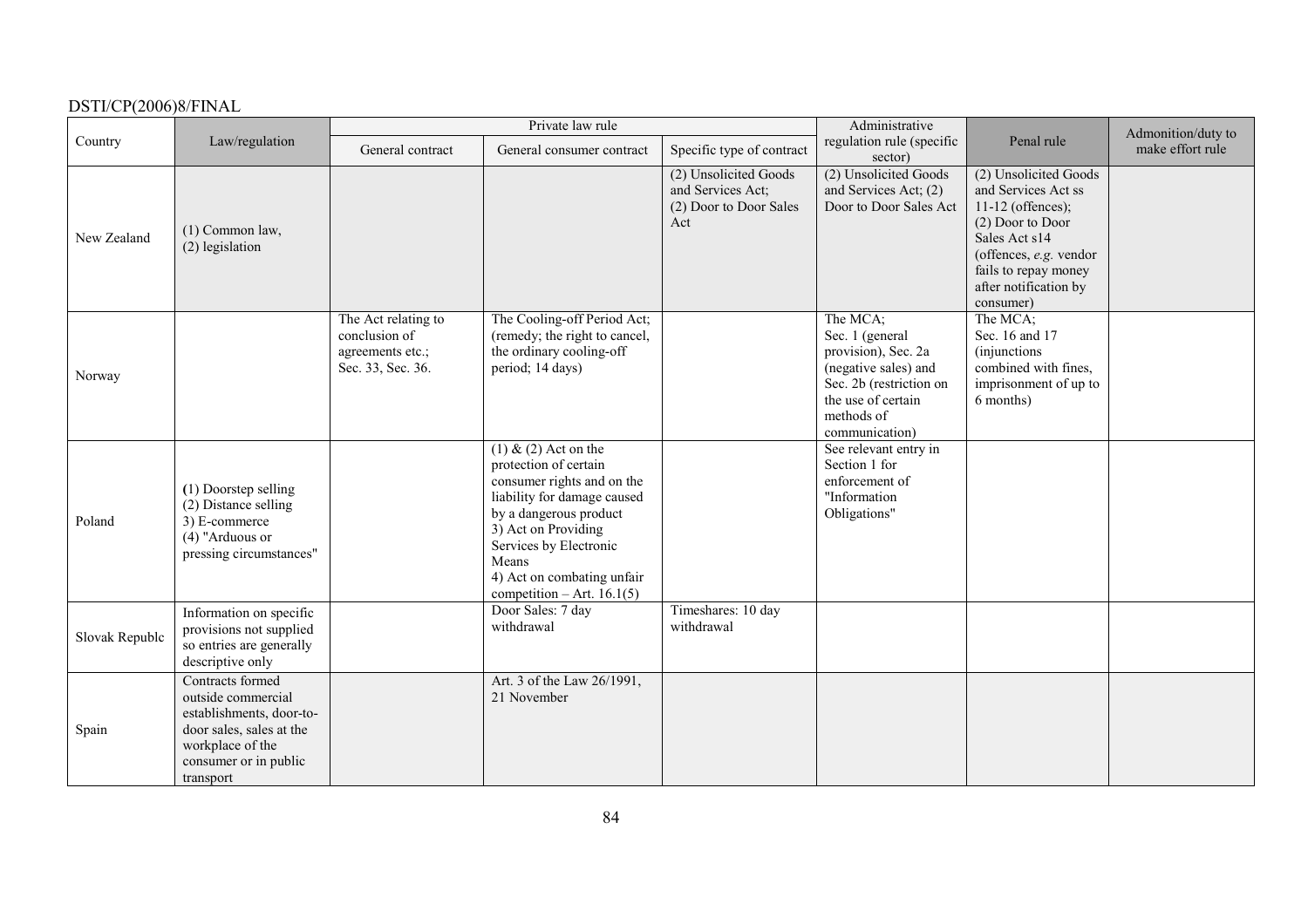|                   |                                                                                                                                                                                                               |                                                                                           | Private law rule                                                                                                                                                                                                             |                                                                                                                  | Administrative                                                                                                                                                                                                                                                                                                                                                         |                                                                                                                                                                                                                                                                           | Admonition/duty to                                                                             |
|-------------------|---------------------------------------------------------------------------------------------------------------------------------------------------------------------------------------------------------------|-------------------------------------------------------------------------------------------|------------------------------------------------------------------------------------------------------------------------------------------------------------------------------------------------------------------------------|------------------------------------------------------------------------------------------------------------------|------------------------------------------------------------------------------------------------------------------------------------------------------------------------------------------------------------------------------------------------------------------------------------------------------------------------------------------------------------------------|---------------------------------------------------------------------------------------------------------------------------------------------------------------------------------------------------------------------------------------------------------------------------|------------------------------------------------------------------------------------------------|
| Country           | Law/regulation                                                                                                                                                                                                | General contract                                                                          | General consumer contract                                                                                                                                                                                                    | Specific type of contract                                                                                        | regulation rule (specific<br>sector)                                                                                                                                                                                                                                                                                                                                   | Penal rule                                                                                                                                                                                                                                                                | make effort rule                                                                               |
|                   | Commercial<br>communications and<br>promotional offers made<br>through electronic<br>means                                                                                                                    |                                                                                           |                                                                                                                                                                                                                              | Arts. 19 and following<br>of the LSSI                                                                            |                                                                                                                                                                                                                                                                                                                                                                        |                                                                                                                                                                                                                                                                           |                                                                                                |
|                   | Distance sales                                                                                                                                                                                                |                                                                                           |                                                                                                                                                                                                                              | Arts. 32, 40, 41 and 42<br>of the Law 7/1996 on<br>retail trade                                                  |                                                                                                                                                                                                                                                                                                                                                                        |                                                                                                                                                                                                                                                                           |                                                                                                |
| Sweden            | $(1)$ The "excursion rule"<br>protection for contracts<br>concluded away from<br>business premises<br>(2) Timeshare Contracts<br>(3) Bad Marketing<br>Practices                                               |                                                                                           | (1) The Distance and<br>Doorstep Sale Act<br>(2005:59), Chapter 1<br>Section 2, Chapter 2,<br>Section 9, Chapter 4,<br>Section 5, 14-day right of<br>withdrawal<br>(3) Marketing Act<br>$(1995:450)$ – Sections 3, 14,<br>19 | (2) Timeshare Act<br>$(1997:218)$ Section $12 -$<br>10 day right of<br>withdrawal may be<br>extended to 3 months | (3) Finansinpektionen<br>issues codes and<br>guidelines for different<br>areas of financial<br>activity (securities,<br>investments,<br>insurance).                                                                                                                                                                                                                    |                                                                                                                                                                                                                                                                           |                                                                                                |
| Switzerland       |                                                                                                                                                                                                               | LCD Arts.2, 3(h) and<br>3(0);                                                             | CO Art.40a (Door-to-door<br>sales: 7 day revocation)                                                                                                                                                                         |                                                                                                                  |                                                                                                                                                                                                                                                                                                                                                                        |                                                                                                                                                                                                                                                                           | (LCD): intentional<br>violation:<br>imprisonment or fine<br>up to CHF 100 000<br>(LCD Art. 23) |
| United<br>Kingdom | (1) Private law rules<br>regarding contracts<br>concluded under duress<br>(2) Protection from<br>Harassment Act 1997<br>(3) Wide range of<br>statutory provisions<br>(mainly regulatory) in<br>specific areas | $(1)$ Court has power in<br>private law to cancel<br>contracts concluded<br>under duress. |                                                                                                                                                                                                                              | (3) Consumer Credit<br>Act (s49); Financial<br>Services and Markets<br>Act 2000; Data<br>Protection Act 1998     | $(3)$ Consumer<br>Protection Regulations<br>1987 No. 2117; PECR<br>2003; ECDR<br>2002/2013; Consumer<br>Credit Act 1974, s49;<br>E-Commerce (EC<br>Directive) Regulations<br>2002 (No 2013);<br><b>Consumer Protection</b><br>(Distance Selling)<br>Regulations 2000 (No<br>2334); Financial<br>Services and Markets<br>Act 2000 - Rules made<br>hereunder: COB 3.5.5, | (2) Protection from<br>Harassment Act 1997<br>$-$ OFT has<br>jurisdiction under Part<br>8 of the Enterprise<br>Act 2000. Both penal<br>and civil law<br>sanctions may apply,<br>and injunctions to<br>stop the conduct in<br>breach.<br>3) Various criminal<br>penalties. |                                                                                                |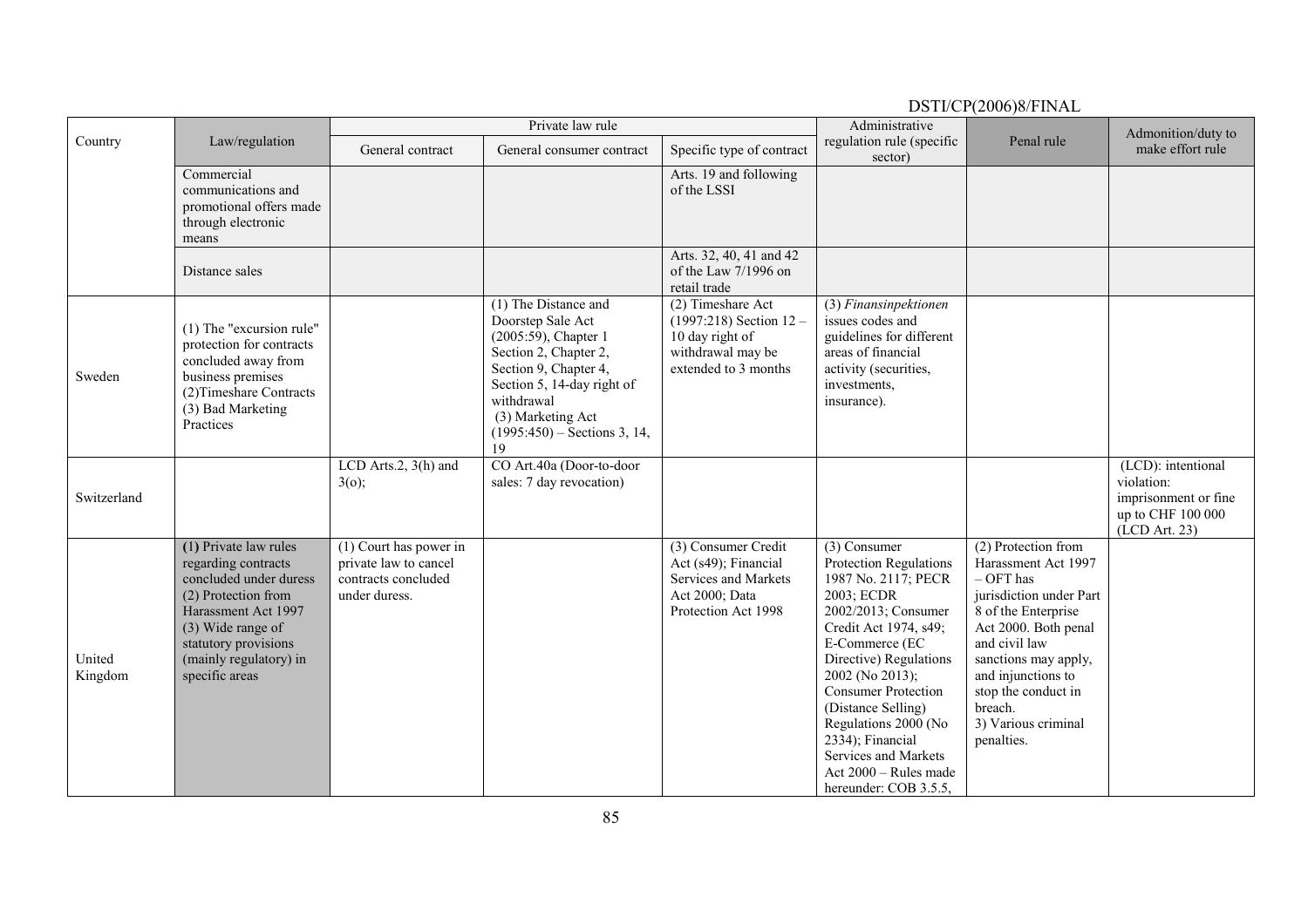|                        |                                  |                    | Private law rule          |                                                  | Administrative                                    |                                              | Admonition/duty to |
|------------------------|----------------------------------|--------------------|---------------------------|--------------------------------------------------|---------------------------------------------------|----------------------------------------------|--------------------|
| Country                | Law/regulation                   | General contract   | General consumer contract | Specific type of contract                        | regulation rule (specific<br>sector)              | Penal rule                                   | make effort rule   |
|                        |                                  |                    |                           |                                                  | COB 3.10.3.                                       |                                              |                    |
|                        |                                  |                    |                           |                                                  |                                                   |                                              |                    |
|                        |                                  |                    |                           |                                                  |                                                   |                                              |                    |
|                        |                                  |                    |                           |                                                  |                                                   |                                              |                    |
|                        |                                  |                    |                           |                                                  |                                                   |                                              |                    |
|                        |                                  |                    |                           |                                                  |                                                   |                                              |                    |
|                        |                                  | No general law on  | No general law on         | <b>Telemarketing Sales</b>                       | 16. C.F.C. 310.4                                  | The CAN-SPAM Act                             | Not addressed in   |
|                        |                                  | unsolicited offers | unsolicited offers        | Act (unsolicited                                 | (creation and                                     | gives the Department                         | questionnaire      |
|                        |                                  |                    |                           | telemarketing<br>activities), CAN-SPAM           | enforcement of a<br>national do-not-call          | of Justice (DOJ) the<br>authority to enforce | responses          |
| <b>United States</b>   |                                  |                    |                           | Act, 15 U.S.C. §7701                             | registry), 16 C.F.R.                              | its criminal sanctions.                      |                    |
|                        |                                  |                    |                           | (unsolicited commercial<br>e-mail), Telephone    | §429.1 (unsolicited<br>door-to-door sale)         |                                              |                    |
|                        |                                  |                    |                           | <b>Consumer Protection</b>                       |                                                   |                                              |                    |
|                        |                                  |                    |                           | Act, 47 U.S.C. §227<br>(unsolicited faxes)       |                                                   |                                              |                    |
|                        | Directive                        |                    |                           | <b>Council Directive</b>                         | Directive 97/66/EC;                               |                                              |                    |
|                        | 2005/29/EC;Art. 8 and<br>Annex I |                    |                           | 85/577/EEC; Art.1 (1):<br>Directive 97/7/EC;Art. | Art. 12 (1) and Art. 12<br>(2) (telecommunication |                                              |                    |
|                        |                                  |                    |                           | 10 $(1)$ and Art. 10 $(2)$ :                     | sector)                                           |                                              |                    |
| European<br>Commission |                                  |                    |                           | Directive 2000/31/EC;                            |                                                   |                                              |                    |
|                        |                                  |                    |                           | Art. $7(1)$ : Directive                          |                                                   |                                              |                    |
|                        |                                  |                    |                           | 2002/58/EC; Art. 13<br>$(1)$ : Directive         |                                                   |                                              |                    |
|                        |                                  |                    |                           | 2002/65/EC;Art. 10(2)                            |                                                   |                                              |                    |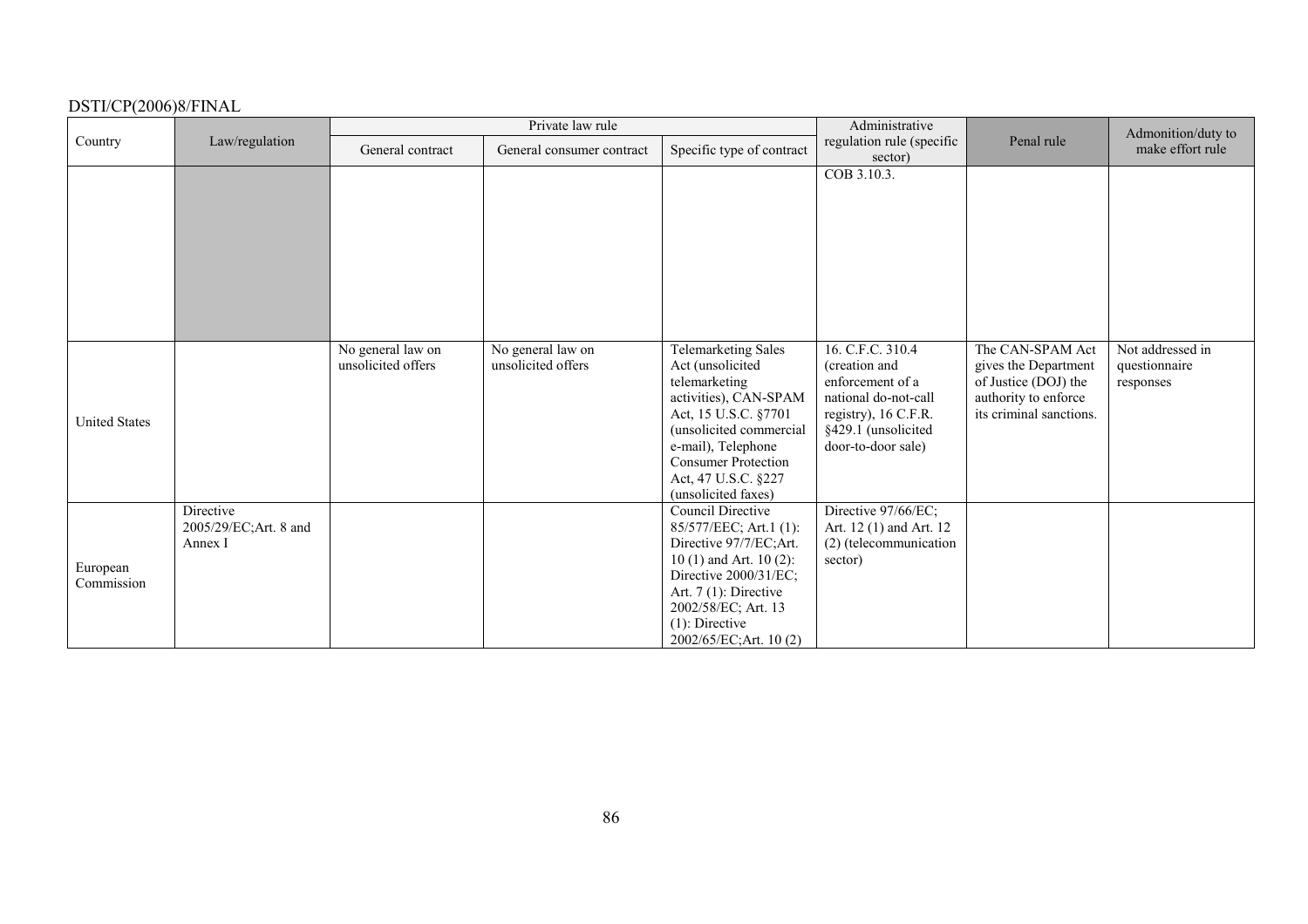### **4) Misrepresentation**

|           |                                                                                                                                                                                                                                                                            |                                                                                                                                                                                     | Private law rule                                                                                                                                                |                                                                                                                                                      | Administrative                                                                                                                                                                      |                                                                                       |                                        |
|-----------|----------------------------------------------------------------------------------------------------------------------------------------------------------------------------------------------------------------------------------------------------------------------------|-------------------------------------------------------------------------------------------------------------------------------------------------------------------------------------|-----------------------------------------------------------------------------------------------------------------------------------------------------------------|------------------------------------------------------------------------------------------------------------------------------------------------------|-------------------------------------------------------------------------------------------------------------------------------------------------------------------------------------|---------------------------------------------------------------------------------------|----------------------------------------|
| Country   | Law/regulation                                                                                                                                                                                                                                                             | General contract                                                                                                                                                                    | General consumer<br>contract                                                                                                                                    | Specific type of contract                                                                                                                            | regulation rule (specific<br>sector)                                                                                                                                                | Penal rule                                                                            | Admonition/duty to<br>make effort rule |
| Australia | (1) General Protections<br>2) Consumer Protection<br>Misleading and<br>deceptive conduct<br>(range of specific<br>measures in Part V TPA<br>$1974 - ss53-59$<br>(3) Remedies under<br><b>TPA</b><br>(4) Financial Products<br>and Services-range of<br>specific provisions | $(1)$ The common law<br>protections against fraud<br>and misrepresentation,<br>both civil and criminal,<br>are always available for<br>serious cases, as are the<br>TPA provisions. | (2) Consumer Protection<br>$TPA 1974 -$<br>Part V Division 1: ss 52-<br>53C; 55; 55A; 59<br>3) Remedies under TPA,<br>as well as the common<br>law protections. | (4) Financial Products<br>and Services provisions<br>under ASICA 2001<br>mirror TPA: ss12DA-<br>12DD, 12 DF, 12GD,<br>12GM, 12GN and 12<br><b>GF</b> | In TPA 1974, ACCC<br>has authority to accept,<br>amongst other things,<br>undertakings from an<br>offender (s. 87B).<br>ASICA 2001 has a<br>similar framework (s.<br>93A) for ASIC. | Penal sanctions for<br>certain breaches, and for<br>certain conduct at<br>common law. |                                        |
|           | Fraud                                                                                                                                                                                                                                                                      | §870 ABGB                                                                                                                                                                           | $§870$ ABGB                                                                                                                                                     |                                                                                                                                                      |                                                                                                                                                                                     |                                                                                       |                                        |
|           | Mistake                                                                                                                                                                                                                                                                    | §§871 et seq. ABGB                                                                                                                                                                  | §§871 et seq. ABGB                                                                                                                                              |                                                                                                                                                      |                                                                                                                                                                                     |                                                                                       |                                        |
|           | Against public policy /<br>breach of law                                                                                                                                                                                                                                   | §879 ABGB                                                                                                                                                                           | §879 ABGB                                                                                                                                                       |                                                                                                                                                      |                                                                                                                                                                                     |                                                                                       |                                        |
| Austria   | General right of<br>withdrawal regarding<br>mistake                                                                                                                                                                                                                        |                                                                                                                                                                                     | §3a KSchG                                                                                                                                                       |                                                                                                                                                      |                                                                                                                                                                                     |                                                                                       |                                        |
|           | Penal rules ABGB                                                                                                                                                                                                                                                           |                                                                                                                                                                                     |                                                                                                                                                                 |                                                                                                                                                      |                                                                                                                                                                                     | §§872 et seq. ABGB,<br>§877 ABGB, §§1293 et<br>seq. ABGB                              |                                        |
|           | Penal rules StGB                                                                                                                                                                                                                                                           |                                                                                                                                                                                     |                                                                                                                                                                 |                                                                                                                                                      |                                                                                                                                                                                     | §§146 et seq. StGB,<br>§150 StGB, §166 StGB,<br>§20 f StGB                            |                                        |
|           | Penal rules KSchG                                                                                                                                                                                                                                                          |                                                                                                                                                                                     |                                                                                                                                                                 |                                                                                                                                                      |                                                                                                                                                                                     | §3a KSchG                                                                             |                                        |
| Belgium   |                                                                                                                                                                                                                                                                            | N/A                                                                                                                                                                                 | LPC Art. 22-29<br>(Misleading<br>Advertising)                                                                                                                   | LAA                                                                                                                                                  | Act of 11 March, 2003<br>on some legal aspects of<br>information society<br>services, Arts. 7 and 13                                                                                | LPC, Art. 102-110 (fine)                                                              |                                        |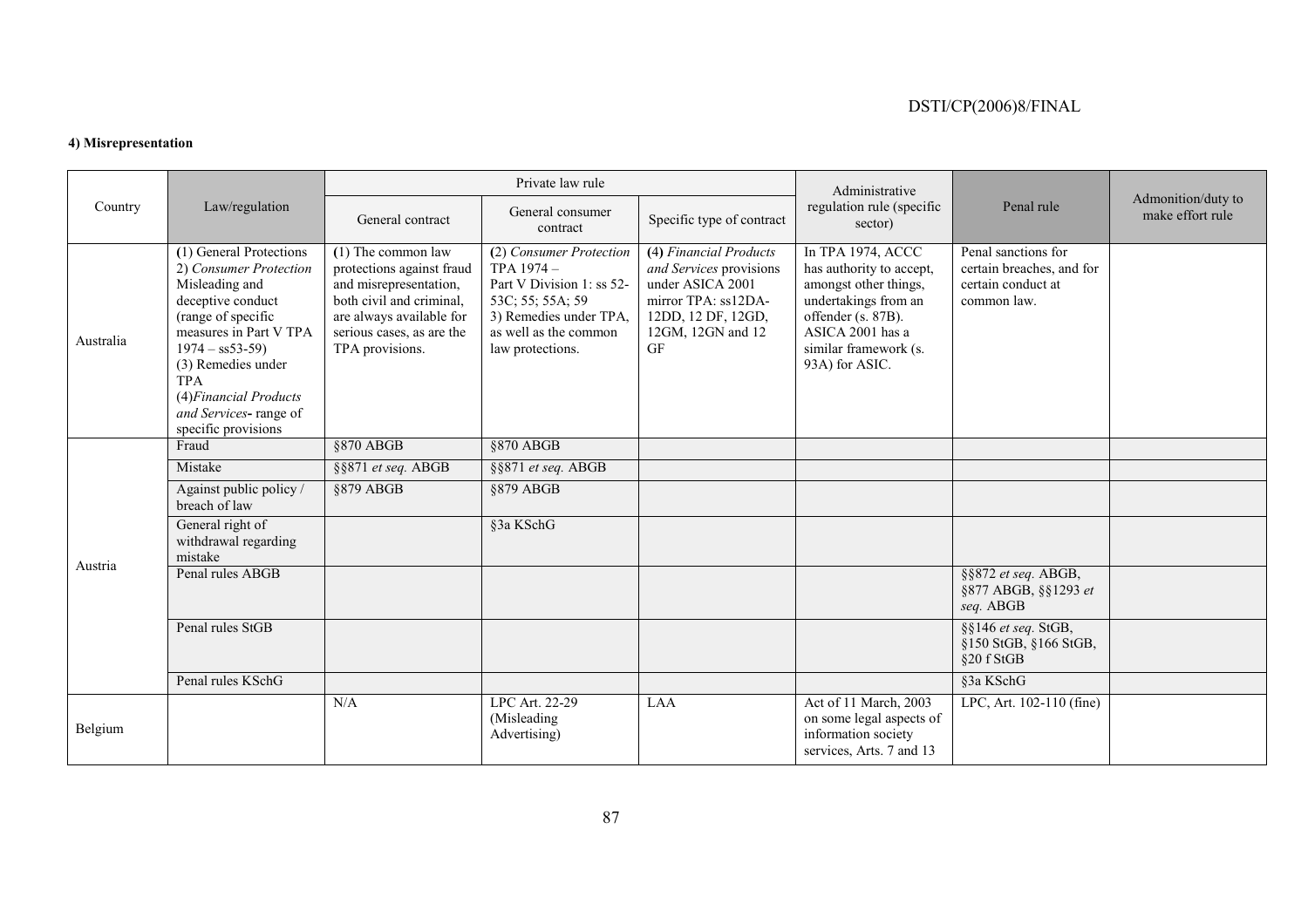|         |                |                                                                                                                                                                                                                                                                                                                                                                      | Private law rule                                                                                                                                                                                                                                                                                                                                                                                                                                                                                                                                                                         |                                                                    | Administrative                                                                                                                                                            |                                                                                                                                                                                                                                                                                                                                                                                                                                                                                                                                                                                                                                                                                                                                                                                                                                                               |                                              |
|---------|----------------|----------------------------------------------------------------------------------------------------------------------------------------------------------------------------------------------------------------------------------------------------------------------------------------------------------------------------------------------------------------------|------------------------------------------------------------------------------------------------------------------------------------------------------------------------------------------------------------------------------------------------------------------------------------------------------------------------------------------------------------------------------------------------------------------------------------------------------------------------------------------------------------------------------------------------------------------------------------------|--------------------------------------------------------------------|---------------------------------------------------------------------------------------------------------------------------------------------------------------------------|---------------------------------------------------------------------------------------------------------------------------------------------------------------------------------------------------------------------------------------------------------------------------------------------------------------------------------------------------------------------------------------------------------------------------------------------------------------------------------------------------------------------------------------------------------------------------------------------------------------------------------------------------------------------------------------------------------------------------------------------------------------------------------------------------------------------------------------------------------------|----------------------------------------------|
| Country | Law/regulation | General contract                                                                                                                                                                                                                                                                                                                                                     | General consumer<br>contract                                                                                                                                                                                                                                                                                                                                                                                                                                                                                                                                                             | Specific type of contract                                          | regulation rule (specific<br>sector)                                                                                                                                      | Penal rule                                                                                                                                                                                                                                                                                                                                                                                                                                                                                                                                                                                                                                                                                                                                                                                                                                                    | Admonition/duty to<br>make effort rule       |
| Canada  |                | The federal Competition<br>Act Arts. 74.01 and<br>74.02<br>(misrepresentations to<br>the public); provincial<br>Sale of Goods acts<br>(e.g. Alberta Fair<br>Trading Act, R.S.A.<br>2000, c.S-2, s.58; Trade<br>Practice Act (B.C.); The<br><b>Business Practices Act</b><br>and The Trade Practices<br>Inquiry Act (Manitoba);<br>Arts. 1399-1401 C.C.Q<br>(Quebec). | Provincial Sale of Goods<br>Acts (e.g. Quebec<br><b>Consumer Protection</b><br>Act, Title II, Arts. 219-<br>235; Ontario Consumer<br>Protection Act, S.O.<br>2002, c.30 Sch. A., Art.<br>116(5); Alberta Fair<br>Trading Act R.S.A.<br>2000 c.F-1.05 ss. 5-19,<br>186.187 and<br>Unconscionable<br><b>Transactions Act</b><br>R.S.A.2000, c.U-2;<br>Unconscionable<br><b>Transactions Relief Act</b><br>(N.B.); Consumer<br>Protection Act (Quebec<br>and Saskatchewan);<br>New Brunswick's<br><b>Consumer Product</b><br>Warranty and Liability<br>Act (S.N.B. 1978, c. C-<br>$18.1$ ). | Ontario CPA 2002, s.14<br>$(2)13$ ) (sale of<br>residential land). | The federal Competition<br>Act Arts. 74.09 et seq.<br>(deceptive marketing<br>practices); Executive<br>Council Act; Ministry of<br>Consumer and Business<br>Services Act. | Federal Competition Act<br>s.52, a false or<br>misleading<br>representation in a<br>material respect, made<br>to the public, constitutes<br>a criminal offence when<br>it is made knowingly or<br>recklessly. Liability on<br>conviction on indictment<br>includes a fine in an<br>amount at the discretion<br>of the court, a term of<br>imprisonment not to<br>exceed five years, or<br>both. On summary<br>conviction, a fine does<br>not exceed<br>CAD 200 000 (around<br>USD 176 000),<br>imprisonment for a term<br>not to exceed one year,<br>or both; Ontario<br><b>Consumer Protection</b><br>Act (S.O. 2002, c.30<br>Sch. A., Art. 116 (5), the<br>punishment for failure to<br>comply by an individual<br>includes a fine up to<br>CAD 50 000 (around<br>USD 44 000), a term of<br>imprisonment not to<br>exceed two years less a<br>day, or both. | Not addressed in<br>questionnaire responses. |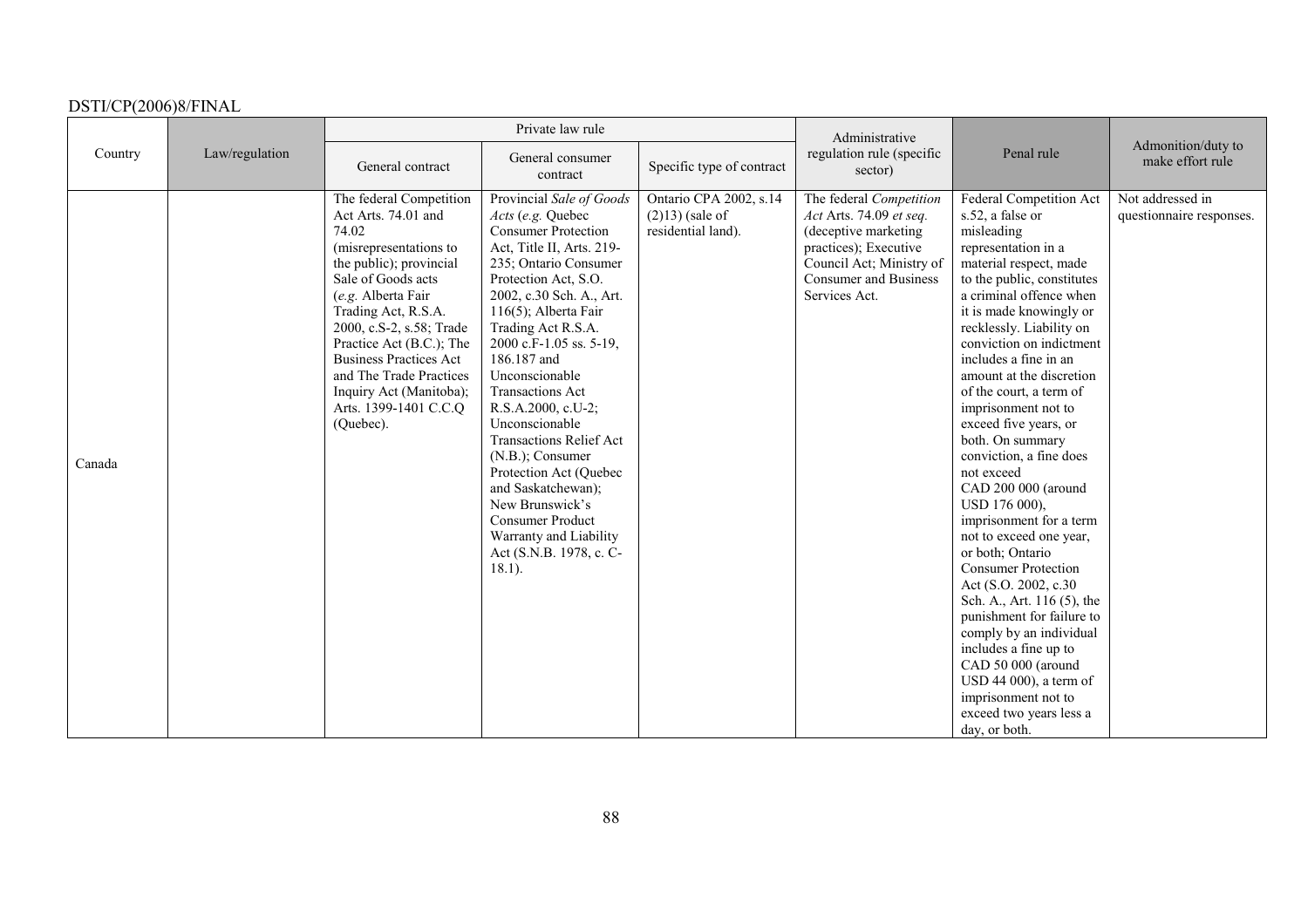#### DSTI/CP(2006)8/FINAL Country Law/regulation Private law rule Administrative regulation rule (specific sector) Penal rule Admonition/duty to<br>make effort rule General contract General consumer Specific type of contract Czech Republic Civil Code 499- (Liability for defects), secs 34-51a, 49a Consumer Protection Act, Sec. 2 (1), 7 (2), 8  $(1), 10$   $(3,4,5)$ (prohibition of removing marks), 8 (obligation of explanation of symbols),  $12(2)$ (misleading pricing), 3,  $8(1)$  (prohibition of deceiving consumers) Fine; on-the-spot fine  $(CPA, Sec. 24(1);$ Injunction (CPA, Sec. 23a) Denmark The Marketing Practices Act Sec. 2 (misrepresentation, etc.); for right to sue, Sec. 13; for class action, Sec. 20<br>Sec. 76 (1)(i) Denmark The Sales of Goods Act Finland | Unfair Business | Consumer Protection | (Market Court; Injunction (CPA Ch.2 See CPA Chap 11 (Penal Prov.) | Consumer Ombudsman) | Sec.7) See CPA Chap 11 (Penal Prov.) France Mistake, misrepresentation or violence Arts. 1109 to 1117 of the Civil Code

# e e seu a constructiva e a constructiva e a constructiva e a constructiva e a constructiva e a constructiva e<br>Estadounidense e a constructiva e a constructiva e a constructiva e a constructiva e a constructiva e a constr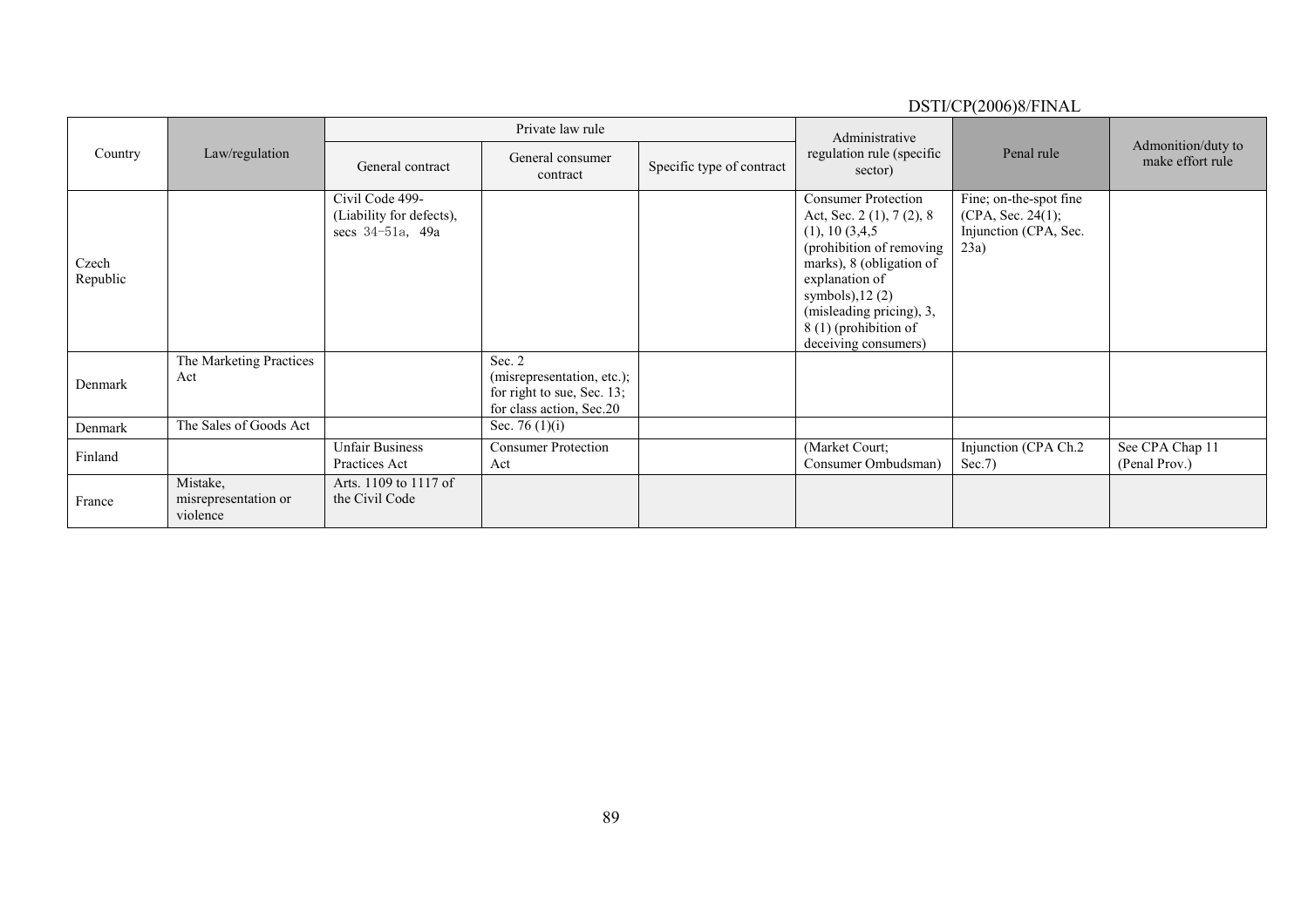|         |                                                 |                  | Private law rule                                                                                                                                                                                                                                       |                           | Administrative                                                                                                                                                                                                                                                                                                                                                                                                                                                                                                 |                                                                                                              |                                        |
|---------|-------------------------------------------------|------------------|--------------------------------------------------------------------------------------------------------------------------------------------------------------------------------------------------------------------------------------------------------|---------------------------|----------------------------------------------------------------------------------------------------------------------------------------------------------------------------------------------------------------------------------------------------------------------------------------------------------------------------------------------------------------------------------------------------------------------------------------------------------------------------------------------------------------|--------------------------------------------------------------------------------------------------------------|----------------------------------------|
| Country | Law/regulation                                  | General contract | General consumer<br>contract                                                                                                                                                                                                                           | Specific type of contract | regulation rule (specific<br>sector)                                                                                                                                                                                                                                                                                                                                                                                                                                                                           | Penal rule                                                                                                   | Admonition/duty to<br>make effort rule |
|         | False, misleading and<br>fraudulent advertising | Damages          |                                                                                                                                                                                                                                                        |                           | Action of the Direction<br>générale de la<br>Concurrence,<br>Consommation et<br>Répresssion des<br>Fraudes: Art. L. 113-3<br>of the Consumer Code<br>on prices display, Art. L.<br>121-1 of the Consumer<br>Code on false or<br>misleading advertising,<br>Order of 3 December on<br>prices, Order 77-105/P<br>of 2 1977 on prices<br>display (discounts) and<br>Art. L. 310-3 of the<br>Code of Commerce as to<br>sales.<br>Other qualified<br>authorities listed in Art.<br>L. 215-1 of the<br>Consumer Code | Arts. L. 421-1 and<br>following of the<br>Consumer Code (right<br>of action of Associations<br>of consumers) |                                        |
|         | False or misleading<br>advertising              |                  | Art. L. 121-1, Art.<br>L121-6 and Art. L. 213-<br>of the Consumer Code                                                                                                                                                                                 |                           |                                                                                                                                                                                                                                                                                                                                                                                                                                                                                                                |                                                                                                              |                                        |
|         | Fraudulent advertising                          |                  | Art. L213-1, Art. 216-1<br>of the Consumer Code,<br>the Law of 21 May 1836<br>on the prohibition of<br>lotteries, Arts. L. 121-36<br>and following of the<br>Consumer Code, Art. L.<br>121-1 of the Consumer<br>Code, Ordinance of<br>1 September 2005 |                           |                                                                                                                                                                                                                                                                                                                                                                                                                                                                                                                |                                                                                                              |                                        |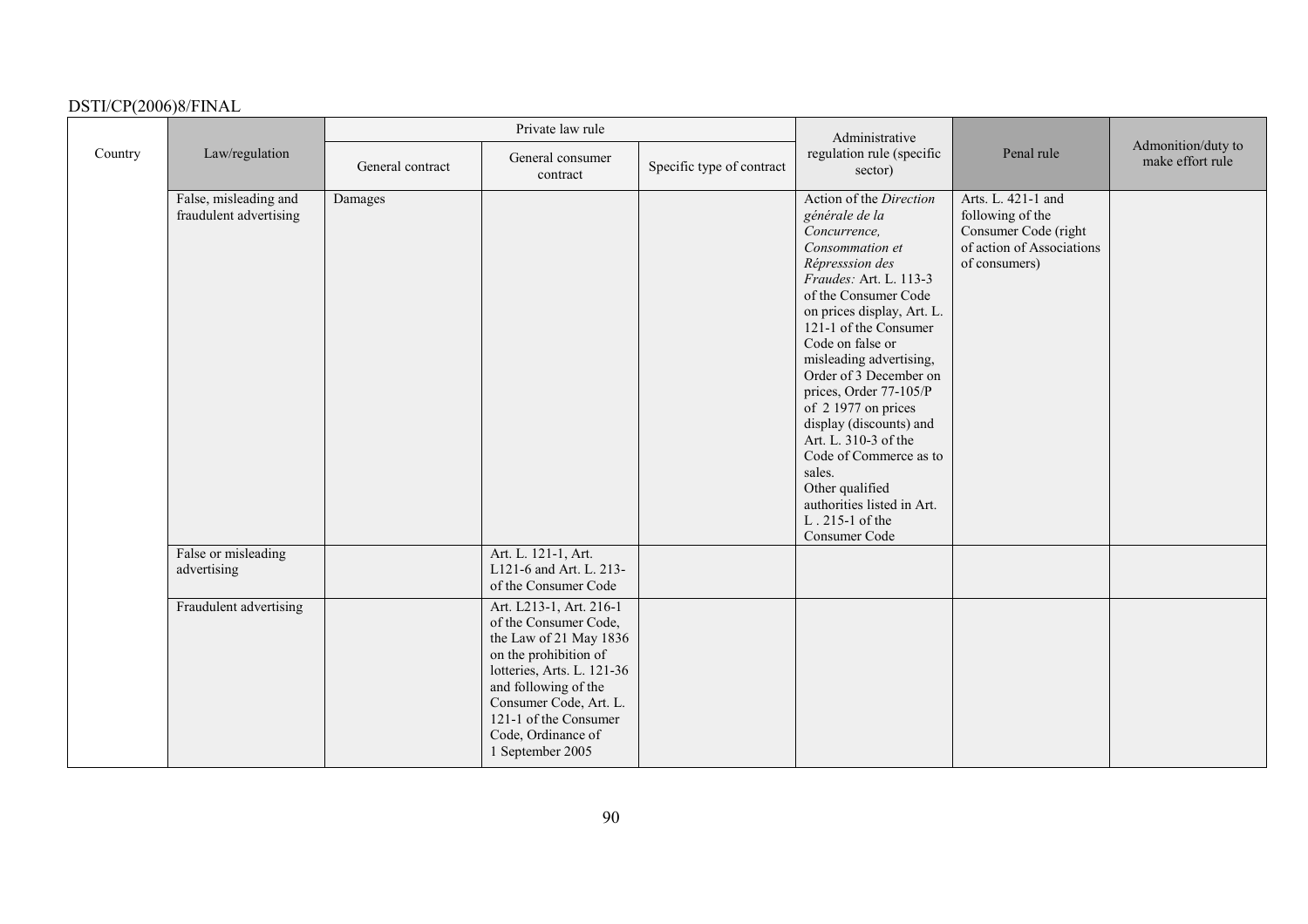|         |                                             |                                                                                                                                                                                                                                                                                                                                                                                 | Private law rule                      |                                                                                                                                                                                                                                                                                                                                                                                                                                                                                                                        | Administrative                                                                                                                                                                                                                                                              |                              |                                        |
|---------|---------------------------------------------|---------------------------------------------------------------------------------------------------------------------------------------------------------------------------------------------------------------------------------------------------------------------------------------------------------------------------------------------------------------------------------|---------------------------------------|------------------------------------------------------------------------------------------------------------------------------------------------------------------------------------------------------------------------------------------------------------------------------------------------------------------------------------------------------------------------------------------------------------------------------------------------------------------------------------------------------------------------|-----------------------------------------------------------------------------------------------------------------------------------------------------------------------------------------------------------------------------------------------------------------------------|------------------------------|----------------------------------------|
| Country | Law/regulation                              | General contract                                                                                                                                                                                                                                                                                                                                                                | General consumer<br>contract          | Specific type of contract                                                                                                                                                                                                                                                                                                                                                                                                                                                                                              | regulation rule (specific<br>sector)                                                                                                                                                                                                                                        | Penal rule                   | Admonition/duty to<br>make effort rule |
| Germany | Civil Code<br><b>Unfair Competition Act</b> | Sec. 119 ff. BGB<br>(mistake), Sec. 123<br>BGB (fraud or threat),<br>Sec. 134 BGB (breach<br>of law), Sec. 138 BGB<br>(bonos mores / against<br>public policy), Sec. 241<br>(2) BGB (duty to protect<br>the other party's<br>interest), Sec. 242 BGB<br>(good faith), Sec. 305 ff.<br>BGB (standard terms of<br>contract), Sec. 311 (2)<br><b>BGB</b> (Culpa in<br>contrahendo) | Sec. 355 BGB (right of<br>withdrawal) | Sec. 312 ff. BGB (door-<br>to-door sales), Sec. 312c<br><b>BGB</b> (distance selling)<br>$(\rightarrow$ Sec. 1 BGB-InfoV),<br>Sec. 312d BGB (right of<br>withdrawal), Sec. 312e<br>BGB (e-commerce) $(\rightarrow$<br>Sec. 3 BGB-InfoV) Sec.<br>433 ff. with Sec. 474<br>BGB (consumer sales<br>contract), Sec. 481 ff.<br>BGB (time sharing) ( $\rightarrow$<br>Sec. 2 BGB-InfoV), Sec.<br>492 ff. and 505 ff. BGB<br>(consumer credit), Sec.<br>651a BGB (package<br>travel) ( $\rightarrow$ Sec. 4-11<br>BGB-InfoV) | Sec. 4 (4) UWG<br>(advertising with a<br>reduced price), Sec. 4<br>(5) UWG (organising<br>prize drawings), Sec. 5<br>UWG (misleading<br>advertising) ( $\rightarrow$ Sec. 3<br>UWG (general clause),<br>Sec. 8 UWG<br>(injunction),<br>Sec. 9 UWG (damages),<br>Sec. 10 UWG |                              |                                        |
|         |                                             |                                                                                                                                                                                                                                                                                                                                                                                 |                                       |                                                                                                                                                                                                                                                                                                                                                                                                                                                                                                                        | (skimming off of<br>profits)                                                                                                                                                                                                                                                |                              |                                        |
|         | Prohibitory Injunctions<br>Act              |                                                                                                                                                                                                                                                                                                                                                                                 |                                       |                                                                                                                                                                                                                                                                                                                                                                                                                                                                                                                        | Sec. 2 UKlaG<br>(injunction)                                                                                                                                                                                                                                                |                              |                                        |
|         | Criminal Code                               |                                                                                                                                                                                                                                                                                                                                                                                 |                                       |                                                                                                                                                                                                                                                                                                                                                                                                                                                                                                                        |                                                                                                                                                                                                                                                                             | Sec. 263 (1) StGB<br>(fraud) |                                        |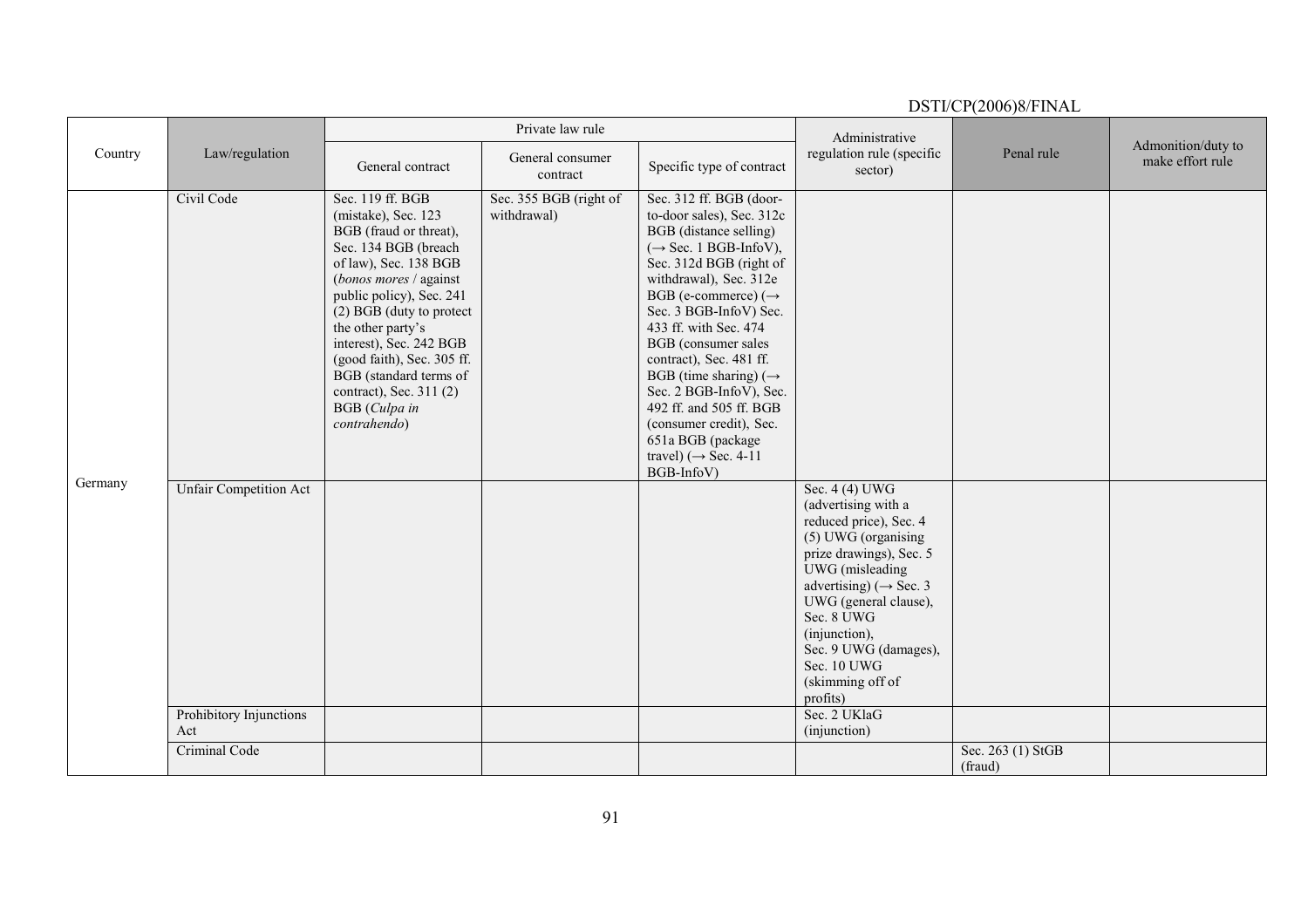|         |                                                                  |                                                                                      | Private law rule                                                                                                                                                                  |                                                                                                                                                 | Administrative                                                                                                                                     |                                                    |                                        |
|---------|------------------------------------------------------------------|--------------------------------------------------------------------------------------|-----------------------------------------------------------------------------------------------------------------------------------------------------------------------------------|-------------------------------------------------------------------------------------------------------------------------------------------------|----------------------------------------------------------------------------------------------------------------------------------------------------|----------------------------------------------------|----------------------------------------|
| Country | Law/regulation                                                   | General contract                                                                     | General consumer<br>contract                                                                                                                                                      | Specific type of contract                                                                                                                       | regulation rule (specific<br>sector)                                                                                                               | Penal rule                                         | Admonition/duty to<br>make effort rule |
| Hungary |                                                                  |                                                                                      | Act CLV. 1997. on<br>consumer protection<br>Act LVII. 1996. on the<br>prohibition of unfair<br>trading practices and<br>unfair competition<br>(Competition Act)<br>secs. $8-10$ ) | 7/2001.(III.29.) Decree<br>of the Ministry of<br>Economy on the<br>indication of the prices<br>of products and services<br>offered to consumers |                                                                                                                                                    |                                                    |                                        |
| Iceland | $(1)$ General case law<br>2) Advertising<br>(3) Financial Status | $(1)$ General case law<br>where remedies have<br>been given for<br>misrepresentation | (2) the Competition Law<br>[No 8/1993] (Art. 21).<br>(3) Act on Financial<br>Undertakings [No.<br>$161/2002$ ] (Art. 106)                                                         |                                                                                                                                                 |                                                                                                                                                    |                                                    |                                        |
| Italy   |                                                                  | Civil Code Art. 2598<br>(unfair competition re:<br>Advertising)                      | Consumer Code Art. 2<br>(fundamental rights of<br>consumer)                                                                                                                       | Consumer Code Art. 19-<br>27 (misleading<br>advertising); Consumer<br>Code Art. 82-93<br>(package travel)                                       |                                                                                                                                                    |                                                    |                                        |
|         | Civil Code                                                       | Art.96                                                                               |                                                                                                                                                                                   |                                                                                                                                                 |                                                                                                                                                    |                                                    |                                        |
|         | <b>Consumer Contract Act</b>                                     |                                                                                      | Art.4 $(1)$<br>especially, No.1                                                                                                                                                   |                                                                                                                                                 |                                                                                                                                                    |                                                    |                                        |
| Japan   | Securities Exchange Act                                          |                                                                                      |                                                                                                                                                                                   |                                                                                                                                                 | Art.42 (1) No.1-No.4<br>(Content of discipline)<br>← Prime Minister,<br>Minister of Finance                                                        |                                                    |                                        |
|         | <b>Financial Futures</b><br><b>Trading Act</b>                   |                                                                                      |                                                                                                                                                                                   |                                                                                                                                                 | Art.76 No.1<br>(Content of discipline)<br>Art.85, 86, 87<br>(Content of Supervision)<br>$\leftarrow$ The Prime Minister<br>and Minister of Finance | Art. 151 and down<br>$(\leftarrow$ Art.85, 86, 87) |                                        |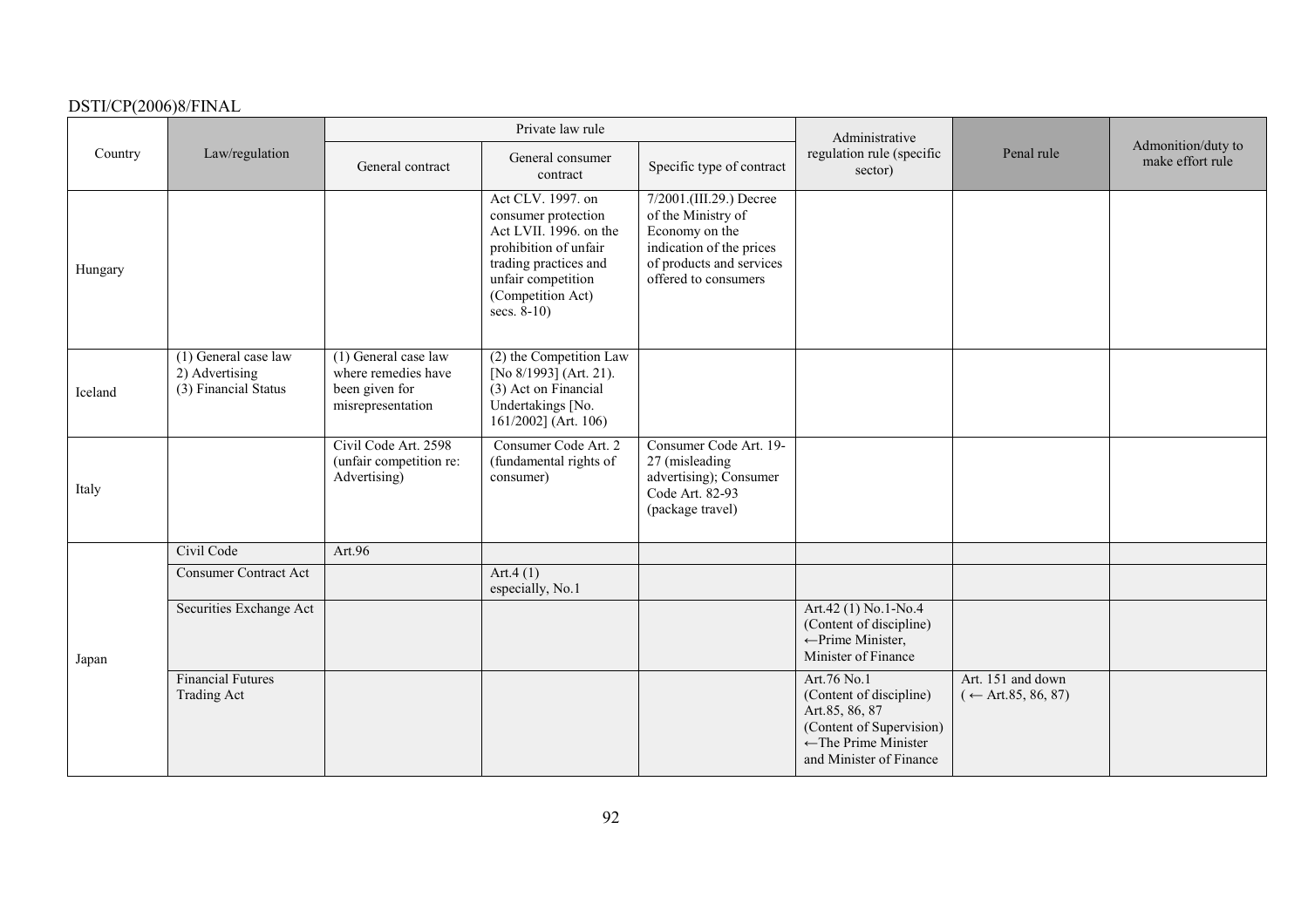### DSTI/CP(2006)8/FINAL Country Law/regulation Private law rule Administrative regulation rule (specific sector) Penal rule Admonition/duty to<br>make effort rule General contract General consumer Specific type of contract Premiums and Representations Act Art.4 (Prohibition of misleading representations) Art.6 (Cease and desist order)  $\leftarrow$  The Fair Trade Commission of Japan Commodity Exchange Act Art.214.No.1, No.9 (Content of discipline) Art.231, 232, 236 (Content of Supervision)  $\leftarrow$  The minister of agriculture, forestry and fishery, minister of economy, trade and industry Art. 361, 362  $(-Art.231, 232, 236)$ Specified Commercial Transaction Act Art.2 (1) No.1 (Door-todoor sales) Art.2 (1) No.2 (confidence game, appointment sales) Art.2 (3) (Telemarketing) Art.9-2 Art.33 (chain sales) Art.41 (specific continuous service) Art.51 (sales through attraction by hinting business ties) Door-to-door sales; Art.6 (1)(Content of discipline) Art.7 ( $\leftarrow$ Art.3-Art.6)Art.8 ( $\leftarrow$ Art.6-2) (Content of Supervision) Art.21 (1)Art.34Art.44 (1)Art.52 (1) Art.67  $\leftarrow$ Competent minister; Minister of Economy, Trade and Industry and others Art.68 <sup>←</sup>Prefectural governors Art.69 ←Directors of regional bureaus

93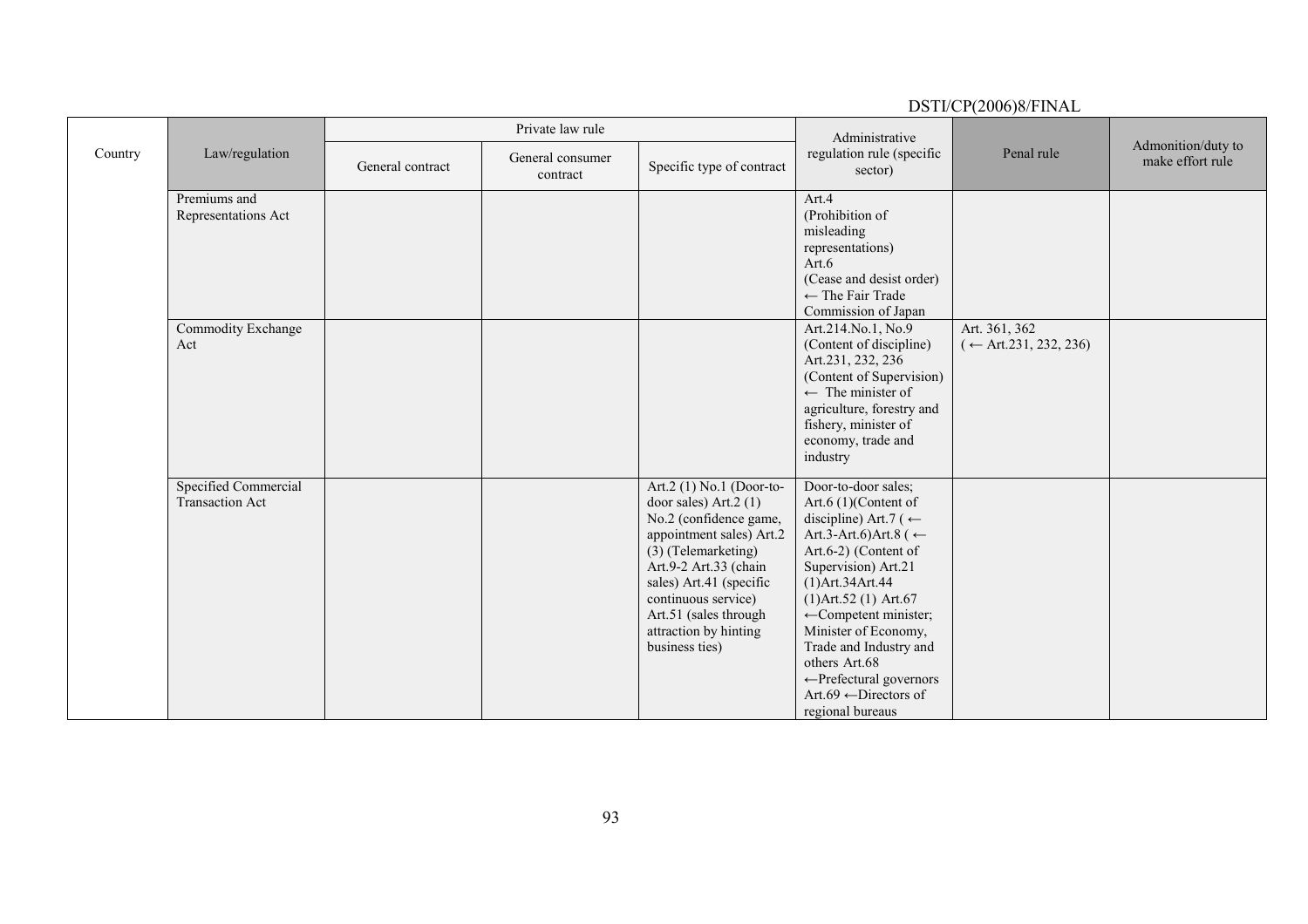|             |                                                                                                                                                                                          |                                                                   | Private law rule                                           |                                                                                                                                | Administrative                                                                                                                                                                                                                                                                                                                                                             |                                                                                                                                          |                                        |
|-------------|------------------------------------------------------------------------------------------------------------------------------------------------------------------------------------------|-------------------------------------------------------------------|------------------------------------------------------------|--------------------------------------------------------------------------------------------------------------------------------|----------------------------------------------------------------------------------------------------------------------------------------------------------------------------------------------------------------------------------------------------------------------------------------------------------------------------------------------------------------------------|------------------------------------------------------------------------------------------------------------------------------------------|----------------------------------------|
| Country     | Law/regulation                                                                                                                                                                           | General contract                                                  | General consumer<br>contract                               | Specific type of contract                                                                                                      | regulation rule (specific<br>sector)                                                                                                                                                                                                                                                                                                                                       | Penal rule                                                                                                                               | Admonition/duty to<br>make effort rule |
|             | "Comprehensive<br><b>Supervising Guideline</b><br>for Financial Futures<br>Brokers" based on the<br><b>Financial Futures</b><br>Trading Act (the<br><b>Financial Services</b><br>Agency) |                                                                   |                                                            |                                                                                                                                | II-3-10 (Implementation<br>of accountability to<br>customers)                                                                                                                                                                                                                                                                                                              |                                                                                                                                          |                                        |
| Korea       | Door-to-Door Sales Act                                                                                                                                                                   | N/A                                                               | N/A                                                        | Art. 8 of the Door-to-<br>Door Sales Act (Door-<br>to-Door Sales,<br>Telephone-Based<br>Solicitation Sales $=$<br>Cooling Off) | Art. 50 of the Promotion<br>of Information &<br>Communication<br>Network Utilization and<br><b>Information Protection</b><br>Act, Art. 24-2 of the<br>Consumer Protection in<br>Electronic Commerce<br>Act, Art. 6 of the Door-<br>To-Door Sales Act, Art.<br>14 of the Credit-<br>Specialized Financial<br>Business Act, Art.96 of<br>the Insurance Business<br>Act, etc. | Art. 56 of the Door-to-<br>Door Sales Act<br>(Presenting a false)<br>name, etc. when visiting<br>or calling on the<br>telephone)         | N/A                                    |
| Mexico      |                                                                                                                                                                                          | Federal Civil Law Art.<br>1795 (validity of<br>contracts/consent) | <b>Federal Consumer</b><br>Protection Law Art.1, 76<br>bis | Metrology and<br><b>Standardization Federal</b><br>Law (technical<br>standards)                                                | Secretary of Economy<br>(insurance) Office of the<br>Federal Attorney for<br><b>Consumer Protection</b><br>(FCPL Arts. 3, 19)                                                                                                                                                                                                                                              | General rule (PLPC125)<br>fine (FLPC Art.127: in<br>case of violation of<br>Art.32-34 & 66; Art.126<br>in case of violation of<br>Art.1) |                                        |
| Netherlands | (1) Misleading publicity<br>generally<br>(2) Door-to-Door Sales<br>advertisements                                                                                                        | $(1)$ Arts. 194-196 of<br>Book 6 of the Civil<br>Code             |                                                            | (2) Colportagewet<br>[Door-to-Door Sales<br>Act: 16/11/1995 (Stb.<br>$574$ ]                                                   |                                                                                                                                                                                                                                                                                                                                                                            |                                                                                                                                          |                                        |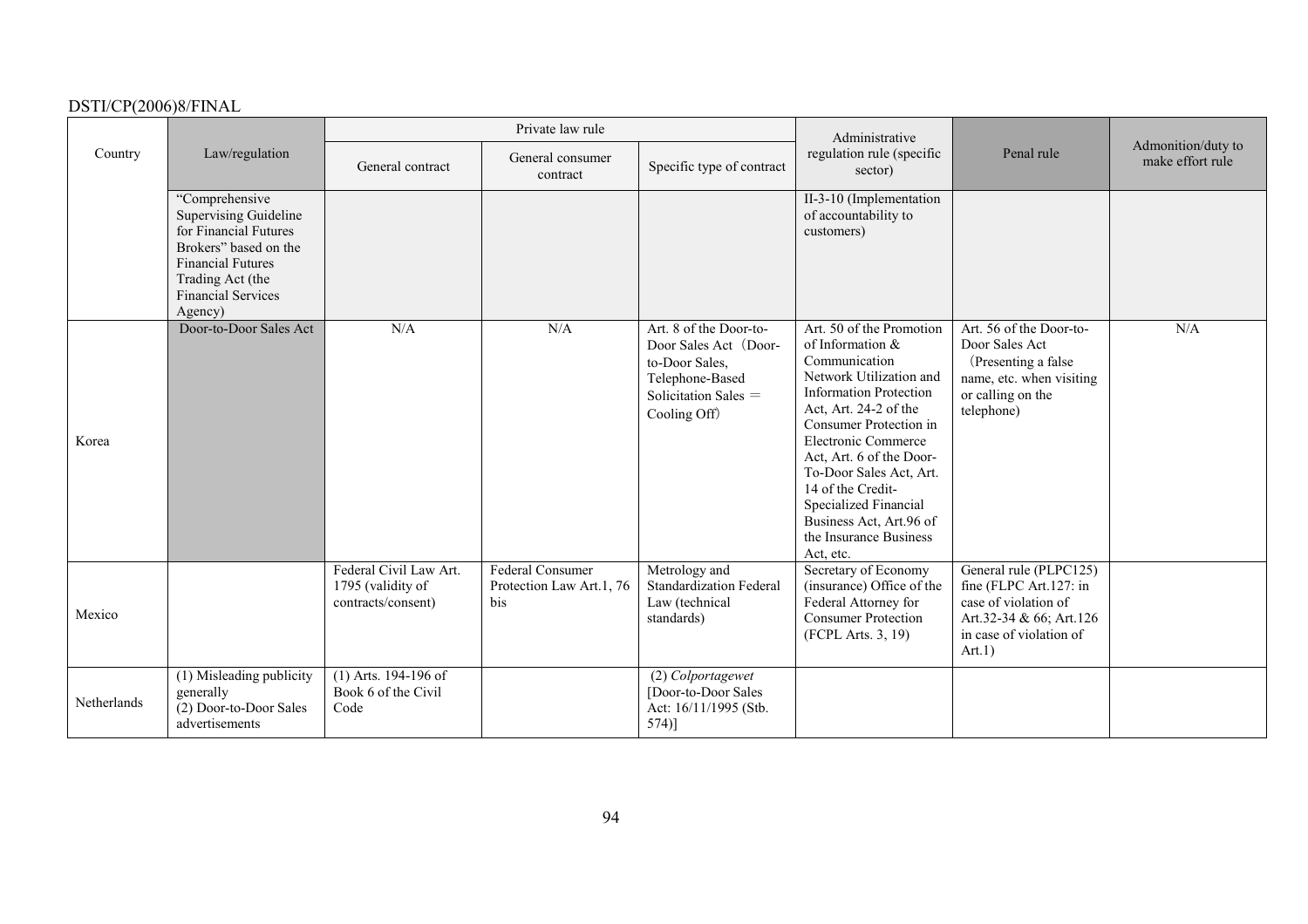#### DSTI/CP(2006)8/FINAL Country Law/regulation Private law rule Administrative regulation rule (specific sector) Penal rule Admonition/duty to<br>make effort rule General contract General consumer Specific type of contract eguiation rule (specific Fenal rule make effort rule sector) New Zealand (1) Common law, (2) Legislation (1) misrepresentation; (2) Contractual Remedies Act (2) Fair Trading Act s9 (misleading conduct in trade) (2) Securities Act s55B(a) (civil liability if ad or prospectus contains "untrue statement") (2) Securities Act s58 (offences for untrue statements) Norway The Act relating to conclusion of agreements etc.; Sec. 33, Sec. 36. The Act on Sale of real property; Sec. 3-8 (the information has influenced the entering of the contract), Sec.3- 10 (the buyer had knowledge, or should have had knowledge, about the correct facts) (remedy: detainment of contractual payment, claim for repair of the defect or a price reduction, termination of the contract and claim for damages, etc.) The MCA; Sec. 2 (misleading business methods), Sec. 3 (insufficient guidance etc.) The MCA; Sec. 16 and 17 (injunctions combined with fines, imprisonment of up to 6 months) Poland (1) General protections (2) Misleading Information (1) Civil Code. Book I, Title IV Legal activities (Arts. 82-88) Book III, Title VI Prohibited acts (Art. 415) (2) Act on combating unfair competition  $-\frac{1}{2}$ Arts. 3, 5, 6, 8, 10, 14, 16, 17 See relevant entry in Section 1 for enforcement of "Information Obligations" Slovak Republic Refer to Section 1 Spain Mistake, fraudulent misrepresentation, intimidation or violence Arts. 1265 and following of the Civil Code Legislation on advertising Arts. 4, 8, 13, 14, 21, 27 34, 39 and 41 of the LGDCU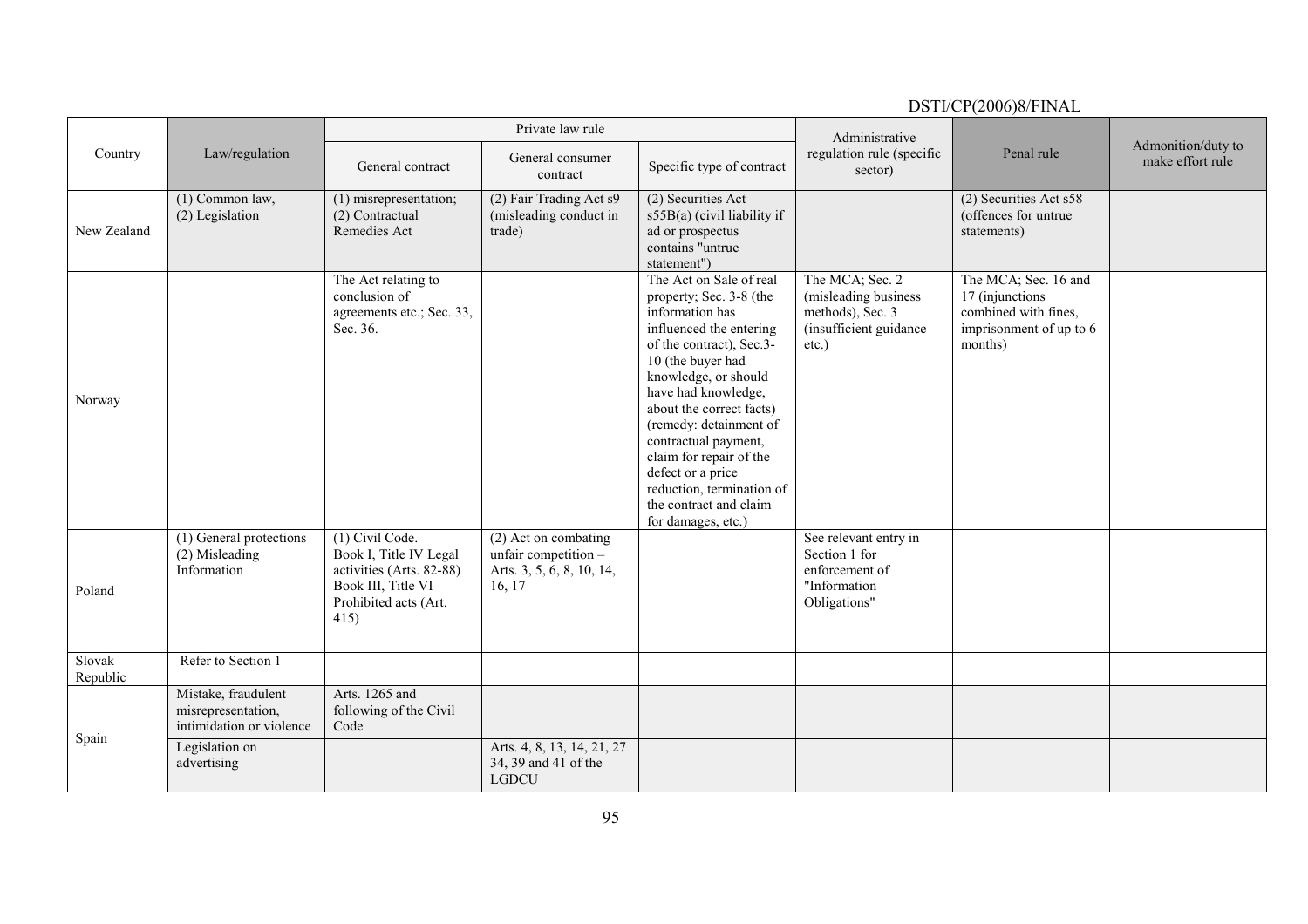|                   |                                                                                                                                   |                                                                                                                          | Private law rule                                                                                                     |                                                                                                                                                                                  | Administrative                                                                                                                                                              |                                                                                                |                                        |
|-------------------|-----------------------------------------------------------------------------------------------------------------------------------|--------------------------------------------------------------------------------------------------------------------------|----------------------------------------------------------------------------------------------------------------------|----------------------------------------------------------------------------------------------------------------------------------------------------------------------------------|-----------------------------------------------------------------------------------------------------------------------------------------------------------------------------|------------------------------------------------------------------------------------------------|----------------------------------------|
| Country           | Law/regulation                                                                                                                    | General contract                                                                                                         | General consumer<br>contract                                                                                         | Specific type of contract                                                                                                                                                        | regulation rule (specific<br>sector)                                                                                                                                        | Penal rule                                                                                     | Admonition/duty to<br>make effort rule |
|                   |                                                                                                                                   |                                                                                                                          | General Law 34/1988,<br>of 11 November, on<br>advertisement                                                          |                                                                                                                                                                                  |                                                                                                                                                                             |                                                                                                |                                        |
|                   |                                                                                                                                   |                                                                                                                          |                                                                                                                      | Order of 12 December<br>and the Circular 8/1990<br>of the Banco de España<br>(advertising of financial<br>offers)                                                                |                                                                                                                                                                             |                                                                                                |                                        |
|                   |                                                                                                                                   |                                                                                                                          |                                                                                                                      | Art. 17 of the Law<br>7/1995, 23 March, on<br>consumer credit<br>(advertising of credit<br>offers)                                                                               |                                                                                                                                                                             |                                                                                                |                                        |
| Sweden            | (1) Correct descriptions<br>$(2)$ Deceit<br>(3) Real Property<br>(4) Bad Marketing<br>Practices                                   | (2) Contracts Act<br>$(1915:218)$ , s30 (deceit),<br>s33 (good faith)                                                    | (4) Marketing Act<br>$(1995:450)$ – Sections 4<br>to 11, 14, 19, 32;<br><b>Consumer Contracts Act</b><br>(1994:1512) | (3) Land Code<br>(1970:994); Financial<br>Advisory Services to<br>Consumers Act (SFS<br>$2003:862$ ) – sufficient<br>care under s5 might<br>include duty not to<br>misrepresent. | (4) Finansinpektionen<br>issues codes and<br>guidelines for different<br>areas of financial<br>activity (securities,<br>investments, insurance).                            |                                                                                                |                                        |
| Switzerland       |                                                                                                                                   | CO (Arts. 23 and 28)<br>Contracts not binding in<br>error and fraud); LCD<br>(Arts. 3(a), (b), (f), (i), (m)<br>and $8)$ |                                                                                                                      |                                                                                                                                                                                  |                                                                                                                                                                             | (LCD): intentional<br>violation: imprisonment<br>or fine up to<br>CHF 100 000 (LCD Art.<br>23) |                                        |
| United<br>Kingdom | (1) Misrepresentation<br>Act 1967<br>2) General Consumer<br>protections(3)<br>Legislation and<br>Regulations in specific<br>areas | $\overline{(1)}$ Misrepresentation<br>Act 1967 s2. Remedies<br>include damages and<br>recession.                         | (2) Trade Descriptions<br>Act 1968                                                                                   | (3) Property<br>Misdescriptions Act<br>1991                                                                                                                                      | (3) Package Travel,<br>Package Holidays and<br>Package Tours<br>Regulation 1992 SI<br>1992/3288; Control of<br>Misleading<br>Advertisement<br>Regulations 1988 (No.<br>916) | $(2) & (3)$ Trade<br>misdescription<br>provisions may carry<br>penal sanctions                 |                                        |